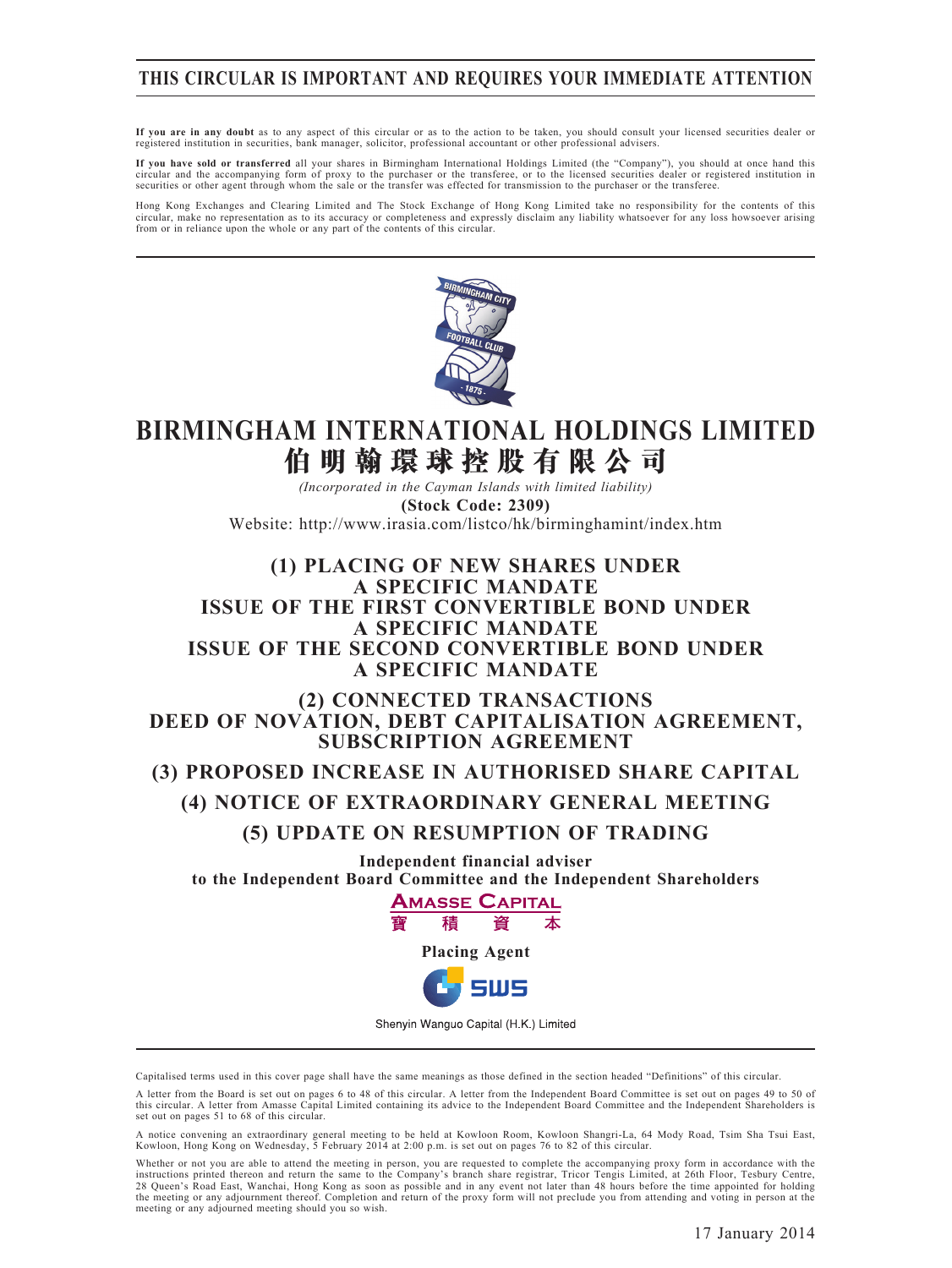## *Page*

| LETTER FROM THE INDEPENDENT BOARD COMMITTEE   | 49 |
|-----------------------------------------------|----|
| LETTER FROM THE INDEPENDENT FINANCIAL ADVISER | 51 |
|                                               | 69 |
|                                               | 76 |
| <b>ACCOMPANYING DOCUMENT: FORM OF PROXY</b>   |    |

 $- i -$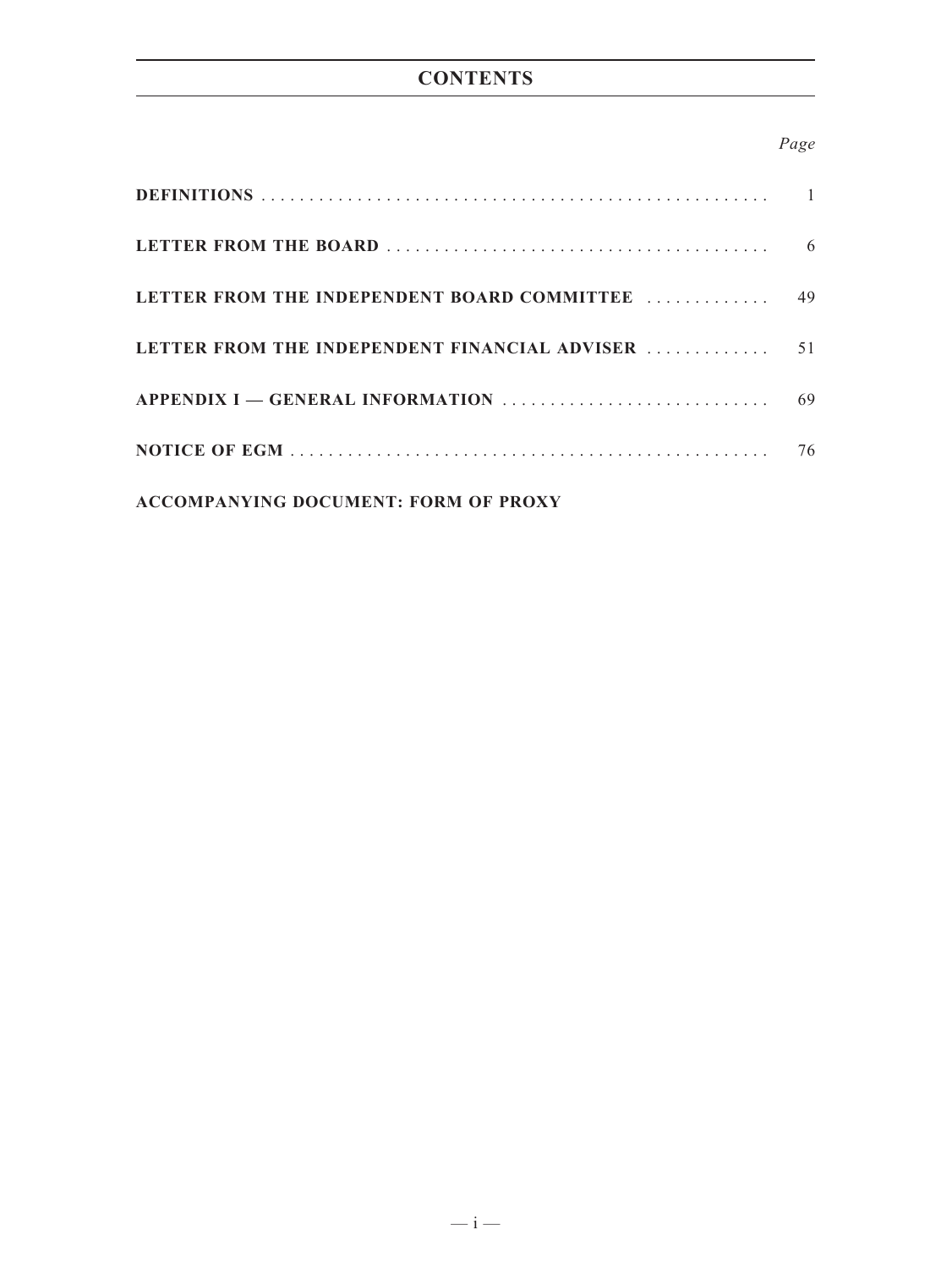*In this circular, unless the context otherwise requires, the following expressions have the following meanings:*

| "BCFC"                             | Birmingham City Football Club Plc., being a subsidiary of<br>the Company and wholly and directly owned by BCP                                                                                                                                                                                                          |
|------------------------------------|------------------------------------------------------------------------------------------------------------------------------------------------------------------------------------------------------------------------------------------------------------------------------------------------------------------------|
| "BCP"                              | Birmingham City Plc., being a direct subsidiary of and<br>96.64% owned by the Company                                                                                                                                                                                                                                  |
| "Board"                            | the board of Directors                                                                                                                                                                                                                                                                                                 |
| "Bondholder"                       | the holder of the First Convertible Bond and the Second<br>Convertible Bond                                                                                                                                                                                                                                            |
| "Company"                          | Birmingham International Holdings Limited (stock code:<br>2309), a company incorporated in the Cayman Islands with<br>limited liability, the shares of which are listed on the Main<br>Board of the Stock Exchange                                                                                                     |
| "connected person(s)"              | has the meaning ascribed to it in the Listing Rules                                                                                                                                                                                                                                                                    |
| "Debt"                             | the entire debt owed by BCFC to Mr. Yeung as at<br>completion of the Deed of Novation, the Debt Capitalisation<br>Agreement and the Subscription Agreement, being not more<br>than HK\$193.5 million, which as at the Latest Practicable<br>Date amounted to GBP15,384,971.52 (or approximately<br>HK\$192,886,003.44) |
| "Debt Capitalisation<br>Agreement" | the debt capitalisation agreement dated 20 December 2013<br>entered into between the Company and Mr. Yeung in<br>relation to the capitalisation of the Debt                                                                                                                                                            |
| "Debt Conversion Share(s)"         | new Shares to be allotted and issued by the Company upon<br>the exercise by the holder of the Debt Convertible Bond<br>with the conversion rights thereunder                                                                                                                                                           |
| "Debt Convertible Bond"            | the convertible bond issued by the Company to Mr. Yeung,<br>pursuant to the Subscription Agreement                                                                                                                                                                                                                     |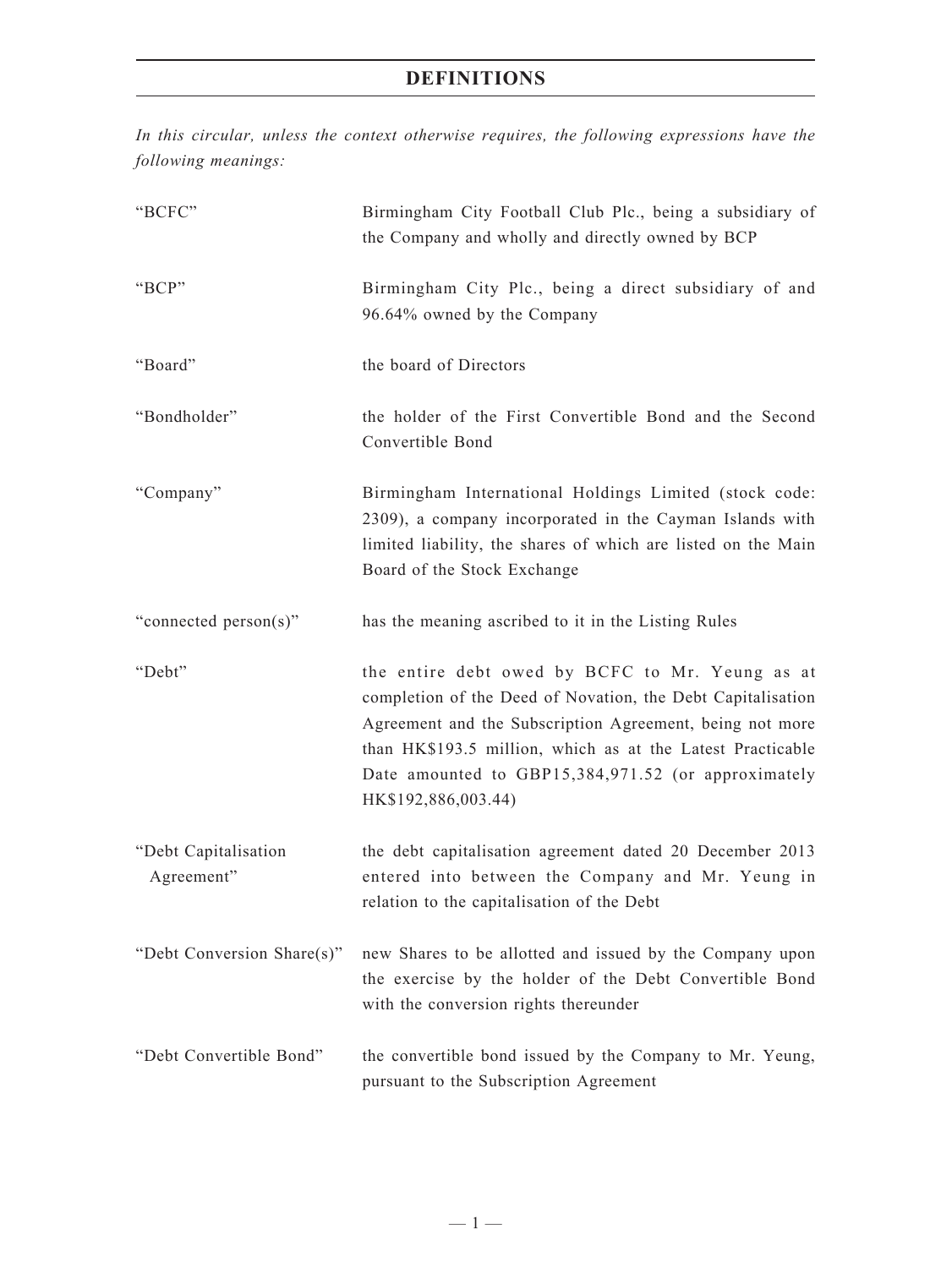- "Deed of Novation" the deed of novation dated 20 December 2013 entered into between the Company, BCFC and Mr. Yeung in relation to the novation of the entire Debt to the Company
- "Director(s)" the director(s) of the Company
- "EGM" the extraordinary general meeting of the Company to be held on 5 February 2014 to seek the approval for the Placing Agreement, the First CB Agreement, the Second CB Agreement, the Deed of Novation, the Debt Capitalisation Agreement, the Subscription Agreement, and the increase in authorised share capital of the Company
- "First CB Subscription Agreement" the subscription agreement dated 12 November 2013, as amended by the First Deed of Variation, entered into between the Company and the Subscriber in relation to the subscription and issue of the First Convertible Bond
- "First Conversion Share(s)" new Shares to be allotted and issued by the Company upon the exercise by the holders of the First Convertible Bond with the conversion rights thereunder
- "First Convertible Bond" the convertible bond to be issued by the Company to the Subscriber, pursuant to the First CB Subscription Agreement
- "First Deed of Variation" the deed of variation dated 19 November 2013, entered into between the Company and the Subscriber in relation to the First CB Subscription Agreement
- "GBP" Pound Sterling, the lawful currency of the United Kingdom
- "Group" the Company and its subsidiaries
- "HK\$" Hong Kong dollar(s), the lawful currency of Hong Kong
- "Hong Kong" the Hong Kong Special Administrative Region of the People's Republic of China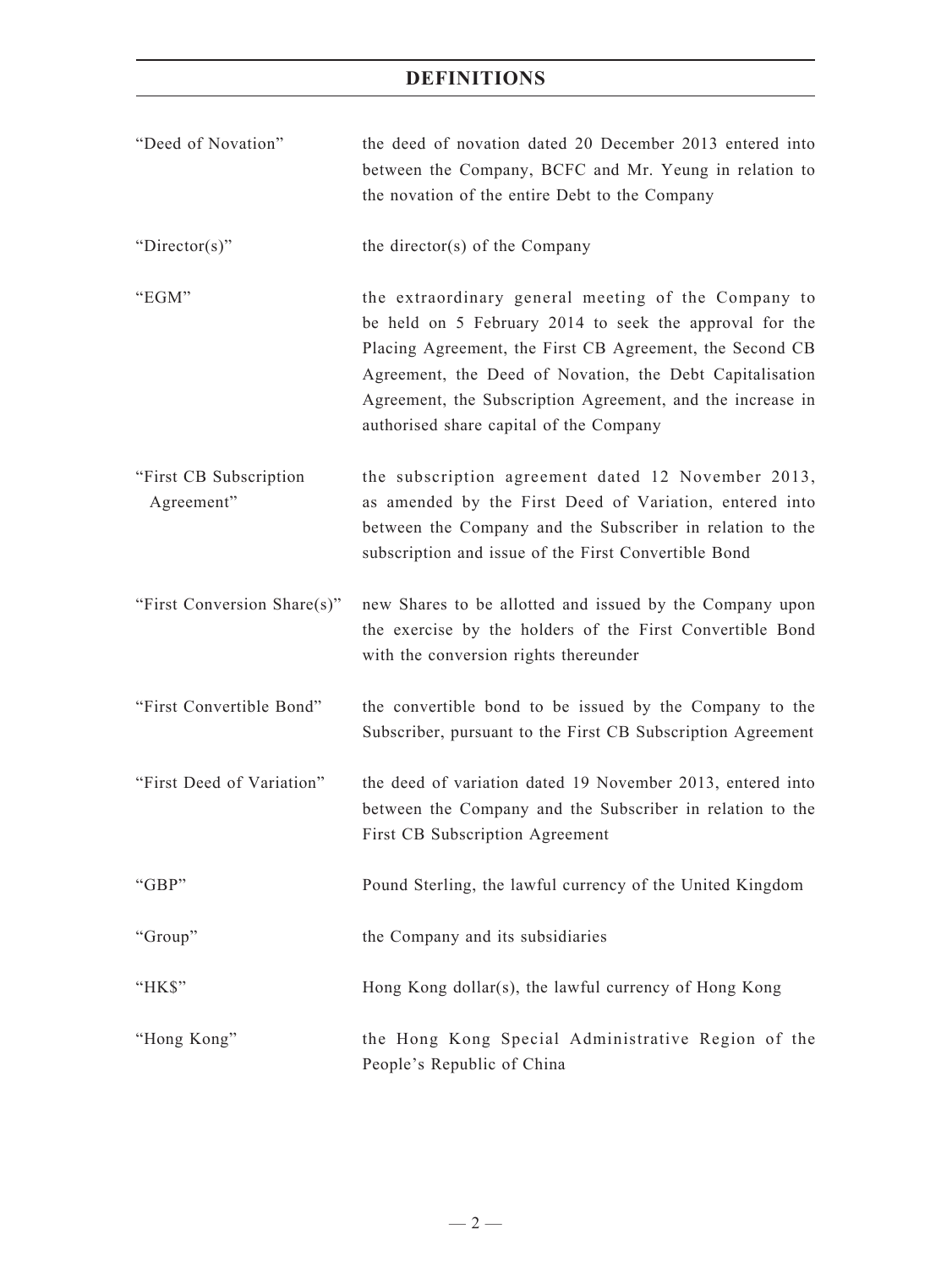- "Independent Board Committee" an independent committee of the Board comprising all the independent non-executive Directors established for the purpose of advising the Independent Shareholders on the Deed of Novation, the Debt Capitalisation Agreement and the Subscription Agreement
- "Independent Placees" third party placees under the Placing Agreement who, together with their ultimate beneficial owners, are independent third parties and not acting in concert (as defined under the Takeovers Code) with any directors, chief executive or substantial shareholder(s) of the Company or its subsidiaries and their respective associates (as defined under the Listing Rules)

"Independent Shareholders" the Shareholders other than Mr. Yeung and his associates

- "Independent Third Party(ies)" third party(ies) and their ultimate beneficial owners are third parties independent from and not acting in concert with any of the Company and their concert parties, are independent of and not connected with any of the Company, their respective subsidiaries, their respective directors, chief executives, substantial shareholders, and their respective associates, and are not otherwise connected persons of the Company (as defined under the Listing Rules and/or the Takeovers Code, as applicable)
- "Latest Practicable Date" 13 January 2014, being the latest practicable date for ascertaining certain information for inclusion in this circular
- "Listing Rules" the Rules Governing the Listing of Securities on the Stock Exchange
- "Mr. Yeung" Mr. Yeung Ka Sing, Carson, an executive Director and Chairman of the Company
- "Placing" the placing of Placing Shares pursuant to the Placing Agreement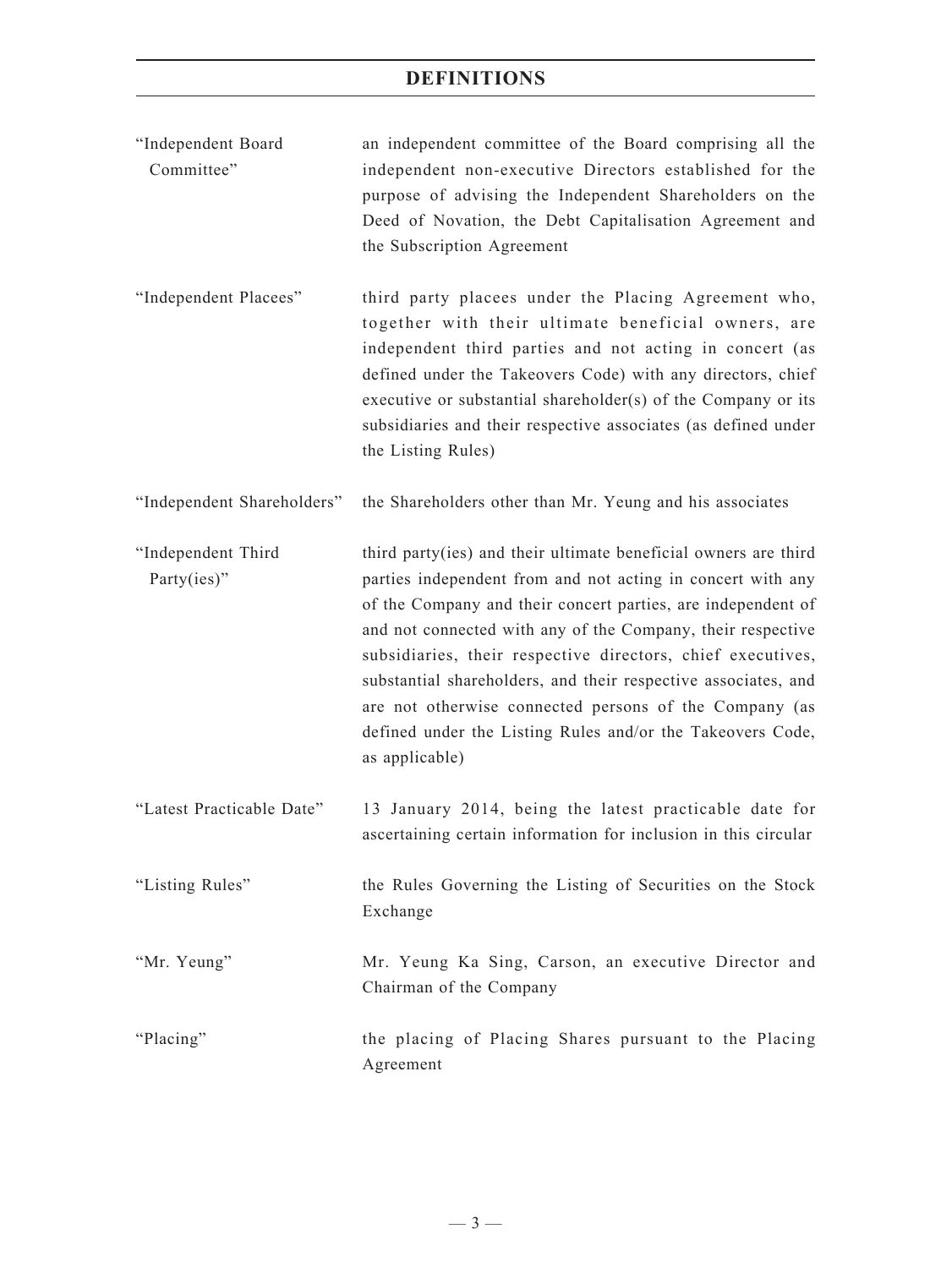| "Placing Agent"                       | Shenyin Wanguo Capital (H.K.) Limited, a licensed<br>corporation to carry on Type 1 (dealing in securities), Type<br>4 (advising on securities) and Type 6 (advising on corporate<br>finance) regulated activities under the SFO                                        |
|---------------------------------------|-------------------------------------------------------------------------------------------------------------------------------------------------------------------------------------------------------------------------------------------------------------------------|
| "Placing Agreement"                   | the conditional placing agreement entered into between the<br>Company and the Placing Agent dated 12 November 2013                                                                                                                                                      |
| "Placing Price"                       | as defined herein in the sub-section titled "The Placing of<br>New Shares"                                                                                                                                                                                              |
| "Placing Share(s)"                    | $1,260,000,000$ new Shares to be placed pursuant to the<br>Placing Agreement                                                                                                                                                                                            |
| "Second CB Subscription<br>Agreement" | the subscription agreement dated 12 November 2013, as<br>amended by the Second Deed of Variation and the Third<br>Deed of Variation, entered into between the Company and<br>the Subscriber in relation to the subscription and issue of the<br>Second Convertible Bond |
| "Second Conversion<br>Share $(s)$ "   | new Shares to be allotted and issued by the Company upon<br>the exercise by the holders of the Second Convertible Bond<br>with the conversion rights thereunder                                                                                                         |
| "Second Convertible Bond"             | the convertible bond to be issued by the Company in two<br>tranches to the Subscriber, pursuant to the Second CB<br>Subscription Agreement                                                                                                                              |
| "Second Deed of Variation"            | the deed of variation dated 19 November 2013, entered into<br>between the Company and the Subscriber in relation to the<br>Second CB Subscription Agreement                                                                                                             |
| "SFO"                                 | the Securites and Futures Ordinance (Chapter 571 of<br>the Laws of Hong Kong) as amended, supplemented or<br>otherwise modified from time to time                                                                                                                       |
| "Share $(s)$ "                        | ordinary share(s) of HK\$0.01 each in the share capital of the<br>Company                                                                                                                                                                                               |
| "Shareholders"                        | $holder(s)$ of the Share(s)                                                                                                                                                                                                                                             |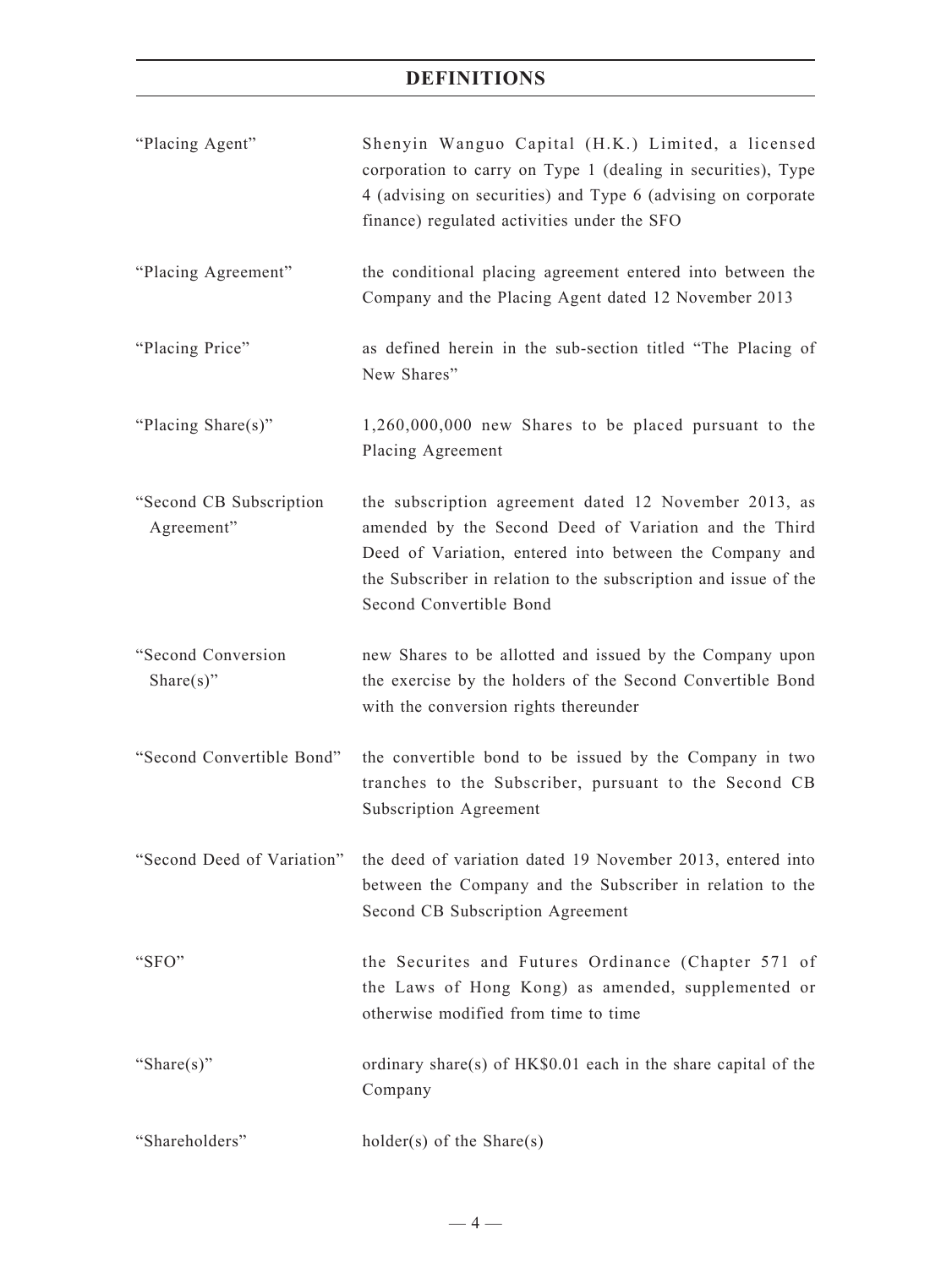| "Stock Exchange"                       | The Stock Exchange of Hong Kong Limited                                                                                                                                                                                                  |
|----------------------------------------|------------------------------------------------------------------------------------------------------------------------------------------------------------------------------------------------------------------------------------------|
| "Subscriber"                           | U-Continent Holdings Limited, an Independent Third Party                                                                                                                                                                                 |
| "Subscription Agreement"               | the subscription agreement dated 20 December 2013 entered<br>into between the Company and Mr. Yeung, in relation to Mr.<br>Yeung agreeing to subscribe for, and the Company agreeing<br>to issue to Mr. Yeung, the Debt Convertible Bond |
| "Takeovers Code"                       | the Hong Kong Code on Takeovers and Mergers                                                                                                                                                                                              |
| "Third Deed of Variation"              | the deed of variation dated 20 December 2013, entered into<br>between the Company and the Subscriber in relation to the<br>Second CB Subscription Agreement                                                                              |
| $\cdot \cdot \cdot \cdot$ <sup>3</sup> | percentage                                                                                                                                                                                                                               |

*In this circular, certain amounts quoted in GBP should be translated into Hong Kong dollars at the reference rate of GBP1.00 to HK\$12.5373 for information purposes only. Such translation should not be construed as a representation that the relevant amounts have been, could have been, or could be, converted at that or any other rate or at all.*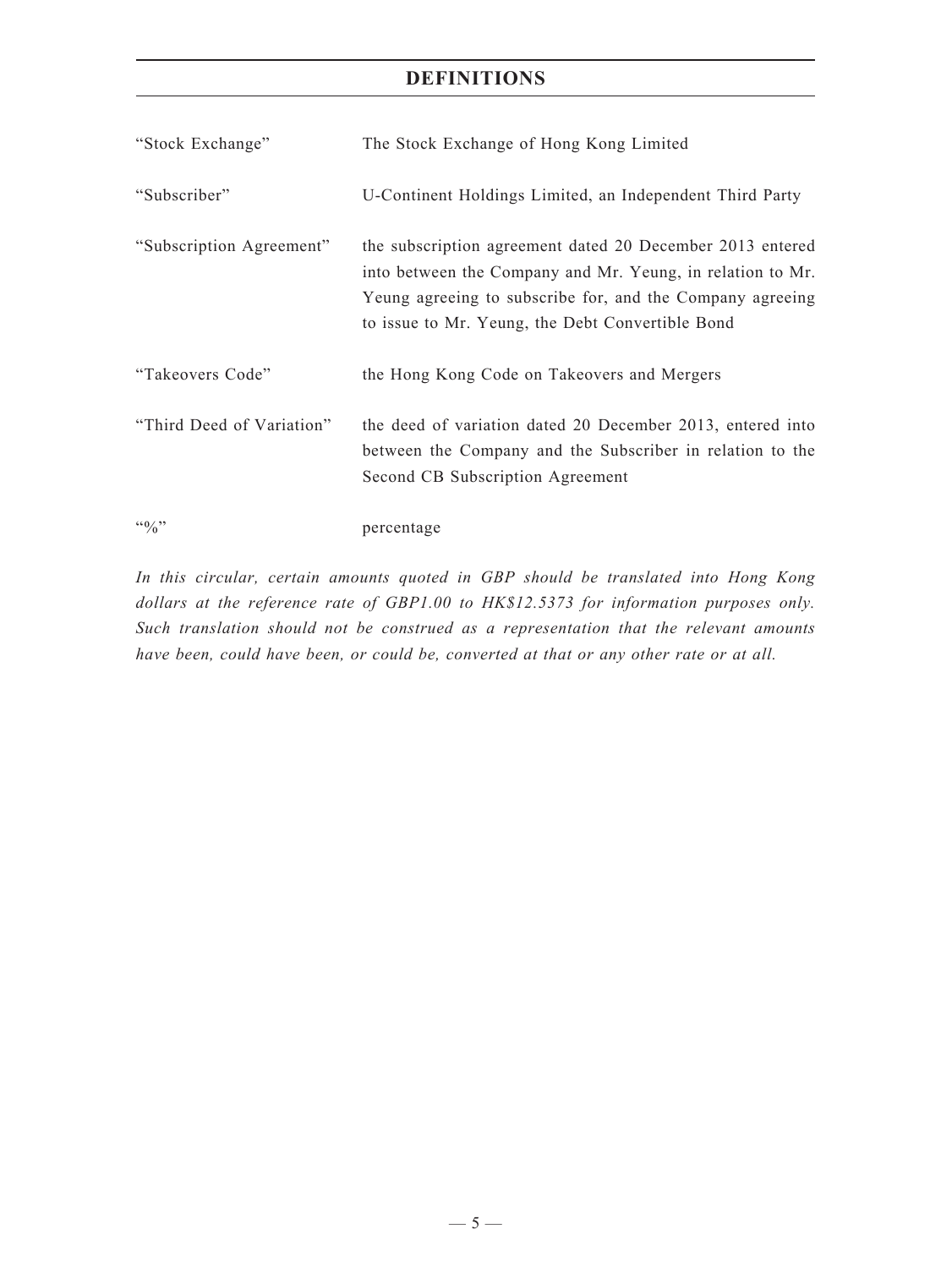

# **BIRMINGHAM INTERNATIONAL HOLDINGS LIMITED 伯 明 翰 環 球 控 股 有 限 公 司**

*(Incorporated in the Cayman Islands with limited liability)* **(Stock Code: 2309)** Website: http://www.irasia.com/listco/hk/birminghamint/index.htm

| <i>Executive Directors:</i>                                 | Principal Office:  |
|-------------------------------------------------------------|--------------------|
| Yeung Ka Sing, Carson (Chairman)                            | Units 1901 & 1910  |
| Peter Pannu (Chief Executive Officer and Managing Director) | Harbour Centre     |
| Ma Shui Cheong                                              | 25 Harbour Road    |
| Chan Shun Wah                                               | Wanchai            |
| Cheung Kwai Nang                                            | Hong Kong          |
| Charlie Penn                                                |                    |
| Chen Liang                                                  | Registered Office: |
| Cheung Shing                                                | Cricket Square     |
| Panagiotis Pavlakis                                         | Hutchins Drive     |
|                                                             |                    |

*Independent non-executive Directors:* Wong Ka Chun, Carson Gao Shi Kui Liu Enxue Li Hanguo

P.O. Box 2681 Grand Cayman KY1-1111 Cayman Islands

17 January 2014

#### *To the Shareholders*

#### Dear Sir or Madam,

Reference is made to the Company's announcements dated (i) 12 November 2013 in relation to, amongst others, the Placing Agreement, the First CB Subscription Agreement, the Second CB Subscription Agreement, the proposed Deed of Novation, the proposed Debt Capitalisation Agreement, the proposed Subscription Agreement and the proposed increase in authorised share capital of the Company, (ii) 19 November 2013 in relation to the First Deed of Variation and the Second Deed of Variation and (iii) 20 December 2013 in relation to the Third Deed of Variation, the Deed of Novation, the Debt Capitalisation Agreement and the Subscription Agreement.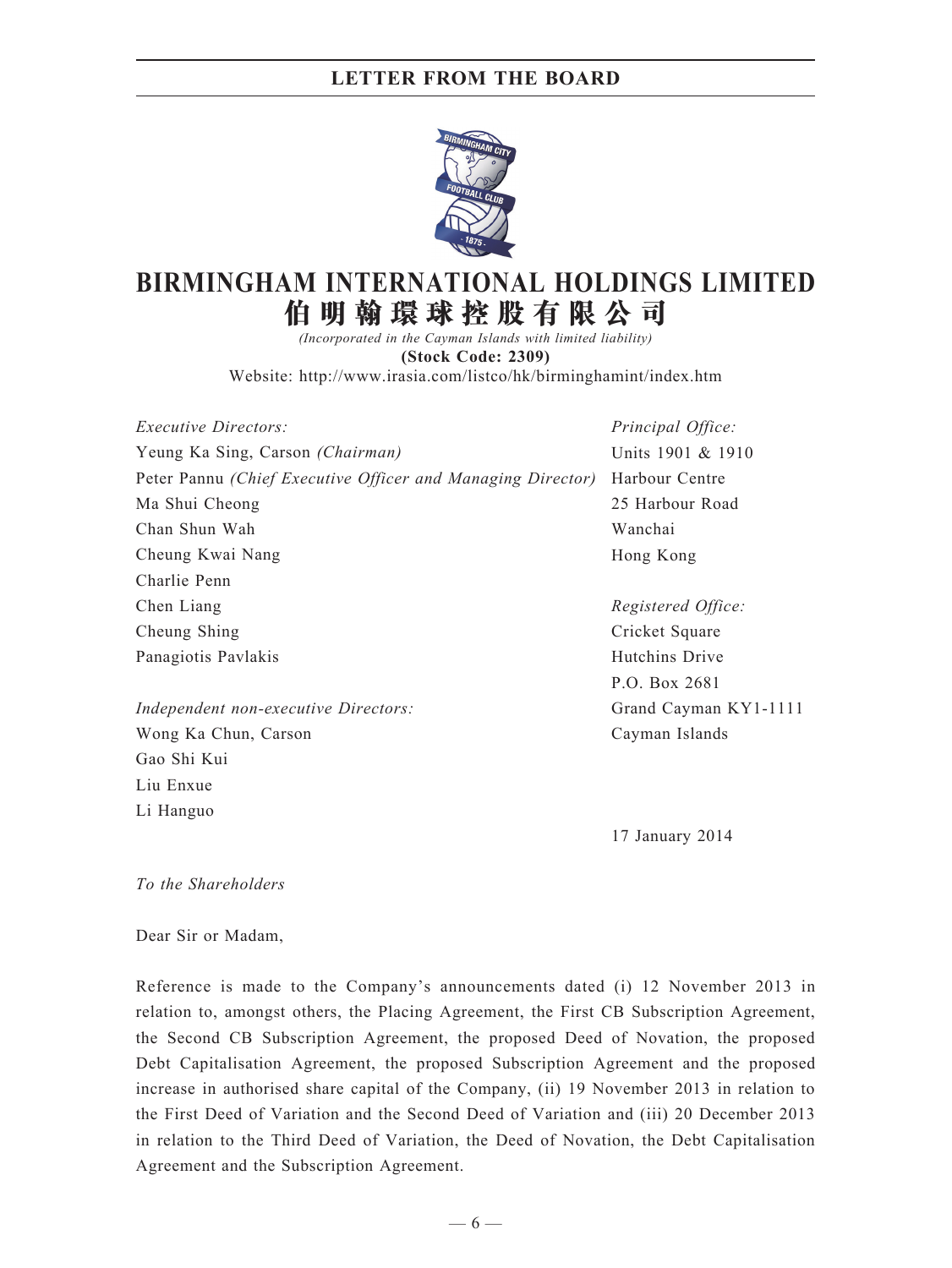#### **I. PLACING AND CONVERTIBLE BONDS**

#### **The Placing of New Shares**

On 12 November 2013, the Company and the Placing Agent entered into the Placing Agreement pursuant to which the Placing Agent will conduct the Placing, on a fully underwritten basis, of 1,260,000,000 Placing Shares to not less than six professional, institutional, or other investors that are Independent Placees and to the extent any such Placing Shares are not placed, to take up those Placing Shares itself at the Placing Price. The Placing Shares will be issued pursuant to a specific mandate to be obtained at the EGM.

The terms of the Placing Agreement have been negotiated on an arm's length basis and the principal terms are summarised below:

Parties to the agreement: (i) The Company

(ii) The Placing Agent

To the best of the Directors' knowledge, information and belief having made all reasonable enquiries, the Placing Agent is a third party (i) independent of and not a connected person or associate of the Company and its connected persons (as defined under the Listing Rules) and (ii) independent of, and not acting in concert with, the Company, the directors, chief executive or substantial shareholders of the Company or its subsidiaries or their respective associates (as defined under the Listing Rules) or their concert parties.

Agreement date: 12 November 2013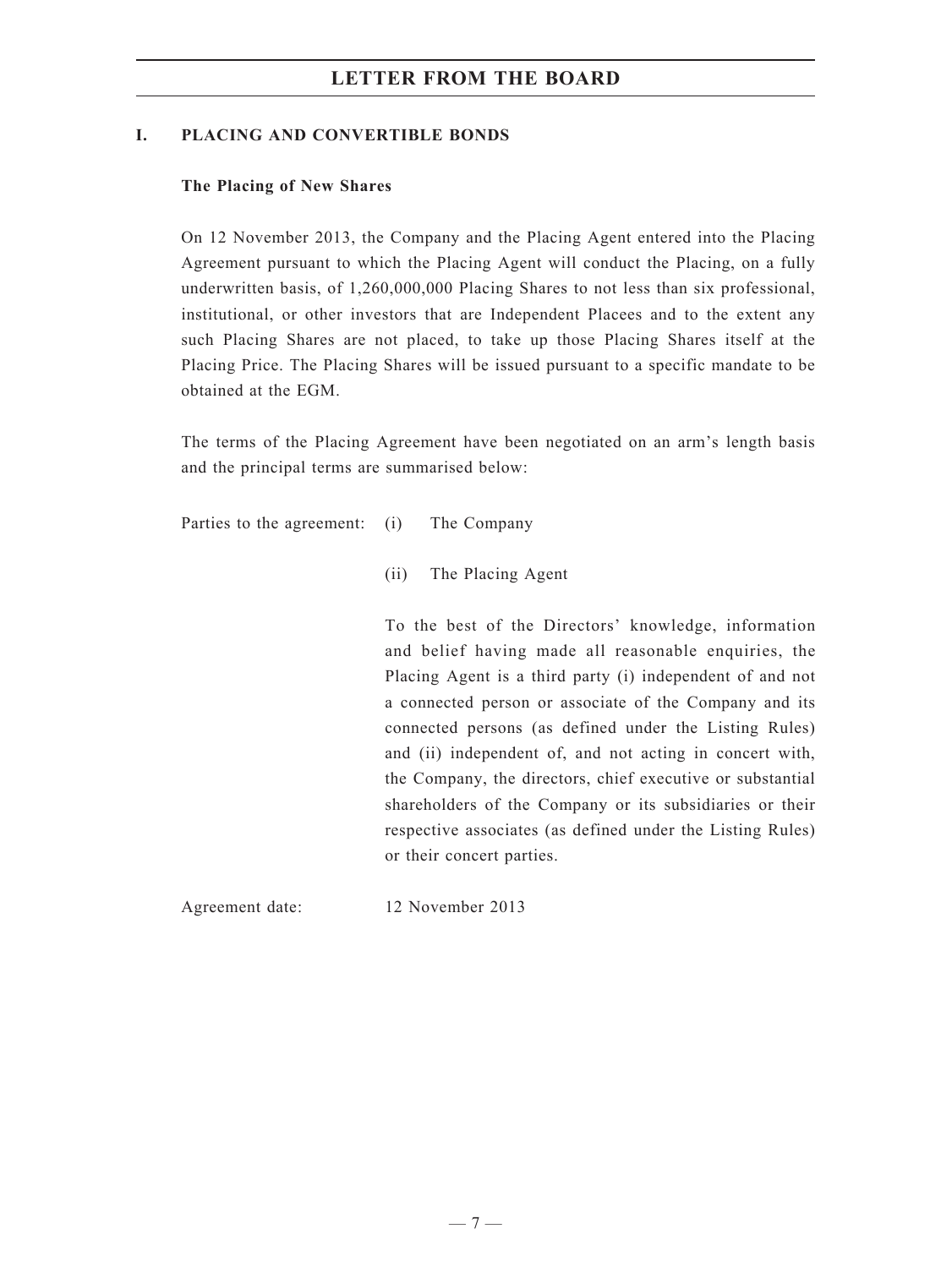- Structure of placing: The Placing Agent has conditionally agreed to place 1,260,000,000 Placing Shares. The Placing Agent will receive a placing commission of 1.50% on the gross proceeds of the actual number of Placing Shares being placed. Such placing commission was arrived at after arm's length negotiations between the Company and the Placing Agent under normal commercial terms and with reference to the prevailing market rate.
- Placees: The Placing Shares are to be placed to not less than six Independent Placees. To the extent any such Placing Shares are not placed, the Placing Agent will take up those Placing Shares at the Placing Price.

None of the Independent Placees shall become a substantial shareholder (as defined under the Listing Rules) of the Company as a result of the Placing.

Placing Price: HK\$0.05 per Placing Share

- Ranking of the Placing Shares: The Placing Shares will rank, upon issue, pari passu in all respects with the Shares in issue on the date of allotment and issue of the Placing Shares.
- Conditions precedent: Specific mandate to be sought from the Shareholders at the EGM in relation to the issue of the Placing Shares
	- The Stock Exchange granting the listing of and permission to deal in the Placing Shares
	- The approval from the Stock Exchange approving the resumption of trading in the Shares having been obtained conditional only upon (a) completion of the Placing successfully occurring and (b) such other administrative conditions as are customarily stipulated by the Stock Exchange for listing of Shares on the Stock Exchange and not having been revoked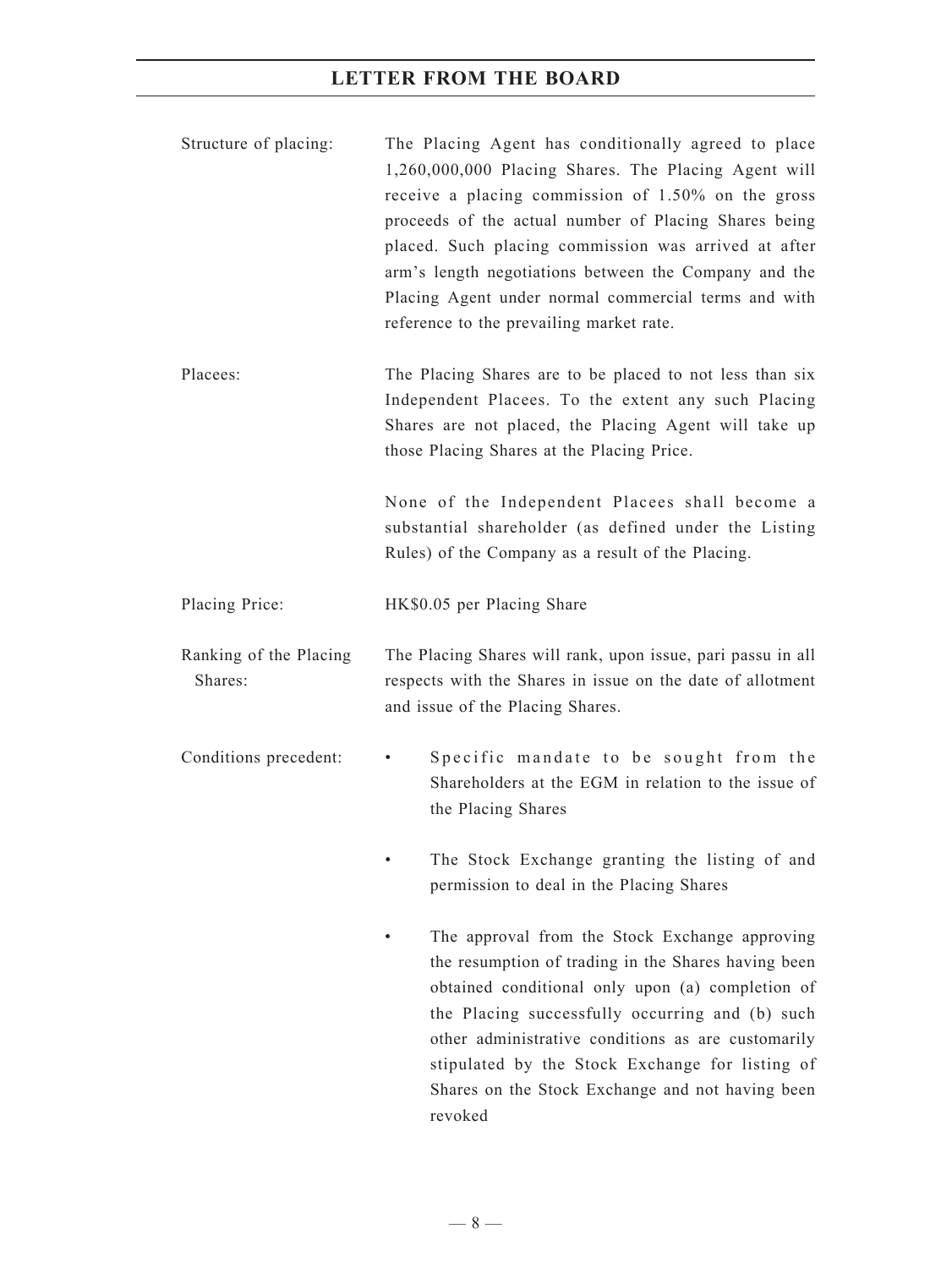- The obligations of the Placing Agent under the Placing Agreement becoming unconditional and not being terminated in accordance with the terms thereof
- Completion: Completion will take place on the day the last of the above conditions has been fulfilled. If the above condition precedents are not satisfied and/or waived in whole or in part by the Placing Agent on or before 5:00 p.m. of the 90th day from the date of the Placing Agreement, the Placing will be terminated.
- Termination: Unless otherwise agreed between the Company and the Placing Agent, the Placing Agent's appointment shall terminate upon the earlier of (a) the completion of the Placing and (b) termination of the Placing Agreement by the Placing Agent in accordance with the terms and conditions of the Placing Agreement.

The Placing Agent reserves its right to terminate the Placing Agreement by notice in writing prior to 9:00 a.m. on the date of completion of the Placing, if in the absolute opinion of the Placing Agent, the success of the Placing would be materially and adversely affected by any force majeure events. For this purpose, a "force majeure event" refers to, among others,

(a) the introduction of any new laws or regulations or any change in existing laws or regulations (or the judicial interpretation thereof) or other occurrence of any nature whatsoever which may, in the absolute opinion of the Placing Agent, materially and adversely affect the business or the financial or trading position or prospects of the Group as a whole; or

 $-9-$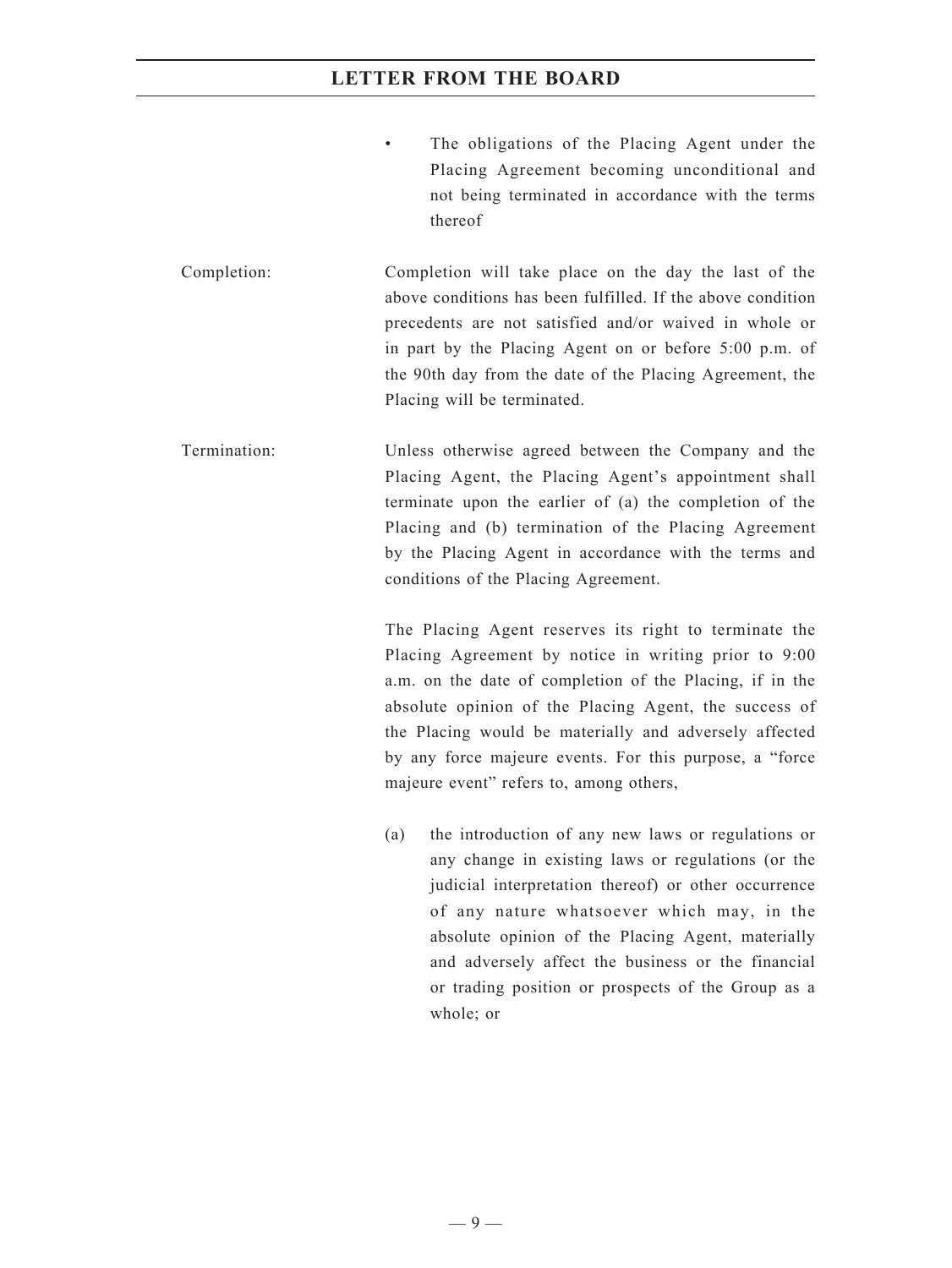- (b) the occurrence of any local, national or international event or change (whether or not forming part of a series of events or changes occurring or continuing before and/or after the date hereof) of a political, military, financial, economic, currency (including a change in the system under which the value of the Hong Kong currency is linked to the currency of the United States of America) or other nature (whether or not sui generis with any of the foregoing), or in the nature of any local, national, international outbreak or escalation of hostilities or armed conflict, or affecting local securities market or the occurrence of any combination of circumstances which may, in the absolute opinion of the Placing Agent, materially and adversely affect the business or the financial or trading position or prospects of the Group as a whole or adversely prejudices the success of the Placing by potential investor(s) or otherwise makes it inexpedient or inadvisable for the Company or the Placing Agent to proceed with the Placing; or
- (c) any change in market conditions or combination of circumstances in Hong Kong (including without limitation suspension or material restriction or trading in securities) occurs which affect the success of the Placing (such success being the placing of the Placing Shares to potential investor(s)) or otherwise in the absolute opinion of the Placing Agent makes it inexpedient or inadvisable or inappropriate for the Company or the Placing Agent to proceed with the Placing.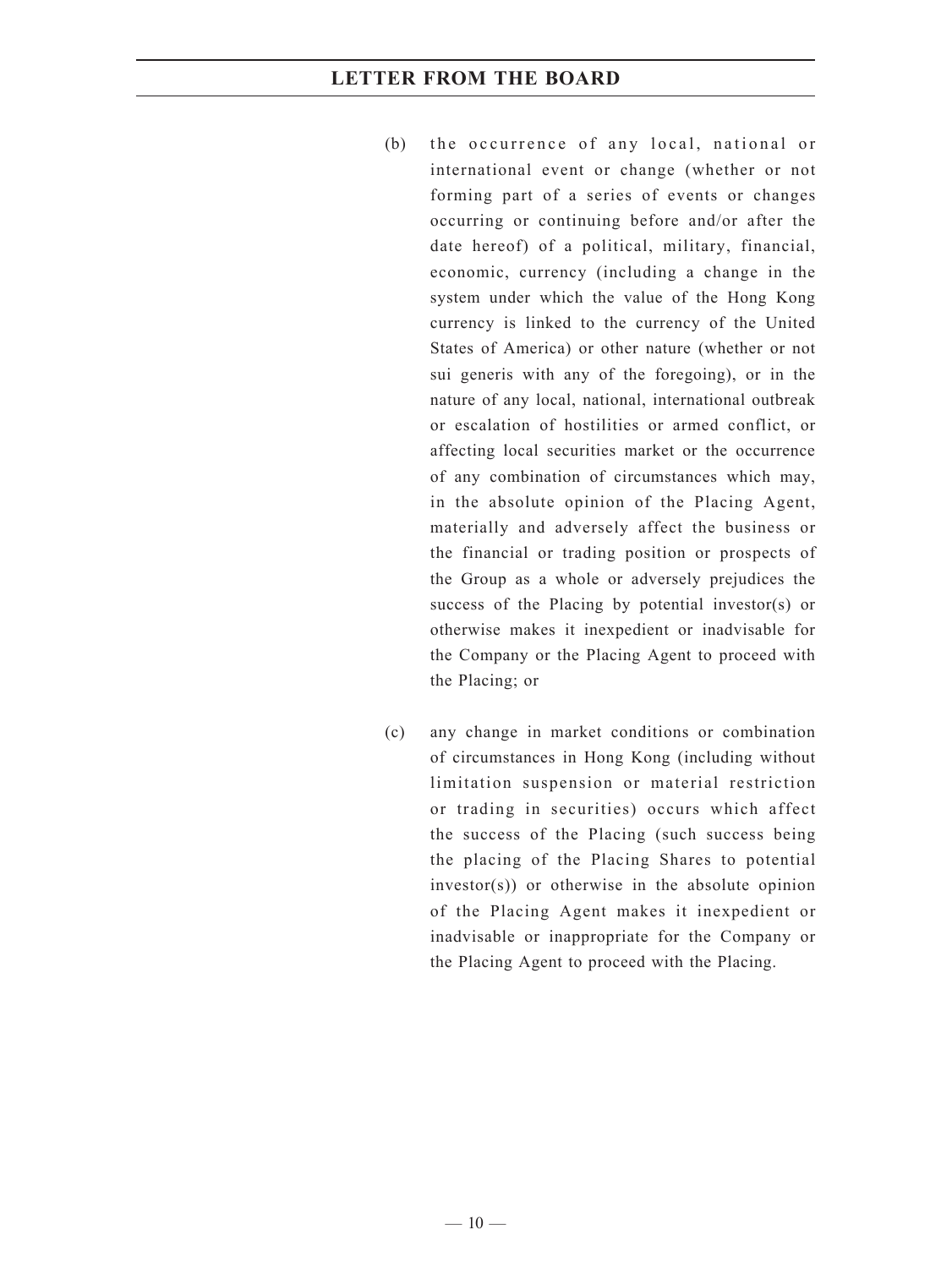#### *Placing Price*

The Placing Price of HK\$0.05 per Placing Share represents:

- (i) a discount of approximately 67.53% to the closing price of HK\$0.154 per Share as quoted on the Stock Exchange as of 29 June 2011, being the last trading day prior to the suspension of trading in the Shares; and
- (ii) a discount of approximately 67.78% to the average closing price of HK\$0.1552 per Share for the last five consecutive trading days up to and including 29 June 2011, being the last trading day prior to the suspension of trading in the Shares.

The Placing Price was determined after arm's length negotiations between the Company and the Placing Agent, with reference to the Group's existing financial position and current market conditions.

The Directors consider that, in light of the financial position and requirement of the Group, the terms of the Placing Agreement (including the Placing Price and the placing commission to be received by the Placing Agent) are fair and reasonable based on the current market conditions and in the interests of the Company and the Shareholders as a whole.

### *The Placing Shares*

The 1,260,000,000 Placing Shares represent (i) approximately 32.41% of the issued share capital of the Company as at the Latest Practicable Date; (ii) approximately 24.48% of the issued share capital of the Company as enlarged by the allotment and issue of the Placing Shares; and (iii) approximately 18.49% of the issued share capital of the Company as enlarged by the allotment and issue of the First Conversion Shares and the Placing Shares, assuming the conversion rights attaching to the First Convertible Bond are exercised in full.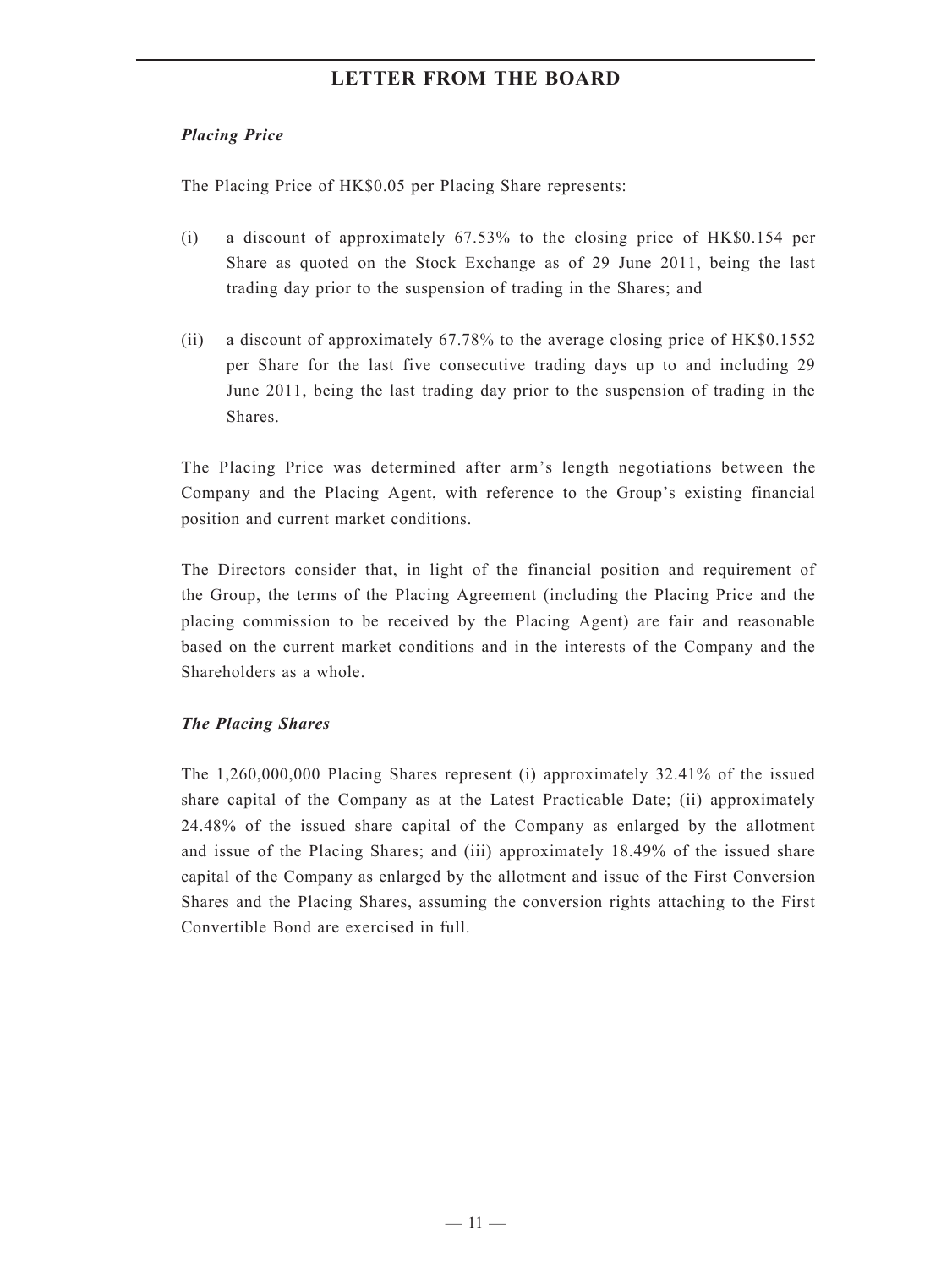#### *Use of proceeds*

The net proceeds from the issue of the Placing Shares of approximately HK\$62.1 million are intended to be used for the Group's working capital purposes and the general improvement of the Group's liquidity position. A creditor of the Company has agreed to take a 50.00% "haircut" on the amount of debt due to it provided that the balance is paid within three months following the date of resumption of trading in the Shares. The amount to be repaid under this arrangement (after taking into account the abovementioned "haircut") is approximately HK\$28.2 million. Part of the proceeds from the issue of the Placing Shares may be used to repay such agreed debt.

#### *Reasons for and benefit of issuing the Placing Shares*

Given (i) the Group's net liabilities position as at the Latest Practicable Date, and (ii) the Group's working capital requirement, especially in light of the cash requirements to maintain and run a football club in the Championship Division of a professional competitive football league, the Board considers that the Placing can improve the gearing ratio and strengthen the Group's financial position and provide working capital to the Group to meet future development needs and obligations.

#### *Mandate to issue the Placing Shares*

The Placing Shares will be issued by the Company under a specific mandate to be sought from the Shareholders at the EGM.

#### *Application for listing*

An application will be made to the Stock Exchange for the listing of, and permission to deal in, the Placing Shares.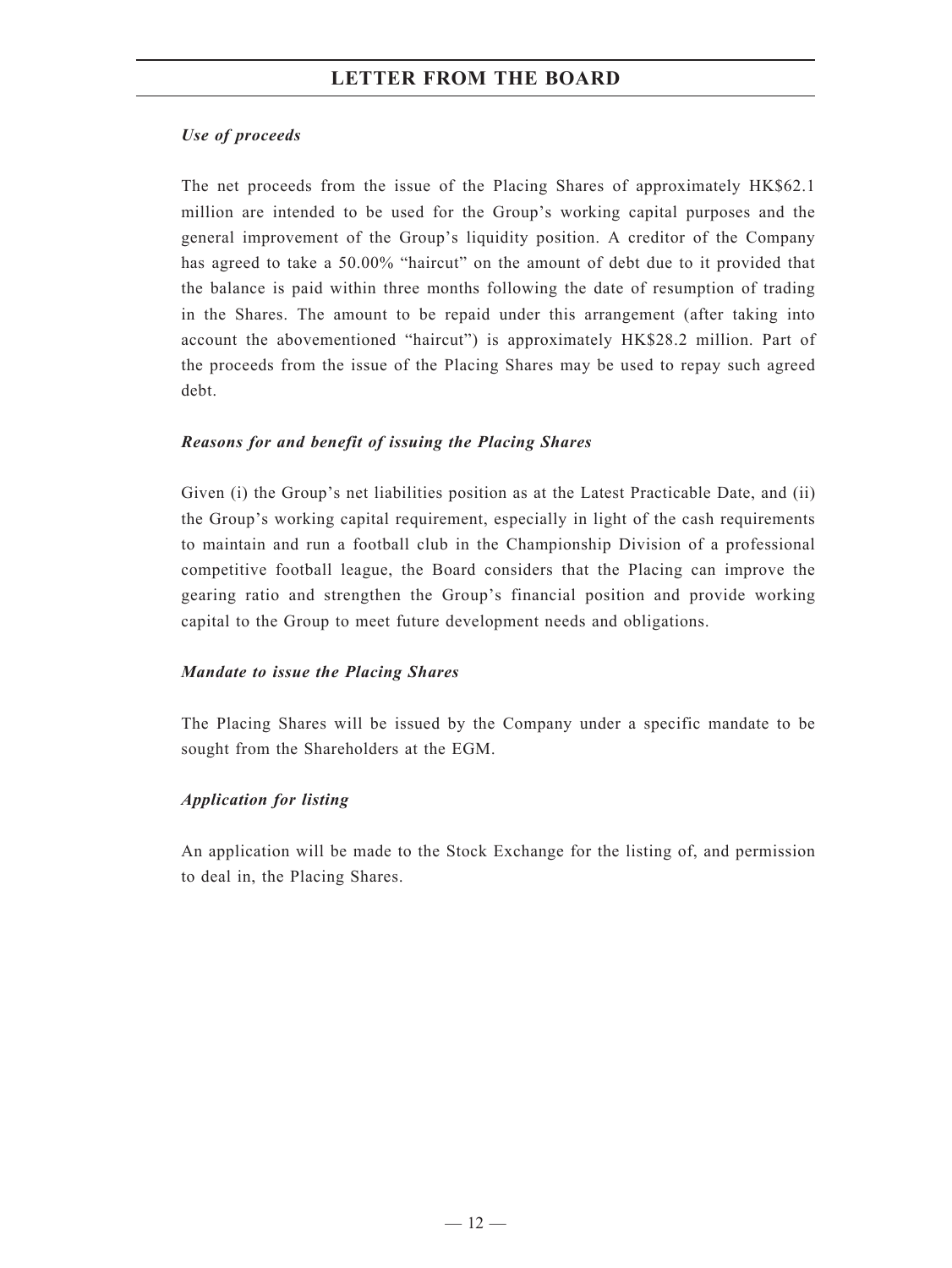#### **The First CB Subscription Agreement**

On 12 November 2013, the Company and the Subscriber entered into the First CB Subscription Agreement, as amended by the First Deed of Variation, pursuant to which the Company agrees to issue, and the Subscriber agrees to subscribe, the First Convertible Bond under a specific mandate, to the principal amount of HK\$50.0 million with a conversion price of HK\$0.03 per First Conversion Share. The First Convertible Bond has a maturity date of two years from the date of issue.

The terms of the First Convertible Bond, including the conversion price of the First Convertible Bond, have been negotiated on an arm's length basis and the principal terms of the First Convertible Bond, as amended by the First Deed of Variation, are summarised below:

| Parties to the agreement: | (i)<br>The Company                                                                                                                                                                                                                                                 |
|---------------------------|--------------------------------------------------------------------------------------------------------------------------------------------------------------------------------------------------------------------------------------------------------------------|
|                           | The Subscriber<br>(ii)                                                                                                                                                                                                                                             |
|                           | To the best of the Directors' knowledge, information<br>and belief having made all reasonable enquiries, the<br>Subscriber and its ultimate beneficial owners are<br>Independent Third Parties, and neither the Subscriber nor<br>its associates are Shareholders. |
| Agreement date:           | 12 November 2013, as amended by the First Deed of<br>Variation on 19 November 2013                                                                                                                                                                                 |
| Principal amount:         | HK\$50.0 million                                                                                                                                                                                                                                                   |
| Maturity date:            | Two years from the date of issue                                                                                                                                                                                                                                   |
| Interest rate:            | Zero                                                                                                                                                                                                                                                               |
| Conversion price:         | HK\$0.03 per First Conversion Share                                                                                                                                                                                                                                |
| Conversion shares:        | A maximum of 1,666,666,666 new Shares subject to<br>adjustment provisions, of a par value of HK\$0.01 each to                                                                                                                                                      |

be issued upon conversion of the First Convertible Bond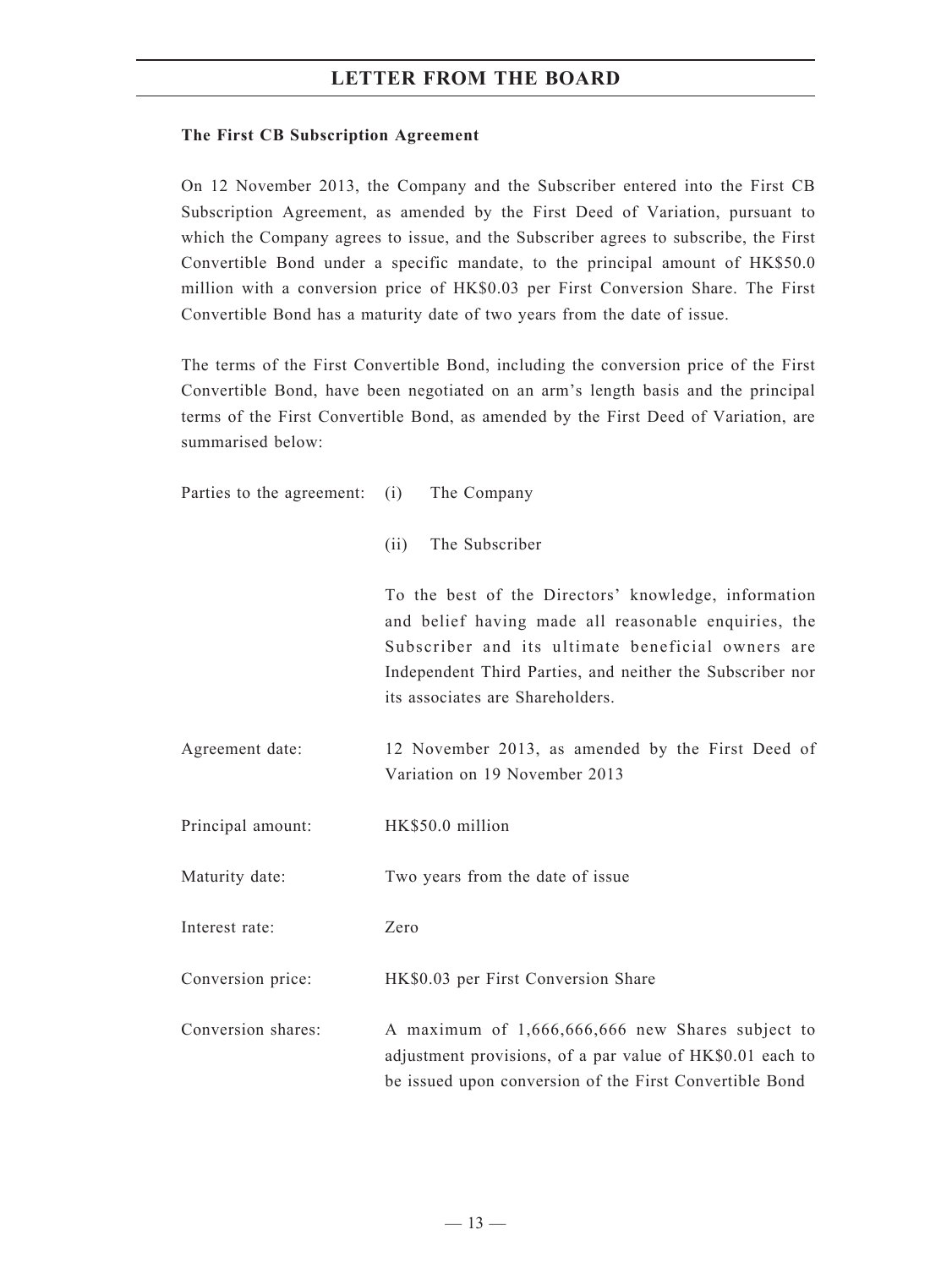- Conversion period: The period commencing on the date of issue and expiring on the date falling 2 years thereafter. To the extent possible pursuant to the conversion rights, the Bondholder must convert the entire First Convertible Bond before its maturity date, otherwise it or any part thereof outstanding will automatically be converted into Shares on maturity date. Any part of the First Convertible Bond outstanding following its maturity date will lapse and be cancelled.
- Conversion rights: The Bondholder may convert the First Convertible Bond in whole or in part (in an integral multiple of HK\$500,000.0) of the outstanding principal amount of the First Convertible Bond on any business day during the conversion period.

The Company shall not be required to allot and issue First Conversion Shares to the Bondholder nor shall the Bondholder be permitted to convert the First Convertible Bond (or parts thereof) if upon such allotment and issue or conversion (as the case may be), the Bondholder and parties acting in concert with it shall be interested (whether directly or indirectly) in 30.00% (or such other amount as may from time to time be specified in the Hong Kong Code on Takeovers and Mergers as being the level for triggering a mandatory general offer) or more of the then issued share capital of the Company at the date of the relevant exercise.

The conversion rights attaching to the First Convertible Bond cannot be exercised if the issue of the First Conversion Shares results in the Company being unable to fulfill the maintenance of public float requirement as required under the Listing Rules immediately after issue of the First Conversion Shares.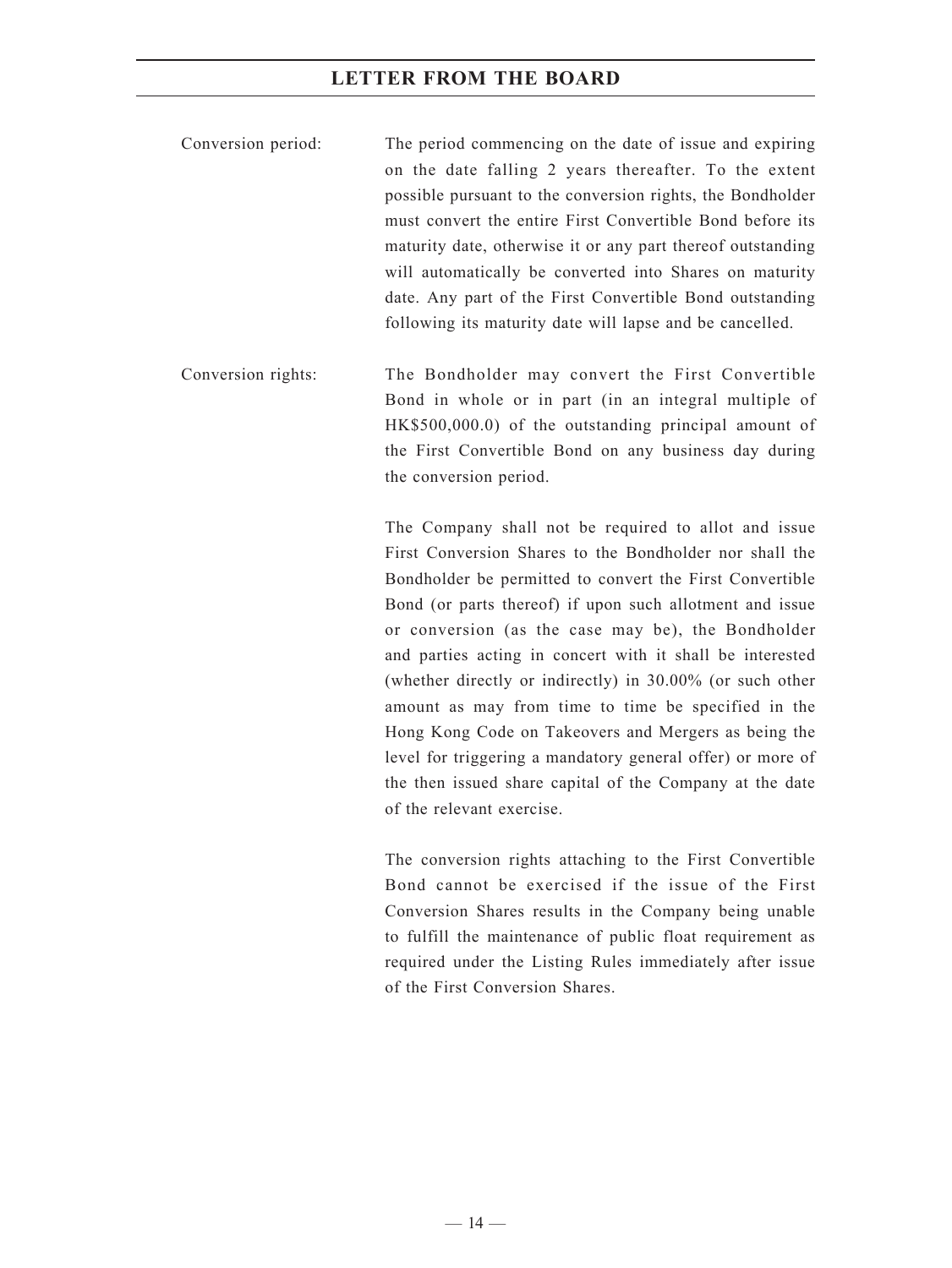- Adjustment provisions: The conversion price shall from time to time be subject to adjustment in accordance with the followings if, whilst any of the First Convertible Bond remains outstanding, any of the following events or circumstances in relation to the Shares shall occur:
	- (i) consolidation and subdivision;
	- (ii) capitalisation of profits or reserves if and whenever the Company shall issue any Shares credited as fully paid to the Shareholders by way of capitalisation of profits or reserves, other than Shares issued in lieu of the whole or any part of a cash dividend, being a dividend which the Shareholders concerned would or could otherwise have received in cash, the conversion price shall be adjusted in the case of an issue of Shares other than by way of such scrip dividend by a predetermined formula;
	- (iii) capital distribution which shall include distributions in cash or specie — if and whenever the Company shall pay or make any capital distribution to the Shareholders (except where the conversion price falls to be adjusted under sub-paragraph (ii) above, or falls within subparagraph (ii) above but no adjustment falls to be made), the conversion price shall be adjusted by a predetermined formula;
	- (iv) issue of Shares by way of rights if and whenever the Company shall issue Shares to all or substantially all Shareholders as a class by way of rights, or shall issue or grant to all or substantially all Shareholders as a class, by way of rights, any options, warrants or other rights to subscribe for or purchase any Shares, in each case at less than 90 per cent, inter alia, the last 5 dealing days before such event date, per Share on the last dealing day preceding the date of the announcement of the terms of the issue or grant, the conversion price shall be adjusted by a predetermined formula; and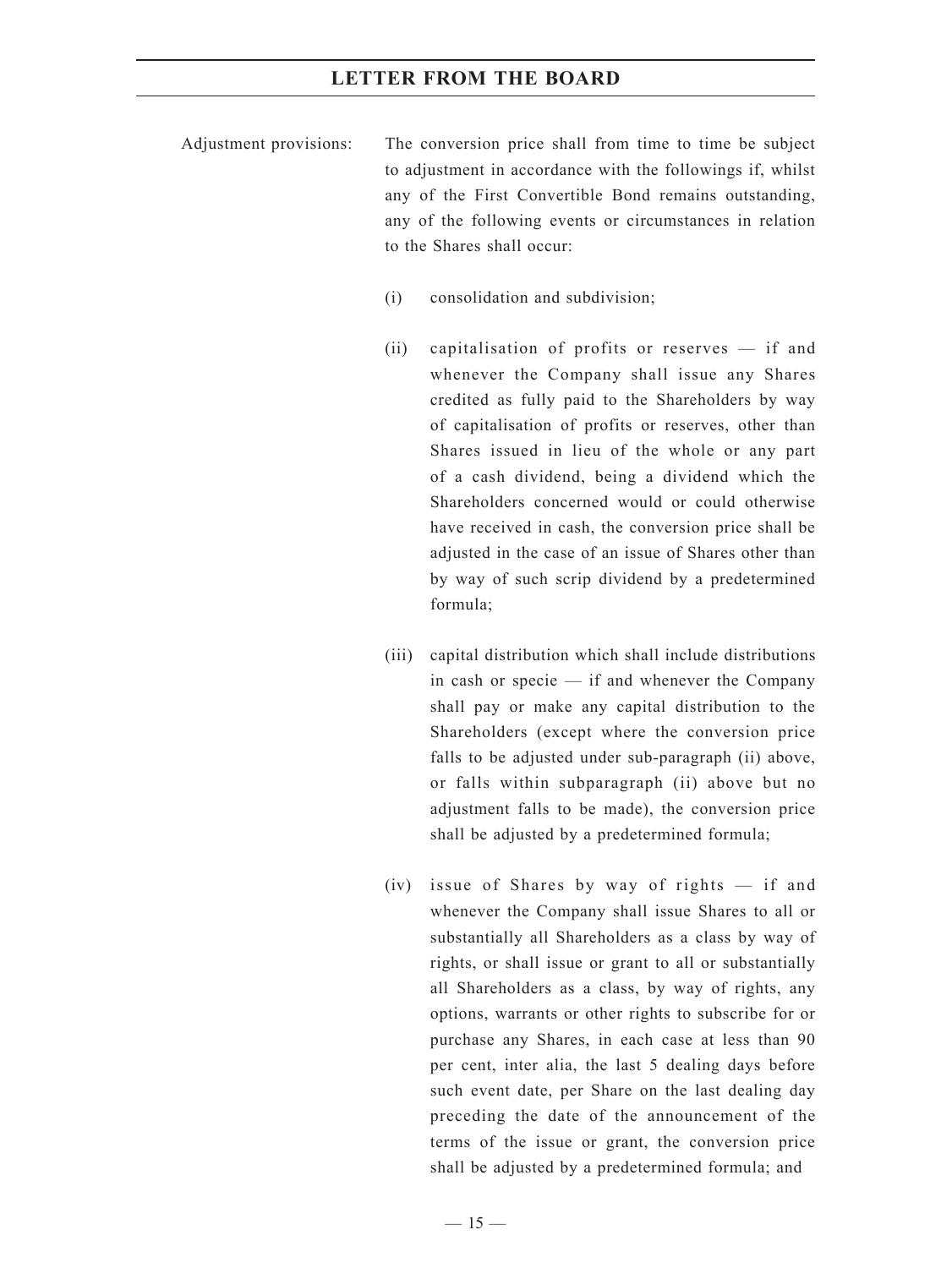- (v) issue of other securities (other than Shares or options, warrants or other rights to subscribe for or purchase Shares) by way of rights — if and whenever the Company shall issue any securities (other than Shares or options, warrants or other rights to subscribe for or purchase Shares) to all or substantially all Shareholders as a class by way of rights or grant to all or substantially all Shareholders as a class by way of rights of any options, warrants or other rights to subscribe for or purchase any securities (other than Shares or options, warrants or other rights to subscribe for or purchase Shares), the conversion price shall be adjusted by a predetermined formula.
- Transferability: Neither the First Convertible Bond nor any part thereof may be transferred without the prior written consent of the Company, except for a transfer to wholly-owned subsidiaries or the holding company (as defined in the Companies Ordinance (Cap.32 of the Laws of Hong Kong)) of the Bondholder.

Security: None

Ranking of the conversion shares: Shares issued upon conversion will rank pari passu in all respects among themselves and with other existing Shares outstanding at the date of issue of the First Conversion Shares and be entitled to all dividends and other distributions the record date of which falls on a date on or after the date of their issue.

- Conditions precedent: **•** Specific mandate to be sought from the Shareholders at the EGM in relation to the issue of the First Convertible Bond
	- **•** The Stock Exchange granting the listing of and permission to deal in the First Conversion Shares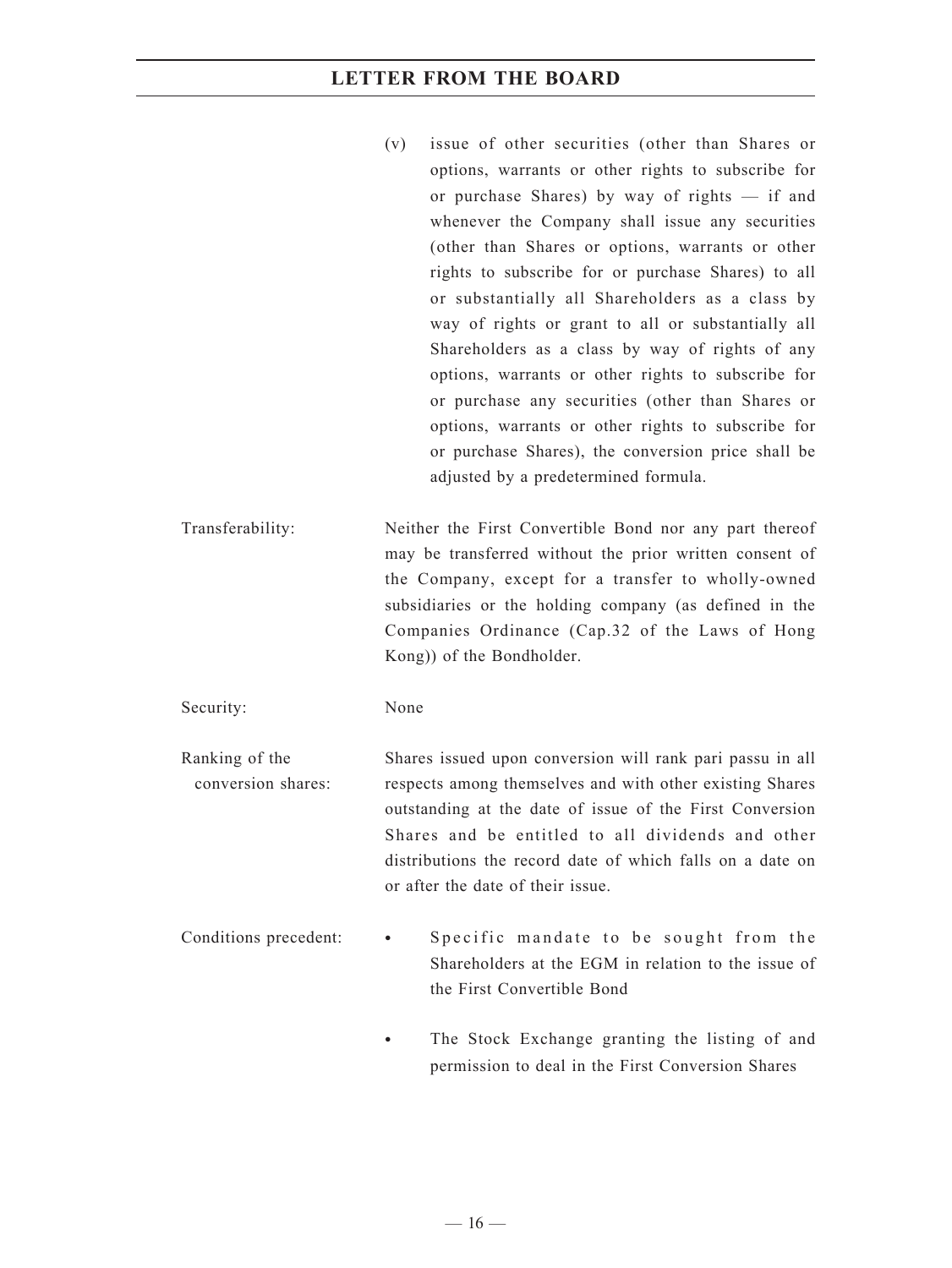- The approval from the Stock Exchange approving the resumption in trading in the Shares having been obtained conditional only upon (a) completion successfully occurring and (b) such other administrative conditions as are customarily stipulated by the Stock Exchange for listing of Shares on the Stock Exchange and not having been revoked
- **•** The Department of Justice or other relevant Hong Kong government body not raising an objection as to the issue of the First Convertible Bond by the Company before completion of the EGM approving the First CB Subscription Agreement. This condition has been included because on 6 July 2011, a restraint order was made by HH Justice Bokhary which prohibits the disposal of assets by Mr. Yeung. As the coverage and comprehensiveness of that order is very wide and Mr. Yeung's interest in the Company constitutes his assets, the Company believes it is prudent to include this as a condition to completion. Copies of all material announcements regarding the transactions contemplated pursuant to the Placing, the First Convertible Bond, the Second Convertible Bond, the Deed of Novation, the Debt Capitalisation Agreement and the Subscription Agreement have been given to the Department of Justice. The Department of Justice had in a letter dated 14 June 2013 indicated that ".... we would consider not raising objection to the proposal that all stakeholders including the related shareholders, creditors, the Hong Kong Stock Exchange and other regulatory bodies approve such proposal". Therefore, it would appear that so long as Shareholders and the Stock Exchange approve the transactions and listing approval is granted for the relevant conversion shares, the Department of Justice will not object to this proposed transaction. The Company will keep the authorities updated of the events and progress.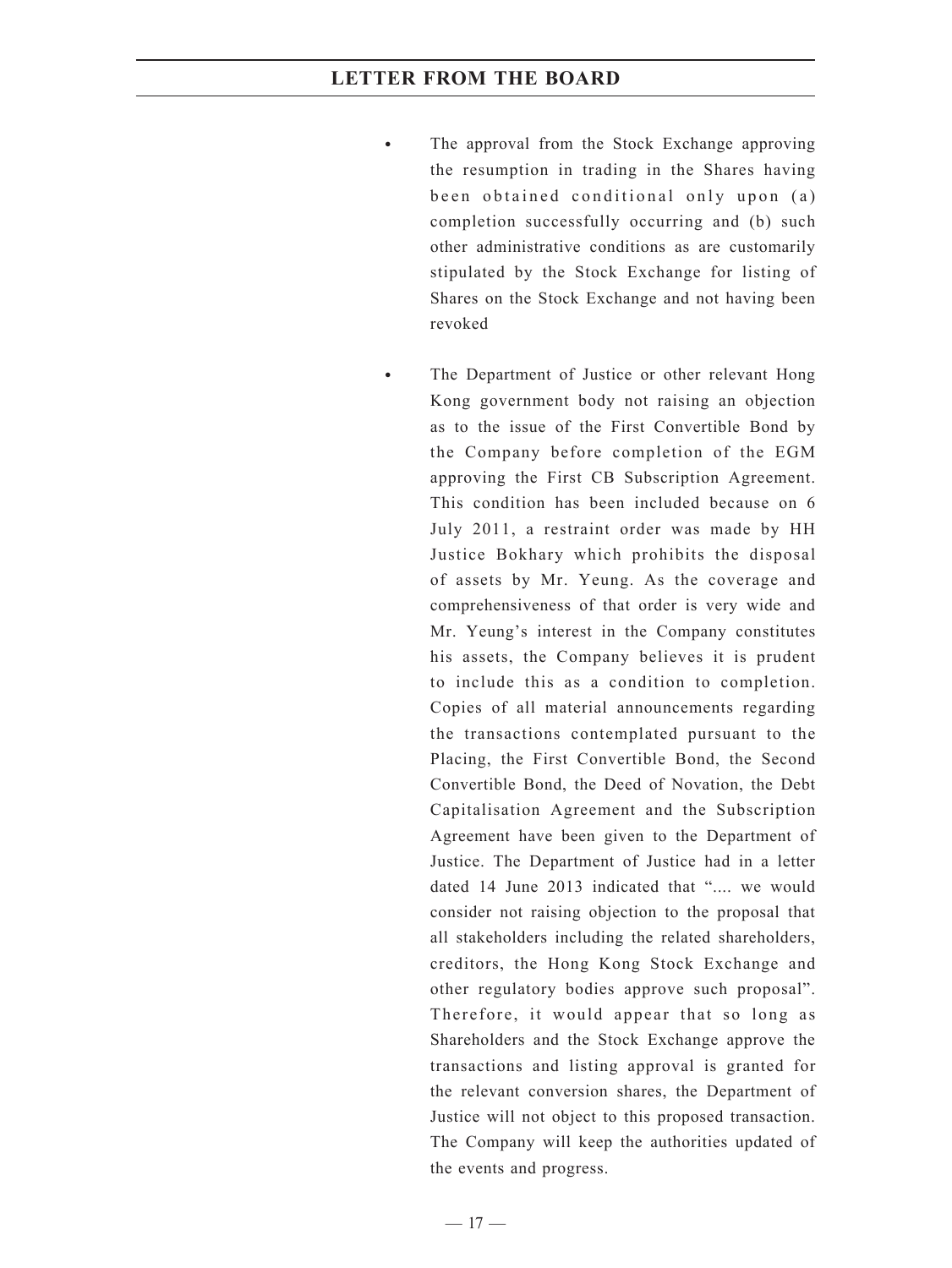Completion: Completion will take place on the business day following the date on which the above conditions precedents are fulfilled.

> As announced by the Company on 1 August 2013 and 19 November 2013, the Subscriber has granted to the Company a loan in the amount of HK\$20.0 million (the "**First Loan**") and HK\$15.0 million (the "**Second Loan**"), respectively. For the avoidance of doubt, the Subscriber will on completion instruct the Company to retain the First Loan amount and the Second Loan amount as part of the principal amount of HK\$50.0 million such that only the balance of HK\$15.0 million (the "**Balance**") shall be due from the Subscriber to the Company on completion. The Subscriber will within 14 days following the execution of the First CB Subscription Agreement deposit with the legal advisers to the Company an amount equal to the Balance to be held in escrow for release to the Company, subject to satisfaction of the conditions precedent, before resumption of trading in the Shares.

#### *Conversion price*

The Conversion Price of HK\$0.03 per First Conversion Share represents:

- (i) a discount of approximately 80.52% to the closing price of HK\$0.154 per Share as quoted on the Stock Exchange as of 29 June 2011, being the last trading day prior to suspension of the trading in the Shares; and
- (ii) a discount of approximately 80.67% to the average closing price of HK\$0.1552 per Share for the last five consecutive trading days up to and including 29 June 2011, being the last trading day prior to suspension of the trading in the Shares.

The conversion price was determined after arm's length negotiations between the Company and the Subscriber, with reference to the Group's existing financial position and current market conditions, and the fact that the shareholder had already granted the loan to the Company during the relevant time period.

 $-18-$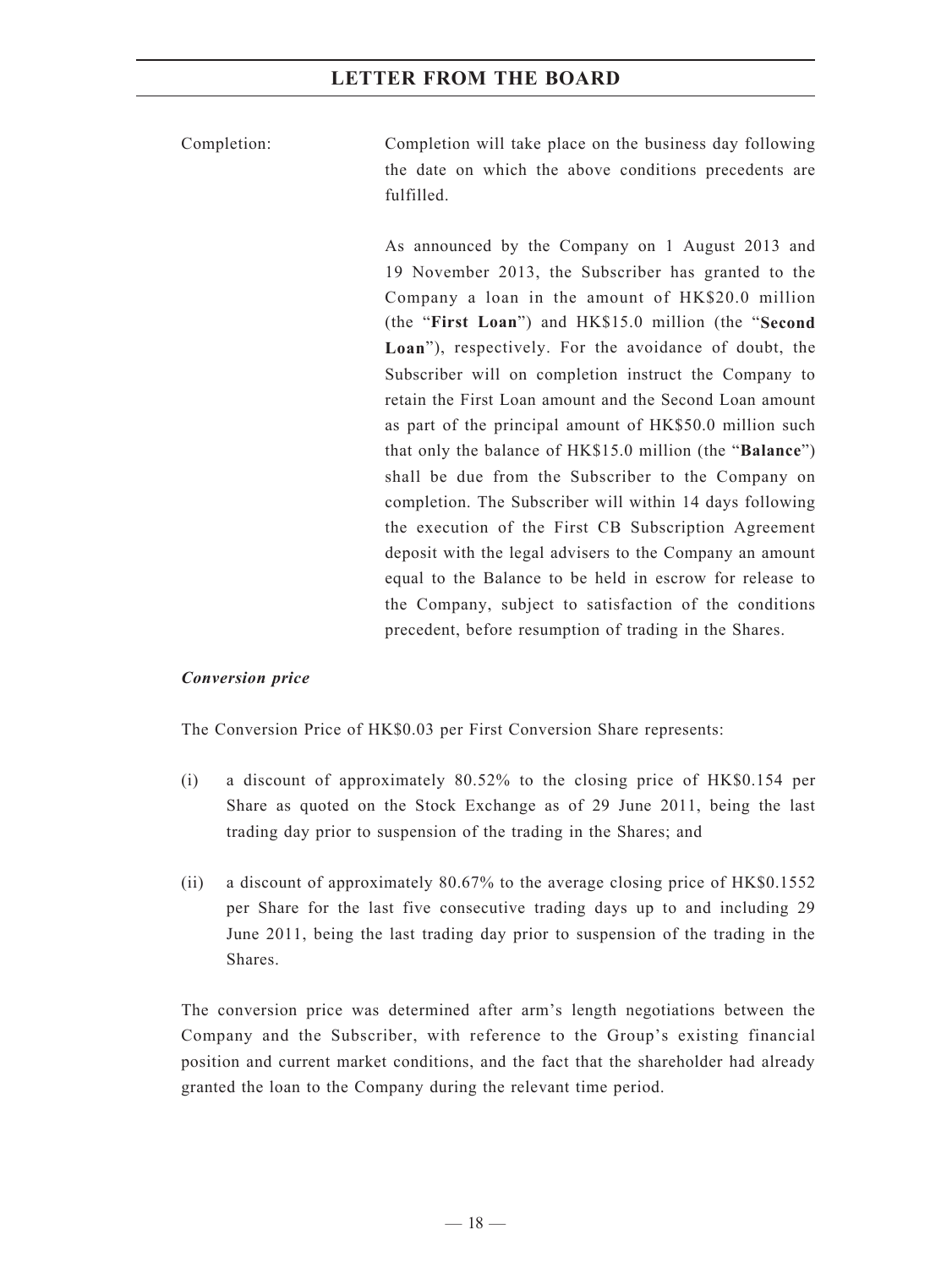#### *The First Conversion Shares*

Upon full conversion of the First Convertible Bond in the principal amount of HK\$50.0 million by the Bondholder at the conversion price, a maximum of 1,666,666,666 First Conversion Shares will be issued. The First Conversion Shares will represent (i) approximately 42.87% of the issued share capital of the Company as at the Latest Practicable Date; and (ii) approximately 30.01% of the issued share capital of the Company as enlarged by the allotment and issue of the First Conversion Shares assuming the conversion rights attaching to the First Convertible Bond are exercised in full.

#### *Use of proceeds*

The net proceeds from the issue of the First Convertible Bond of HK\$15.0 million, (taking into account of the First Loan and the Second Loan), are intended to be used for the Group's working capital purposes, the general improvement of the Group's liquidity position, repayment of debt and possible future investments and acquisitions, as and when opportunities arise.

#### *Reasons for and benefit of issuing the First Convertible Bond*

The Board considers raising funds by issuing the First Convertible Bond represent an opportunity for the Company to enhance its liquidity and working capital positions and strengthen its general financial position, while not having an immediate dilution effect on the shareholdings of the existing Shareholders. The Board considers the issue of the First Convertible Bond to be an appropriate means of raising additional capital to fund the Group's operations.

#### *Mandate to issue the First Conversion Shares*

The First Conversion Shares will be issued by the Company under a specific mandate to be sought from the Shareholders at the EGM.

#### *Application for listing*

An application will be made to the Stock Exchange for the listing of, and permission to deal in, the First Conversion Shares.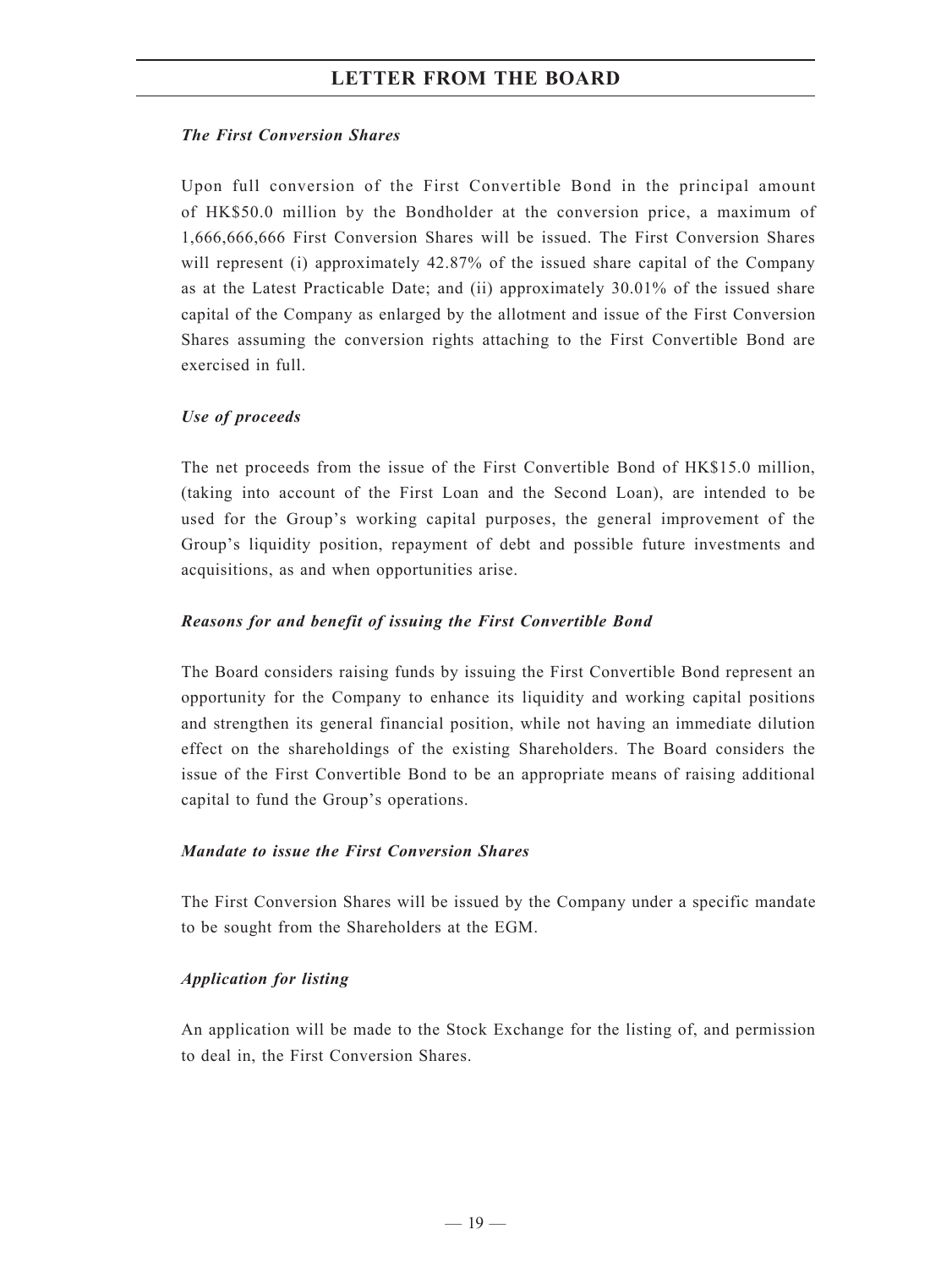#### **The Second CB Subscription Agreement**

On 12 November 2013, the Company and Subscriber entered into the Second CB Subscription Agreement, as amended by the Second Deed of Variation and the Third Deed of Variation, pursuant to which the Company agrees to issue, and the Subscriber agrees to subscribe, the Second Convertible Bond under a specific mandate, in two tranches to the principal amount of HK\$125.0 million (as to HK\$105.0 million under the first tranche and HK\$20.0 million under the second tranche), with a conversion price of HK\$0.03 per Second Conversion Share. Each tranche of the Second Convertible Bond has a maturity date of two years from the date of issue.

The terms of the Second Convertible Bond, including the conversion price of the Second Convertible Bond, have been negotiated on an arm's length basis and the principal terms of the Second Convertible Bond, as amended by the Second Deed of Variation and the Third Deed of Variation, are summarised below:

| Parties to the agreement: (i) | The Company                                                                                                                                                                                                                                                        |
|-------------------------------|--------------------------------------------------------------------------------------------------------------------------------------------------------------------------------------------------------------------------------------------------------------------|
|                               | The Subscriber<br>(i)                                                                                                                                                                                                                                              |
|                               | To the best of the Directors' knowledge, information<br>and belief having made all reasonable enquiries, the<br>Subscriber and its ultimate beneficial owners are<br>Independent Third Parties, and neither the Subscriber nor<br>its associates are Shareholders. |
| Agreement date:               | 12 November 2013, as amended by the Second Deed of<br>Variation on 19 November 2013 and the Third Deed of<br>Variation on 20 December 2013                                                                                                                         |
| Principal amount:             | HK\$125.0 million in two tranches (as to HK\$105.0<br>million under the first tranche and HK\$20.0 million<br>under the second tranche)                                                                                                                            |
| Maturity date:                | Two years from the date of issue of each tranche                                                                                                                                                                                                                   |
| Interest rate:                | Zero                                                                                                                                                                                                                                                               |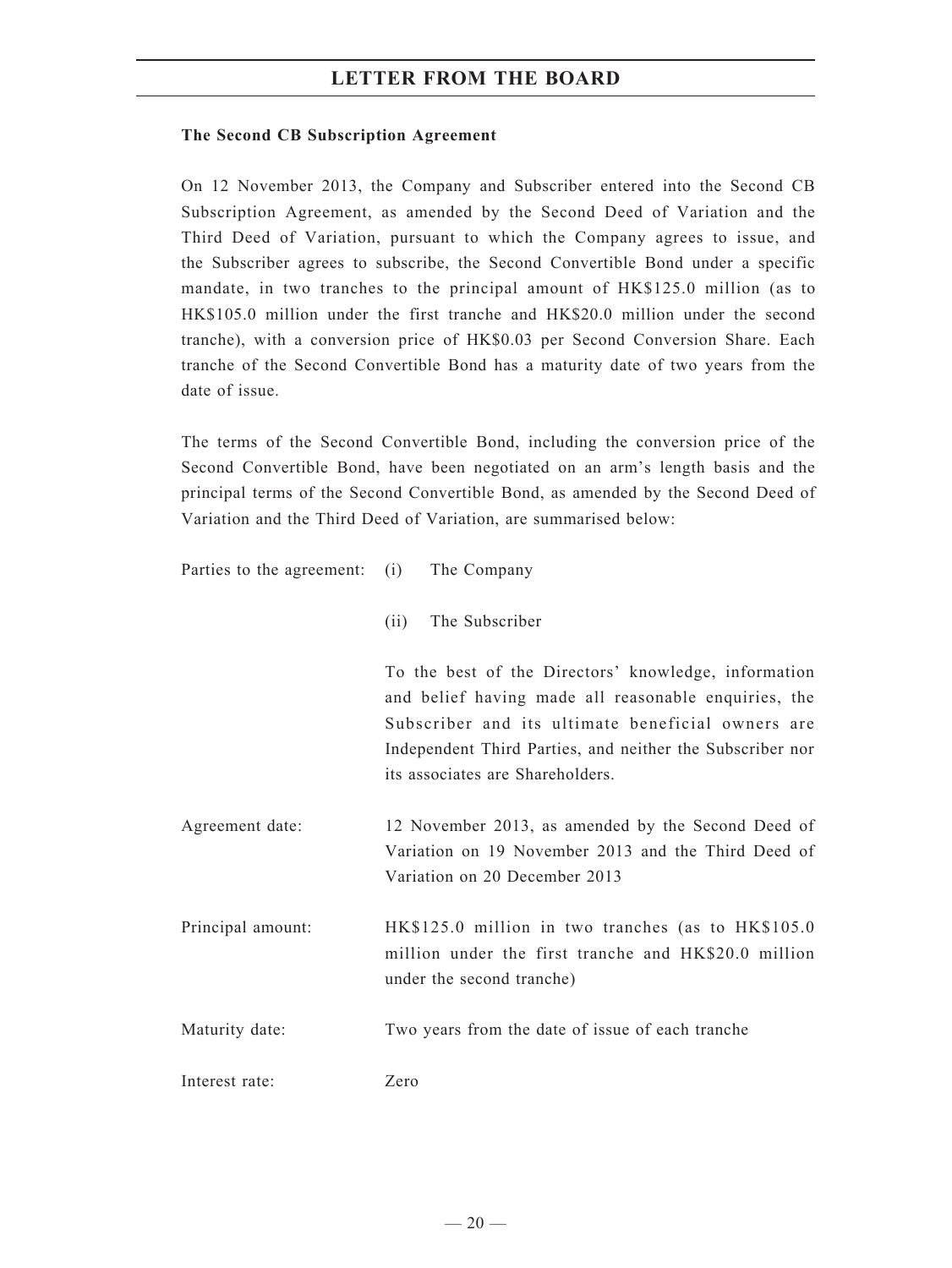Conversion price: HK\$0.03 per Second Conversion Share

- Conversion shares: A maximum of 4,166,666,666 new Shares subject to adjustment provisions, of a par value of HK\$0.01 each to be issued upon conversion of the entire Second Convertible Bond.
- Conversion period: The period commencing on the date of issue and expiring on the date following 2 years thereafter. To the extent possible pursuant to the conversion rights, the Bondholder must convert the entire Second Convertible Bond before its maturity date, otherwise it or any part thereof outstanding will automatically be converted into Shares on maturity date. Any part of the Second Convertible Bond outstanding following its maturity date will lapse and be cancelled.
- Conversion rights: The Bondholder may convert the Second Convertible Bond in whole or in part (in an integral multiple of HK\$500,000.0) of the outstanding principal amount of the Second Convertible Bond on any business day during the conversion period.

The Company shall not be required to allot and issue Second Conversion Shares to the Bondholder nor shall the Bondholder be permitted to convert the Second Convertible Bond (or parts thereof) if upon such allotment and issue or conversion (as the case may be), the Bondholder and parties acting in concert with it shall be interested (whether directly or indirectly) in 30.00% (or such other amount as may from time to time be specified in the Takeovers Code as being the level for triggering a mandatory general offer) or more of the then issued share capital of the Company at the date of the relevant exercise.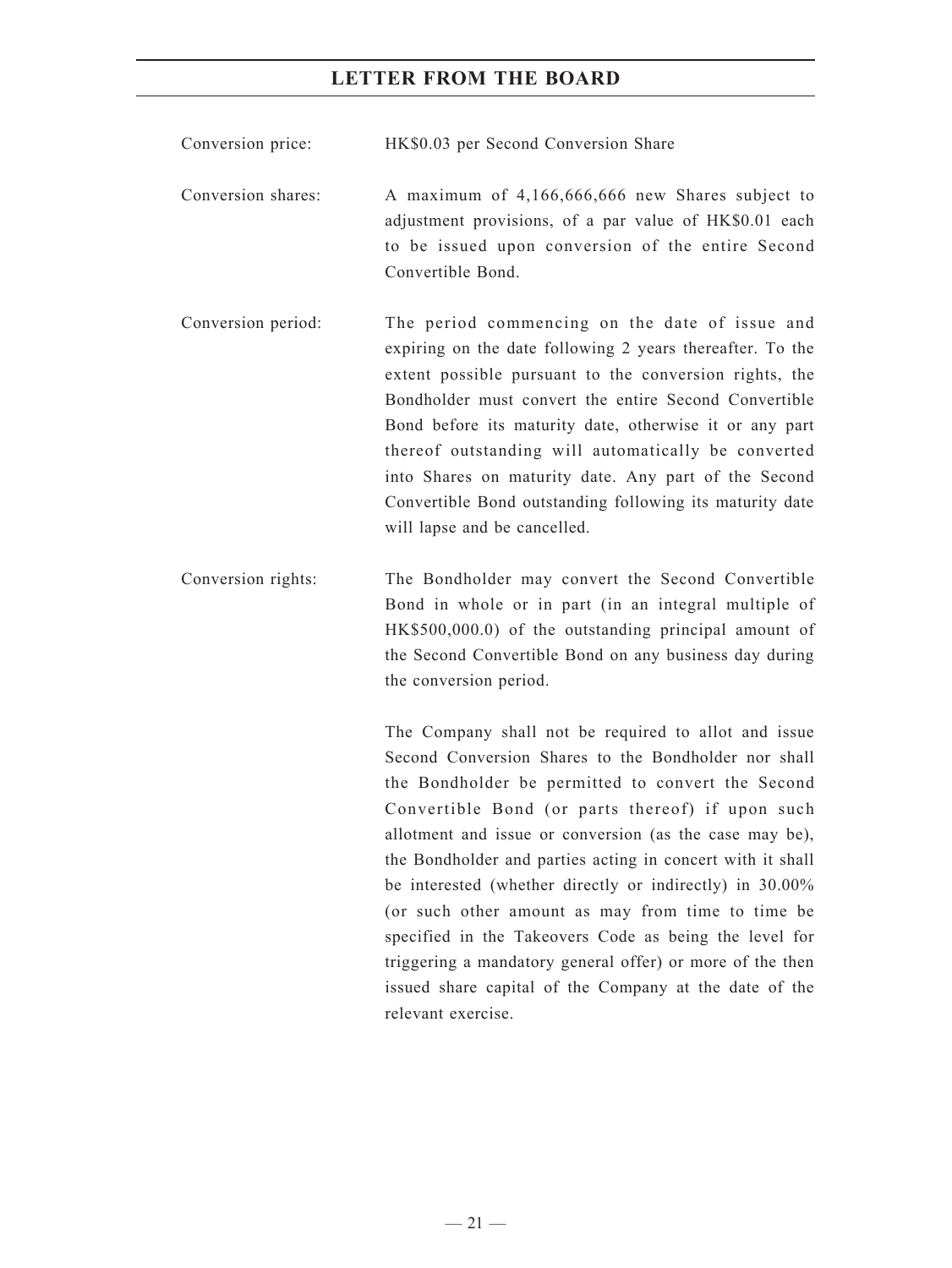The conversion rights attaching to the Second Convertible Bond cannot be exercised if the issue of the Second Conversion Shares results in the Company being unable to fulfill the maintenance of public float requirement as required under the Listing Rules immediately after issue of the Second Conversion Shares.

The Bondholder undertakes not to, without the prior written consent of the Company, at any time during the period commencing on the date of completion of the Second CB Subscription Agreement and ending twelve months thereafter to dispose of or otherwise create any options, rights, interests or encumbrances in respect of any Second Conversion Shares held/owned by it.

Adjustment provisions: The conversion price shall from time to time be subject to adjustment in accordance with the followings if, whilst any of the First Convertible Bond remains outstanding, any of the following events or circumstances in relation to the Shares shall occur:

- (i) consolidation and subdivision;
- (ii) capitalisation of profits or reserves if and whenever the Company shall issue any Shares credited as fully paid to the Shareholders by way of capitalisation of profits or reserves, other than Shares issued in lieu of the whole or any part of a cash dividend, being a dividend which the Shareholders concerned would or could otherwise have received in cash, the conversion price shall be adjusted in the case of an issue of Shares other than by way of such scrip dividend by a predetermined formula;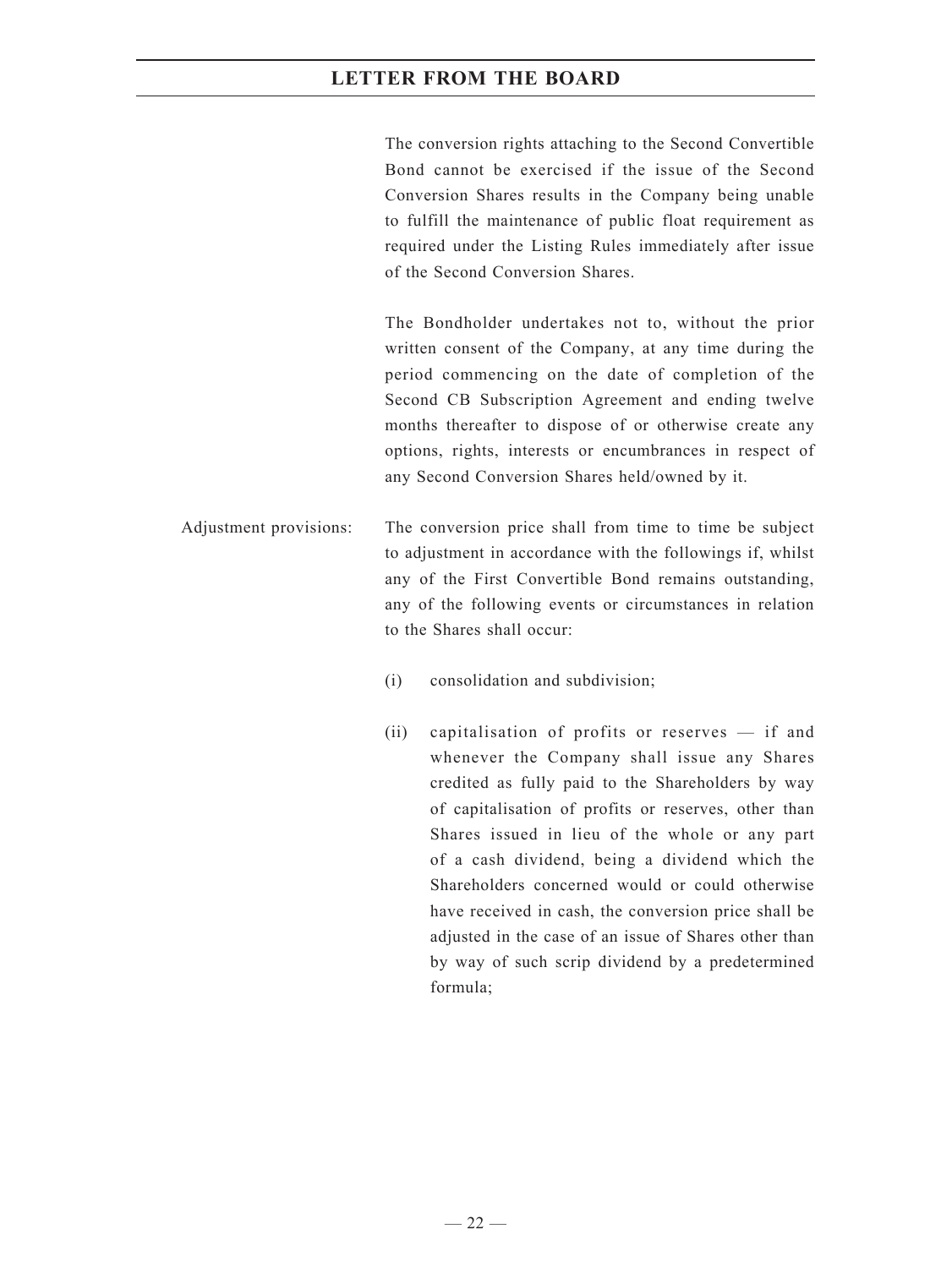- (iii) capital distribution which shall include distributions in cash or specie — if and whenever the Company shall pay or make any capital distribution to the Shareholders (except where the conversion price falls to be adjusted under sub-paragraph (ii) above, or falls within subparagraph (ii) above but no adjustment falls to be made), the conversion price shall be adjusted by a predetermined formula;
- (iv) issue of Shares by way of rights if and whenever the Company shall issue Shares to all or substantially all Shareholders as a class by way of rights, or shall issue or grant to all or substantially all Shareholders as a class, by way of rights, any options, warrants or other rights to subscribe for or purchase any Shares, in each case at less than 90 per cent, inter alia, the last 5 dealing days before such event date, per Share on the last dealing day preceding the date of the announcement of the terms of the issue or grant, the conversion price shall be adjusted by a predetermined formula; and
- (v) issue of other securities (other than Shares or options, warrants or other rights to subscribe for or purchase Shares) by way of rights — if and whenever the Company shall issue any securities (other than Shares or options, warrants or other rights to subscribe for or purchase Shares) to all or substantially all Shareholders as a class by way of rights or grant to all or substantially all Shareholders as a class by way of rights of any options, warrants or other rights to subscribe for or purchase any securities (other than Shares or options, warrants or other rights to subscribe for or purchase Shares), the conversion price shall be adjusted by a predetermined formula.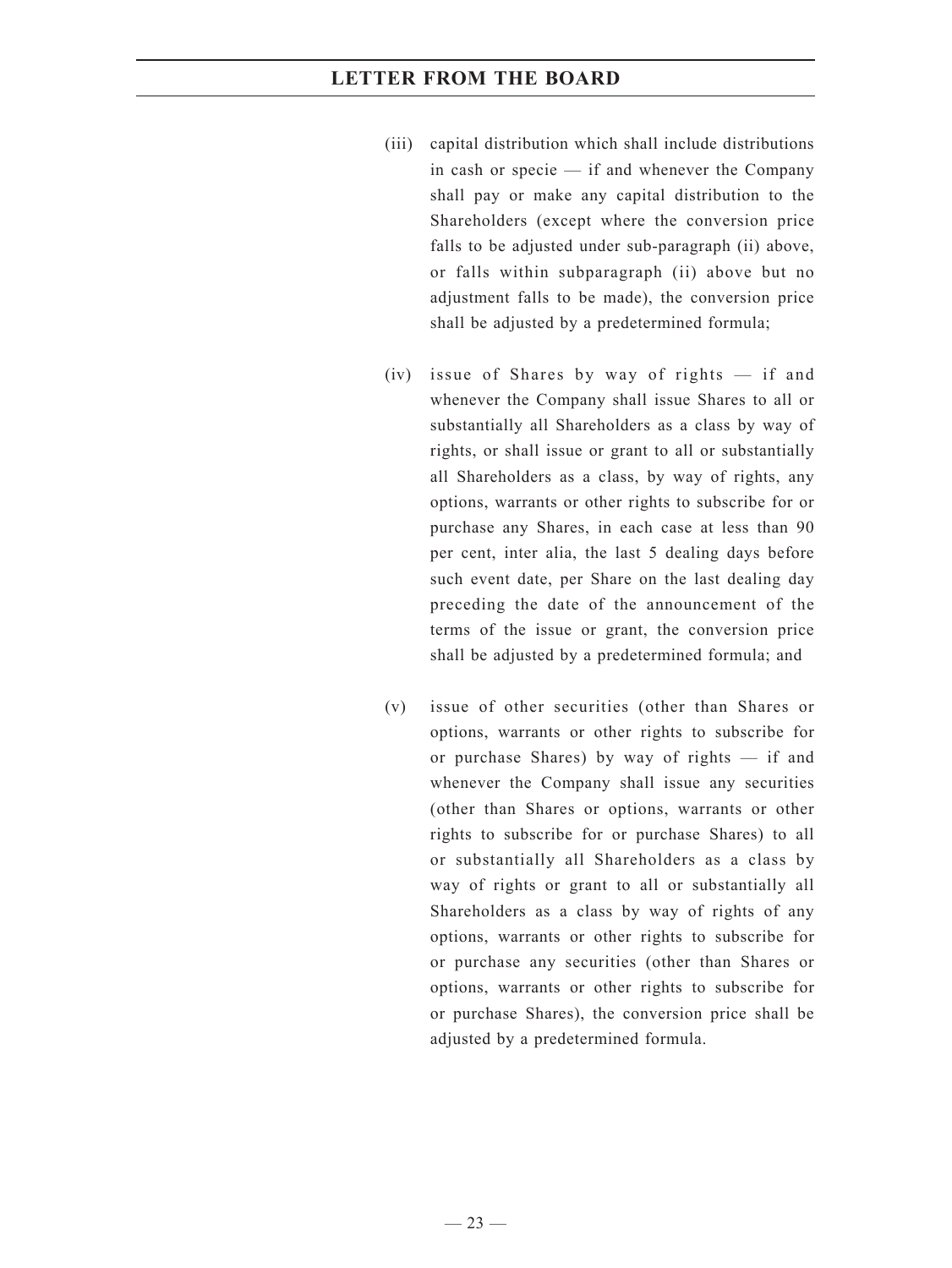Transferability: Neither the Second Convertible Bond nor any part thereof may be transferred without the prior written consent of the Company, except for a transfer to whollyowned subsidiaries or the holding company (as defined in the Companies Ordinance (Cap.32 of the Laws of Hong Kong)) of the Bondholder.

Security: None

Ranking of the conversion shares: Shares issued upon conversion will rank pari passu in all respects among themselves and with other existing Shares outstanding at the date of issue of the Second Conversion Shares and be entitled to all dividends and other distributions the record date of which falls on a date on or after the date of their issue.

Conditions precedent: • Specific mandate to be sought from the Shareholders at the EGM in relation to the issue of the Second Convertible Bond

- The Stock Exchange granting the listing of and permission to deal in the Second Conversion Shares
- In principal approval for the resumption of trading in the Shares on the Stock Exchange for the first tranche having been given by the Stock Exchange and actual resumption having taken place for the second tranche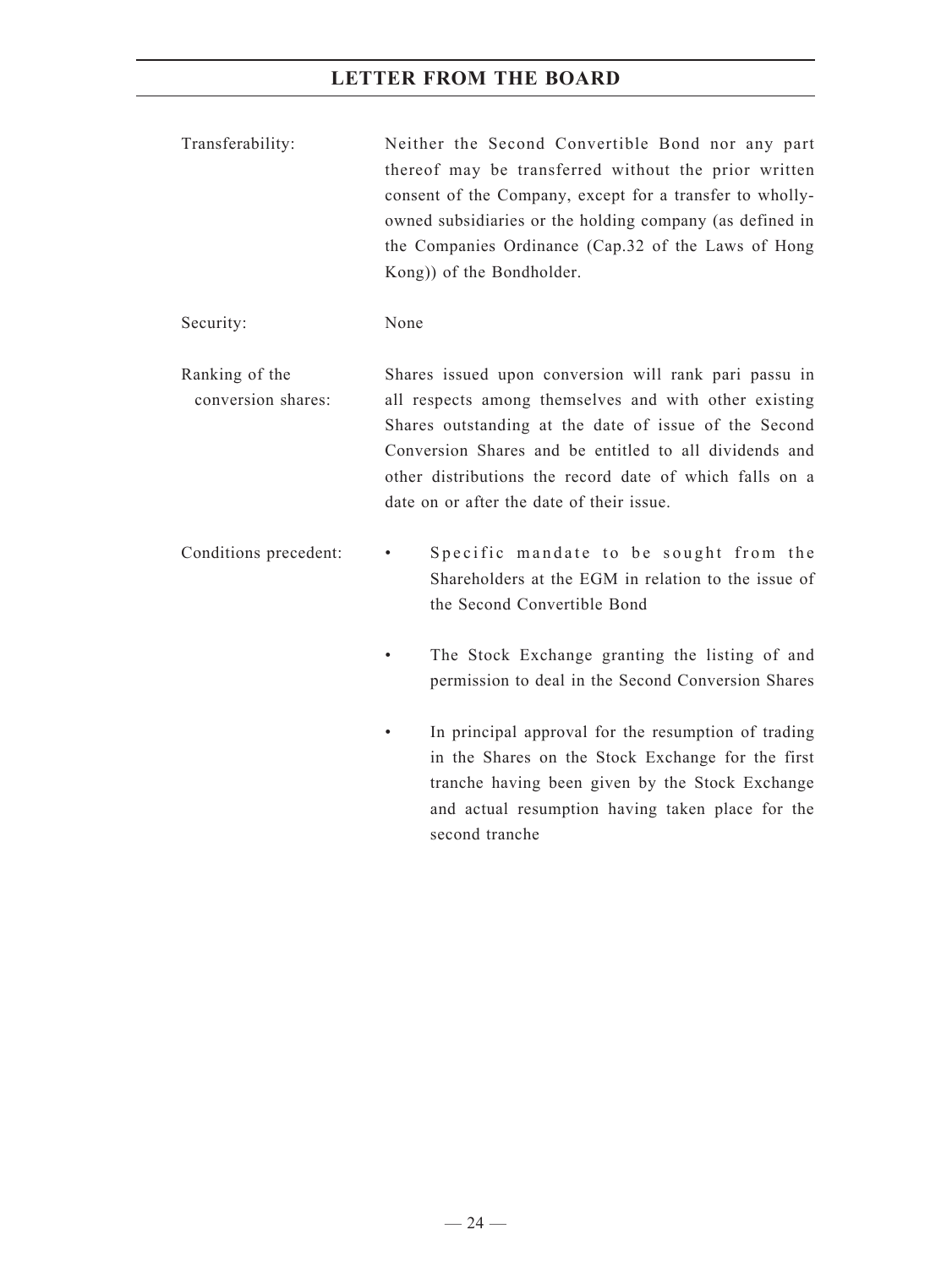The Department of Justice or other relevant Hong Kong government body not raising an objection as to the issue of the Second Convertible Bond by the Company before completion of the EGM approving the Second CB Subscription Agreement. This condition has been included because on 6 July 2011, a restraint order was made by HH Justice Bokhary which prohibits the disposal of assets by Mr. Yeung. As the coverage and comprehensiveness of that order is very wide and Mr. Yeung's interest in the Company constitutes his assets, the Company believes it is prudent to include this as a condition to completion. Copies of all material announcements regarding the transactions contemplated pursuant to the Placing, the First Convertible Bond, the Second Convertible Bond, the Deed of Novation, the Debt Capitalisation Agreement and the Subscription Agreement have been given to the Department of Justice. The Department of Justice had in a letter dated 14 June 2013 indicated that "..., we would consider not raising objection to the proposal that all stakeholders including the related shareholders, creditors, the Hong Kong Stock Exchange and other regulatory bodies approve such proposal". Therefore, it would appear that so long as Shareholders and the Stock Exchange approve the transactions and listing approval is granted for the relevant conversion shares, the Department of Justice will not object to this proposed transaction. The Company will keep the authorities updated of the events and progress.

Completion: Completion of the first tranche of the Second Convertible Bond will take place on the business day prior to the resumption of trading in the Shares and completion of the second tranche of the Second Convertible Bond will take place within 3 months from the date of resumption of trading in the Shares.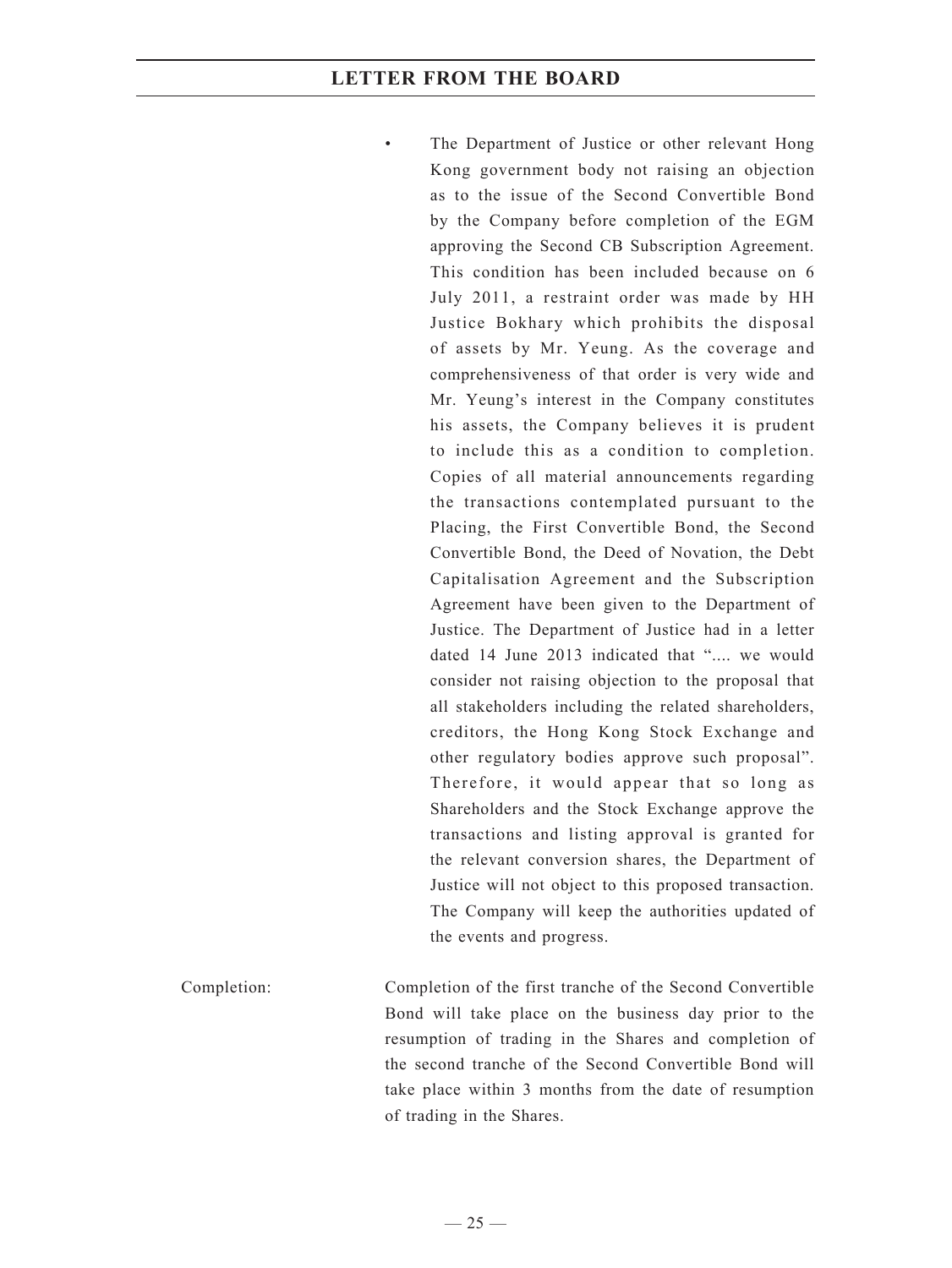#### *Conversion price*

The conversion price of HK\$0.03 per Second Conversion Share represents:

- (i) a discount of approximately 80.52% to the closing price of HK\$0.154 per Share as quoted on the Stock Exchange as of 29 June 2011, being the last trading day prior to suspension of the trading in the Shares; and
- (ii) a discount of approximately 80.67% to the average closing price of HK\$0.1552 per Share for the last five consecutive trading days up to and including 29 June 2011, being the last trading day prior to suspension of the trading in the Shares.

The conversion price was determined after arm's length negotiations between the Company and the Subscriber, with reference to the Group's existing financial position and current market conditions, and the 12 months lock-up period as stated above.

#### *The Second Conversion Shares*

Upon full conversion of all tranches of the Second Convertible Bond in the principal amount of HK\$125.0 million by the Bondholder at the conversion price, a maximum of 4,166,666,666 Second Conversion Shares will be issued. The Second Conversion Shares will represent: (i) approximately 107.17% of the issued share capital of the Company as at the Latest Practicable Date; (ii) approximately 51.73% of the issued share capital of the Company as enlarged by the allotment and issue of the Second Conversion Shares assuming the conversion rights attaching to the Second Convertible Bond are exercised in full; and (iii) approximately 13.84% of the issued share capital of the Company as enlarged by the allotment and issue of the Placing Shares, the First Conversion Shares and the Debt Conversion Shares, assuming the conversion rights attaching to the First Convertible Bond, the Debt Convertible Bond and the Second Convertible Bond are exercised to the extent allowed under the terms of the First CB Subscription Agreement, the Subscription Agreement and the Second CB Subscription Agreement, respectively.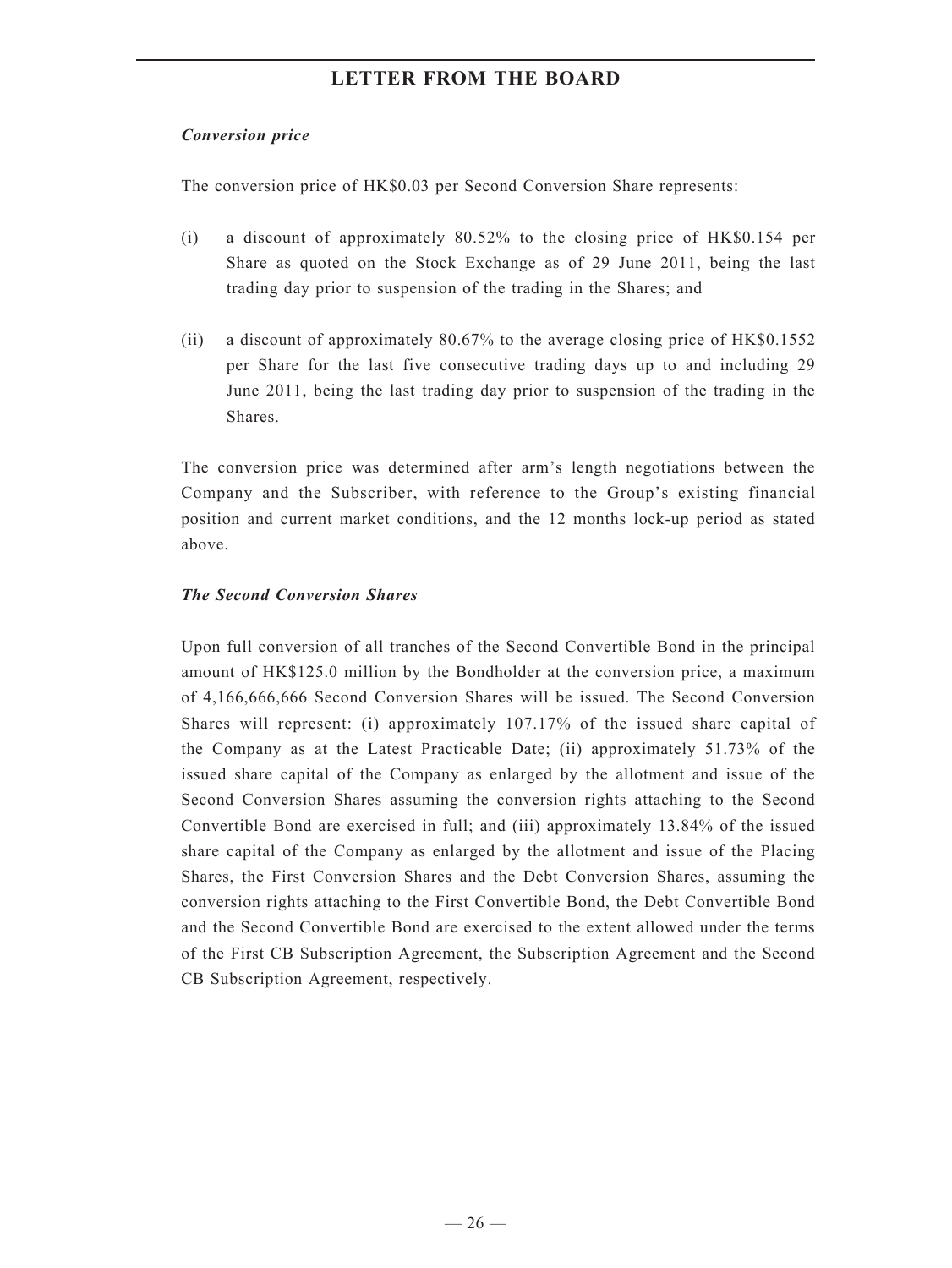#### *Use of proceeds*

The Second Convertible Bond is structured in two tranches, and the net proceeds from the issue of the first tranche of HK\$105.0 million are intended to be used for the repayment of creditors and general working capital purposes of the Group. It covers the working capital requirements of the Group for the twelve months following the resumption in trading in the Shares. The net proceeds of the second tranche of the Second Convertible Bond of HK\$20.0 million are intended to be used for the general improvement of the Group's liquidity position and possible future investments and acquisitions, as and when opportunities arise, as well as contingent monies in the event that additional players are acquired in future transfer windows. As at the Latest Practicable Date, no investment and/or acquisition targets have been identified.

#### *Reasons for and benefit of issuing the Second Convertible Bond*

The Board considers raising funds by issuing the Second Convertible Bond represent an opportunity for the Company to enhance its liquidity and working capital positions and strengthen its general financial position, while not having an immediate dilution effect on the shareholdings of the existing Shareholders. The Board considers the issue of the Second Convertible Bond to be an appropriate means of raising additional capital to fund the Group's operations, following the resumption of trading in the Shares.

#### *Mandate to issue the Second Conversion Shares*

The Second Conversion Shares will be issued by the Company under a specific mandate to be sought from the Shareholders at the EGM.

#### *Application for listing*

An application will be made to the Stock Exchange for the listing of, and permission to deal in, the Second Conversion Shares.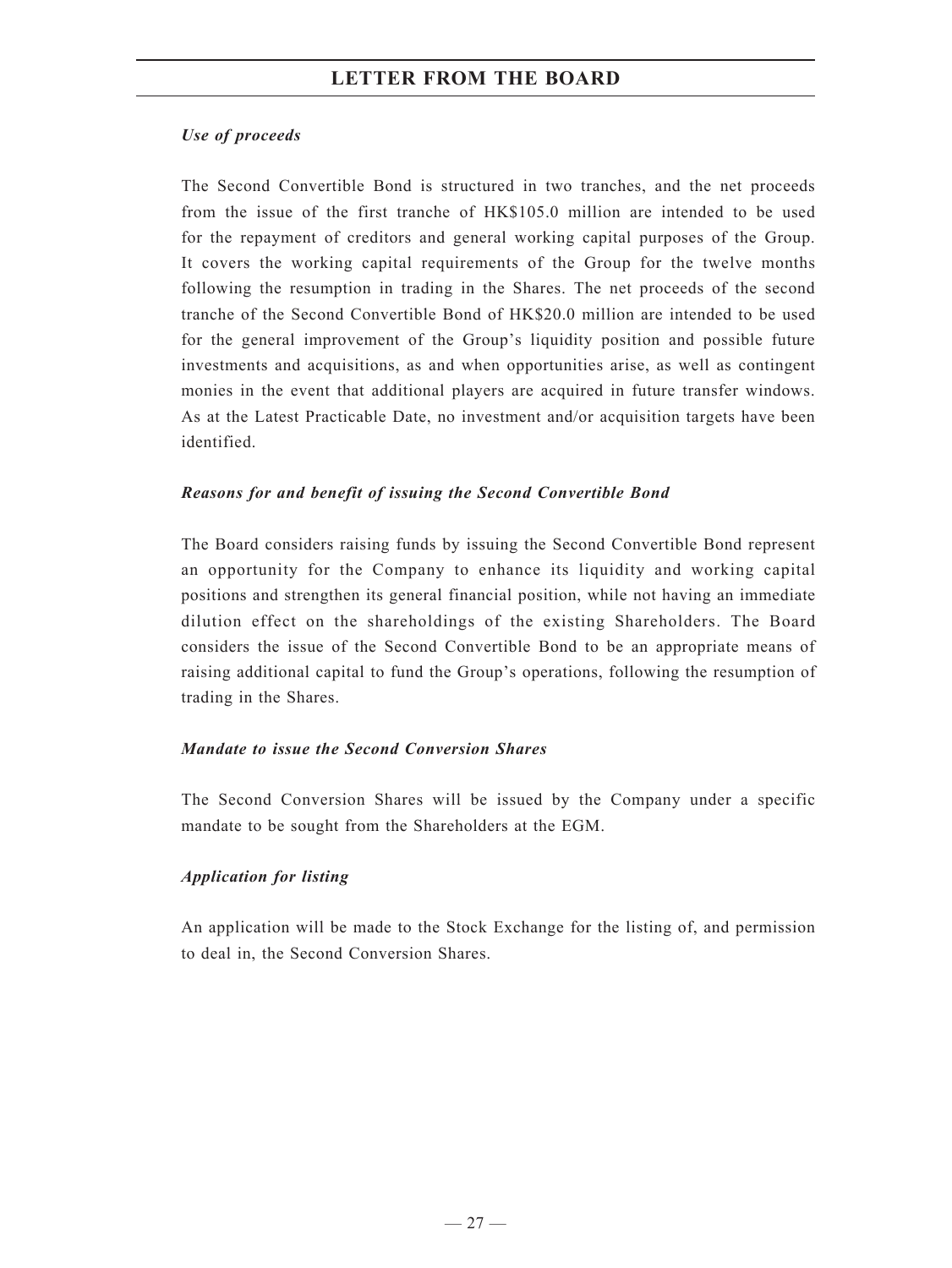#### **II. NOVATION AND CAPITALISATION OF MR. YEUNG'S DEBT**

#### **The Deed of Novation**

On 20 December 2013, the Company, BCFC and Mr. Yeung entered into the Deed of Novation, pursuant to which Mr. Yeung agrees to and accepts the liabilities of BCFC under the Debt being assumed by the Company. Upon completion of the Deed of Novation, the Company will assume the obligations and liabilities under the Debt, and Mr. Yeung will have no further rights against BCFC under the Debt. As at Latest Practicable Date, the Debt amounted to approximately HK\$192.9 million and as at completion of the Deed of Novation will not be more than HK\$193.5 million.

The terms of the Deed of Novation have been negotiated on an arm's length basis and the principal terms are summarised below:

| Parties to the agreement: (i) The Company |       |                                                                                                                                                     |
|-------------------------------------------|-------|-----------------------------------------------------------------------------------------------------------------------------------------------------|
|                                           | (ii)  | <b>BCFC</b>                                                                                                                                         |
|                                           | (111) | Mr. Yeung                                                                                                                                           |
| Agreement date:                           |       | 20 December 2013                                                                                                                                    |
| Structure of novation:                    | ٠     | The Company agrees to assume the rights and<br>obligations of BCFC under the Debt                                                                   |
|                                           | ٠     | The Company consents to and accepts the<br>assumption by it of the liabilities under the Debt<br>and the agreement by it to perform the obligations |

Mr. Yeung agrees to and accept the liabilities of BCFC under the Debt being assumed by the Company

of BCFC under the Debt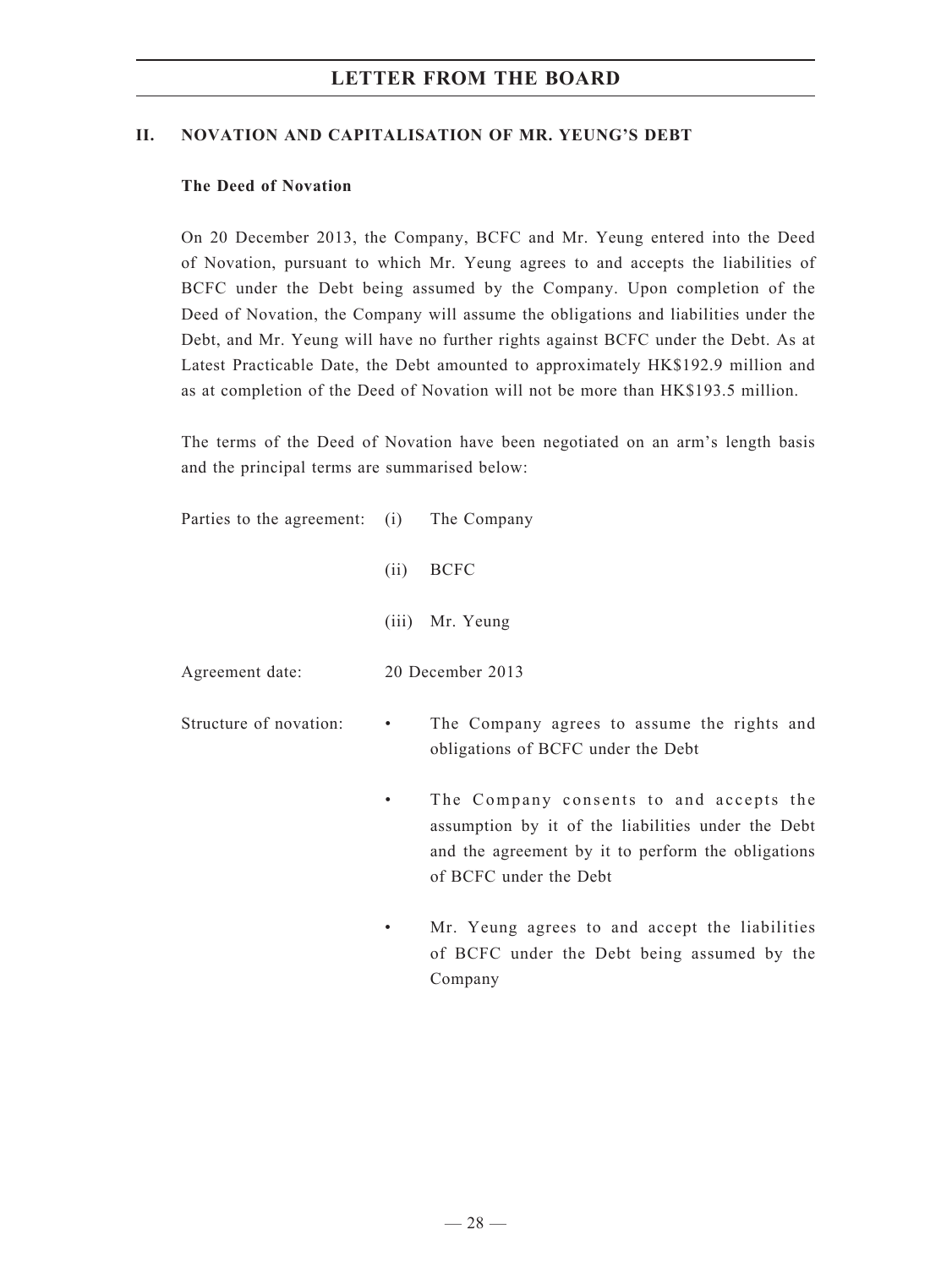- Mr. Yeung releases and discharges BCFC from all liabilities under the Debt, agrees that he has no further rights against BCFC under the Debt and hereby warrants and represents that he is not owed any other sums from BCFC
- The Company releases BCFC from its obligations under the Debt and agrees that it has no further rights against BCFC under the Debt
- Conditions precedent: The approval of the Deed of Novation by the Independent Shareholders
	- The Department of Justice in Hong Kong or other relevant Hong Kong government body not raising an objection to the transaction contemplated under the Deed of Novation prior to the close of the EGM approving the Deed of Novation
	- All necessary consents of all relevant governmental and regulatory authorities and other relevant third parties having been obtained
- Completion: Completion will take place on the date on which the above conditions precedent are fulfilled, before the resumption of trading in the Shares and simultaneous with the completion of the Debt Capitalisation Agreement and the Subscription Agreement, respectively.

Completion of the Deed of Novation is not interconditional on the completion of the Debt Capitalisation Agreement and the Subscription Agreement.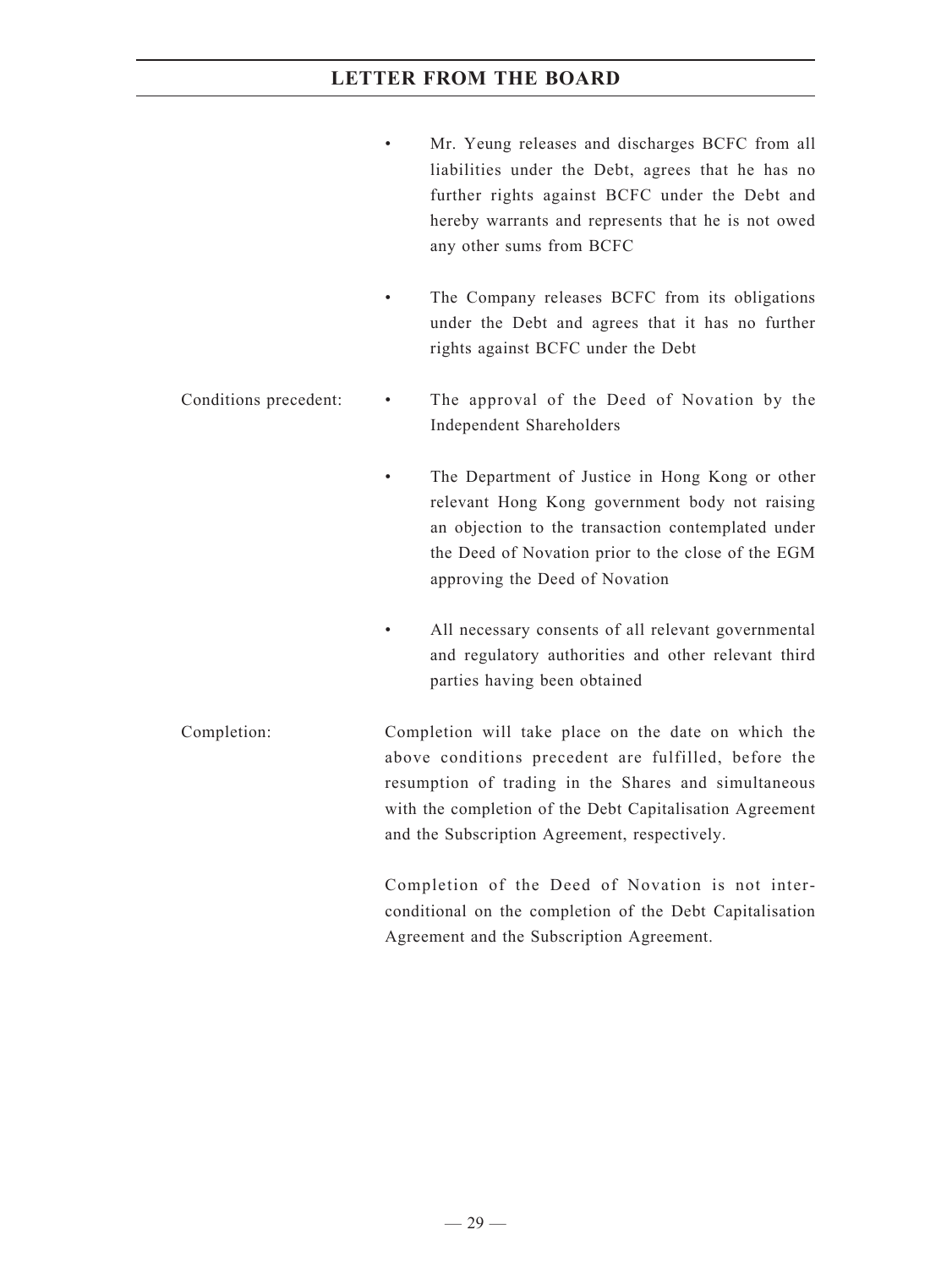#### *Financial effect of the Deed of Novation*

A loss attributable to the Company is expected upon completion of the Deed of Novation, due to the fact that BCFC, being an indirect non wholly-owned subsidiary of the Company, will be released from its obligations under the Debt owed to Mr. Yeung. Based on an amount of Debt of approximately HK\$193.5 million, being the maximum amount anticipated to be due as at the proposed date of completion of the Deed of Novation, it is estimated that a consolidated loss attributable to the Company of approximately HK\$6.5 million will be incurred upon completion of the Deed of Novation. The Company will incur such loss by virtue of it assuming the part of the Debt attributable to the minority shareholders in BCP of approximately 3.36%. The above consolidated loss attributable to the Company will also be reflected in its consolidated balance sheet as a reduction in equity attributable to Shareholders.

#### **The Debt Capitalisation Agreement and the Subscription Agreement**

On 20 December 2013, the Company and Mr. Yeung entered into the Debt Capitalisation Agreement, pursuant to which the Company agrees to capitalise the Debt owed by the Company to Mr. Yeung, by Mr. Yeung agreeing to subscribe, and the Company agreeing to issue to Mr. Yeung, the Debt Convertible Bond.

Further, on 20 December 2013, the Company and Mr. Yeung entered into the Subscription Agreement, pursuant to which the Company agrees to capitalise the Debt owed by the Company to Mr. Yeung, by Mr. Yeung agreeing to subscribe, and the Company agreeing to issue to Mr. Yeung, the Debt Convertible Bond. The amount as at completion of the Subscription Agreement and the Debt Capitalisation Agreement is not yet ascertained. The amount of Debt as at Latest Practicable Date amounted to approximately HK\$192.9 million, and based on the expected date of completion of the Deed of Novation, the Subscription Agreement and the Debt Capitalisation Agreement, the actual amount of the Debt will not be more than HK\$193.5 million. The conversion price is HK\$0.03 per Debt Conversion Share. The actual principal amount for the Debt Convertible Bond shall be satisfied by setting off against the entire amount of the Debt.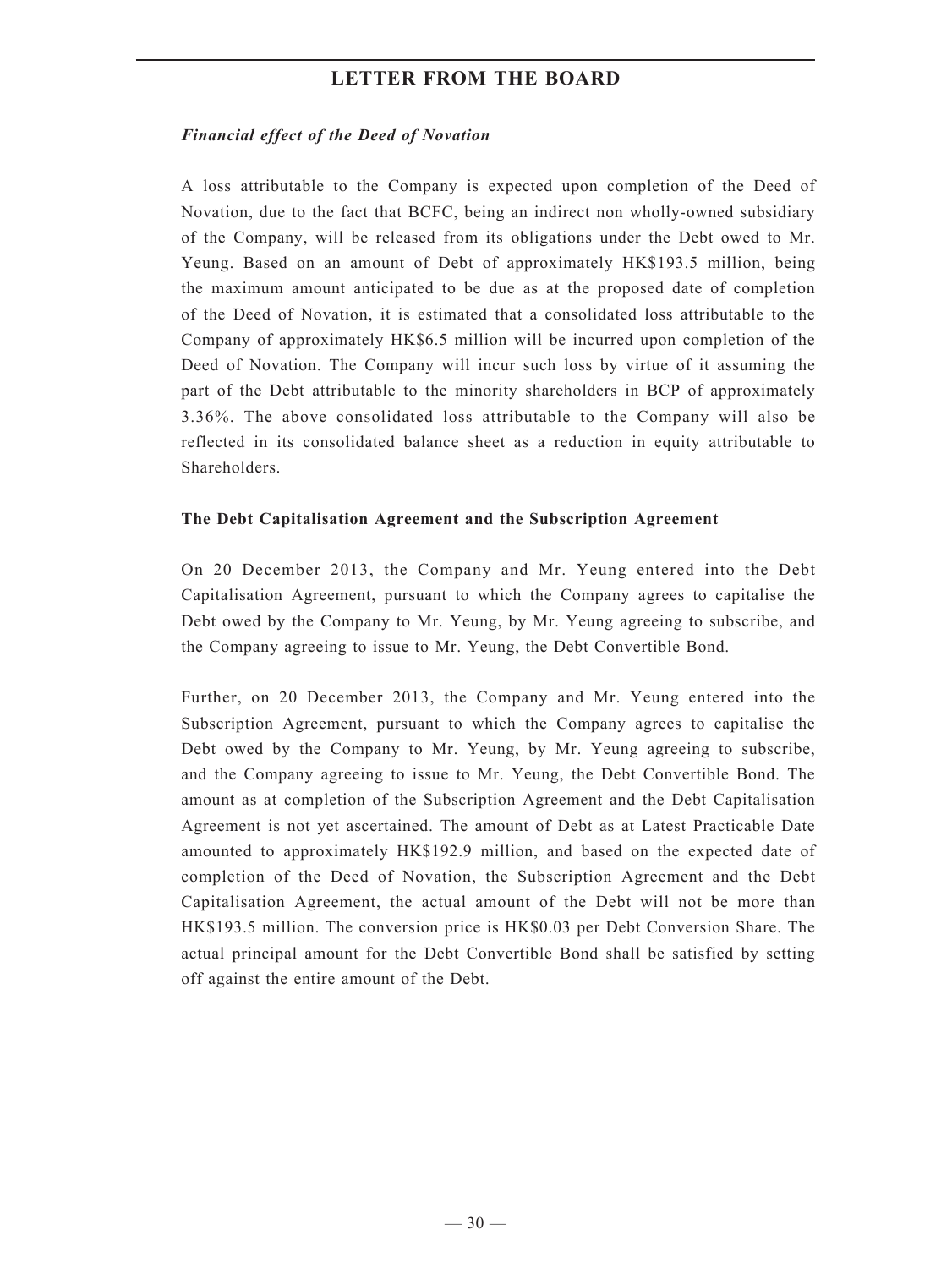The terms of the Debt Capitalisation Agreement have been negotiated on an arm's length basis and the principal terms are summarised below:

| Parties to the agreement: | (i)  | The Company                                                                                                                                                                                                                                                                                                                |
|---------------------------|------|----------------------------------------------------------------------------------------------------------------------------------------------------------------------------------------------------------------------------------------------------------------------------------------------------------------------------|
|                           | (ii) | Mr. Yeung                                                                                                                                                                                                                                                                                                                  |
| Agreement date:           |      | 20 December 2013                                                                                                                                                                                                                                                                                                           |
| Terms:                    |      | Mr. Yeung agrees to subscribe, and the Company<br>agrees to issue to Mr. Yeung, the Debt Convertible<br>Bond. The Debt Convertible Bond will be issued,<br>free from encumbrances and the Debt Conversion<br>Shares will rank pari passu in all respects with the<br>existing Shares in issue as at the date of conversion |
|                           |      | The consideration shall be satisfied by capitalising<br>the Debt due from the Company to Mr. Yeung                                                                                                                                                                                                                         |
|                           |      | The Debt Convertible Bond will be allotted and<br>issued credited as fully paid and the Debt shall be<br>deemed to have been fully paid to the Company<br>and, for the avoidance of doubt, BCFC, shall not<br>have any liabilities, obligations and duties to Mr.<br>Yeung in relation to the Debt whatsoever              |
| Conditions precedent:     |      | The approval of the Debt Capitalisation Agreement<br>by the Independent Shareholders                                                                                                                                                                                                                                       |
|                           |      | The Stock Exchange granting the listing of and<br>permission to deal in the Debt Conversion Shares                                                                                                                                                                                                                         |
|                           |      | The approval from the Stock Exchange approving<br>the resumption in trading in the Shares having<br>been obtained conditional only upon (a)<br>completion successfully occurring and (b) such                                                                                                                              |

other administrative conditions as are customarily stipulated by the Stock Exchange for listing of Shares on the Stock Exchange and not having been revoked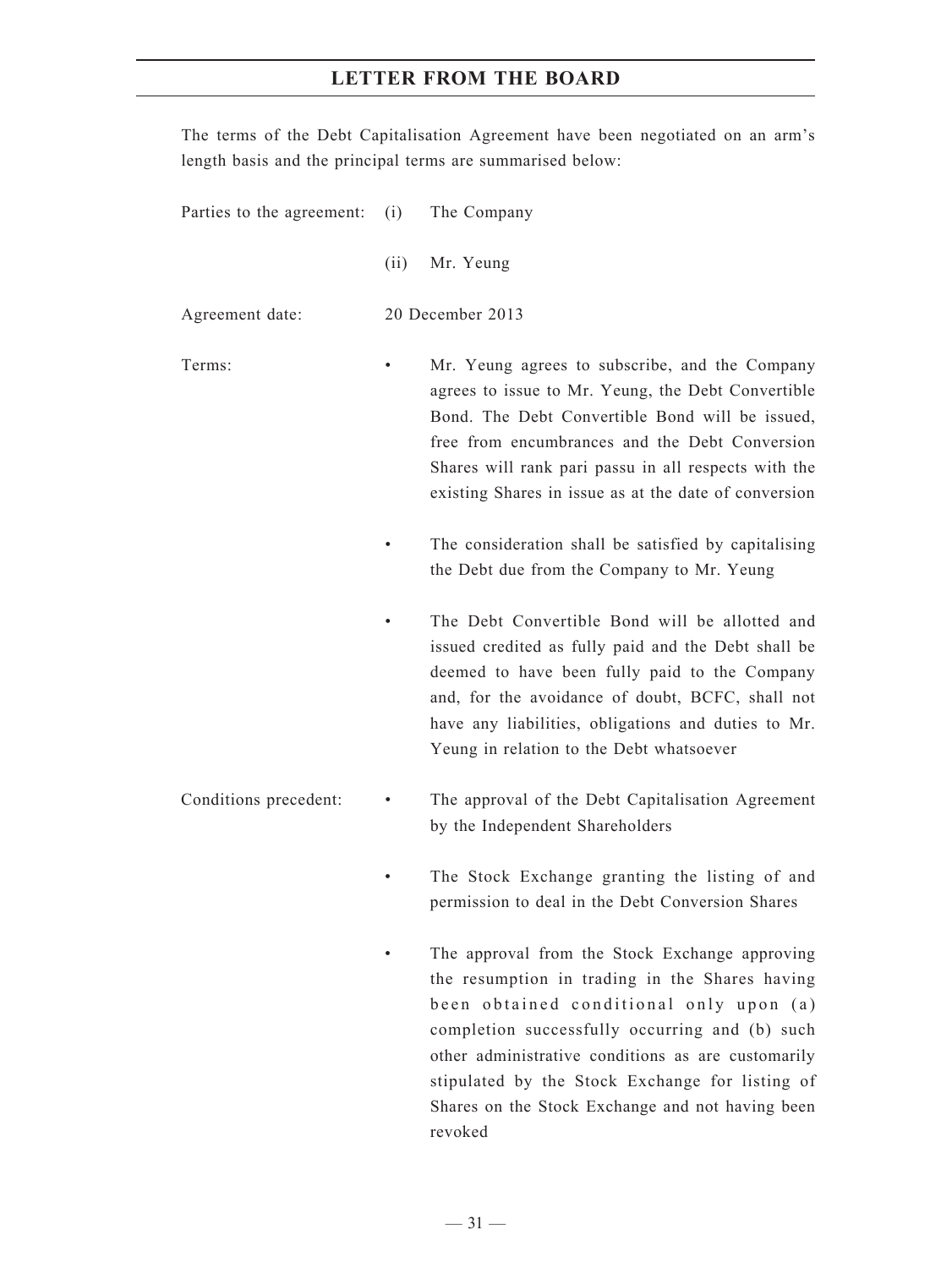- All consents of all relevant governmental and regulatory authorities having been obtained
	- The Department of Justice in Hong Kong or other relevant Hong Kong government body not raising an objection to the transaction contemplated under the Debt Capitalisation Agreement prior to the close of the EGM approving the Debt Capitalisation Agreement. This condition has been included because on 6 July 2011, a restraint order was made by HH Justice Bokhary which prohibits the disposal of assets by Mr. Yeung. As the coverage and comprehensiveness of that order is very wide and Mr. Yeung's interest in the Company constitutes his assets, the Company believes it is prudent to include this as a condition to completion. Copies of all material announcements regarding the transactions contemplated pursuant to the Placing, issue of the First Convertible Bond, Second Convertible Bond, Deed of Novation, Debt Capitalisation Agreement and Subscription Agreement have been given to the Department of Justice. The Department of Justice had in a letter dated 14 June 2013 indicated that ".... we would consider not raising objection to this proposal provided that all stakeholders including the related shareholders, creditors, the Hong Kong Stock Exchange and other regulatory bodies approve such proposal". Therefore, it would appear that so long as Shareholders, creditors, the Stock Exchange and other regulatory bodies approve the transactions and listing approval is granted for the relevant conversion shares, the Department of Justice will not object to this proposed transaction. The Company will keep the authorities updated of the events and progress.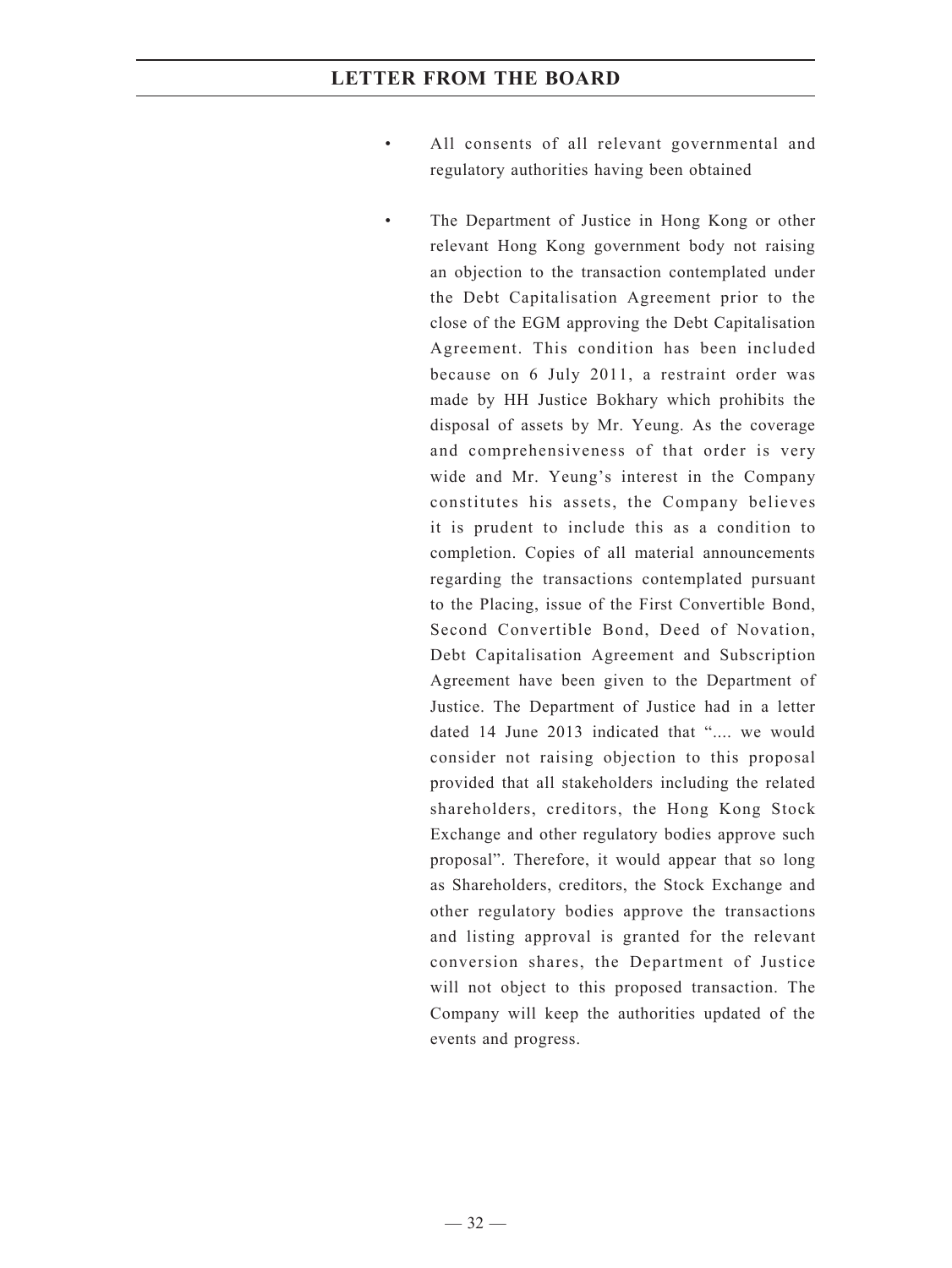Completion: Completion will take place on the date on which the above conditions precedent are fulfilled, before the resumption of trading in the Shares and simultaneous with the completion of the Deed of Novation and the Subscription Agreement, respectively. However, the Subscription Agreement and the Debt Capitalisation Agreement are not inter-conditional.

> Completion of the Debt Capitalisation Agreement is conditional upon completion of the Deed of Novation.

The terms of the Subscription Agreement, including the conversion price of the Debt Convertible Bond, have been negotiated on an arm's length basis and the principal terms of the Subscription Agreement are summarised below:

| Parties to the agreement: (i) | The Company                                                                                                                                                                                                                  |
|-------------------------------|------------------------------------------------------------------------------------------------------------------------------------------------------------------------------------------------------------------------------|
|                               | (ii)<br>Mr. Yeung                                                                                                                                                                                                            |
| Agreement date:               | 20 December 2013                                                                                                                                                                                                             |
| Principal amount:             | The amount of Debt outstanding upon completion, which<br>will not be more than HK\$193.5 million                                                                                                                             |
| Maturity date:                | Two years from the date of issue                                                                                                                                                                                             |
| Interest rate:                | Zero                                                                                                                                                                                                                         |
| Conversion price:             | HK\$0.03 per Debt Conversion Share                                                                                                                                                                                           |
| Conversion shares:            | A maximum of 6,450,000,000 new Shares subject to<br>adjustment provisions, of a par value of HK\$0.01 each to<br>be issued upon conversion of the Debt Convertible Bond,<br>on the basis of the Debt being HK\$193.5 million |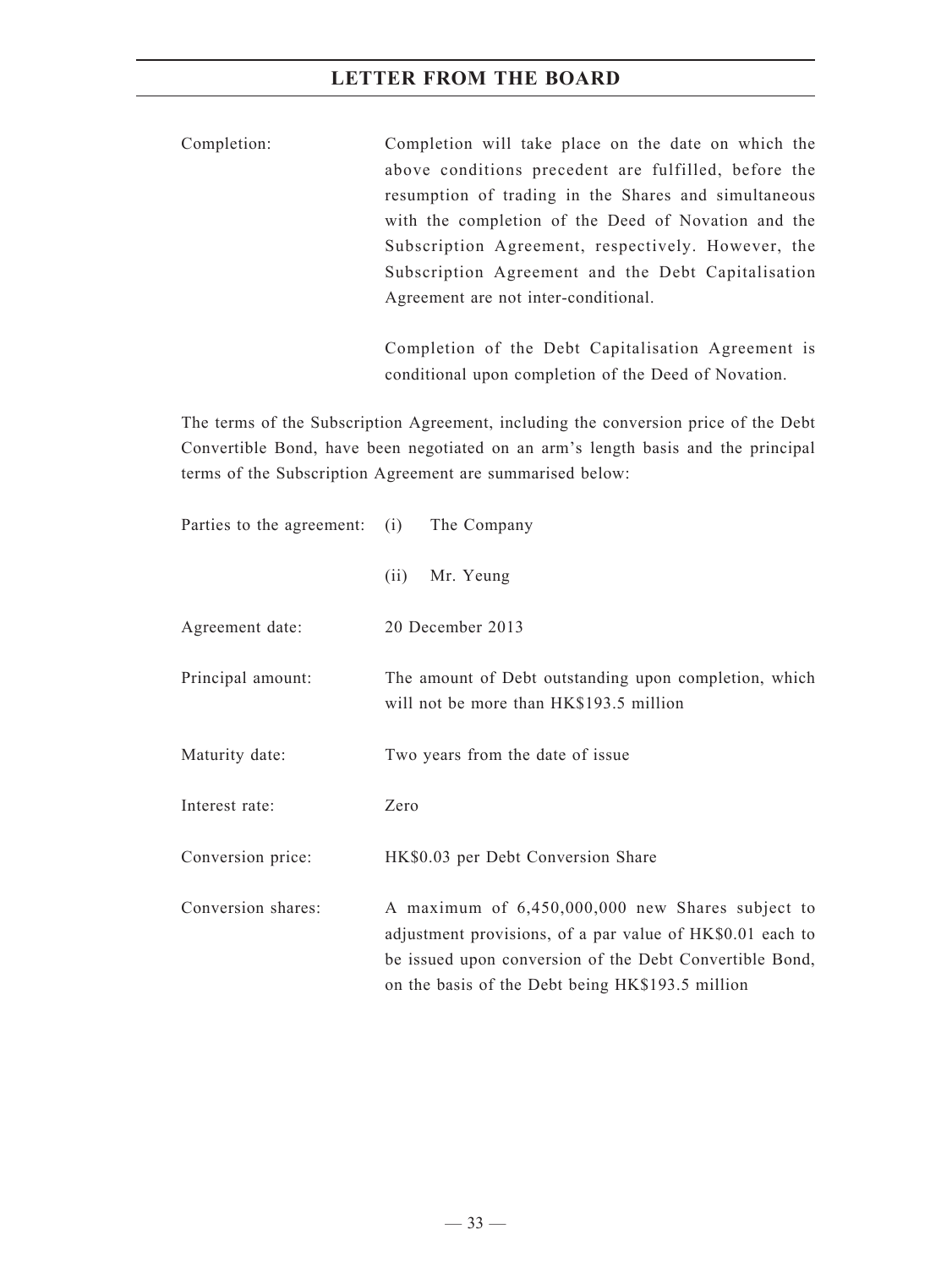- Conversion period: The period commencing on the date of issue and expiring on the date falling 2 years thereafter. To the extent possible pursuant to the conversion rights, Mr. Yeung must convert the entire Debt Convertible Bond before its maturity date, otherwise it or any part thereof outstanding will automatically be converted into Shares on maturity date. Any part of the Debt Convertible Bond outstanding following its maturity date will lapse and be cancelled.
- Conversion rights: Mr. Yeung may convert the Debt Convertible Bond in whole or in part (in an integral multiple of HK\$500,000.0) of the outstanding principal amount of the Debt Convertible Bond on any business day during the conversion period.

The Company shall not be required to allot and issue Debt Conversion Shares to Mr. Yeung nor shall Mr. Yeung be permitted to convert the Debt Convertible Bond (or parts thereof) if upon such allotment and issue or conversion (as the case may be), Mr. Yeung and parties acting in concert with him shall be interested (whether directly or indirectly) in 30.00% (or such other amount as may from time to time be specified in the Hong Kong Code on Takeovers and Mergers as being the level for triggering a mandatory general offer) or more of the then issued share capital of the Company at the date of the relevant exercise.

The conversion rights attaching to the Debt Convertible Bond cannot be exercised if the issue of the Debt Conversion Shares results in the Company being unable to fulfill the maintenance of public float requirement as required under the Listing Rules immediately after issue of the Debt Conversion Shares.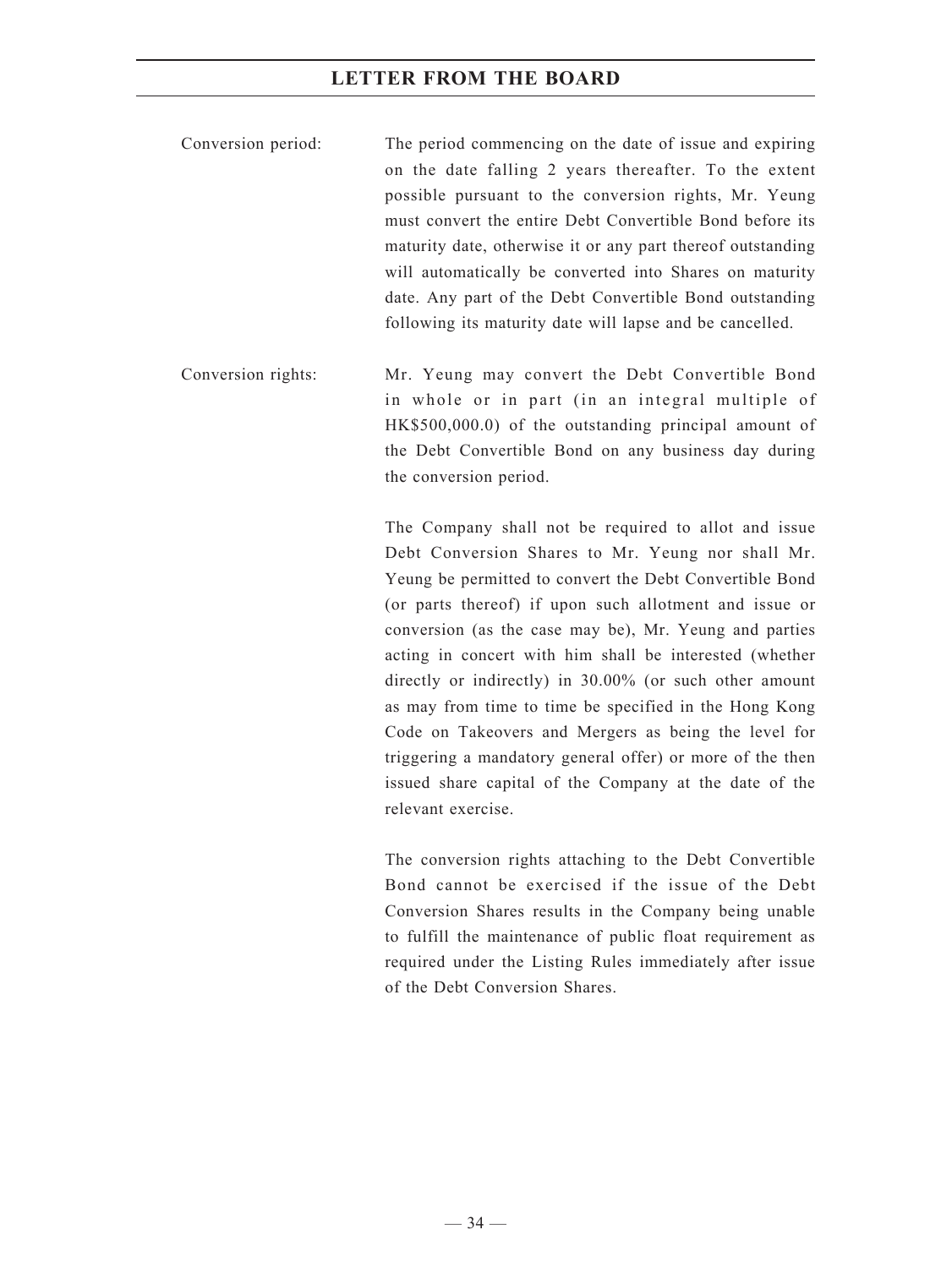- Adjustment provisions: The conversion price shall from time to time be subject to adjustment in accordance with the followings if, whilst any of the First Convertible Bond remains outstanding, any of the following events or circumstances in relation to the Shares shall occur:
	- (i) consolidation and subdivision;
	- (ii) capitalisation of profits or reserves if and whenever the Company shall issue any Shares credited as fully paid to the Shareholders by way of capitalisation of profits or reserves, other than Shares issued in lieu of the whole or any part of a cash dividend, being a dividend which the Shareholders concerned would or could otherwise have received in cash, the conversion price shall be adjusted in the case of an issue of Shares other than by way of such scrip dividend by a predetermined formula;
	- (iii) capital distribution which shall include distributions in cash or specie — if and whenever the Company shall pay or make any capital distribution to the Shareholders (except where the conversion price falls to be adjusted under sub-paragraph (ii) above, or falls within subparagraph (ii) above but no adjustment falls to be made), the conversion price shall be adjusted by a predetermined formula;
	- (iv) issue of Shares by way of rights if and whenever the Company shall issue Shares to all or substantially all Shareholders as a class by way of rights, or shall issue or grant to all or substantially all Shareholders as a class, by way of rights, any options, warrants or other rights to subscribe for or purchase any Shares, in each case at less than 90 per cent, inter alia, the last 5 dealing days before such event date, per Share on the last dealing day preceding the date of the announcement of the terms of the issue or grant, the conversion price shall be adjusted by a predetermined formula; and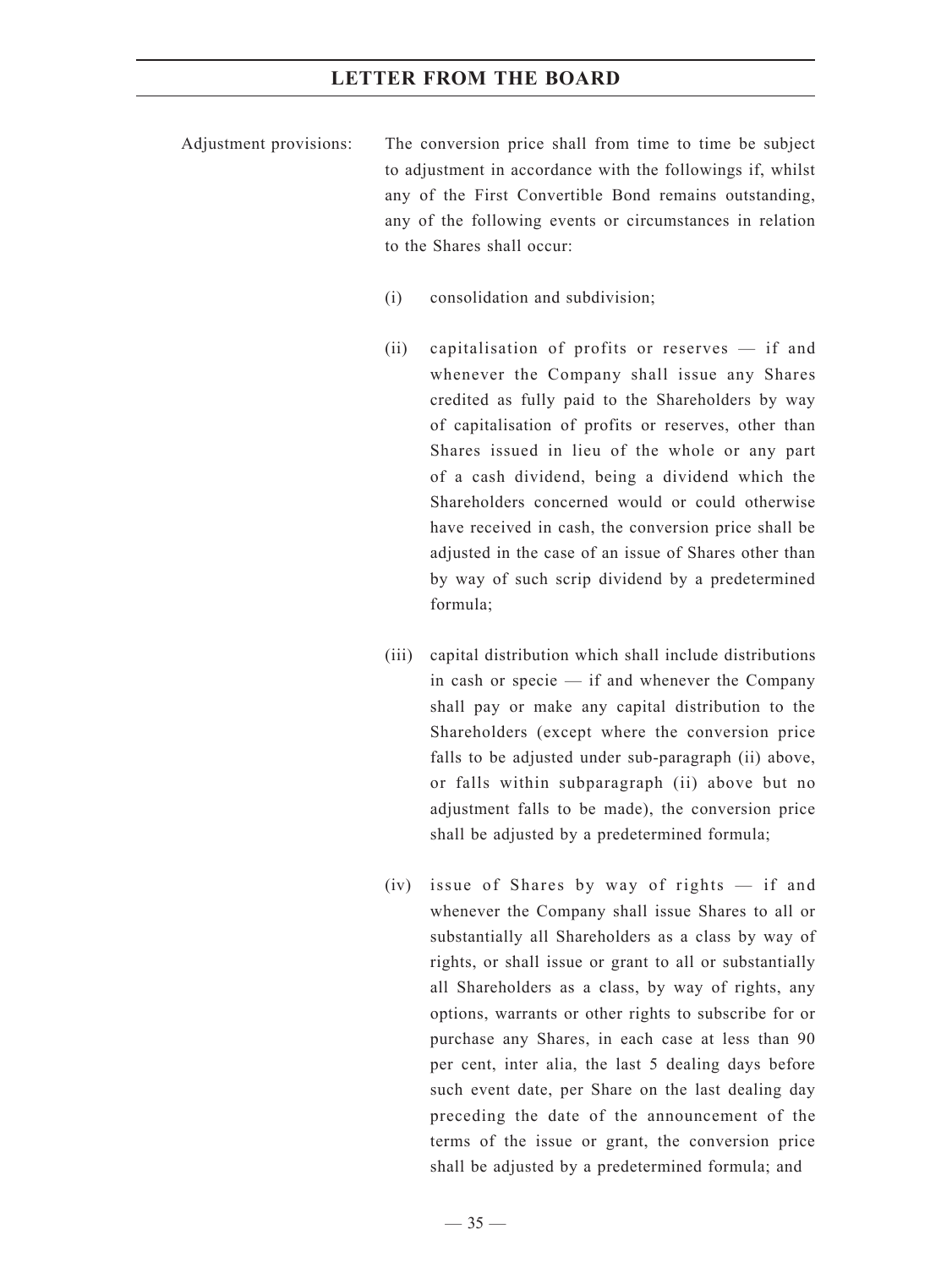- (v) issue of other securities (other than Shares or options, warrants or other rights to subscribe for or purchase Shares) by way of rights — if and whenever the Company shall issue any securities (other than Shares or options, warrants or other rights to subscribe for or purchase Shares) to all or substantially all Shareholders as a class by way of rights or grant to all or substantially all Shareholders as a class by way of rights of any options, warrants or other rights to subscribe for or purchase any securities (other than Shares or options, warrants or other rights to subscribe for or purchase Shares), the conversion price shall be adjusted by a predetermined formula.
- Transferability: Neither the Debt Convertible Bond nor any part thereof may be transferred without the prior written consent of the Company, except for a transfer to wholly-owned subsidiaries or the holding company (as defined in the Companies Ordinance (Cap.32 of the Laws of Hong Kong)) of the Mr. Yeung.

Security: None

Ranking of the conversion shares: Shares issued upon conversion will rank pari passu in all respects among themselves and with other existing Shares outstanding at the date of issue of the Debt Conversion Shares and be entitled to all dividends and other distributions the record date of which falls on a date on or after the date of their issue.

- Conditions precedent: The approval of the Subscription Agreement by the Independent Shareholders
	- The Stock Exchange granting the listing of and permission to deal in the Debt Conversion Shares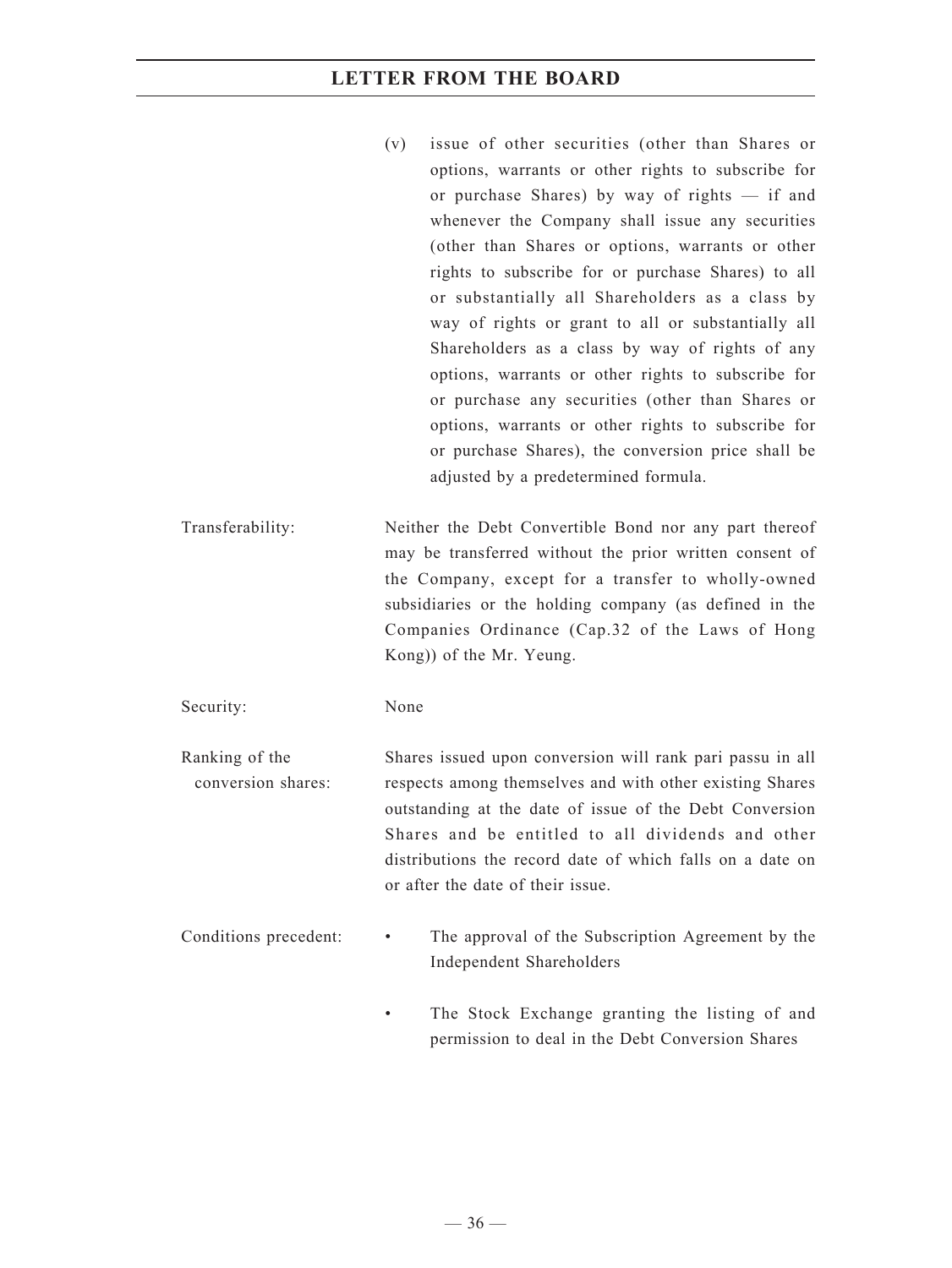- The approval from the Stock Exchange approving the resumption in trading in the Shares having been obtained conditional only upon (a) completion successfully occurring and (b) such other administrative conditions as are customarily stipulated by the Stock Exchange for listing of Shares on the Stock Exchange and not having been revoked
- The Department of Justice or other relevant Hong Kong government body not raising an objection as to the issue of the Debt Convertible Bond by the Company before completion of the EGM approving the Subscription Agreement. This condition has been included because on 6 July 2011, a restraint order was made by HH Justice Bokhary which prohibits the disposal of assets by Mr. Yeung. As the coverage and comprehensiveness of that order is very wide and Mr. Yeung's interest in the Company constitutes his assets, the Company believes it is prudent to include this as a condition to completion. Copies of all material announcements regarding the transactions contemplated pursuant to the Placing, issue of the First Convertible Bond, Second Convertible Bond, Deed of Novation, Debt Capitalisation Agreement and Subscription Agreement have been given to the Department of Justice. The Department of Justice had in a letter dated 14 June 2013 indicated that ".... we would consider not raising objection to this proposal provided that all stakeholders including the related shareholders, creditors, the Hong Kong Stock Exchange and other regulatory bodies approve such proposal". Therefore, it would appear that so long as Shareholders, creditors, the Stock Exchange and other regulatory bodies approve the transactions and listing approval is granted for the relevant conversion shares, the Department of Justice will not object to this proposed transaction. The Company shall keep the authorities updated of the events and progress.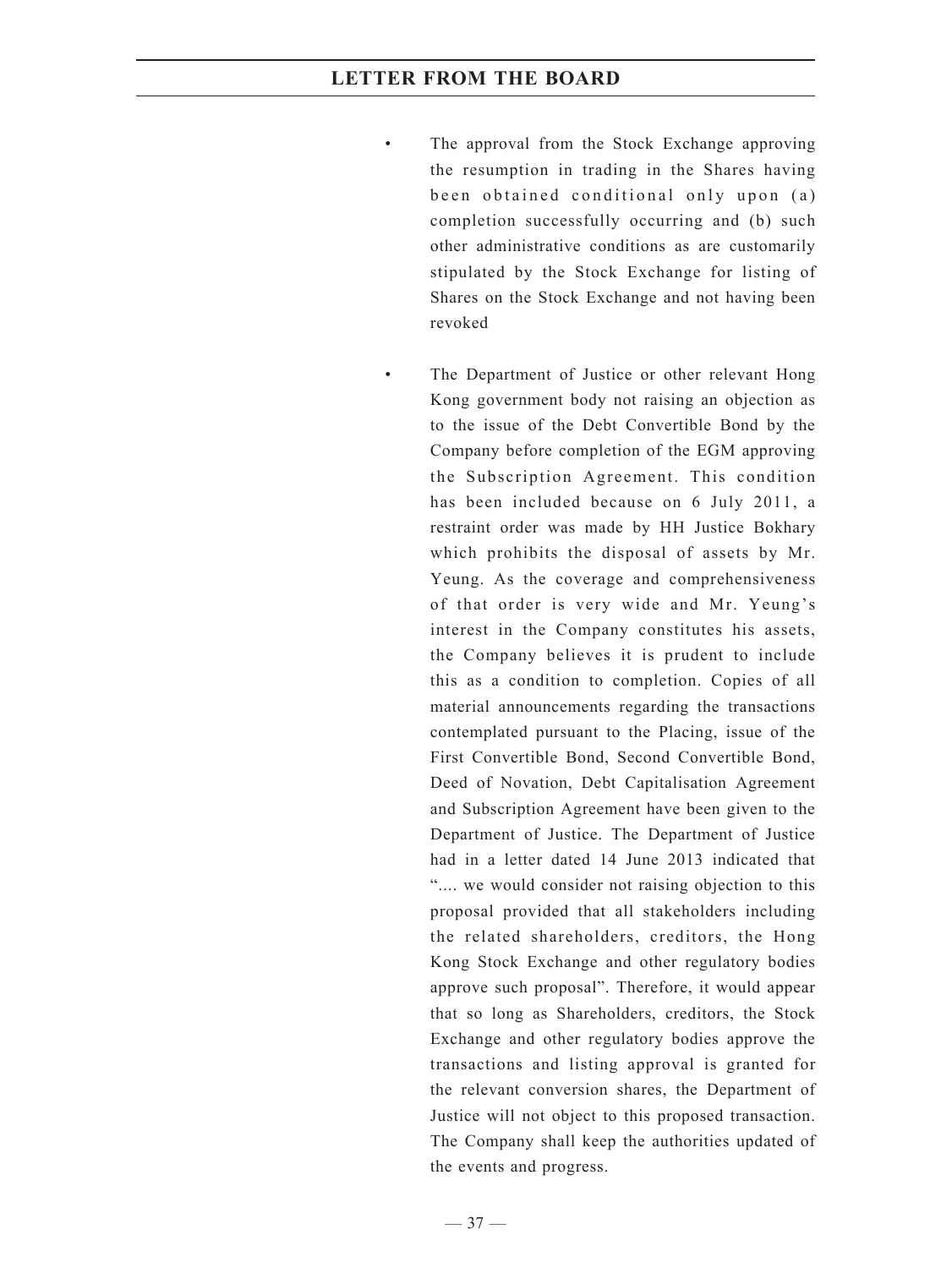Completion: Completion will take place on the date on which the above conditions precedent are fulfilled, before the resumption of trading in the Shares and simultaneous with the completion of the Deed of Novation and the Debt Capitalisation Agreement, respectively. However, the Subscription Agreement and the Debt Capitalisation Agreement are not inter-conditional.

> Completion of the Subscription Agreement is conditional upon the completion of the Deed of Novation.

#### *Conversion price*

The conversion price of HK\$0.03 per Debt Conversion Share represents:

- (i) a discount of approximately 80.52% to the closing price of HK\$0.154 per Share as quoted on the Stock Exchange as of 29 June 2011, being the last trading day prior to suspension of the trading in the Shares; and
- (ii) a discount of approximately 80.67% to the average closing price of HK\$0.1552 per Share for the last five consecutive trading days up to and including 29 June 2011, being the last trading day prior to suspension of the trading in the Shares.

The conversion price has been determined after arm's length negotiations between the Company and Mr. Yeung, with reference to the Group's existing financial position, current market conditions and the long suspension of the trading in the Shares, the financial support provided by Mr. Yeung to the Group throughout the years and the fact the Mr. Yeung has agreed to take a convertible debt instrument in lieu of cash.

#### *The Debt Conversion Shares*

Upon full conversion of the Debt Convertible Bond in the maximum principal amount of approximately HK\$193.5 million by Mr. Yeung at the conversion price, a maximum of 6,450,000,000 Debt Conversion Shares will be issued. The Debt Conversion Shares will represent: (i) approximately 165.91% of the issued share capital of the Company as at the Latest Practicable Date; (ii) approximately 62.39% of the issued share capital of the Company as enlarged by the allotment and issue of the Debt Conversion Shares assuming the conversion rights attaching to the Debt Convertible Bond are exercised in full; and (iii) together with Mr. Yeung's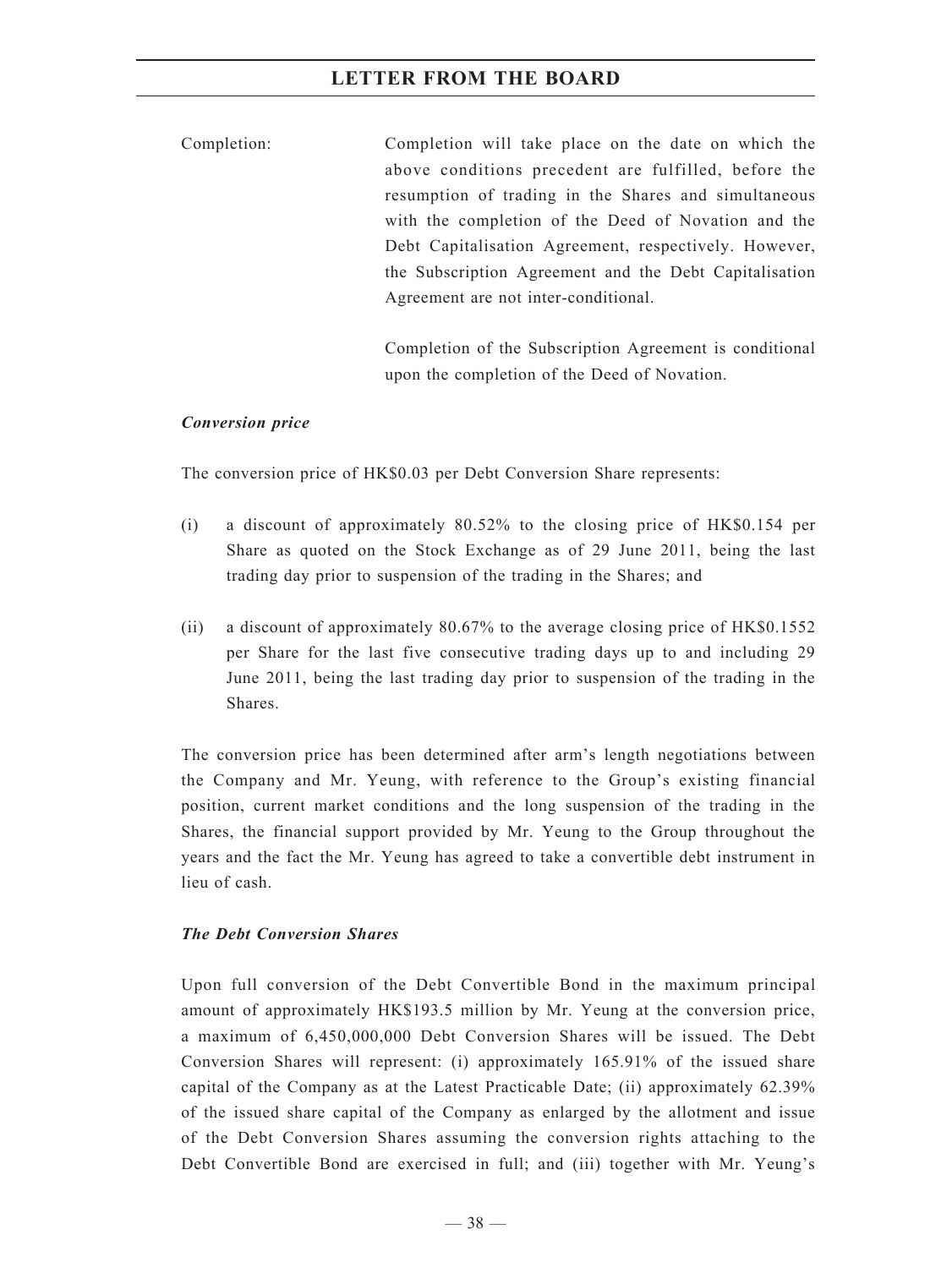shareholding in the Company as at the Latest Practicable Date, approximately 30.00% of the issued share capital of the Company as enlarged by the allotment and issue of the Placing Shares and the First Convertible Bond, and assuming the conversion rights attaching to the First Convertible Bond and the Debt Convertible Bond are exercised to the extent allowed under the terms of the First CB Subscription Agreement and the Subscription Agreement, respectively.

#### *Use of proceeds*

The Subscription Agreement will result in the Company capitalising the Debt owed by the Company to Mr. Yeung. As such, there will be no net proceeds resulting from the issue of the Debt Convertible Bond.

## *Reasons for and benefits of entering into the Deed of Novation, the Debt Capitalisation Agreement and the Subscription Agreement*

The Company is in negotiations with third parties regarding a possible disposal of an interest (being less than a controlling interest) in BCP and/or BCFC (the "**Disposal**"). Against the backdrop of Mr. Yeung's ongoing court case in Hong Kong, it has come to the attention of the Board that some potential buyers' interests in BCP and/or BCFC are deterred by the financial links between BCFC and Mr. Yeung. By virtue of novating the Debt from BCFC to the Company, the value of the Company's interest in BCFC to prospective buyers may be increased. Pursuant to the Deed of Novation, the Company will assume the Debt, which is currently directly held by BCFC (a company directly wholly-owned by BCP, which is in turn 96.64% owned by the Company). Accordingly, BCP's shareholders other than the Company will be released from their respective share in the Debt. Please see the section titled "Financial effect of the Deed of Novation" for further information. It is the Board's view that adverse effects due to the assumption of all the Debt by the Company is outweighed by the potential advantages of completing the Disposal with terms that may be positive for the Shareholders. The Debt Capitalisation Agreement and the Subscription Agreement allow for the Debt to be converted into the Debt Convertible Bond. The Board considers this to be beneficial to the Company's gearing ratio and for strengthening the financial position of the Group, upon the mandatory conversion of the Debt Convertible Bond into Shares upon maturity.

The Directors (excluding the independent non-executive Directors who express their view in a separate letter included in this circular relating to the Deed of Novation, the Debt Capitalisation Agreement and the Subscription Agreement) believe that the terms of the Deed of Novation, the Debt Capitalisation Agreement and the Subscription Agreement are fair and reasonable and in the interests of the Company and the Shareholders as a whole.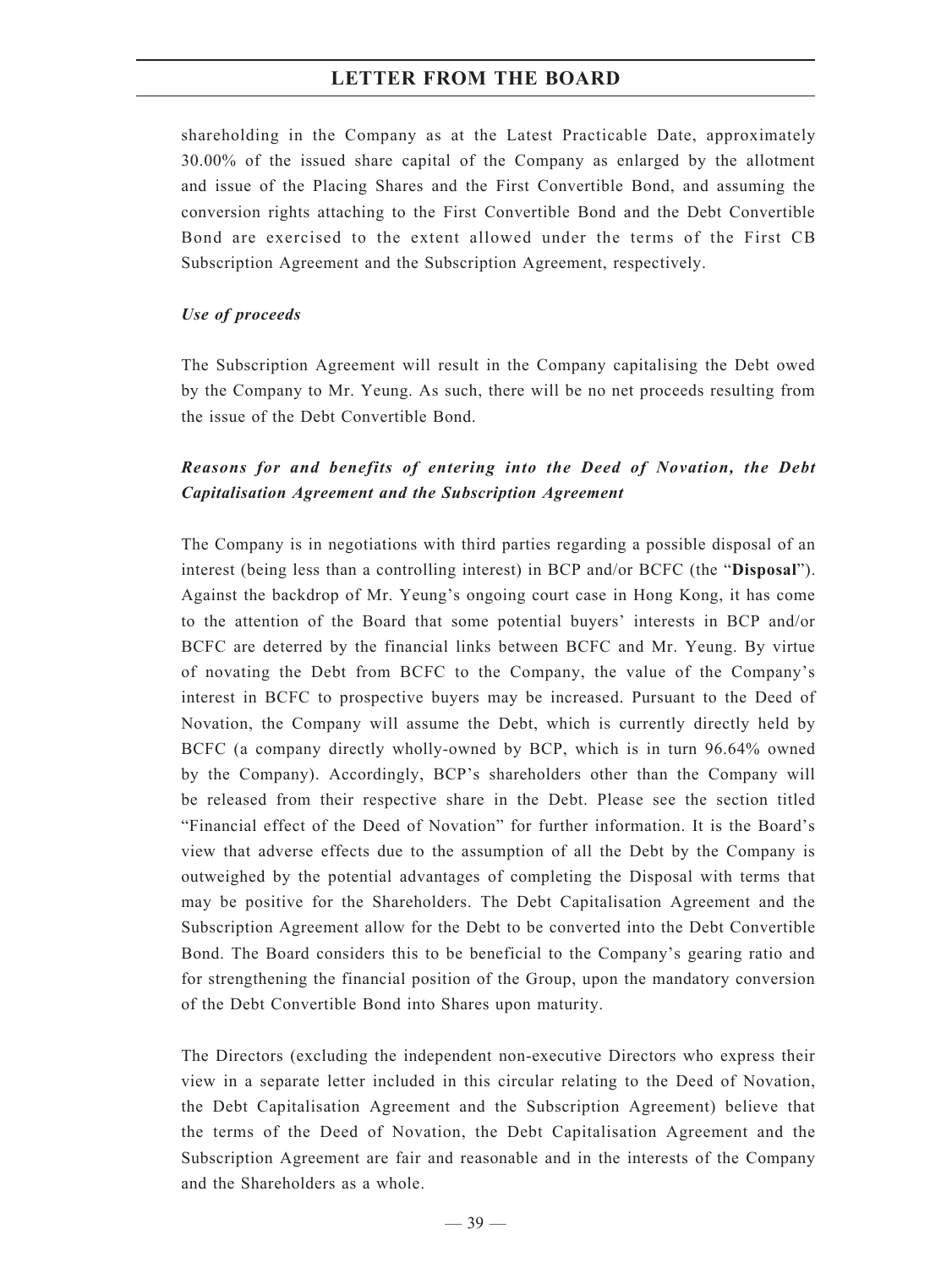#### *Mandate to issue the Debt Conversion Shares*

The Debt Conversion Shares will be issued by the Company under a specific mandate to be sought from the Shareholders at the EGM.

#### *Application for listing*

An application will be made to the Stock Exchange for the listing of, and permission to deal in, the Debt Conversion Shares.

#### **Information on the Company**

The Company is an investment holding company. The Company, together with its subsidiaries, is principally engaged in professional football operations, apparel sourcing  $&$  trading and entertainment and media services.

#### **Information on BCFC**

BCFC is a professional football club in the United Kingdom currently in the Championship Division. Its main assets consist of freehold land and buildings, acquired players' registrations, fixtures and equipment and motor vehicles.

#### **Information on the Subscriber**

U-Continent Holdings Limited is incorporated in the British Virgin Islands. The principal activity is investment holding. It is directly and wholly owned by Mr. Yang Yuezhou, a previous Director who resigned from his position as Director on 4 June 2012.

Save for the above, neither Mr. Yang Yuezhou nor the Subscriber has any other relationship with the Company and/or its connected persons. The Subscriber is not a placee under the Placing, and is not financed directly or indirectly by any of the connected persons of the Company. The Subscriber is not accustomed to take instructions from any of the Company's connected persons in connection with the acquisition, disposal, voting or after disposition of the Company's Shares held by it.

So far as the Company is aware having taken reasonable steps to ascertain the same, the Subscriber and its beneficial owners have no intention or plan to dispose of a material interest in the Company (upon conversion of the First Convertible Bond and/or the Second Convertible Bond) within 24 months after resumption.

 $-40-$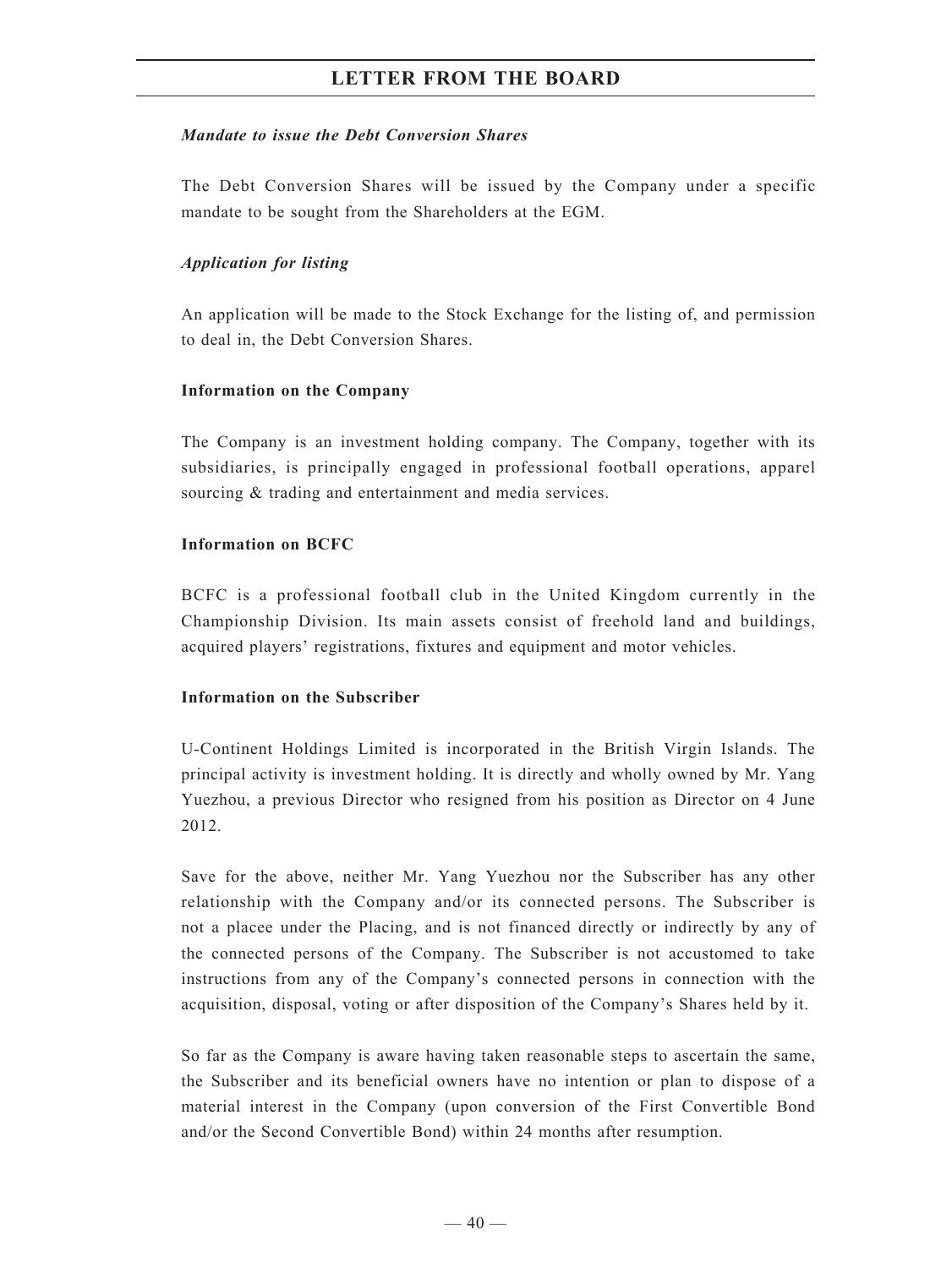The Company has no intention or plan to, nor has the Subscriber requested, the appointment of Mr. Yang Yuezhou or his nominee to be a Director after resumption in trading in the Shares.

On 2 August 2011, the Company announced a placing of convertible notes at a principal amount of HK\$79.5 million. The placing was to be made to Inkatha Group Limited, a company owned by Mr. Yang Yuezhou. As the conditions precedent to the above placing agreement were never fulfilled, the above placing had not become unconditional and no convertible notes were issued.

#### **Shareholding structure of the Company**

As at the Latest Practicable Date, the Company has 3,887,753,400 Shares in issue. Set out below is the shareholding structure of the Company (i) as at the Latest Practicable Date; (ii) immediately after the completion of the Placing Agreement and the First CB Subscription Agreement, assuming the conversion rights attaching to the First Convertible Bond are exercised to the extent allowed under the terms of the First CB Subscription Agreement; (iii) immediately after the completion of the Placing Agreement, the First CB Subscription Agreement and the Subscription Agreement, assuming the conversion rights attaching to the First Convertible Bond and the Debt Convertible Bond are exercised to the extent allowed under the terms of the First CB Subscription Agreement and the Subscription Agreement, respectively; and (iv) immediately after the completion of the Placing Agreement, the First CB Subscription Agreement, the Subscription Agreement and the Second CB Subscription Agreement, assuming the conversion rights attaching to the First Convertible Bond, the Debt Convertible Bond and the Second Convertible Bond are exercised to the extent allowed under the terms of the First CB Subscription Agreement, the Subscription Agreement and the Second CB Subscription Agreement, respectively.

Further, the final column sets out the shareholding structure of the Company immediately after the completion of the Placing Agreement, the First CB Subscription Agreement, the Subscription Agreement and the Second CB Subscription Agreement, assuming the conversion rights attaching to the First Convertible Bond, the Debt Convertible Bond and the Second Convertible Bond are exercised in full.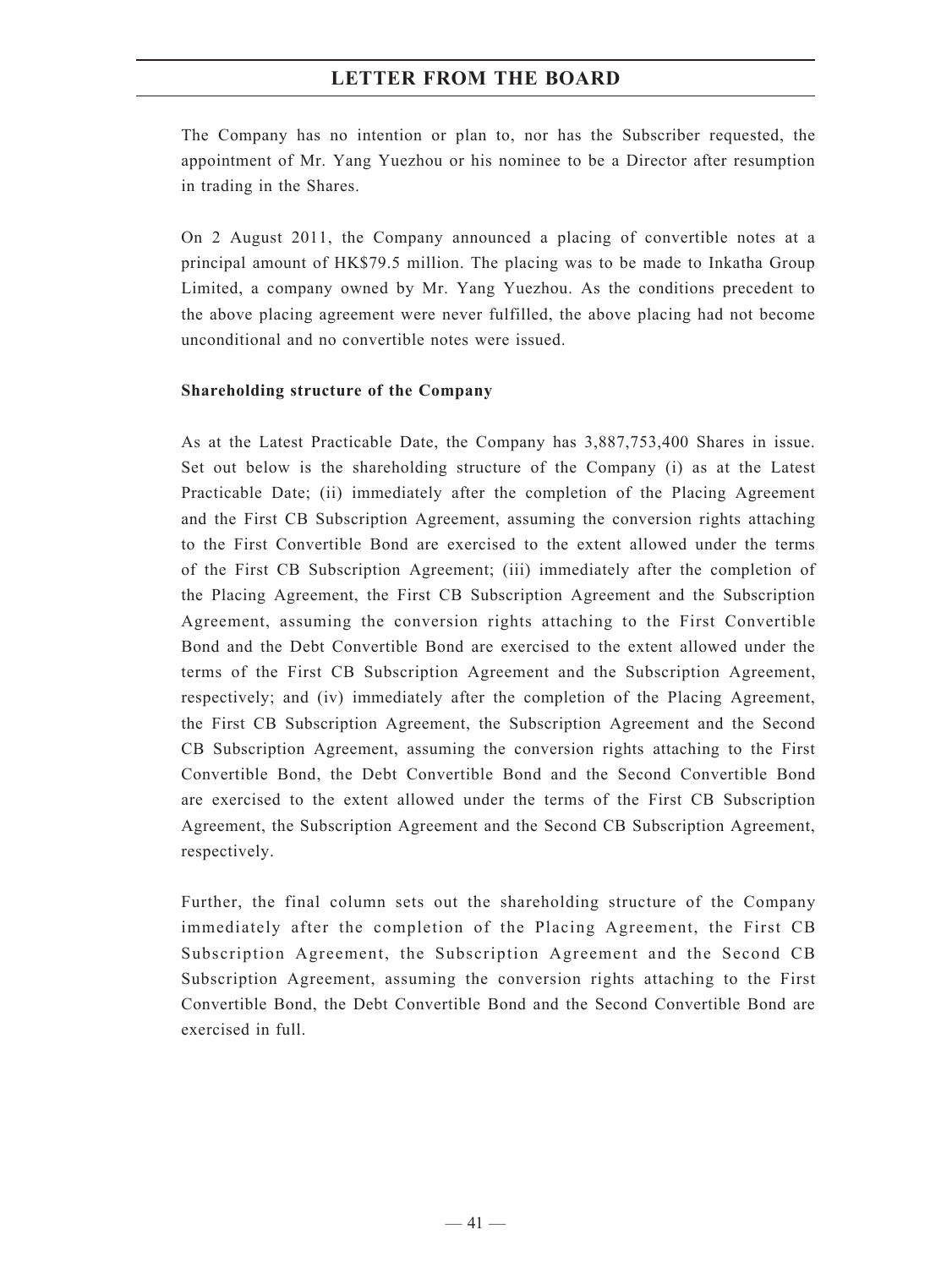The table below is based on the best knowledge, information and belief of the Directors:

| <b>Shareholders</b>                                 | As at the Latest Practicable<br>Date |                          | Immediately after the<br>completion of the Placing<br>Agreement and the First CB<br><b>Subscription Agreement</b> |        | Immediately after the<br>completion of the Placing<br>Agreement, the First CB<br>Subscription Agreement and<br>the Subscription Agreement<br>(Note 3) |        | Immediately after the<br>completion of the Placing<br>Agreement, the First CB<br>Subscription Agreement, the<br>Subscription Agreement and<br>the Second CB Subscription<br>Agreement (Note 4) |        | Immediately after the<br>completion of the Placing<br>Agreement, the First CB<br>Subscription Agreement, the<br>Subscription Agreement and<br>the Second CB Subscription<br>Agreement, assuming no<br>conversion restrictions |        |
|-----------------------------------------------------|--------------------------------------|--------------------------|-------------------------------------------------------------------------------------------------------------------|--------|-------------------------------------------------------------------------------------------------------------------------------------------------------|--------|------------------------------------------------------------------------------------------------------------------------------------------------------------------------------------------------|--------|-------------------------------------------------------------------------------------------------------------------------------------------------------------------------------------------------------------------------------|--------|
|                                                     | Number of<br>Approximate             |                          | Number of<br>Approximate                                                                                          |        | Number of<br>Approximate                                                                                                                              |        | Number of<br>Approximate                                                                                                                                                                       |        | Number of<br>Approximate                                                                                                                                                                                                      |        |
|                                                     | <b>Shares</b>                        | %                        | <b>Shares</b>                                                                                                     | $\%$   | <b>Shares</b>                                                                                                                                         | %      | <b>Shares</b>                                                                                                                                                                                  | %      | <b>Shares</b>                                                                                                                                                                                                                 | $\%$   |
| Mr. Yeung (Note 1)                                  | 1,022,921,866                        | 26.31                    | 1,022,921,866                                                                                                     | 15.01  | 2,482,070,657                                                                                                                                         | 29.99  | 3,093,623,650                                                                                                                                                                                  | 29.99  | 7,472,921,866                                                                                                                                                                                                                 | 42.87  |
| Mr. Peter Pannu                                     | 1,500,000                            | 0.04                     | 1,500,000                                                                                                         | 0.02   | 1,500,000                                                                                                                                             | 0.02   | 1,500,000                                                                                                                                                                                      | 0.01   | 1,500,000                                                                                                                                                                                                                     | 0.01   |
| Mr. Cheung Kwai Nang                                | 250,000                              | 0.01                     | 250,000                                                                                                           | 0.00   | 250,000                                                                                                                                               | 0.00   | 250,000                                                                                                                                                                                        | 0.00   | 250,000                                                                                                                                                                                                                       | 0.00   |
| Mr. Hui Ho Luek, Vico<br>(resigned as a Director on |                                      |                          |                                                                                                                   |        |                                                                                                                                                       |        |                                                                                                                                                                                                |        |                                                                                                                                                                                                                               |        |
| 1 July 2012) (Note 2)                               | 163,800,000                          | 4.21                     | 163,800,000                                                                                                       | 2.40   | 163,800,000                                                                                                                                           | 1.98   | 163,800,000                                                                                                                                                                                    | 1.59   | 163,800,000                                                                                                                                                                                                                   | 0.94   |
| Mr. Liu Xingcheng                                   | 453,237,000                          | 11.66                    | 453,237,000                                                                                                       | 6.65   | 453,237,000                                                                                                                                           | 5.48   | 453,237,000                                                                                                                                                                                    | 4.40   | 453,237,000                                                                                                                                                                                                                   | 2.60   |
| The Independent Placees                             |                                      | $\overline{\phantom{0}}$ | 1,260,000,000                                                                                                     | 18.49  | 1,260,000,000                                                                                                                                         | 15.23  | 1,260,000,000                                                                                                                                                                                  | 12.22  | 1,260,000,000                                                                                                                                                                                                                 | 7.23   |
| The Subscriber                                      |                                      | $\overline{\phantom{0}}$ | 1,666,666,666                                                                                                     | 24.46  | 1,666,666,666                                                                                                                                         | 20.14  | 3,093,623,650                                                                                                                                                                                  | 29.99  | 5,833,333,332                                                                                                                                                                                                                 | 33.47  |
| Other public shareholders                           | 2,246,044,534                        | 57.77                    | 2,246,044,534                                                                                                     | 32.97  | 2,246,044,534                                                                                                                                         | 27.16  | 2,246,044,534                                                                                                                                                                                  | 21.80  | 2,246,044,534                                                                                                                                                                                                                 | 12.88  |
| Total                                               | 3,887,753,400                        | 100.00                   | 6,814,420,066                                                                                                     | 100.00 | 8,273,568,857                                                                                                                                         | 100.00 | 10,312,078,834                                                                                                                                                                                 | 100.00 | 17,431,086,732                                                                                                                                                                                                                | 100.00 |

#### *Notes:*

- 1. 185,452,800 Shares are held by Mr. Yeung personally and 837,469,066 Shares are held through Great Luck Management Limited, a company wholly-owned by him.
- 2. Mr. Hui Ho Luek, Vico holds 163,800,000 Shares through Premier Rise Investments Limited, a company wholly-owned by him.
- 3. Assuming Mr. Yeung's shareholding pursuant to the conversion rights attaching to the Debt Convertible Bond are exercised to the extent allowed under the terms of the Subscription Agreement. Mr. Yeung is not permitted to convert the Debt Convertible Bond if upon such allotment and issue or conversion he is interested in 29.99% or more of the then issued share capital of the Company.
- 4. Assuming Mr. Yeung's and the Subscriber's shareholdings pursuant to the conversion rights attaching to the Debt Convertible Bond and the Second Convertible Bond, respectively, are exercised to the extent allowed, also taking into account the maintenance of public float requirement and that Mr. Liu Xingcheng and the Independent Placees are public shareholders under this scenario.
- 5. The above shareholding structure assumes there are no other changes in the issued share capital and shareholding in the Company since the Latest Practicable Date.
- 6. Assuming Debt of HK\$193.5 million.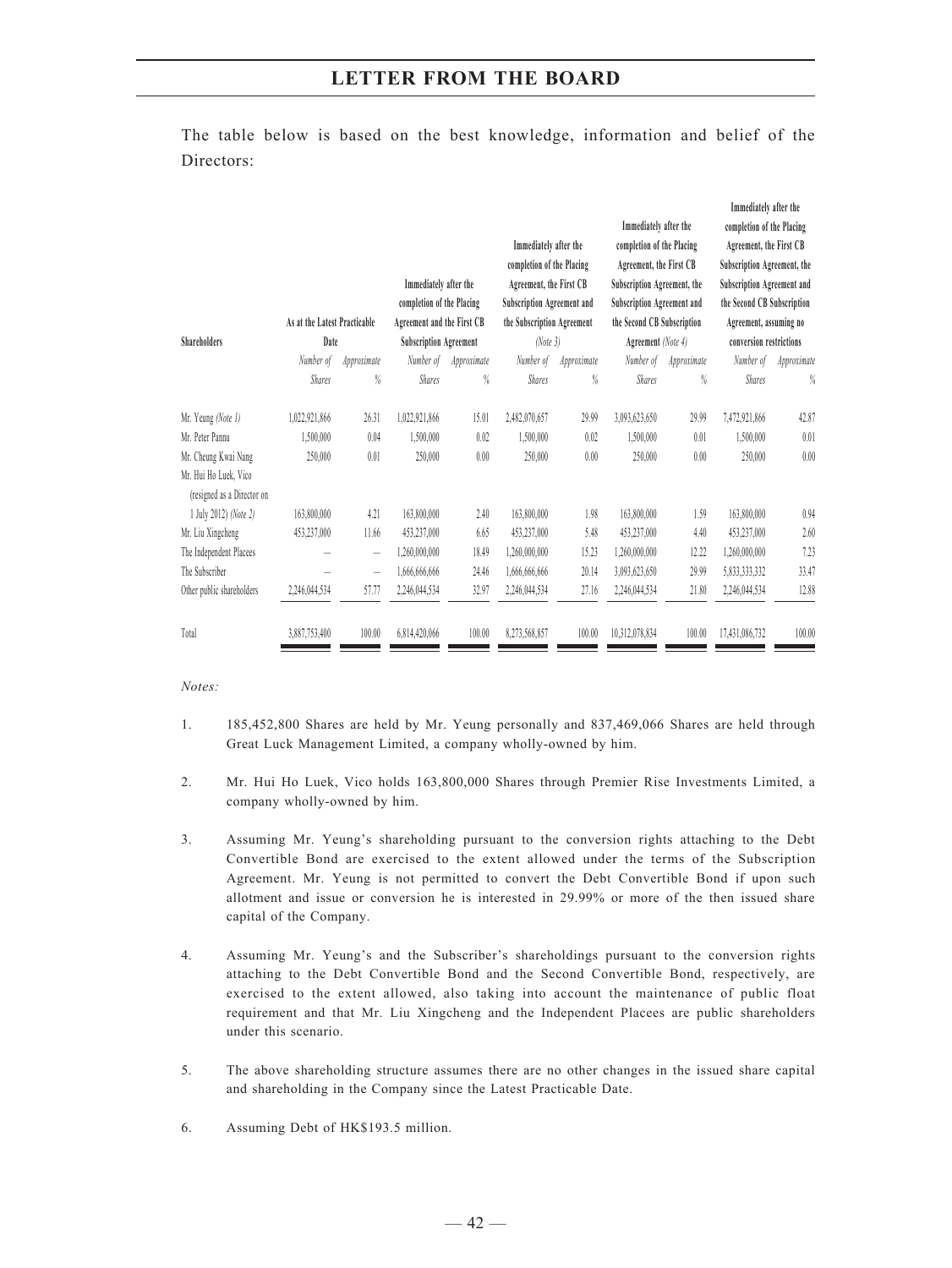#### **Implications under the Listing Rules**

Mr. Yeung is a Director and a substantial shareholder of the Company beneficially interested in 1,022,921,866 Shares (representing approximately 26.31% of the issued share capital of the Company) as at the Latest Practicable Date, and is therefore a connected person of the Company. Accordingly, the Deed of Novation, the Debt Capitalisation Agreement and the Subscription Agreement would, if they proceed, constitute connected transactions of the Company, which are subject to the reporting, announcement and independent shareholders' approval requirements under the Listing Rules.

The Company will at the EGM seek approval for, among other things, the Placing Agreement, the First CB Subscription Agreement, the Second CB Subscription Agreement, the Deed of Novation, the Debt Capitalisation Agreement, the Subscription Agreement and the proposed increase in authorised share capital. Mr. Yeung and his associates are required to abstain from voting in relation to the Deed of Novation, the Debt Capitalisation Agreement and the Subscription Agreement.

Other than Mr. Yeung, none of the Directors have a material interest in the Deed of Novation, the Debt Capitalisation Agreement and the Subscription Agreement and none of them abstained from voting on the board resolution in respect of the Deed of Novation, the Debt Capitalisation Agreement and the Subscription Agreement and the transactions contemplated thereunder.

Other than Mr. Yeung and his associates, there are no Shareholders who are required to abstain from voting at the EGM in relation to the Placing Agreement, the First CB Subscription Agreement, the Second CB Subscription Agreement, the Deed of Novation, the Debt Capitalisation Agreement, the Subscription Agreement and the proposed increase in authorised share capital.

#### **Independent Board Committee and Independent Financial Adviser**

The Independent Board Committee comprising all the independent non-executive Directors has been formed to advise the Independent Shareholders on the Deed of Novation, the Debt Capitalisation Agreement and the Subscription Agreement.

Amasse Capital Limited has been appointed to advise the Independent Board Committee and the Independent Shareholders on the Deed of Novation, the Debt Capitalisation Agreement and the Subscription Agreement.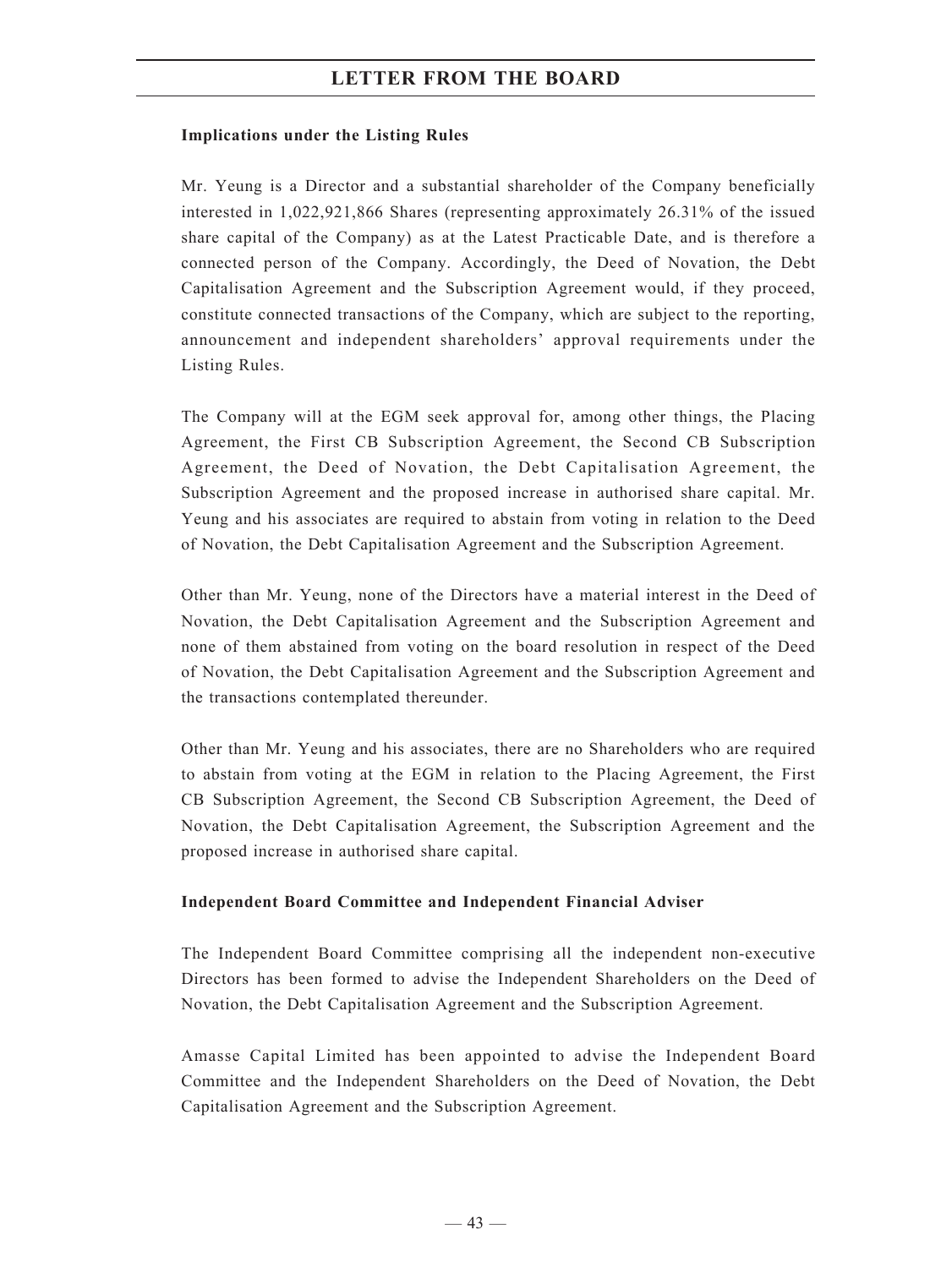Your attention is drawn to the letter from the Independent Board Committee, containing its recommendation to the Independent Shareholders, set out on pages 49 to 50 of this circular and the advice from Amasse Capital Limited to the Independent Board Committee and the Independent Shareholders set out on pages 51 to 68 of this circular.

#### **Recommendation**

The Directors (other than the independent non-executive Directors who have expressed their views on the Deed of Novation, the Debt Capitalisation Agreement and the Subscription Agreement in this circular after taking into account the advice of Amasse Capital Limited), consider the terms of the Deed of Novation, the Debt Capitalisation Agreement and the Subscription Agreement are fair and reasonable and in the interests of the Company and the Shareholders as a whole, and accordingly recommend the Independent Shareholders to vote in favour of the relevant resolution(s) proposed at the EGM.

The Independent Board Committee, having taken into account the terms of the Deed of Novation, the Debt Capitalisation Agreement, the Subscription Agreement and the advice of Amasse Capital Limited, considers that the Deed of Novation, the Debt Capitalisation Agreement and the Subscription Agreement are fair and reasonable and in the interests of the Company and the Shareholders as a whole. Accordingly, the Independent Board Committee recommends the Independent Shareholders to vote in favour of the relevant resolution(s) proposed at the EGM.

The Directors consider the terms of the Placing Agreement, the First CB Subscription Agreement, the Second CB Subscription Agreement and the proposed increase in authorised share capital of the Company are fair and reasonable and in the interests of the Company and the Shareholders as a whole, and accordingly recommend the Shareholders to vote in favour of the relevant resolution(s) proposed at the EGM.

## **Additional Information**

The Company is in discussions with an Independent Third Party regarding the sale and purchase of up to a 24.00% equity interest in BCFC. The negotiations are still at an early stage and no formal agreements have been entered into by the Company. A further announcement will be made as and when applicable.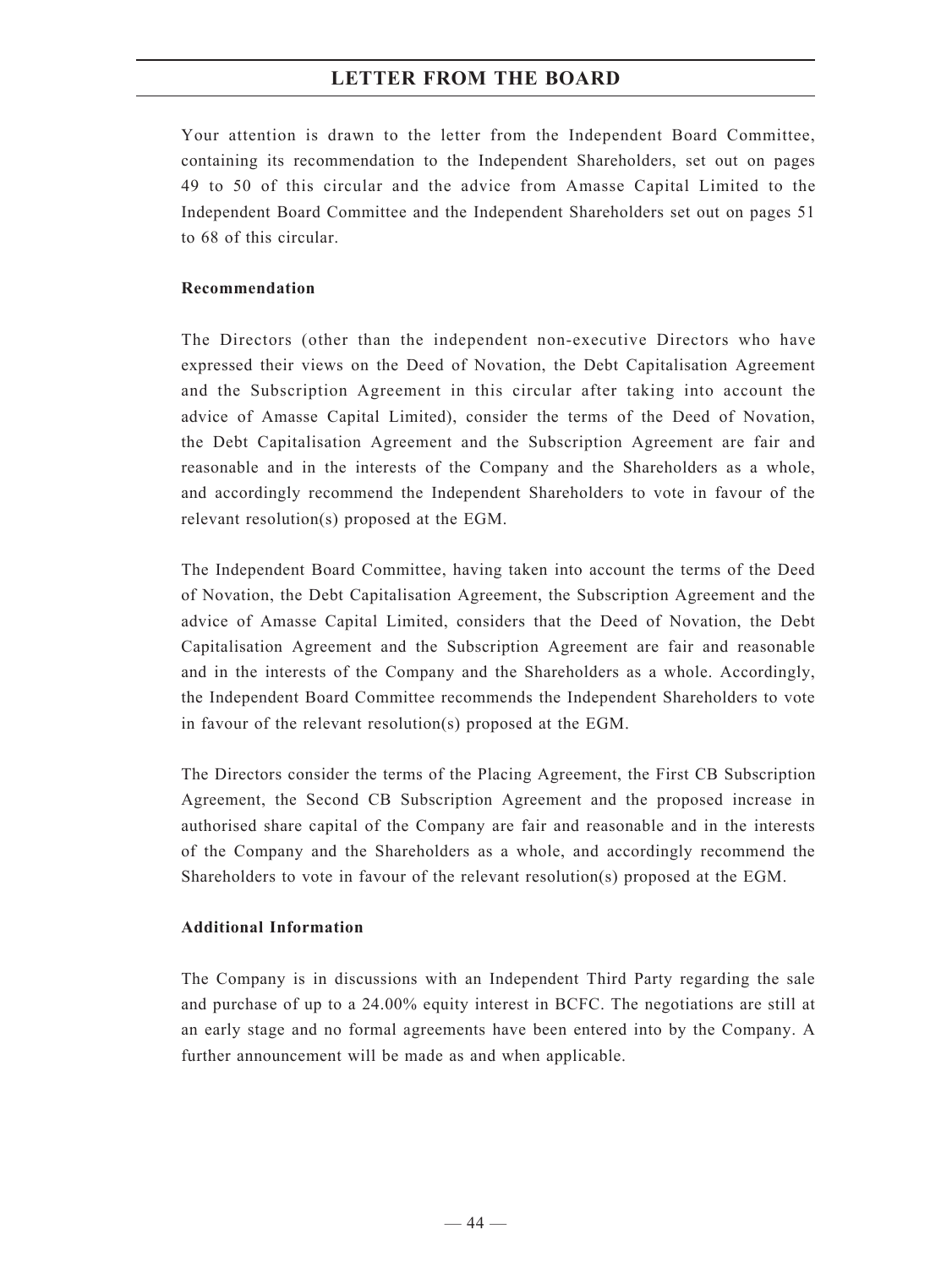Other than the above, each of the Company, the Subscriber and the Directors do not have any present agreement, arrangement, intention or negotiation and/or plan regarding any acquisition or disposal of company or material assets (other than potential transfers of football players in the ordinary course of business of BCFC during relevant transfer windows) and/or to carry out a principal business, other than the business carried on by the Group as at the Latest Practicable Date, within 24 months after the resumption in trading in the Shares.

Those Directors who will be Directors upon resumption of trading in the Shares are expected to continue as Directors following the resumption in trading in the Shares.

Other than the restraint order over Mr. Yeung's assets as disclosed in the sections headed "The First CB Subscription Agreement", "The Second CB Subscription Agreement" and "The Debt Capitalisation Agreement and the Subscription Agreement", there is no trust, agreement, arrangement or understanding entered into by Mr. Yeung over his Shares or which he may have temporarily or permanently passed control over the exercise of the voting rights to such Shares. Mr. Yeung has agreed to resign as a Director on the earlier of the resumption of trading in the Shares and when he is convicted of one or more of the alleged offences under the current court case.

Your attention is drawn to the additional information set out in the appendix to this circular and the notice of EGM.

#### **III. PROPOSED INCREASE IN AUTHORISED SHARE CAPITAL**

In order to cater for, among others, the issue of the Placing Shares, the First Conversion Shares, the Debt Conversion Shares and the Second Conversion Shares (as applicable), the Company proposes to increase its authorised share capital from HK\$100,000,000.0 to HK\$500,000,000.0 by the creation of 40,000,000,000 new Shares. As at the Latest Practicable Date, the authorised share capital of the Company was HK\$100,000,000 divided into 10,000,000,000 Shares, of which 3,887,753,400 Shares had been issued and fully paid or credited as fully paid.

The proposed increase in the authorised share capital is subject to the approval of the Shareholders at the EGM by poll. No Shareholder is required to abstain from voting on the resolution for the increase in the authorised share capital of the Company at the EGM.

 $-45-$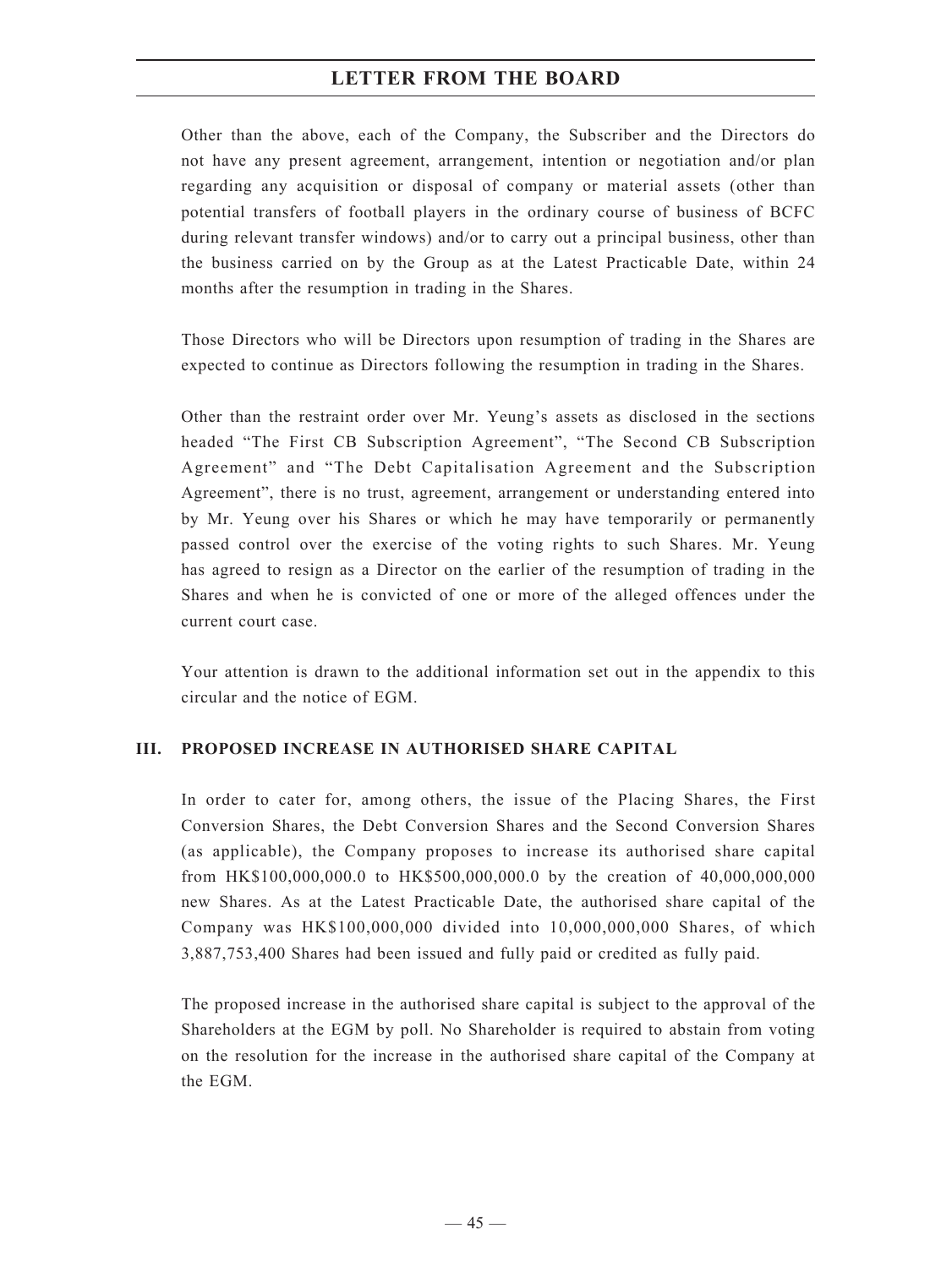The Directors have the present intention of issuing part of the authorised share capital pursuant to the Placing Agreement, the First CB Subscription Agreement, the Second CB Subscription Agreement, the Debt Capitalisation Agreement and the Subscription Agreement subject to, among others, relevant Shareholders and Independent Shareholders approval at the EGM, and assuming that the relevant conversion rights are exercised by the relevant convertible bond holders.

#### **IV. EGM**

A notice convening the EGM is enclosed. At the EGM, amongst others, resolution(s) will be proposed to the Independent Shareholders to consider and, if thought fit, approve the Deed of Novation, the Debt Capitalisation Agreement and the Subscription Agreement, and the Shareholders to consider and, if thought fit, approve the Placing Agreement, the First CB Subscription Agreement, the Second CB Subscription Agreement and the proposed increase in authorised share capital of the Company.

A form of proxy for use by the Shareholders at the EGM is enclosed with this circular. If you are unable to attend the EGM in person, you are strongly urged to complete and return the form of proxy in accordance with the instructions printed thereon, and to lodge it with the Company's branch share registrar, Tricor Tengis Limited, at 26th Floor, Tesbury Centre, 28 Queen's Road East, Wanchai, Hong Kong as soon as possible and in any event not less than 48 hours before the time appointed for holding the meeting or any adjournment thereof (as the case may be). Completion and return of the form of proxy will not preclude you from attending and voting in person at the meeting and any adjourned meeting (as the case may be) should you so wish.

#### **V. UPDATE ON RESUMPTION OF TRADING**

The benefits and reasons for each of the Placing Agreement, the First CB Subscription Agreement, the Deed of Novation, the Debt Capitalisation Agreement, the Subscription Agreement, the Second CB Subscription Agreement and the proposed increase in authorised share capital of the Company are set out separately above. The Directors consider the Placing Agreement, the First CB Subscription Agreement, the Deed of Novation, the Debt Capitalisation Agreement, the Subscription Agreement and the Second CB Subscription Agreement, and the proposed increase in authorised share capital of the Company to enable the Company to (i) address the liquidity issue and (ii) demonstrate sufficient working capital for at least twelve months from the resumption date, both of which are resumption conditions imposed by the Stock Exchange.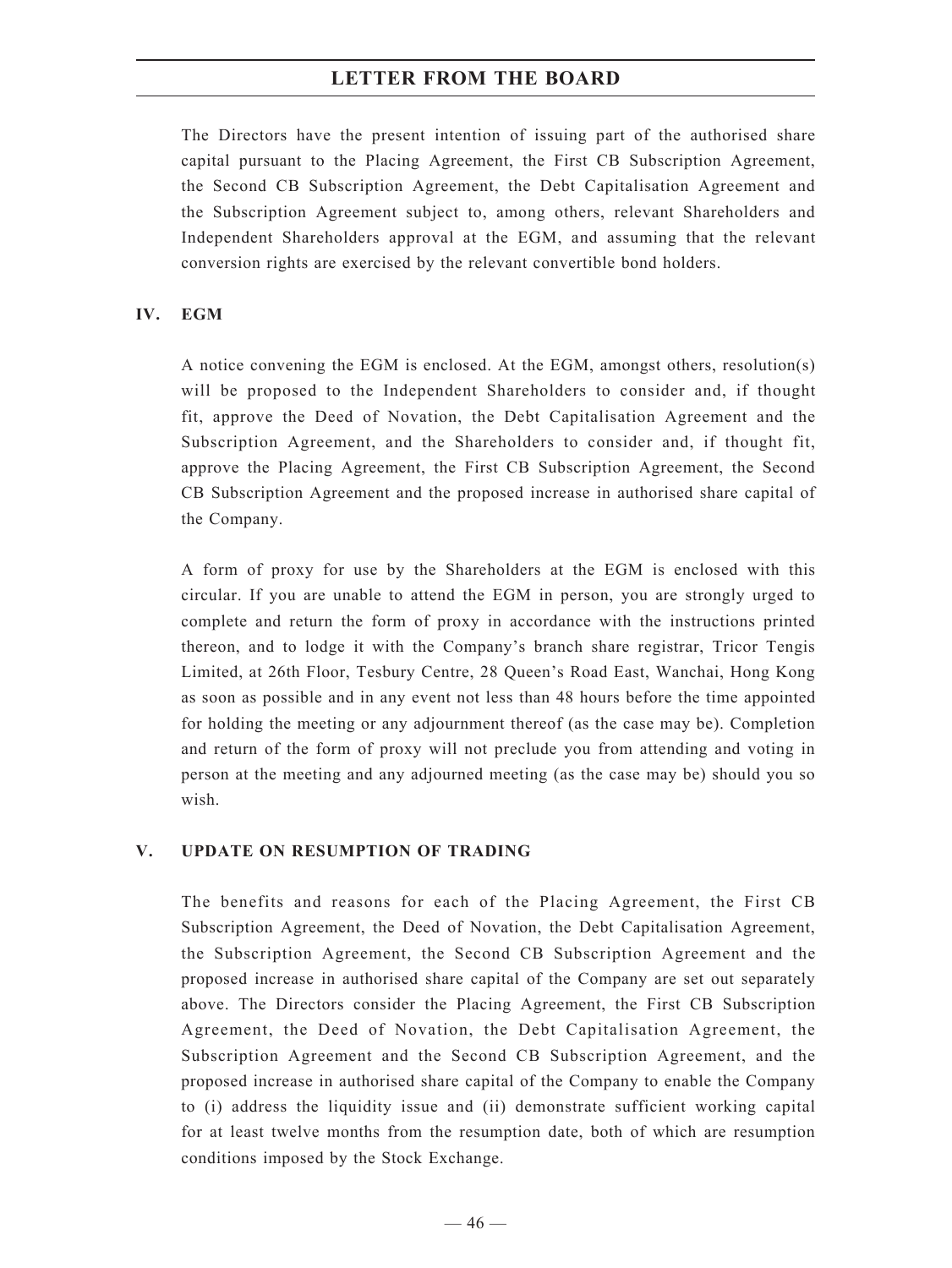Reference is made to the Company's announcement dated 19 August 2013, setting out seven resumption conditions. Further, as set out in the Company's announcement dated 30 December 2013, the Stock Exchange understands that Mr. Yeung has agreed to resign as Director before the resumption of trading in the Shares, and the Stock Exchange has advised the Company that it will allow the resumption of trading in the Shares subject to the Company satisfying the following conditions:

- (a) The completion of the Placing Agreement, the First CB Subscription Agreement, the Second CB Subscription Agreement, the Deed of Novation, the Debt Capitalisation Agreement and the Subscription Agreement; and
- (b) Submission of a statement from the Board confirming working capital sufficiency for at least 12 months after the resumption of trading in the Shares, and a comfort letter from the auditors on the Directors' statement.

In order to satisfy the resumption conditions that have not yet been met, the Company proposes to, prior to the resumption of trading in the Shares, publish announcements in relation to (i) Mr. Yeung's resignation as a Director, (ii) results of the internal control review, (iii) the completion of the Placing Agreement, the First CB Subscription Agreement, the first tranche of the Second CB Subscription Agreement, the Deed of Novation, the Debt Capitalisation Agreement, the Subscription Agreement and the proposed increase in authorised share capital and (iv) the assessment by the Company's audit committee on the adequacy of the Company's actions to address the resumption conditions set out by the Stock Exchange in a letter to the Company dated 20 December 2011, and the Company's intention on the proposed disposal of the Company's interest in BCP and/or BCFC.

Subject to, among others, the approval of the subject transactions at the EGM and fulfilment of the outstanding resumption conditions, the Company expects trading of the Shares to resume on or before 15 February 2014.

#### **GENERAL**

**Shareholders and potential investors should note that the entering into of the Placing Agreement, the First CB Subscription Agreement, the Deed of Novation, the Debt Capitalisation Agreement, the Subscription Agreement and the Second CB Subscription Agreement, and the proposed increase in authorised share capital of the Company, do not necessarily mean that the Shares will resume trading. Resumption of trading in the Shares is subject to the Stock Exchange being satisfied that the Group has fulfilled all resumption conditions as set out in the Company's announcements dated 19 August 2013 and 30 December 2013.**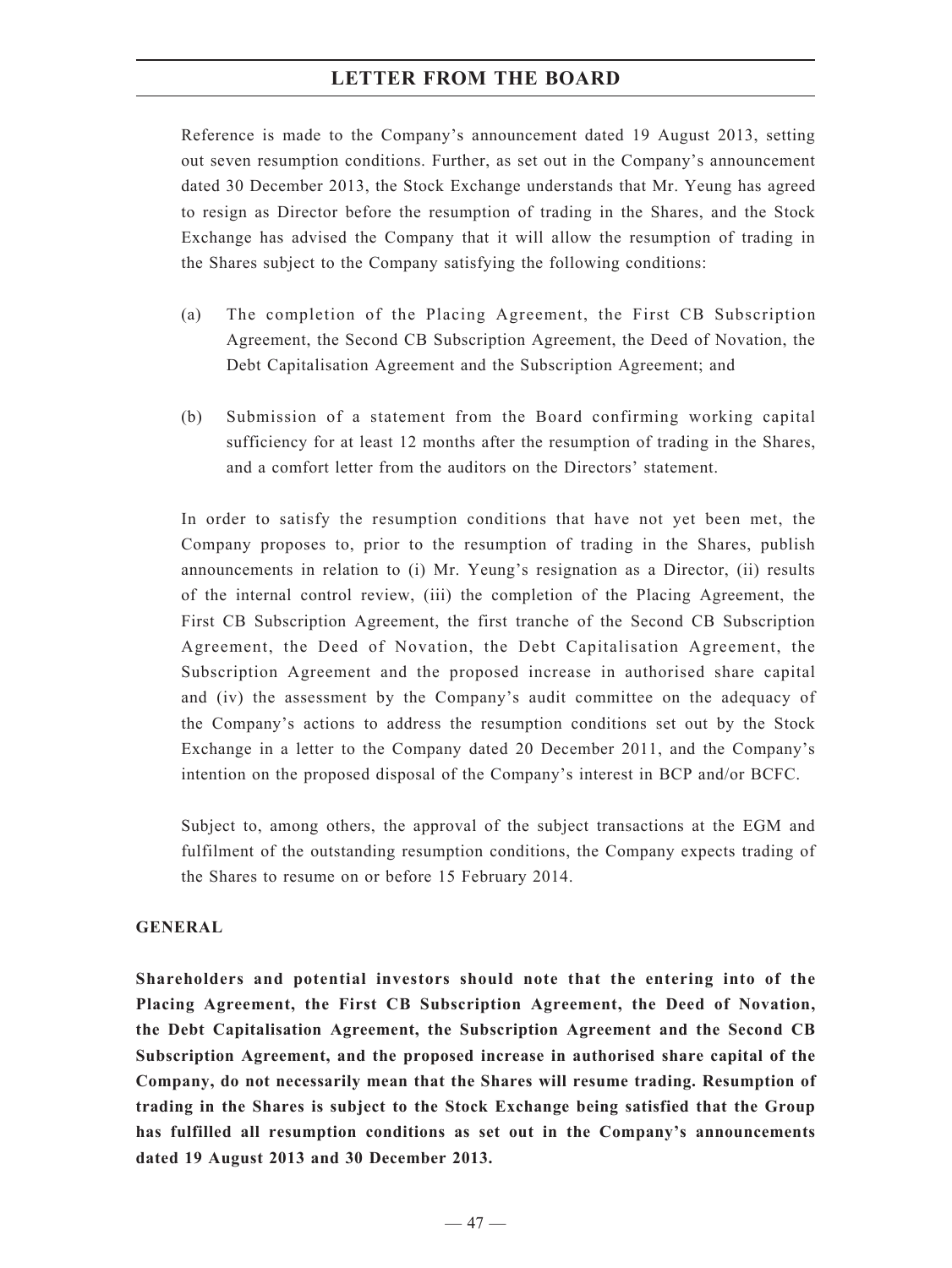**As the Placing Agreement, the First CB Subscription Agreement, the Deed of Novation, the Debt Capitalisation Agreement, the Subscription Agreement, the Second CB Subscription Agreement and the proposed increase in authorised share capital of the Company are subject to the fulfillment or waiver (as the case may be) of a number of conditions precedent, the Placing Agreement, the First CB Subscription Agreement, the Deed of Novation, the Debt Capitalisation Agreement, the Subscription Agreement, the Second CB Subscription Agreement and the proposed increase in authorised share capital of the Company may or may not proceed. Shareholders and potential investors should exercise caution when dealing in the Shares.**

> By Order of the Board **Peter Pannu** *Executive Director, Chief Executive Officer and Managing Director*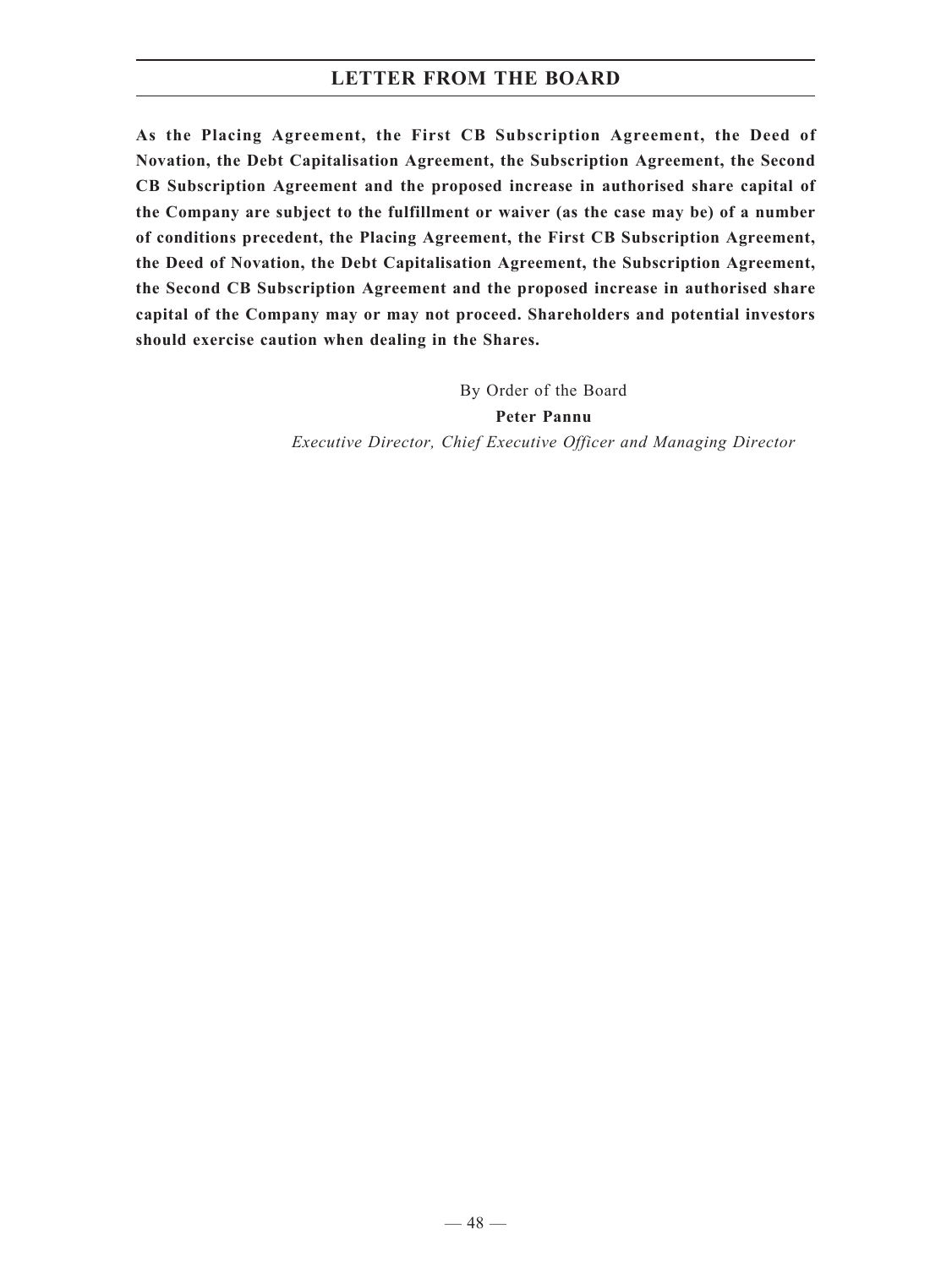## **LETTER FROM THE INDEPENDENT BOARD COMMITTEE**



# **BIRMINGHAM INTERNATIONAL HOLDINGS LIMITED 伯 明 翰 環 球 控 股 有 限 公 司**

*(Incorporated in the Cayman Islands with limited liability)* **(Stock Code: 2309)**

Website: http://www.irasia.com/listco/hk/birminghamint/index.htm

*To the Independent Shareholders*

17 January 2014

Dear Sir or Madam,

## **CONNECTED TRANSACTIONS DEED OF NOVATION DEBT CAPITALISATION AGREEMENT AND SUBSCRIPTION AGREEMENT**

#### **INTRODUCTION**

We refer to the circular dated 17 January 2014 and issued by the Company (the "**Circular**"), of which this letter forms part. Terms used in this letter shall have the same meanings defined elsewhere in the Circular unless the context requires otherwise.

The Independent Board Committee comprising Messrs. Wong Ka Chun, Carson, Gao Shi Kui, Liu Enxue and Li Hanguo has been established to advise you in respect of the Deed of Novation, the Debt Capitalisation Agreement and the Subscription Agreement, details of which are set out in the Circular. Amasse Capital Limited has been appointed as the independent financial adviser to advise the Independent Board Committee and the Independent Shareholders regarding the Deed of Novation, the Debt Capitalisation Agreement and the Subscription Agreement.

 $-49-$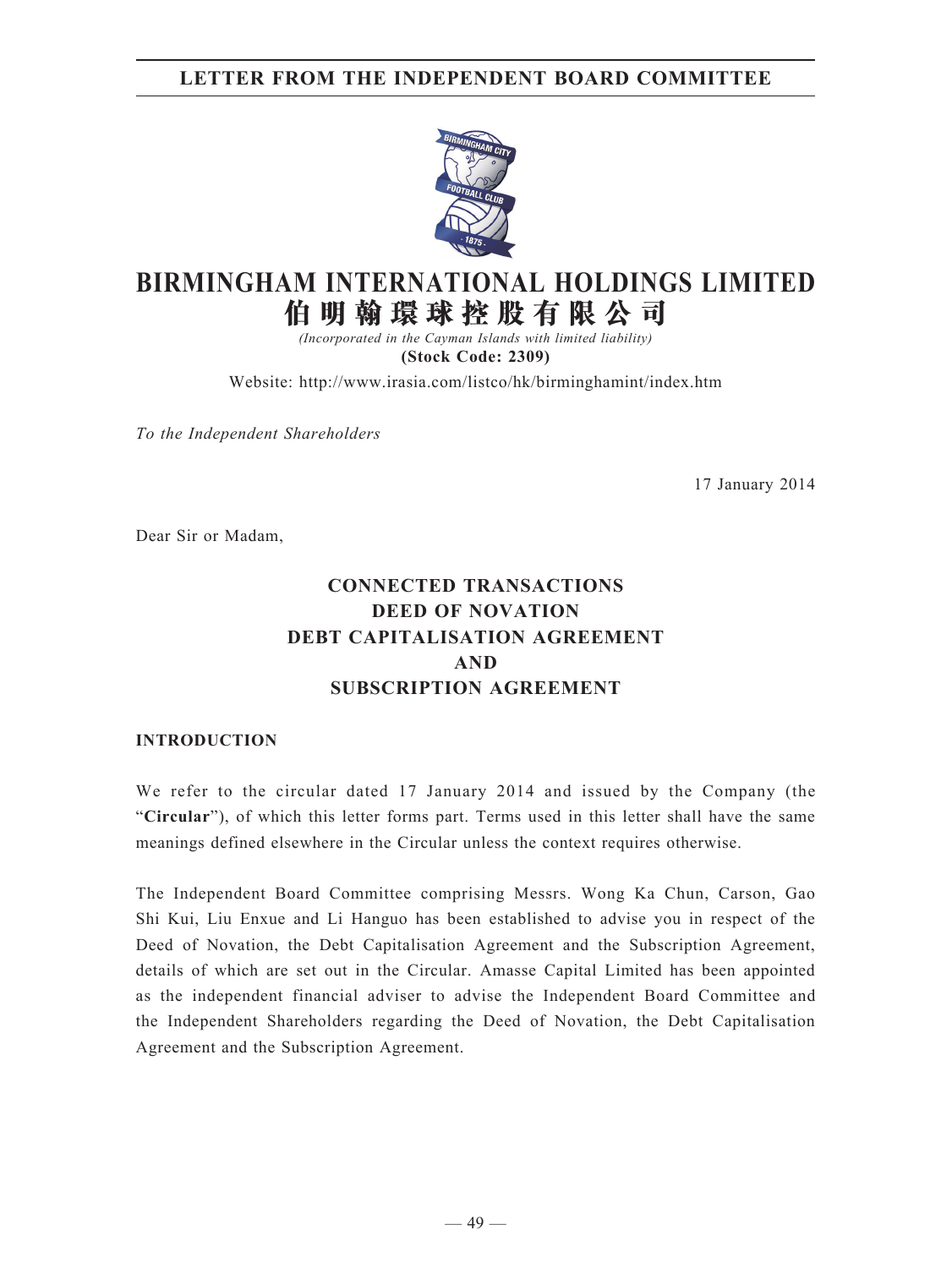## **LETTER FROM THE INDEPENDENT BOARD COMMITTEE**

#### **RECOMMENDATION**

We wish to draw your attention to the letter from the Board set out on pages 6 to 48 of the Circular, and the letter from Amasse Capital Limited which contains its advice to the Independent Board Committee and the Independent Shareholders in respect of the Deed of Novation, the Debt Capitalisation Agreement and the Subscription Agreement, as set out on pages 51 to 68 of the Circular.

Having considered the Deed of Novation, the Debt Capitalisation Agreement and the Subscription Agreement, and taken into account the advice of Amasse Capital Limited and the principal factors and reasons considered by Amasse Capital Limited, we consider that the Deed of Novation, the Debt Capitalisation Agreement and the Subscription Agreement are fair and reasonable and in the interests of the Company and the Shareholders as a whole. Accordingly, we recommend the Independent Shareholders to vote in favour of the resolutions proposed at the EGM to approve the Deed of Novation, the Debt Capitalisation Agreement and the Subscription Agreement.

> Yours faithfully, for and on behalf of the Independent Board Committee

**Wong Ka Chun, Carson** *Independent non-executive Director* **Gao Shi Kui**

*Independent non-executive Director*

**Liu Enxue** *Independent non-executive Director* **Li Hanguo**

*Independent non-executive Director*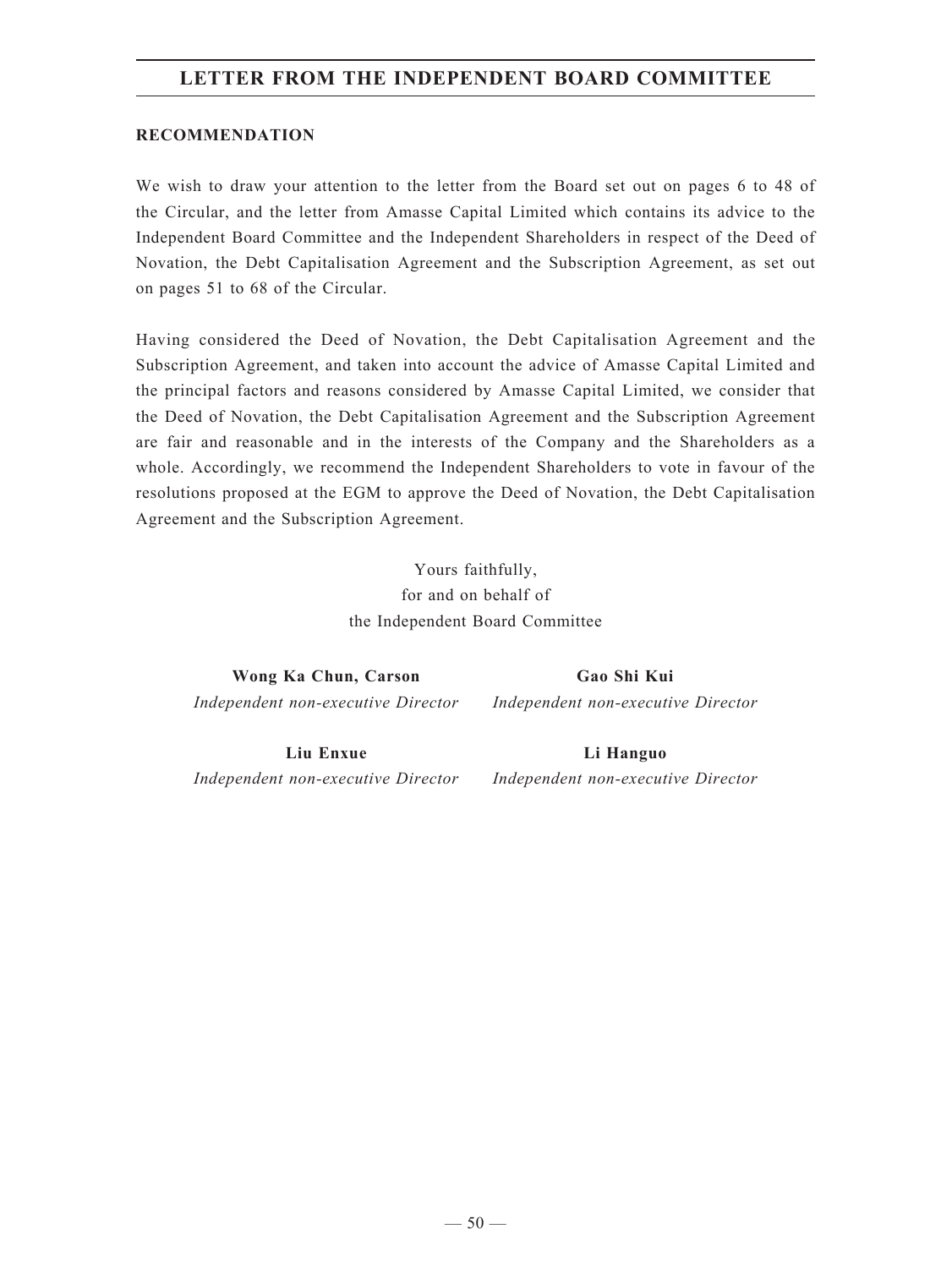*Set out below is the text of a letter received from Amasse Capital Limited, the independent financial adviser to the Independent Board Committee and the Independent Shareholders regarding the Deed of Novation, the Debt Capitalisation Agreement and the Subscription Agreement, which has been prepared for the purpose of incorporation in this circular.*



17 January 2014

*To: The Independent Board Committee and the Independent Shareholders of Birmingham International Holdings Limited*

Dear Sir/Madam,

## **CONNECTED TRANSACTION DEED OF NOVATION, DEBT CAPITALISATION AGREEMENT, AND SUBSCRIPTION AGREEMENT**

#### **Introduction**

We refer to our appointment as the independent financial adviser to advise the Independent Board Committee and the Independent Shareholders in relation to the entering into the Deed of Novation, Debt Capitalisation Agreement and Subscription Agreement with Mr. Yeung, details of which are set out in the letter from the Board (the "**Letter from the Board**") contained in the circular of the Company to the Shareholders dated 17 January 2014 (the "**Circular**"), of which this letter forms part. Capitalised terms used in this letter shall have the same meanings as defined in the Circular unless the context otherwise requires.

On 20 December, 2013 (after trading hours of the Stock Exchange), the Company entered into certain agreements in relation to Mr. Yeung's Debt, as follows:

#### **The Deed of Novation**

On 20 December 2013, the Company, BCFC and Mr. Yeung entered into the Deed of Novation, pursuant to which Mr. Yeung agrees to and accepts the liabilities of BCFC under the Debt being assumed by the Company. Upon completion of the Deed of Novation,

 $-51-$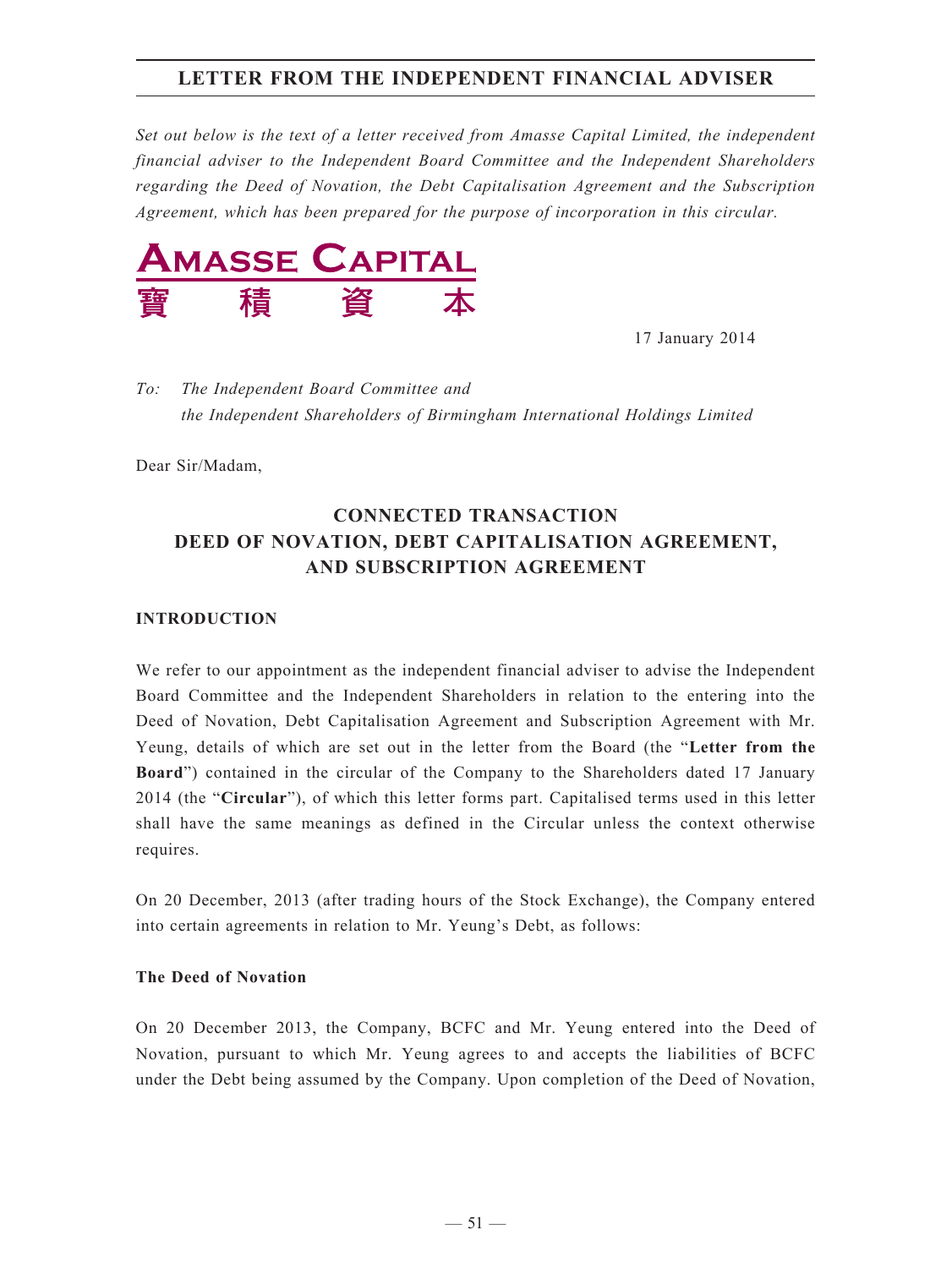the Company will assume the obligations and liabilities under the Debt, and Mr. Yeung will have no further rights against BCFC under the Debt. As at Latest Practicable Date, the Debt amounted to approximately HK\$192.9 million and as at completion of the Deed of Novation is not expected to be more than HK\$193.5 million.

#### **The Debt Capitalisation Agreement and the Subscription Agreement**

On 20 December 2013, the Company and Mr. Yeung entered into the Debt Capitalisation Agreement, pursuant to which the Company agrees to capitalise the Debt owed by the Company to Mr. Yeung, by Mr. Yeung agreeing to subscribe for, and the Company agreeing to issue to Mr. Yeung, the Debt Convertible Bond.

Further, on 20 December 2013, the Company and Mr. Yeung entered into the Subscription Agreement, pursuant to which the Company agrees to capitalise the Debt owed by the Company to Mr. Yeung, by Mr. Yeung agreeing to subscribe for, and the Company agreeing to issue to Mr. Yeung, the Debt Convertible Bond. The amount as at completion of the Subscription Agreement and the Debt Capitalisation Agreement is not yet ascertained. The amount of Debt as at Latest Practicable Date amounted to approximately HK\$192.9 million, and based on the expected date of completion of the Deed of Novation, the Subscription Agreement and the Debt Capitalisation Agreement, the actual amount of the Debt is expected not to exceed HK\$193.5 million. The conversion price is HK\$0.03 per Debt Conversion Share. The actual principal amount for the Debt Convertible Bond shall be satisfied by setting off against the entire amount of the Debt.

Mr. Yeung is a Director and a substantial shareholder of the Company beneficially interested in 1,022,921,866 Shares (representing approximately 26.31% of the issued share capital of the Company) as at the Latest Practicable Date, and is therefore a connected person of the Company. Accordingly, the Deed of Novation, the Debt Capitalisation Agreement and the Subscription Agreement would, if they proceed, constitute connected transactions of the Company, which are subject to the reporting, announcement and independent shareholders' approval requirements under the Listing Rules.

The Company will at the EGM seek approval for, among other things, the Deed of Novation, the Debt Capitalisation Agreement and the Subscription Agreement. Mr. Yeung and his associates are required to abstain from voting in relation to the Deed of Novation, the Debt Capitalisation Agreement and the Subscription Agreement, and the transactions contemplated thereunder.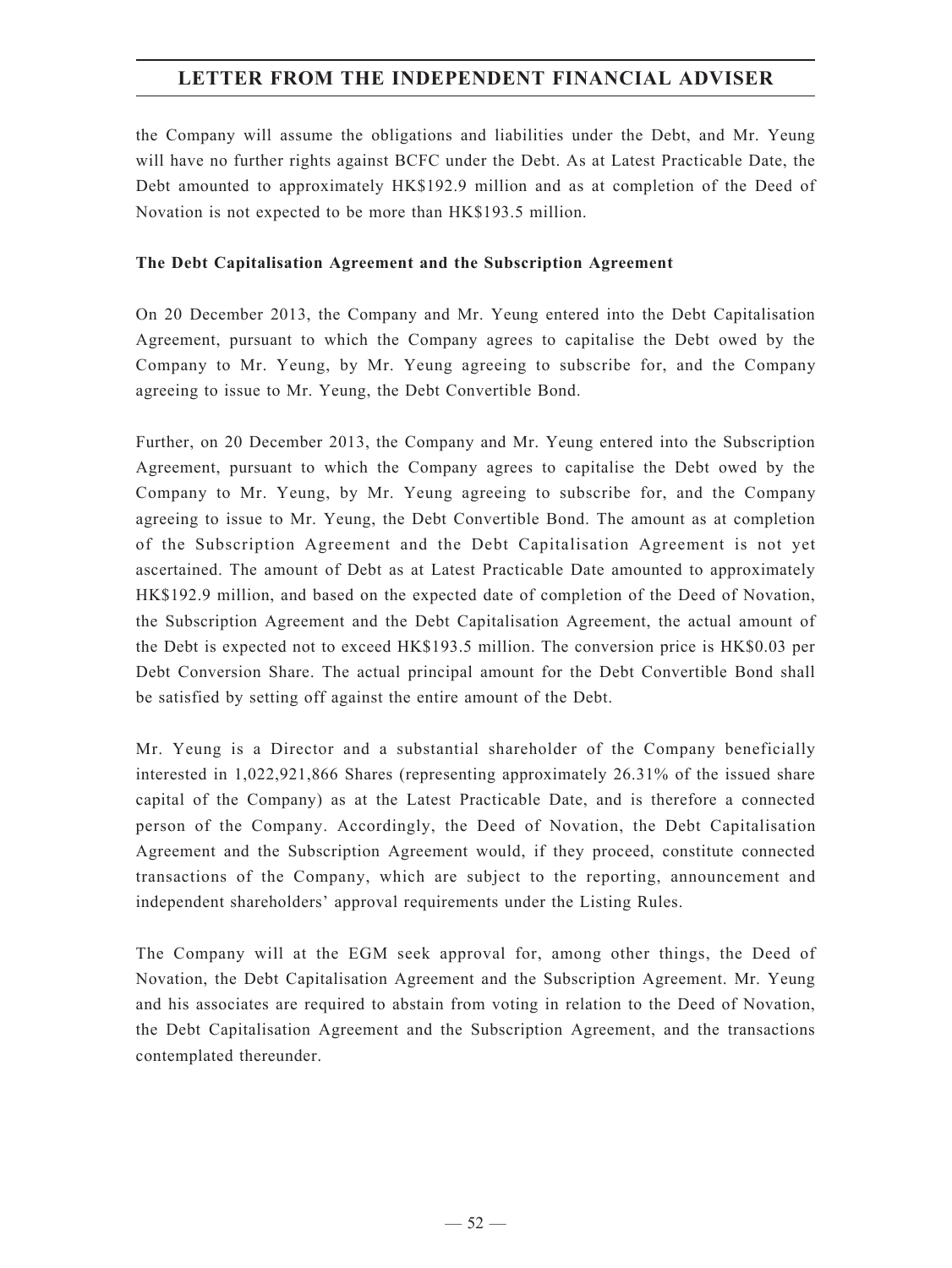As at the Latest Practicable Date, 837,469,066 Shares (representing approximately 21.54% of the issued shares) are held by Great Luck Management Limited and 185,452,800 Shares (representing approximately 4.77% of the issued shares) are held by Mr. Yeung. Great Luck Management Limited is ultimately owned by Mr. Yeung. As such, Great Luck Management Limited and Mr. Yeung shall have to abstain from voting at the EGM.

To the best of the Directors' knowledge, information and belief having made all reasonable enquiries, save for Mr. Yeung and his associates, no other Shareholders have a material interest in the Deed of Novation, the Debt Capitalisation Agreement and the Subscription Agreement, and thus no other Shareholders shall have to abstain from voting at the EGM.

An Independent Board Committee comprising all the independent non-executive Directors, namely Mr. Wong Ka Chun, Carson, Mr. Gao Shi Kui, Mr. Liu Enxue and Mr. Li Hanguo have been established to advise the Independent Shareholders on (i) whether the entering into the Deed of Novation, the Debt Capitalisation Agreement and the Subscription Agreement is in the interests of the Company and the Shareholders as a whole; (ii) whether the terms of the Deed of Novation, the Debt Capitalisation Agreement and the Subscription Agreement are on normal commercial terms and are fair and reasonable so far as the Independent Shareholders are concerned; and (iii) how the Independent Shareholders should vote in respect of the relevant resolution(s) to approve the Deed of Novation, the Debt Capitalisation Agreement and the Subscription Agreement and the respective transactions contemplated thereunder at the EGM. We, Amasse Capital Limited, have been appointed as the Independent Financial Adviser to advise the Independent Board Committee and the Independent Shareholders in these respects.

#### **Basis of oUr opiNioN aND reCommeNDatioN**

In arriving at our recommendation, we have relied on the statements, information and representations contained or referred to in the Circular and the information and representations provided to us by the Directors and the management of the Company. We have reviewed and discussed with the management of the Company regarding on the terms of the Deed of Novation, the Debt Capitalisation Agreement and the Subscription Agreement; the rationale of entering into the Deed of Novation, the Debt Capitalisation Agreement and the Subscription Agreement; and the financial positions of the Group. Further, we have reviewed certain document in relation to the potential disposal of BCP and/or BCFC. We have assumed that all information and representations contained or referred to in the Circular and all information and representations which have been provided by the Directors and the management of the Company to us are true and accurate at the time they were made and will continue to be accurate as at the date of the despatch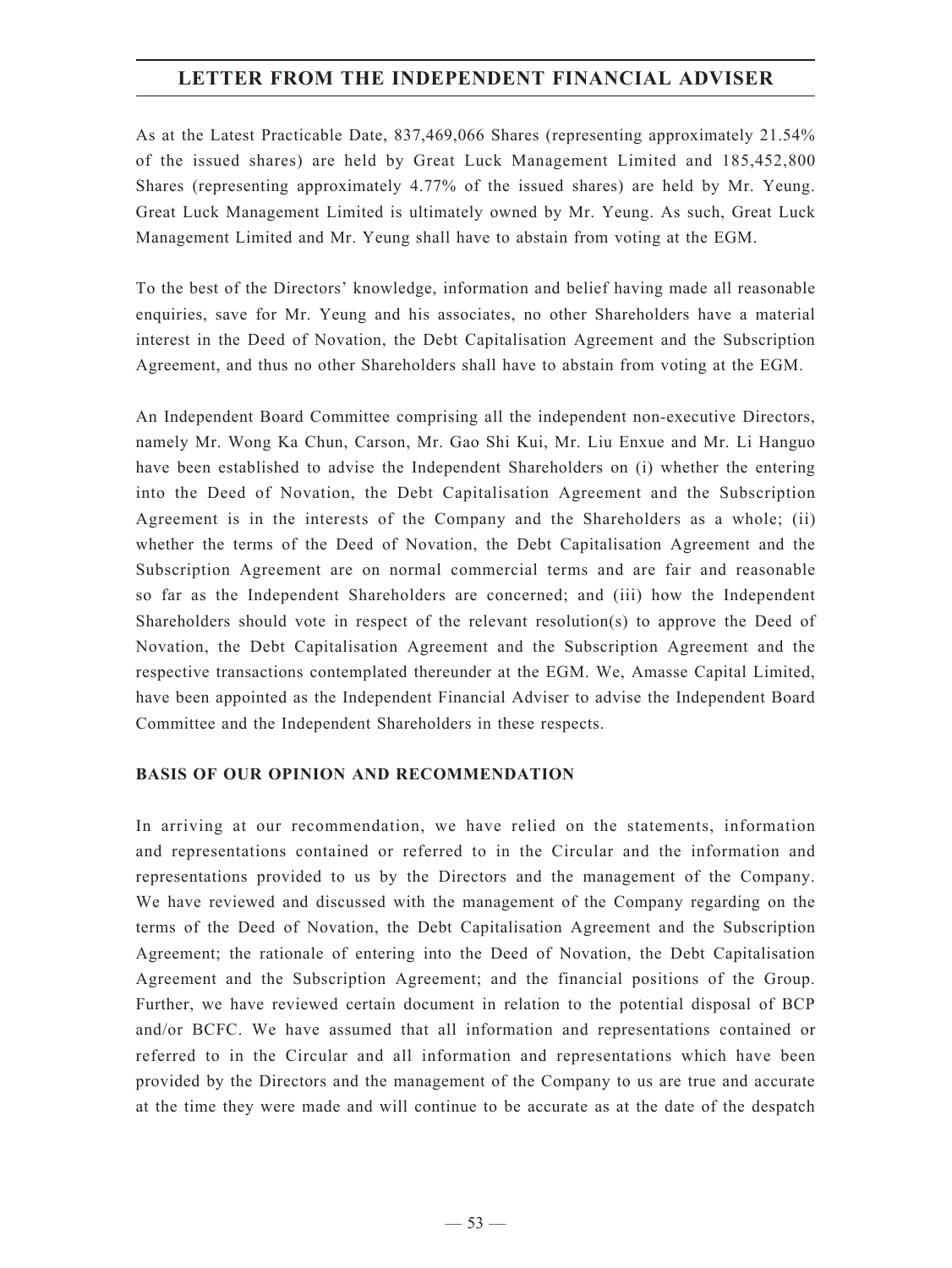of the Circular. We have no reason to doubt the truth, accuracy and completeness of the information and representations provided to us by the Directors and the management of the Company.

The Directors jointly and severally accept full responsibility for the accuracy of the information contained in the Circular and confirm, having made all reasonable enquiries, that to the best of their knowledge and belief, opinions expressed in the Circular have been arrived at after due and careful consideration and there are no other facts not contained in the Circular the omission of which would make any such statement contained in the Circular, including this letter, misleading. We consider that we have been provided with sufficient information on which to form a reasonable basis for our opinion. We have no reason to suspect that any relevant information has been withheld, nor are we aware of any facts or circumstances which would render the information provided and representations made to us untrue, inaccurate or misleading. We consider that we have performed all the necessary steps to enable us to reach an informed view and to justify our reliance on the information provided so as to provide a reasonable basis for our opinion.

We have not, however, carried out any independent verification of the information provided by the Directors and the management of the Company, nor have we conducted an independent investigation into the business and affairs of the Group.

## **PRINCIPAL FACTORS AND REASONS CONSIDERED**

In arriving at our advice with regard of the Deed of Novation, the Debt Capitalisation Agreement and the Subscription Agreement, we have taken into consideration the following principal factors and reasons:

## **1. Principal Business of the Company**

The Group is principally engaged in professional football operations, apparel sourcing and trading, and entertainment and media services.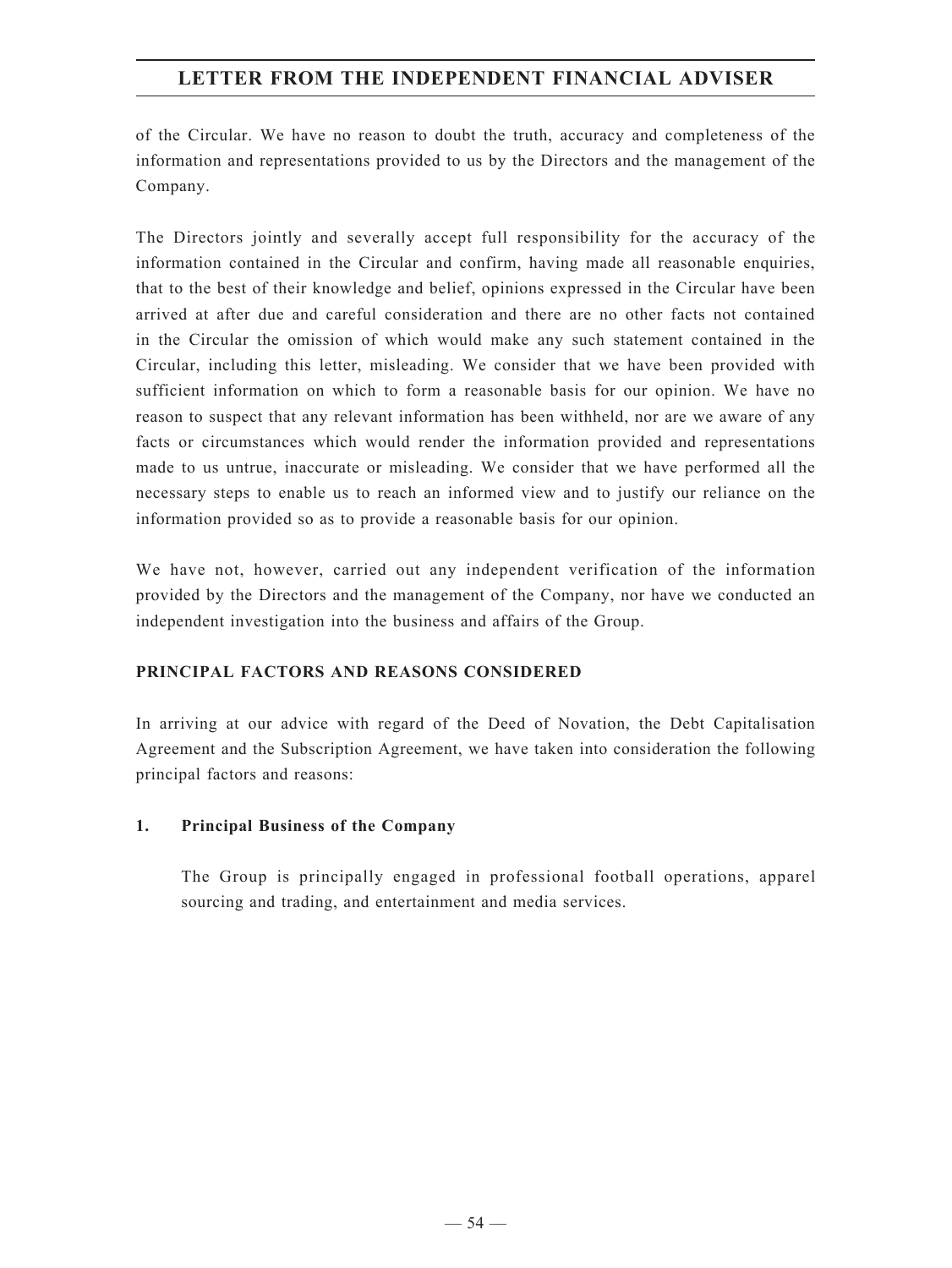#### **2. Financial performance of the Group**

The table below summaries the consolidated financial results of the Group for each of the three years ended 30 June 2013:

#### **Table A — Summary of the consolidated financial results of the Group**

| For the year ended |                 |            |  |  |  |
|--------------------|-----------------|------------|--|--|--|
| 30 June            |                 |            |  |  |  |
| 2013               | 2011            |            |  |  |  |
| HK\$'000           | <b>HK\$'000</b> | HK\$'000   |  |  |  |
| (Audited)          | (Audited)       | (Audited)  |  |  |  |
| 294,497            | 489,887         | 781,366    |  |  |  |
| 294,497            | 489,887         | 781,155    |  |  |  |
|                    |                 | 211        |  |  |  |
| (96, 418)          | 42,280          | 69,977     |  |  |  |
| (125, 532)         | 143,688         | (784, 602) |  |  |  |
| (120, 588)         | 143,688         | (630, 819) |  |  |  |
|                    |                 | 2012       |  |  |  |

For the year ended 30 June 2013, the Group recorded a consolidated turnover of approximately HK\$294 million, representing a decrease of 40% compared to the consolidated turnover of approximately HK\$490 million for the year ended 30 June 2012. Such decrease was mainly due to the significant dwindling of the revenue from Birmingham City Plc due to Birmingham City Football Club being relegated from Premier league to Championship football league. As such, the Group recorded a loss of approximately HK\$121 million for the year ended 30 June 2013, compared to a profit of approximately HK\$144 million for the year ended 30 June 2012. Such decrease was mainly due to the decrease in profit generated from sales of players' registrations as compared to the previous year.

For the year ended 30 June 2012, the Group recorded a consolidated turnover of approximately HK\$490 million, representing a decrease of 37% compared to the consolidated turnover of approximately HK\$781 million in the year ended 30 June 2011. Such decrease was also due to the significant dwindling of the revenue from BCP due to BCFC being relegated from Premier league to Championship football league. The Group's net profit for the year ended 30 June 2012 amounted to approximately HK\$144 million (2011: net loss of approximately HK\$785 million), which was mainly due to the profit generated from sales of players' registrations and the reduction of overall player wages as a result of such disposals.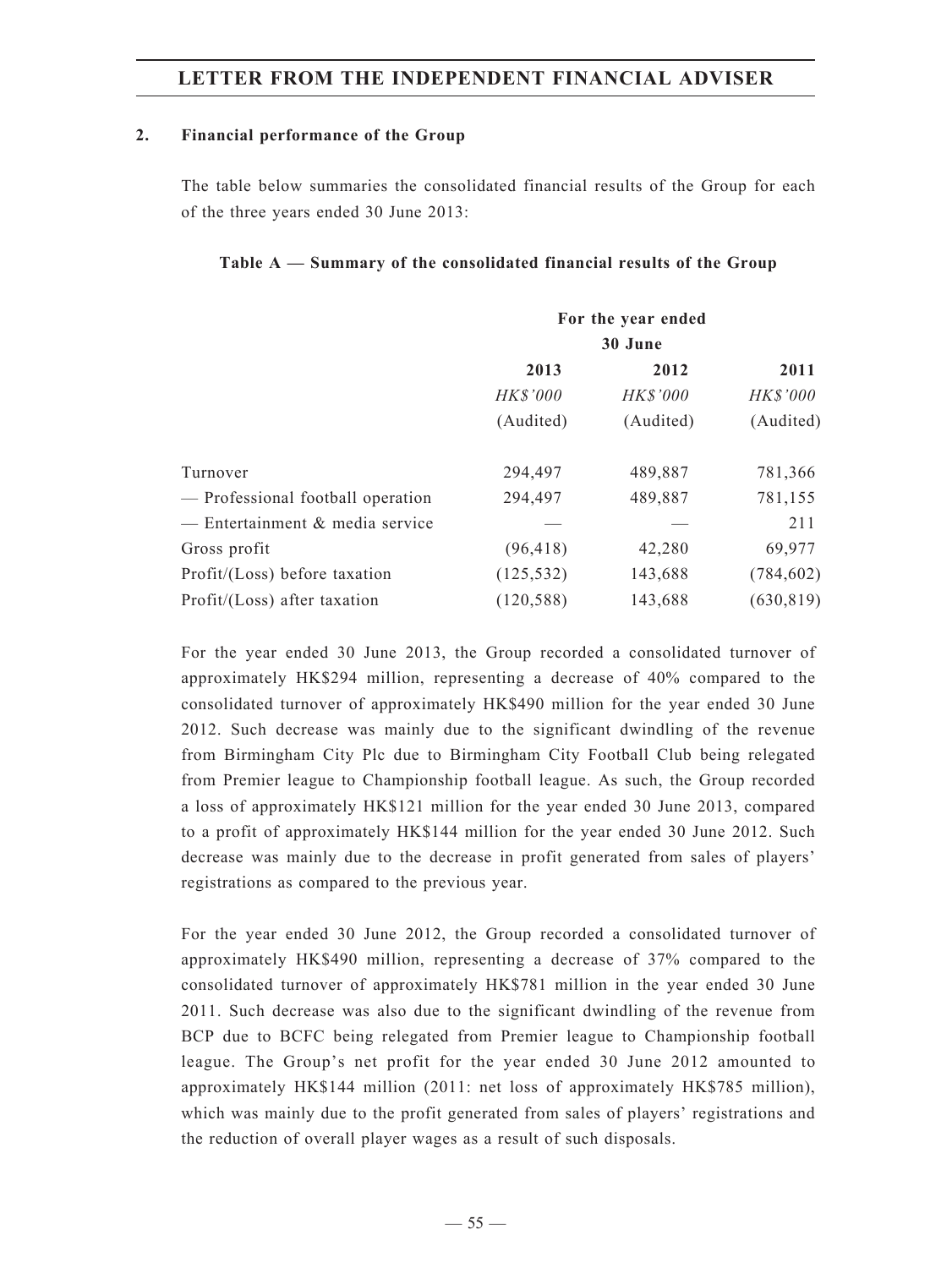The table below shows the consolidated statement of financial position of the Group as at 30 June 2013:

## **Table B — Summary of the consolidated statement of financial position of the Group**

|                                     | As at 30 June |                 |            |
|-------------------------------------|---------------|-----------------|------------|
|                                     | 2013          | 2012            | 2011       |
|                                     | HK\$'000      | <b>HK\$'000</b> | HK\$'000   |
|                                     | (Audited)     | (Audited)       | (Audited)  |
| <b>Non-Current Assets</b>           | 302,098       | 354,399         | 559,592    |
| <b>Current Assets</b>               | 162,863       | 224,737         | 67,738     |
| <b>Total Assets</b>                 | 464,961       | 579,136         | 627,330    |
| <b>Current Liabilities</b>          | 321,501       | 294,053         | 454,143    |
| Net current assets/ (liabilities)   | (158, 638)    | (69, 316)       | (386, 405) |
| <b>Non-Current Liabilities</b>      | 242,729       | 263,449         | 295,552    |
| Net Assets /(Liabilities)           | (99,269)      | 21,634          | (122, 365) |
| Current ratio (current assets to    |               |                 |            |
| current liabilities)                | 50.66%        | 76.43%          | 14.92%     |
| Gearing ratio (total liabilities to |               |                 |            |
| total assets)                       | 121.35%       | 96.26%          | 119.51%    |

Based on the above financial position of the Group, we observe that:

- (i) Turnover and gross profit have been in a decreasing trend since 2011 attributable principally to the BCFC being relegated from Premier league to Championship football league;
- (ii) Occasional profit is observed which was owing to one-off income from sales of players' registrations;
- (iii) Total assets decreased significantly since 2011;
- (iv) Net liabilities position is observed as at 30 June 2011 and 2013;
- (v) Net current liabilities position over the years stated above; and
- (vi) Current and Gearing ratio are at a worse level.

We are of the opinion that the Company is on the verge of serious financial difficulty if Mr. Yeung was not financially supporting the Group in the previous years.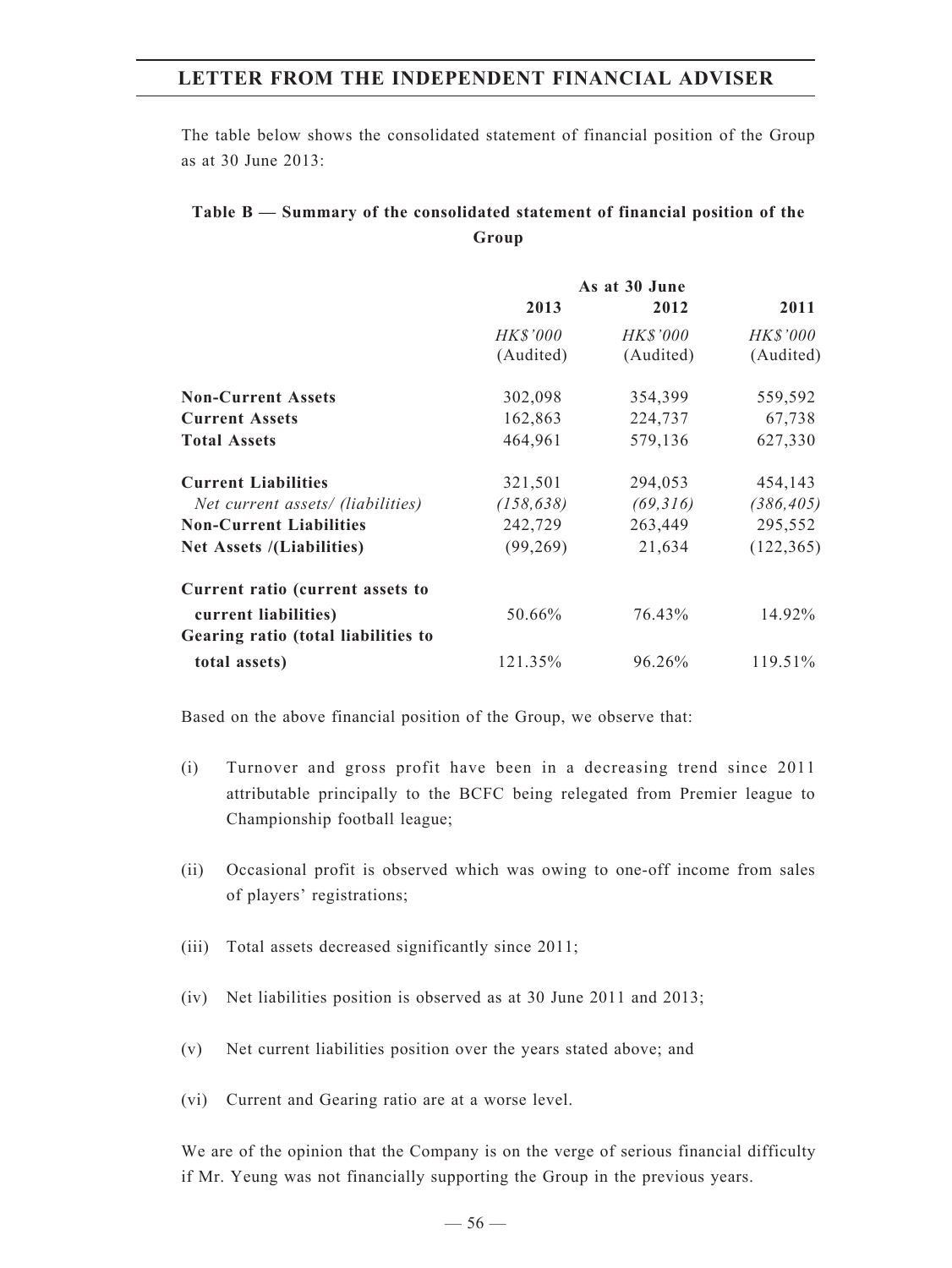#### **3. Formation of Mr. Yeung's Debt**

As various loans were granted by Mr. Yeung to BCFC between the period from 3 November 2009 to 30 September 2010, BCFC is indebted to Mr. Yeung in the aggregate amount of approximately HK\$192.9 million as at Latest Practicable Date. Those loans were utilised by the Group for its acquisition of the BCP and the purchases of players for BCFC.

According to the annual report 2013 of the Group, the amount is unsecured, subject to interest of 5.00% per annum, and has no fixed terms of repayment. Mr. Yeung has undertaken not to demand for repayment of these amounts until the Company and the Group are financially capable to do so. The interest advance is not repayable within twelve months from the end of the reporting period and is therefore considered in substance as a quasi-equity loan to finance the Company and the Group's long-term investments.

## **4. Reasons to enter into the Deed of Novation, the Debt Capitalisation Agreement and the Subscription Agreement**

According to the Letter from the Board, the Company is in negotiations with third parties regarding a possible disposal of an interest (being less than a controlling interest) in BCP and/or BCFC (the "**Disposal**"). Against the backdrop of Mr. Yeung's ongoing court case in Hong Kong, it has come to the attention of the Board that some potential buyers' interests in BCP and/or BCFC are deterred by the financial links between BCFC and Mr. Yeung. By virtue of novating the Debt from BCFC to the Company, the value of the Company's interest in BCFC to prospective buyers may be increased.

Pursuant to the Deed of Novation, the Company will assume the Debt, which is directly held by BCFC (a company directly wholly-owned by BCP, which is in turn 96.64% owned by the Company). Accordingly, BCP's shareholders other than the Company will be released from their respective share in the Debt. Based on an amount of Debt of approximately HK\$193.5 million, being the maximum amount anticipated to be due as at the proposed date of completion of the Deed of Novation, it is estimated that a consolidated net loss attributable to the Company of approximately HK\$6.5 million, which is an accounting loss without any cashflow impact on the financial position of the Group and represents approximately 3.36% to the amount of the Debt which is considered to be immaterial to have significant financial impact on the Company, will be incurred upon completion of the Deed of Novation. (Please see the section titled "Financial effect of the Deed of Novation"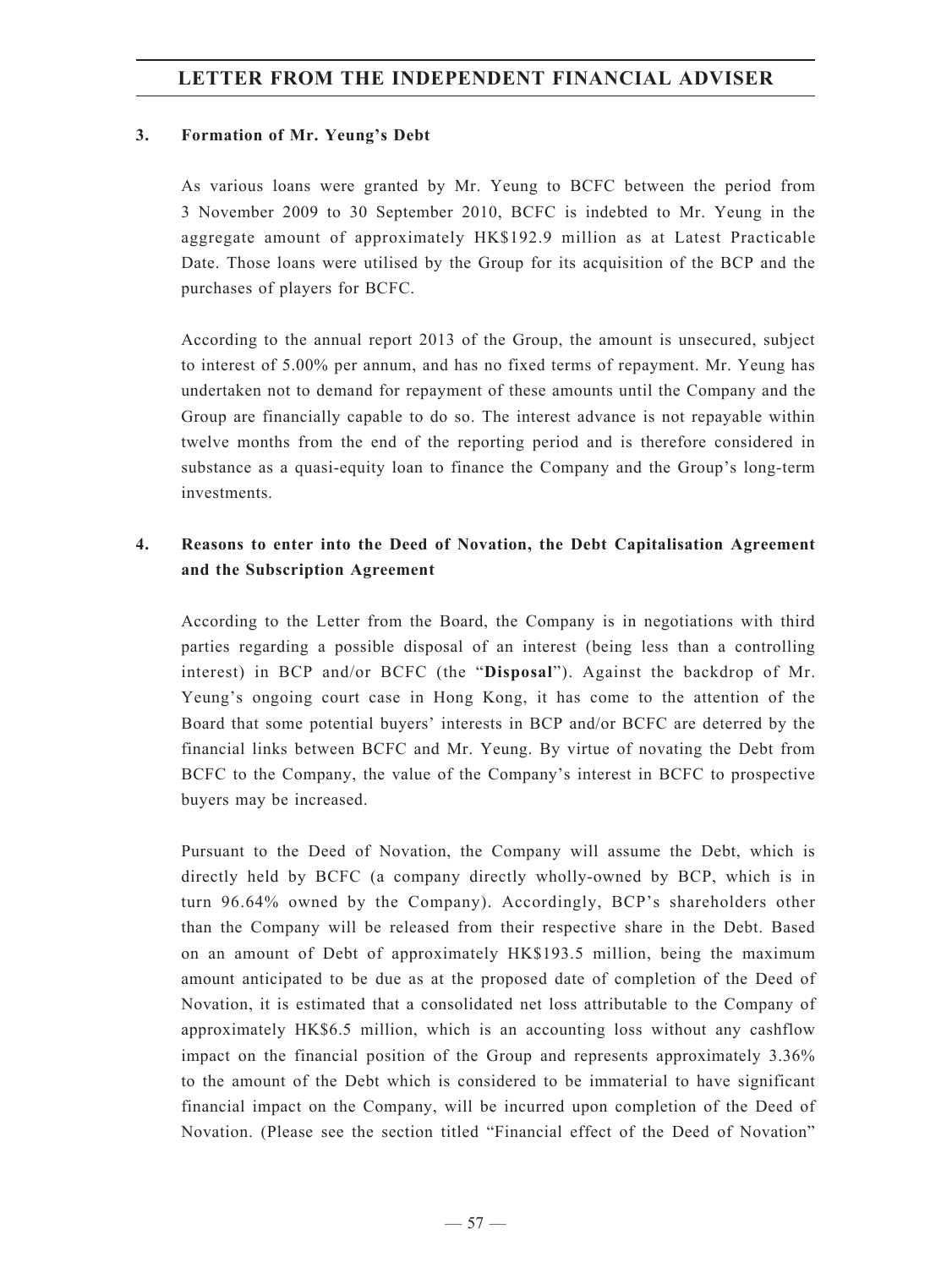for further information.) It is the Board's view that adverse effects (i.e. a loss of approximately HK\$6.5 million) due to the assumption of all the Debt by the Company is outweighed by the potential advantages of releasing the corporate value of BCP and/or BCFC after the termination of the financial relationship with Mr. Yeung.

Further, the Debt Capitalisation Agreement and the Subscription Agreement allow for the Debt to be converted into the Debt Convertible Bond. The Board considers this to be beneficial to the Company in that the Debt Convertible Bond bears no interests and to the Company's gearing ratio and for strengthening the financial position of the Group, upon the mandatory conversion of the Debt Convertible Bond into Shares upon maturity.

## **5. Financial impact of the Deed of Novation, the Debt Capitalisation Agreement and the Subscription Agreement**

Upon the mandatory conversion of the Debt Convertible Bond into Shares upon maturity, the net asset value of the Group will be improved as the share capital of the Group will be increased. Accordingly, the completion of the Deed of Novation, the Debt Capitalisation Agreement and the Subscription Agreement will have a positive impact on the net asset value of the Group in the future. Furthermore, since the conversion price of the Debt Convertible Bond represents a significant premium over the audited net liability value per Share of approximately HK\$0.0255, the net asset value per Share of the Group will then be significantly increased upon the mandatory conversion of the Debt Convertible Bond into Shares upon maturity.

Having considered that:

- (i) the Group had net cash outflow from operating activities for the past three years ended 30 June 2013;
- (ii) the Group recorded 37% decrease in turnover for the year ended 30 June 2012 and 40% decrease in turnover for the year ended 30 June 2013 due to the relegation of the professional football business from the Premier League to Championship football league and the decrease in the revenue generated from BCFC;
- (iii) the Group recorded a loss of approximately HK\$121 million for the year ended 30 June 2013 which was mainly due to the lack of transfer activities of football players during the reporting period in comparison to the disposals of football players in the previous period;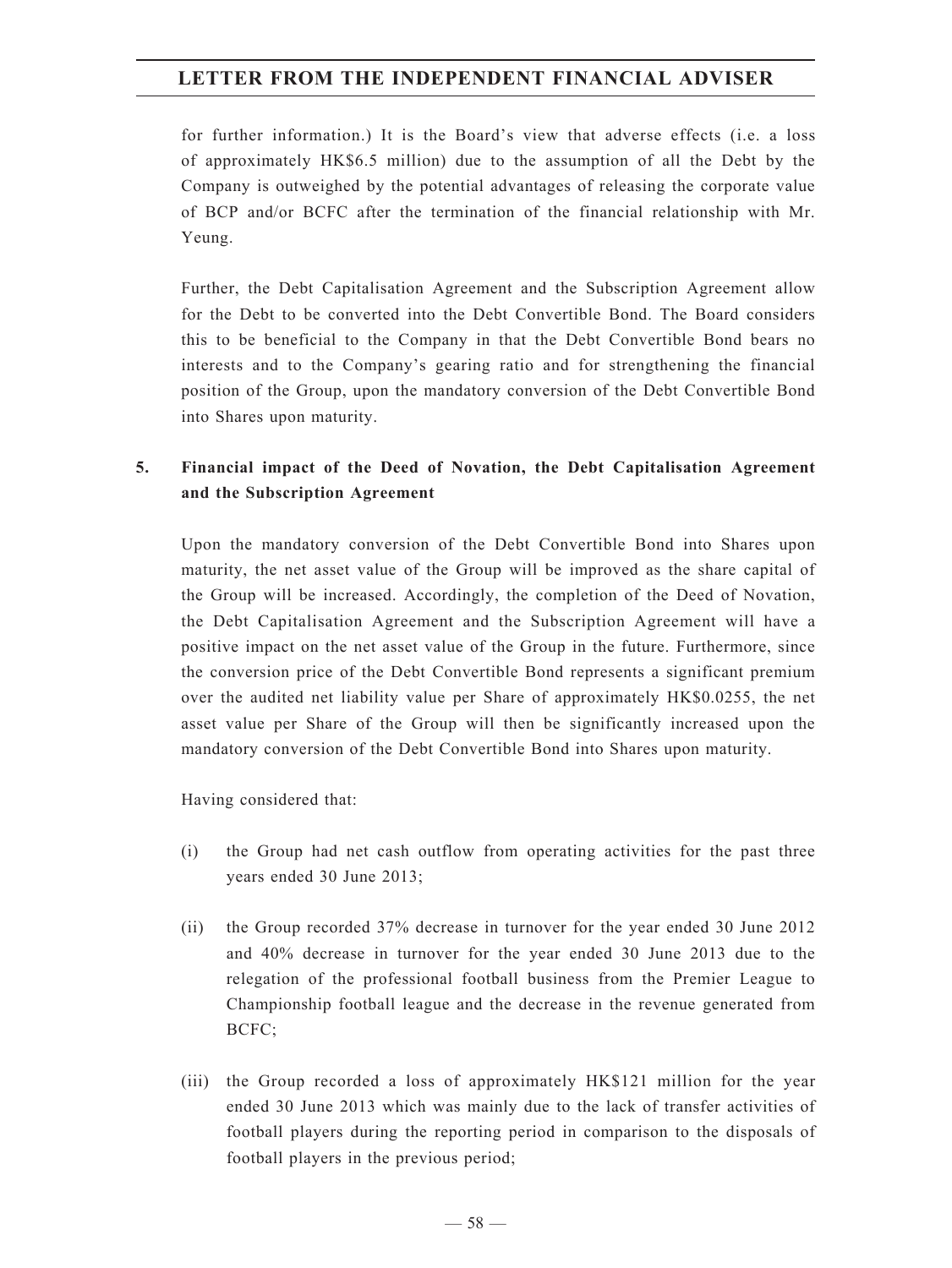- (iv) the Group's high gearing ratio;
- (v) the Group's net liabilities position as at 30 June 2013;
- (vi) the positive financial impact of the Deed of Novation, the Debt Capitalisation Agreement and the Subscription Agreement on the financial position of the Group;
- (vii) by virtue of novating the Debt from BCFC to the Company, the value of the Company's interest in BCFC to prospective buyers may be increased under the backdrop of Mr. Yeung's ongoing court case in Hong Kong; and
- (viii) the long term financial support of the Mr. Yeung to the Group,

we are of the view that the entering into the Deed of Novation, the Debt Capitalisation Agreement and the Subscription Agreement is in the interests of the Company and the Shareholders as a whole.

## **6. Principal terms of the Deed of Novation, the Debt Capitalisation Agreement and the Subscription Agreement**

#### *The Deed of Novation*

On 20 December 2013, the Company, BCFC and Mr. Yeung entered into the Deed of Novation, pursuant to which Mr. Yeung agrees to and accepts the liabilities of BCFC under the Debt being assumed by the Company. Upon completion of the Deed of Novation, the Company will assume the obligations and liabilities under the Debt, and Mr. Yeung will have no further rights against BCFC under the Debt.

#### *Financial effect of the Deed of Novation*

A loss attributable to the Company is expected upon completion of the Deed of Novation, due to the fact that BCFC, being an indirect non wholly-owned subsidiary of the Company, will be released from its obligations under the Debt owed to Mr. Yeung. Based on an amount of Debt of approximately HK\$193.5 million, being the maximum amount anticipated to be due as at the proposed date of completion of the Deed of Novation, it is estimated that a consolidated net loss attributable to the Company of approximately HK\$6.5 million, representing approximately 3.36% to the amount of the Debt which is considered to be immaterial to have significant financial impact on the Company, will be incurred upon completion of the Deed of Novation.

 $-59-$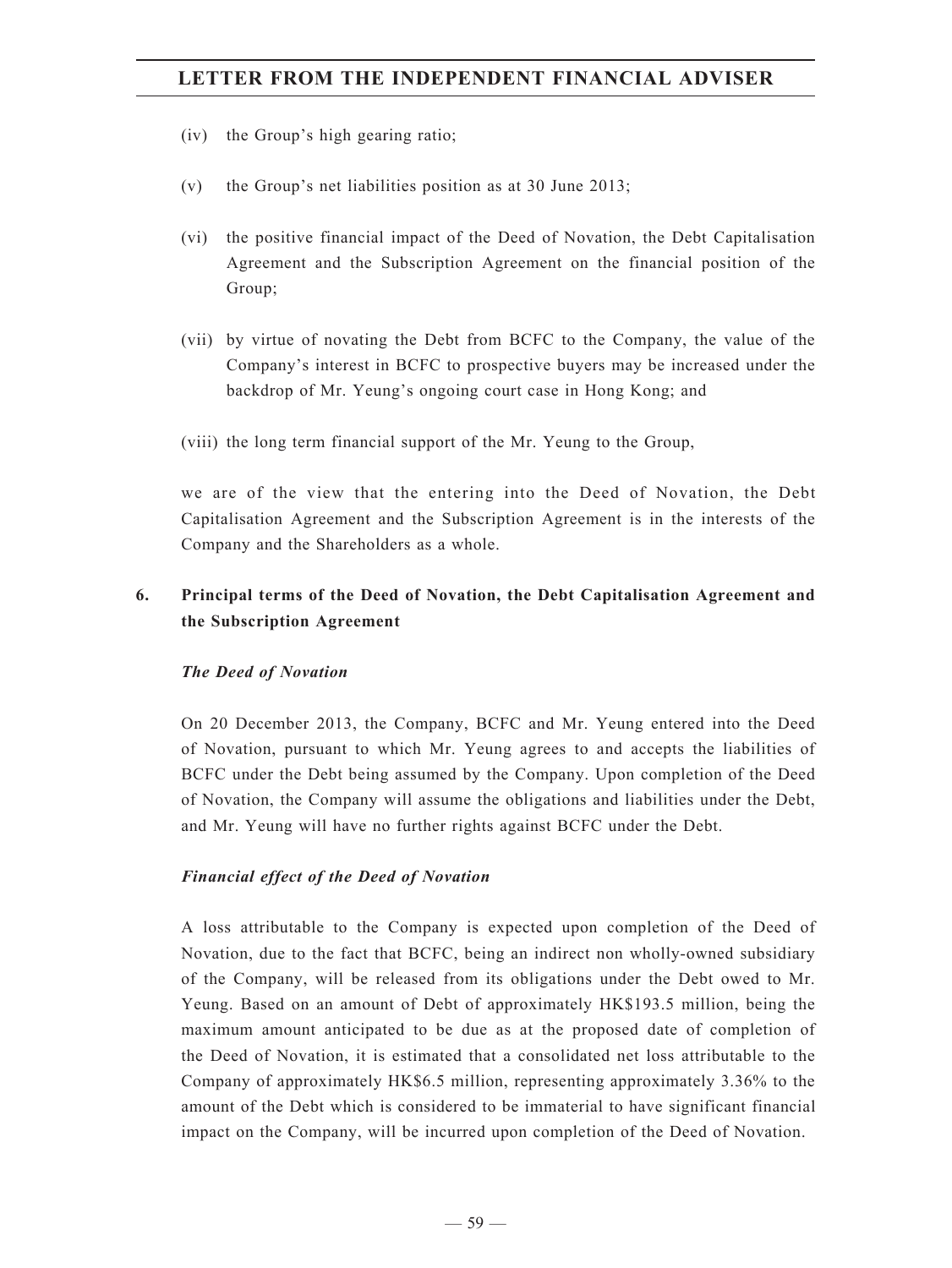We are of the opinion that the loss is insignificant as compared to the total amount of the Debt.

#### *The Debt Capitalisation Agreement and Subscription Agreement*

On 20 December 2013, the Company and Mr. Yeung entered into the Debt Capitalisation Agreement, pursuant to which the Company agrees to capitalise the Debt owed by the Company to Mr. Yeung, by Mr. Yeung agreeing to subscribe for, and the Company agreeing to issue to Mr. Yeung, the Debt Convertible Bond.

Further, on 20 December 2013, the Company and Mr. Yeung entered into the Subscription Agreement, pursuant to which the Company agrees to capitalise the Debt owed by the Company to Mr. Yeung, by Mr. Yeung agreeing to subscribe for, and the Company agreeing to issue to Mr. Yeung, the Debt Convertible Bond. The amount as at completion of the Subscription Agreement and the Debt Capitalisation Agreement is not yet ascertained. The amount of Debt as at Latest Practicable Date amounted to approximately HK\$192.9 million, and based on the expected date of completion of the Deed of Novation, the Subscription Agreement and the Debt Capitalisation Agreement, the actual amount of the Debt is expected not to exceed HK\$193.5 million. The conversion price is HK\$0.03 per Debt Conversion Share. The actual principal amount for the Debt Convertible Bond shall be satisfied by setting off against the entire amount of the Debt.

The terms of the Subscription Agreement, including the conversion price of the Debt Convertible Bond, have been negotiated on an arm's length basis and the principal terms of the Subscription Agreement are summarised below:

Parties to the agreement: (i) The Company (ii) Mr. Yeung Agreement date: 20 December 2013 Principal amount: The amount of Debt outstanding upon completion, which is expected to not exceed HK\$193.5 million Maturity date: Two years from the date of issue Interest rate: Zero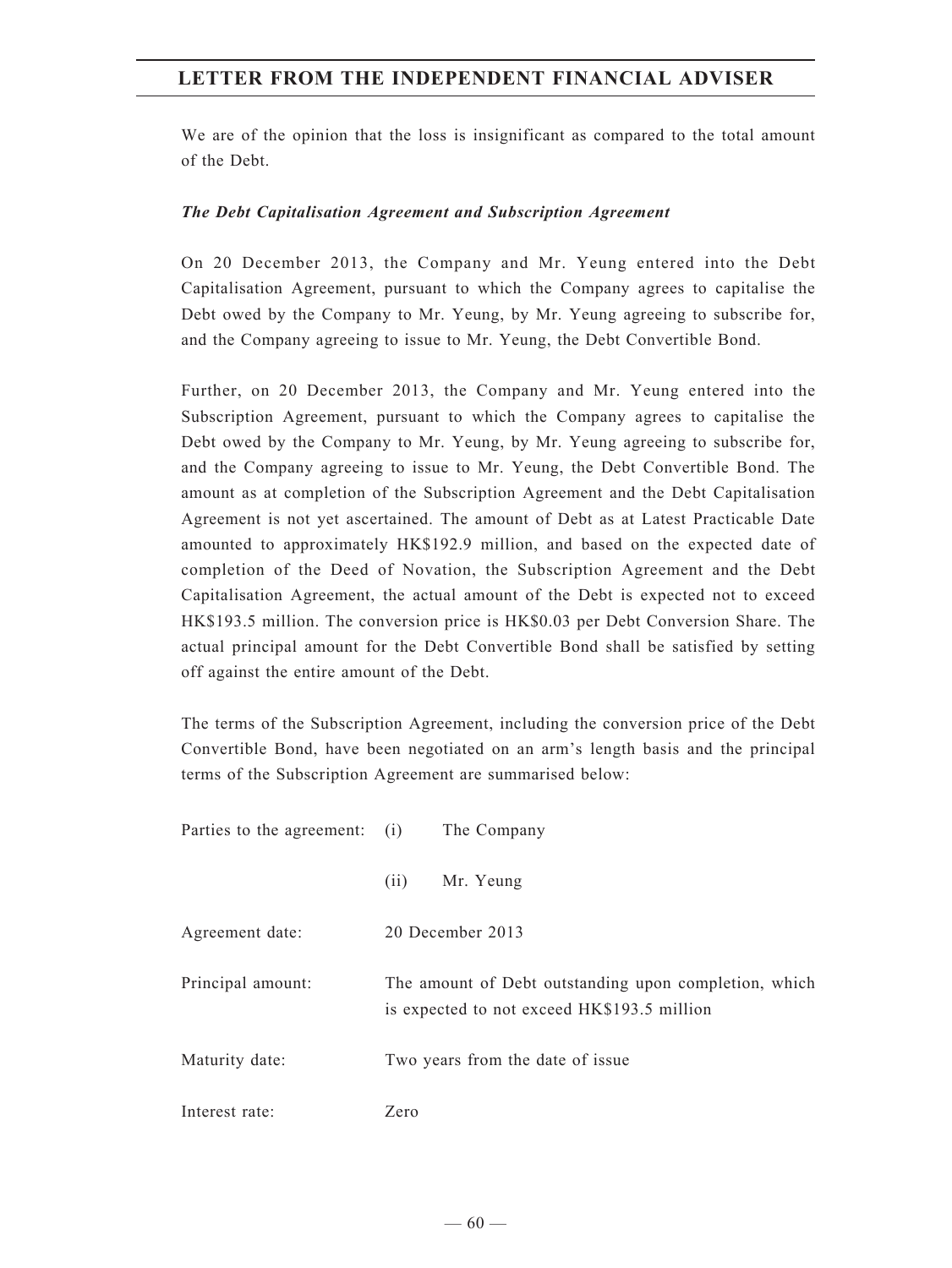Conversion price: HK\$0.03 per Debt Conversion Share

Conversion shares: A maximum of 6,450,000,000 new Shares subject to adjustment provisions, of a par value of HK\$0.01 each to be issued upon conversion of the Debt Convertible Bond, on the basis of the Debt being HK\$193.5 million.

Conversion period: The period commencing on the date of issue and expiring on the date falling 2 years thereafter. To the extent possible pursuant to the conversion rights, Mr. Yeung must convert the entire Debt Convertible Bond before its maturity date, otherwise it or any part thereof outstanding will automatically be converted into Shares on maturity date. Any part of the Debt Convertible Bond outstanding following its maturity date will lapse and be cancelled.

Conversion rights: Mr. Yeung may convert the Debt Convertible Bond in whole or in part (in an integral multiple of HK\$500,000.0) of the outstanding principal amount of the Debt Convertible Bond on any business day during the conversion period.

> The Company shall not be required to allot and issue Debt Conversion Shares to Mr. Yeung nor shall Mr. Yeung be permitted to convert the Debt Convertible Bond (or parts thereof) if upon such allotment and issue or conversion (as the case may be), Mr. Yeung and parties acting in concert with him shall be interested (whether directly or indirectly) in 30.00% (or such other amount as may from time to time be specified in the Hong Kong Code on Takeovers and Mergers as being the level for triggering a mandatory general offer) or more of the then issued share capital of the Company at the date of the relevant exercise.

> The conversion rights attaching to the Debt Convertible Bond cannot be exercised if the issue of the Debt Conversion Shares results in the Company being unable to fulfill the maintenance of public float requirement as required under the Listing Rules immediately after issue of the Debt Conversion Shares.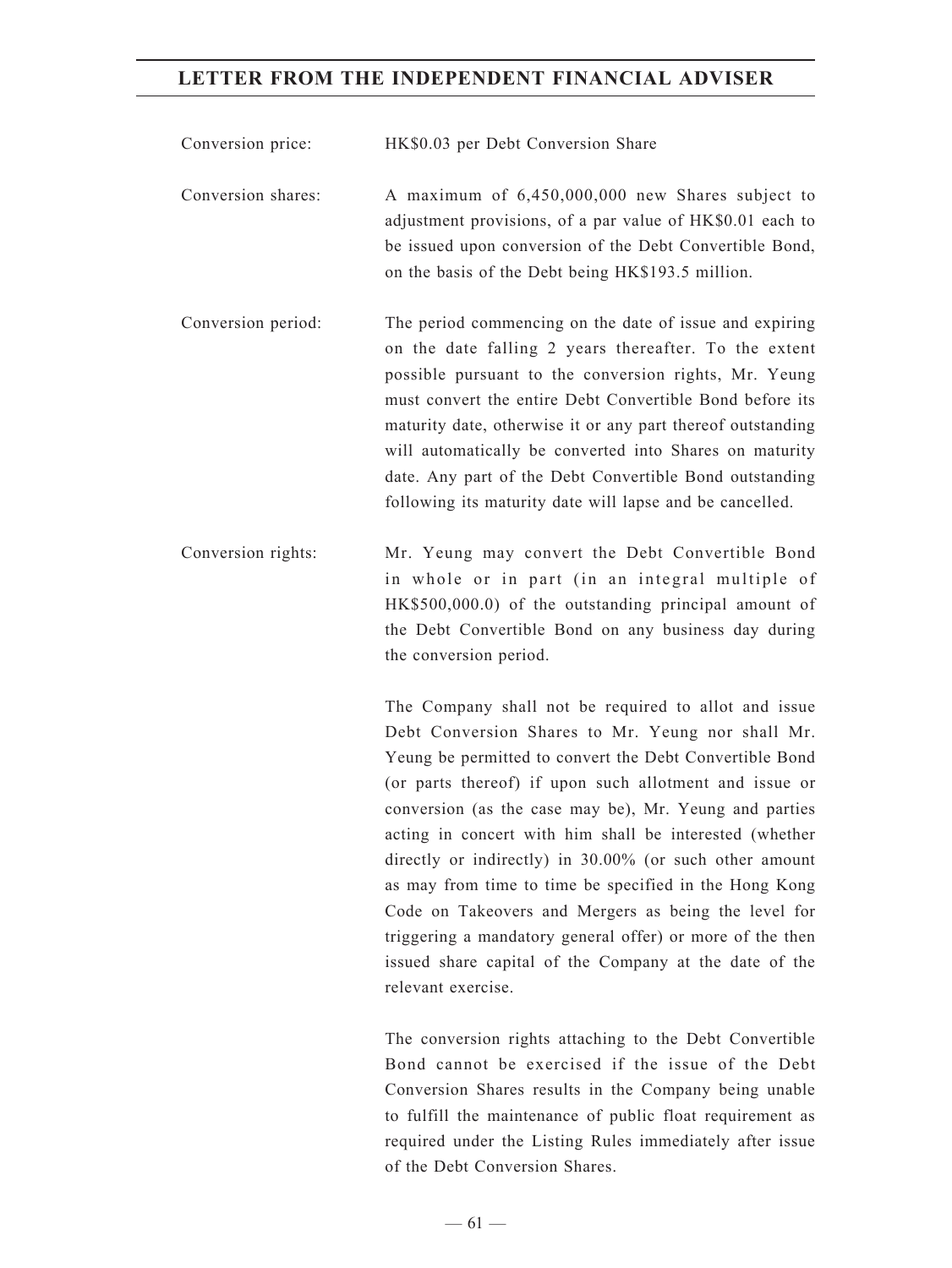- Adjustment provisions: The conversion price shall from time to time be subject to adjustment in accordance with the followings if, whilst any of the First Convertible Bond remains outstanding, any of the following events or circumstances in relation to the Shares shall occur:
	- (i) consolidation and subdivision;
	- (ii) capitalisation of profits or reserves if and whenever the Company shall issue any Shares credited as fully paid to the Shareholders by way of capitalisation of profits or reserves, other than Shares issued in lieu of the whole or any part of a cash dividend, being a dividend which the Shareholders concerned would or could otherwise have received in cash, the conversion price shall be adjusted in the case of an issue of Shares other than by way of such scrip dividend by a predetermined formula;
	- (iii) capital distribution which shall include distributions in cash or specie — if and whenever the Company shall pay or make any capital distribution to the Shareholders (except where the conversion price falls to be adjusted under sub-paragraph (ii) above, or falls within subparagraph (ii) above but no adjustment falls to be made), the conversion price shall be adjusted by a predetermined formula;
	- (iv) issue of Shares by way of rights if and whenever the Company shall issue Shares to all or substantially all Shareholders as a class by way of rights, or shall issue or grant to all or substantially all Shareholders as a class, by way of rights, any options, warrants or other rights to subscribe for or purchase any Shares, in each case at less than 90 per cent, inter alia, the last 5 dealing days before such event date, per Share on the last dealing day preceding the date of the announcement of the terms of the issue or grant, the conversion price shall be adjusted by a predetermined formula; and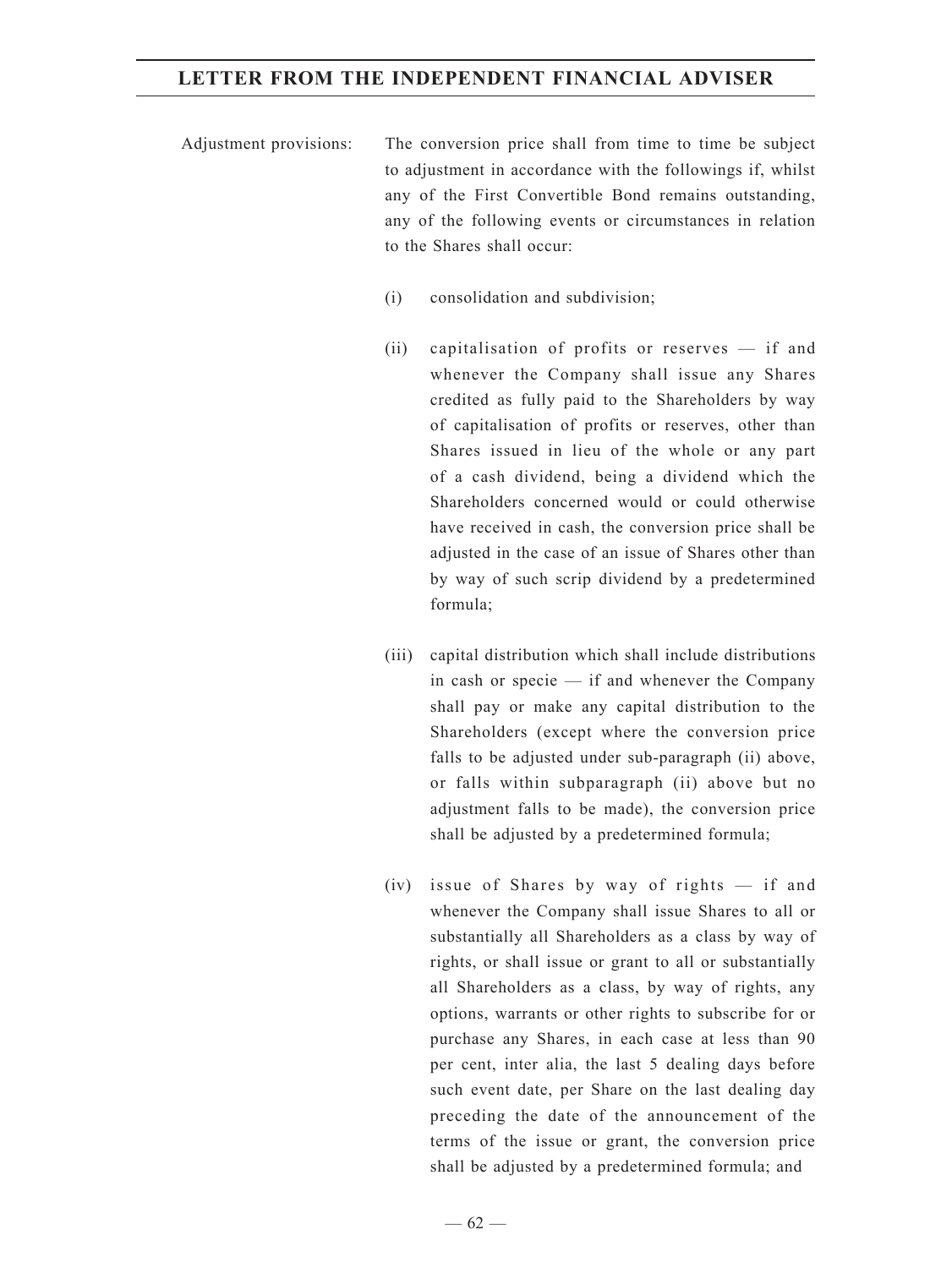- (v) issue of other securities (other than Shares or options, warrants or other rights to subscribe for or purchase Shares) by way of rights — if and whenever the Company shall issue any securities (other than Shares or options, warrants or other rights to subscribe for or purchase Shares) to all or substantially all Shareholders as a class by way of rights or grant to all or substantially all Shareholders as a class by way of rights of any options, warrants or other rights to subscribe for or purchase any securities (other than Shares or options, warrants or other rights to subscribe for or purchase Shares), the conversion price shall be adjusted by a predetermined formula.
- Transferability: Neither the Debt Convertible Bond nor any part thereof may be transferred without the prior written consent of the Company, except for a transfer to wholly-owned subsidiaries or the holding company (as defined in the Companies Ordinance (Cap.32 of the Laws of Hong Kong)) of the Mr. Yeung.

Security: None

Ranking of the conversion shares: Shares issued upon conversion will rank pari passu in all respects among themselves and with other existing Shares outstanding at the date of issue of the Debt Conversion Shares and be entitled to all dividends and other distributions the record date of which falls on a date on or after the date of their issue.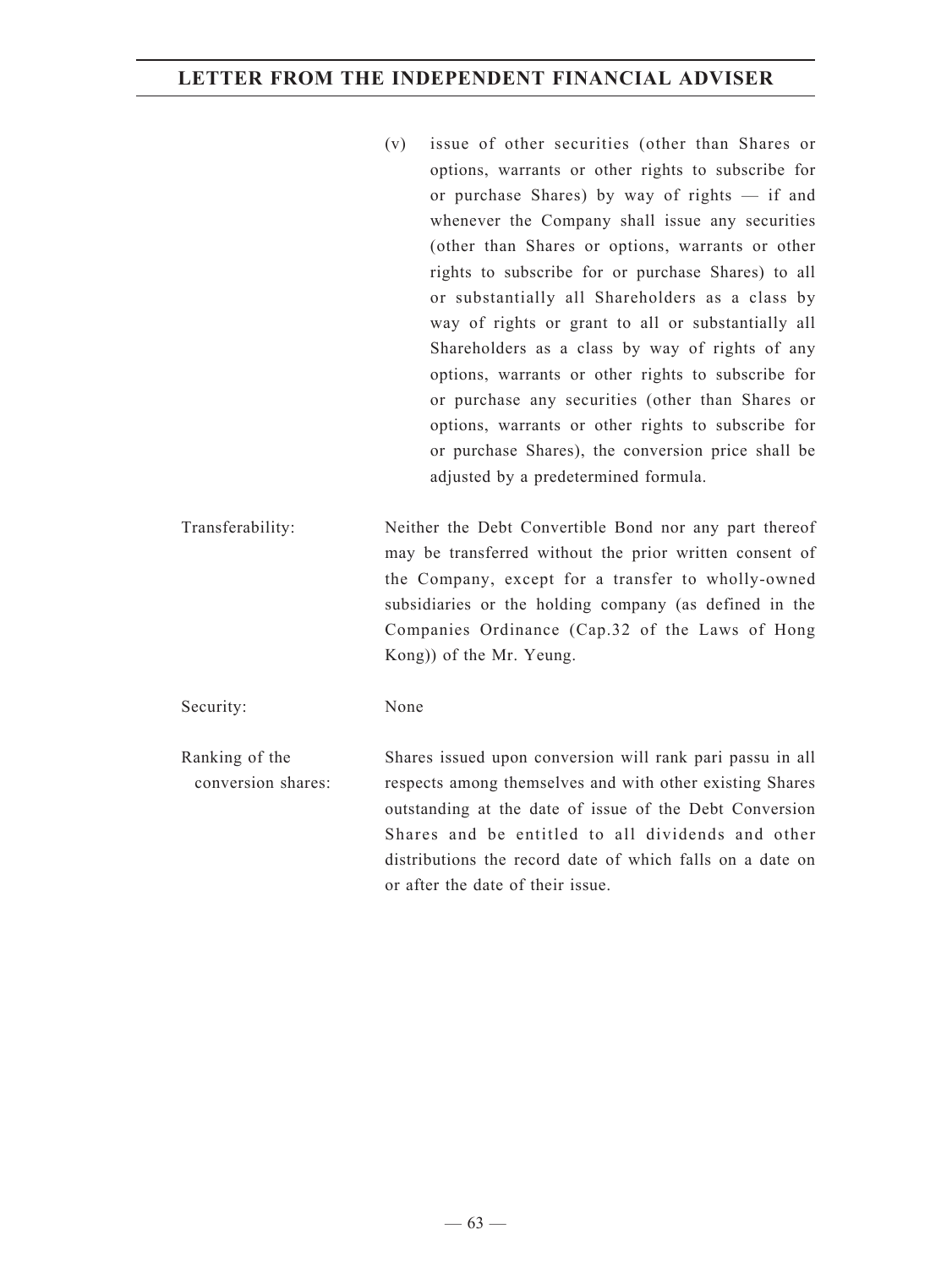#### *Conversion price*

The conversion price of HK\$0.03 per Debt Conversion Share represents:

- (i) a discount of approximately 80.52% to the closing price of HK\$0.154 per Share as quoted on the Stock Exchange as of 29 June 2011, being the last trading day prior to suspension of the trading in the Shares; and
- (ii) a discount of approximately 80.67% to the average closing price of HK\$0.1552 per Share for the last five consecutive trading days up to and including 29 June 2011, being the last trading day prior to suspension of the trading in the Shares.

The conversion price has been determined after arm's length negotiations between the Company and Mr. Yeung, with reference to the Group's existing financial position, current market conditions and the long suspension of the trading in the Shares, the financial support provided by Mr. Yeung to the Group throughout the years and the fact the Mr. Yeung has agreed to take a convertible debt instrument in lieu of cash.

Considering that the conversion price of the Debt Convertible Bonds is the same as the conversion price of the First Convertible Bond and Second Convertible Bond, which will be issued by the Company to the Subscriber, an independent third parties, and that coincidently, the Subscriber also provide loan financing to the Company previously, we consider that the conversion price of the Debt Convertible Bonds is fair and reasonable given the long term financial support of and amount of such financial support by Mr. Yeung toward the Company.

We also note that the Debt Convertible Bonds is non-transferable, and will be automatically converted into Shares on maturity date, while any part of the Debt Convertible Bond outstanding following its maturity date will lapse and be cancelled. We are of the opinion that such other provisions of the Debt Convertible Bonds is definitely to the best interest of the Company and Shareholders as a whole.

Having considered that

- (i) the loss attributable to the Company upon completion of the Deed of Novation is insignificant;
- (ii) the terms of Subscription Agreement such as auto-conversion and nontransferability, which is in favour to the Company;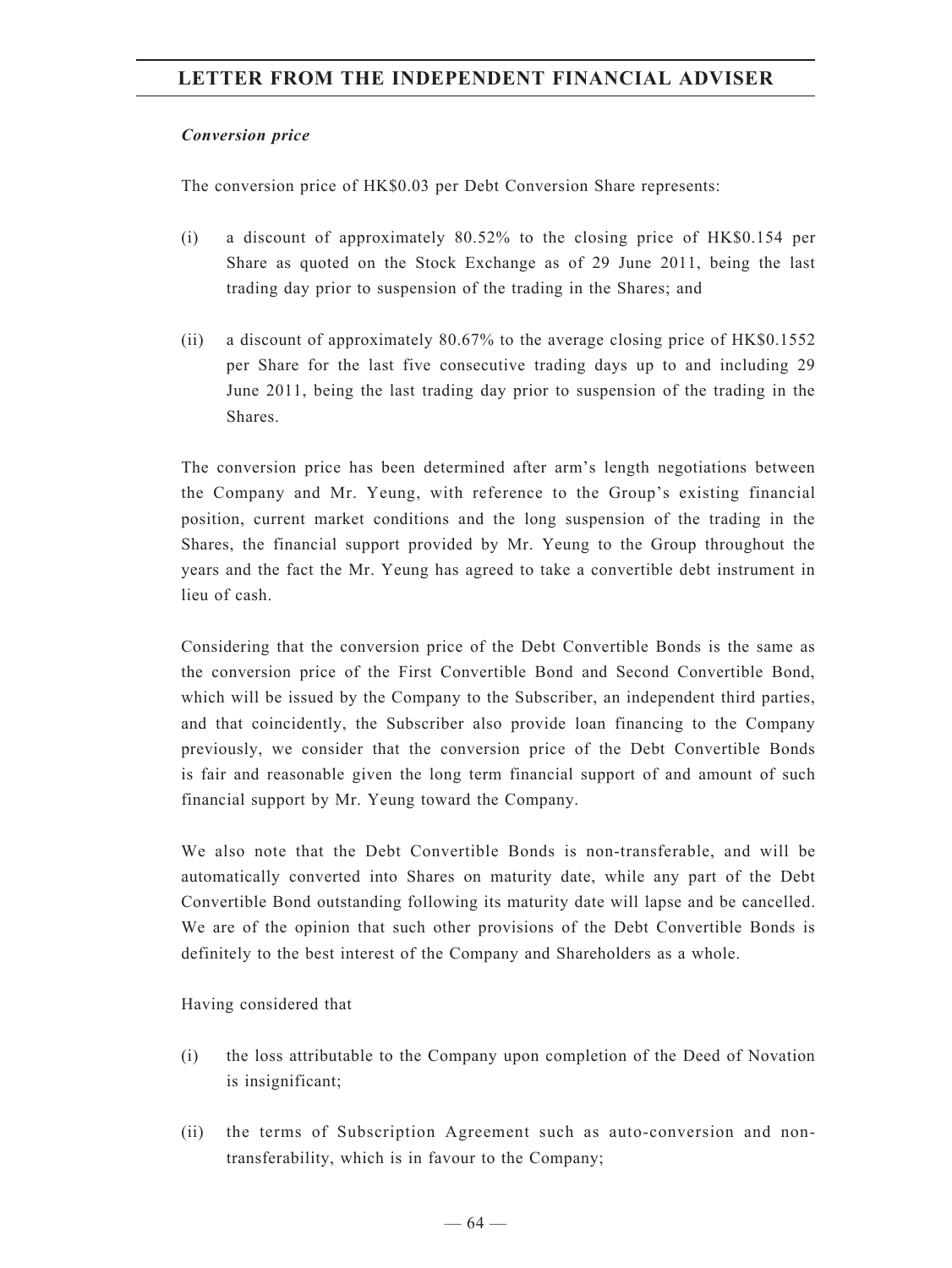- (iii) the conversion price of the Debt Convertible Bonds is the same as the conversion price of the First Convertible Bond and Second Convertible Bond, which will be issued by the Company to the Subscriber, an independent third parties, given the long term and significant monetary amount of financial support of Mr. Yeung toward the Company; and
- (iv) the principal amount of not exceed HK\$193.5 million for the Debt Convertible Bond shall be satisfied by setting off against the entire amount of the Debt owed by the Company to Mr. Yeung.

We are of the view that the terms of the Deed of Novation, Debt Capitalisation Agreement and Subscription Agreement with Mr. Yeung are in the interests of the Company and the Shareholders as a whole.

#### **7. Effect on the shareholding structure of the Company**

The effect on the shareholding structure of the Company is set out below:

| <b>Shareholders</b>                                                   | As at the Latest<br><b>Practicable Date</b> |           | Immediately after the<br>completion of the Placing<br>Agreement and the First CB<br><b>Subscription Agreement</b> |           | Immediately after the<br>completion of the Placing<br>Agreement, the First CB<br><b>Subscription Agreement and</b><br>the Subscription Agreement<br>(Note 3) |                  | Immediately after the<br>completion of the Placing<br>Agreement, the First CB<br>Subscription Agreement, the<br><b>Subscription Agreement and</b><br>the Second CB Subscription<br>Agreement (Note 4) |              | Immediately after the<br>completion of the Placing<br>Agreement, the First CB<br>Subscription Agreement, the<br><b>Subscription Agreement and</b><br>the Second CB Subscription<br>Agreement, assuming no<br>conversion restrictions |           |
|-----------------------------------------------------------------------|---------------------------------------------|-----------|-------------------------------------------------------------------------------------------------------------------|-----------|--------------------------------------------------------------------------------------------------------------------------------------------------------------|------------------|-------------------------------------------------------------------------------------------------------------------------------------------------------------------------------------------------------|--------------|--------------------------------------------------------------------------------------------------------------------------------------------------------------------------------------------------------------------------------------|-----------|
|                                                                       | Number of                                   | Approxi-  | Number of                                                                                                         | Approxi-  | Number of                                                                                                                                                    | Approxi-<br>mate | Number of                                                                                                                                                                                             | Approxi-     | Number of                                                                                                                                                                                                                            | Approxi-  |
|                                                                       | <b>Shares</b>                               | mate<br>% | <b>Shares</b>                                                                                                     | mate<br>% | <b>Shares</b>                                                                                                                                                | $\%$             | <b>Shares</b>                                                                                                                                                                                         | mate<br>$\%$ | <b>Shares</b>                                                                                                                                                                                                                        | mate<br>% |
| Mr. Yeung<br>(Note 1)<br>Mr. Peter                                    | 1,022,921,866                               | 26.31     | 1,022,921,866                                                                                                     | 15.01     | 2,482,070,657                                                                                                                                                | 29.99            | 3,093,623,650                                                                                                                                                                                         | 29.99        | 7,472,921,866                                                                                                                                                                                                                        | 42.87     |
| Pannu<br>Mr. Cheung                                                   | 1,500,000                                   | 0.04      | 1,500,000                                                                                                         | 0.02      | 1,500,000                                                                                                                                                    | 0.02             | 1,500,000                                                                                                                                                                                             | 0.01         | 1,500,000                                                                                                                                                                                                                            | 0.01      |
| Kwai Nang<br>Mr. Hui Ho<br>Luek, Vico<br>(resigned on<br>1 July 2012) | 250,000                                     | 0.01      | 250,000                                                                                                           | 0.00      | 250,000                                                                                                                                                      | 0.00             | 250,000                                                                                                                                                                                               | 0.00         | 250,000                                                                                                                                                                                                                              | 0.00      |
| (Note 2)<br>Mr. Liu                                                   | 163,800,000                                 | 4.21      | 163,800,000                                                                                                       | 2.40      | 163,800,000                                                                                                                                                  | 1.98             | 163,800,000                                                                                                                                                                                           | 1.59         | 163,800,000                                                                                                                                                                                                                          | 0.94      |
| Xingcheng<br>The<br>Independent                                       | 453,237,000                                 | 11.66     | 453,237,000                                                                                                       | 6.65      | 453,237,000                                                                                                                                                  | 5.48             | 453,237,000                                                                                                                                                                                           | 4.40         | 453,237,000                                                                                                                                                                                                                          | 2.60      |
| Placees                                                               |                                             |           | 1,260,000,000                                                                                                     | 18.49     | 1,260,000,000                                                                                                                                                | 15.23            | 1,260,000,000                                                                                                                                                                                         | 12.22        | 1,260,000,000                                                                                                                                                                                                                        | 7.23      |
| The Subscriber<br>Other public                                        |                                             |           | 1,666,666,666                                                                                                     | 24.46     | 1,666,666,666                                                                                                                                                | 20.14            | 3,093,623,650                                                                                                                                                                                         | 29.99        | 5,833,333,332                                                                                                                                                                                                                        | 33.47     |
| shareholders                                                          | 2,246,044,534                               | 57.77     | 2,246,044,534                                                                                                     | 32.97     | 2,246,044,534                                                                                                                                                | 27.16            | 2,246,044,534                                                                                                                                                                                         | 21.80        | 2,246,044,534                                                                                                                                                                                                                        | 12.88     |
| Total                                                                 | 3,887,753,400                               | 100.00    | 6,814,420,066                                                                                                     | 100.00    | 8,273,568,857                                                                                                                                                | 100.00           | 10,312,078,834                                                                                                                                                                                        | 100.00       | 17,431,086,732                                                                                                                                                                                                                       | 100.00    |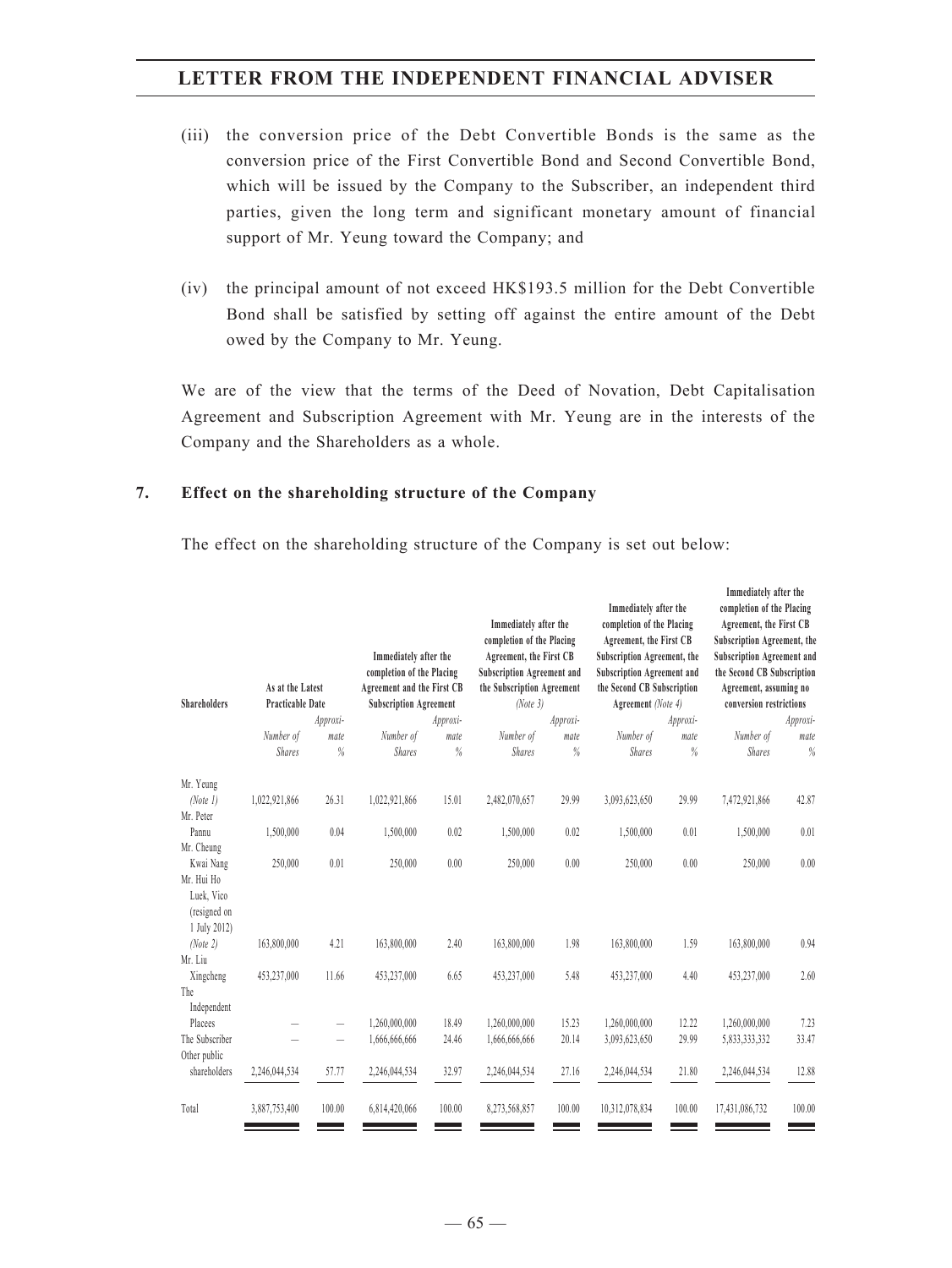#### *Note:*

- 1. 185,452,800 Shares are held by Mr. Yeung personally and 837,469,066 Shares are held through Great Luck Management Limited, a company wholly-owned by him.
- 2. Mr. Hui Ho Luek, Vico holds 163,800,000 Shares through Premier Rise Investments Limited, a company wholly-owned by him.
- 3. Assuming Mr. Yeung's shareholding pursuant to the conversion rights attaching to the Debt Convertible Bond are exercised to the extent allowed under the terms of the Subscription Agreement. Mr. Yeung is not permitted to convert the Debt Convertible Bond if upon such allotment and issue or conversion he is interested in 29.99% or more of the then issued share capital of the Company.
- 4. Assuming Mr. Yeung's and the Subscriber's shareholdings pursuant to the conversion rights attaching to the Debt Convertible Bond and the Second Convertible Bond, respectively, are exercised to the extent allowed, also taking into account the maintenance of public float requirement and that Mr. Liu Xingcheng and the Independent Placees are public shareholders under this scenario.
- 5. The above shareholding structure assumes there are no other changes in the issued share capital and shareholding in the Company since the Latest Practicable Date.
- 6. Assuming the Debt of HK\$193.5 million.

As shown in the above table, the shareholding in the Company held by the existing public Shareholders will be diluted from approximately 57.77% as at the Latest Practicable Date to approximately 12.88% immediately after the completion of the Placing Agreement, the First CB Subscription Agreement, the Subscription Agreement and the Second CB Subscription Agreement, assuming no conversion restrictions. Notwithstanding the dilution of the existing public Shareholders, having taken into account (i) the need for the Group to preserve its cash resources and alleviate its present/future liabilities so as to improve the overall liquidity and financial stability position in view of the current uncertain business and economic environment; (ii) the conversion price of the Debt Convertible Bond is the same as the conversion price of the First Convertible Bond and Second Convertible Bond which will be issued by the Company to the Subscriber, an independent third parties; (iii) the conversion price of the Debt Convertible Bond represents a significant premium over the audited net liability value per Share of approximately HK\$0.0255, implying that the net asset value per Share of the Group will then be significantly increased upon the mandatory conversion of the Debt Convertible Bond into Shares upon maturity; and (iv) conversion restrictions attaching to the Debt Convertible Bond, this will strengthen the capital base of the Company and enhance the net asset value and gearing of the Group, we are of the view that the dilution to the shareholding of the existing public Shareholders is unavoidable so far as the Independent Shareholders are concerned.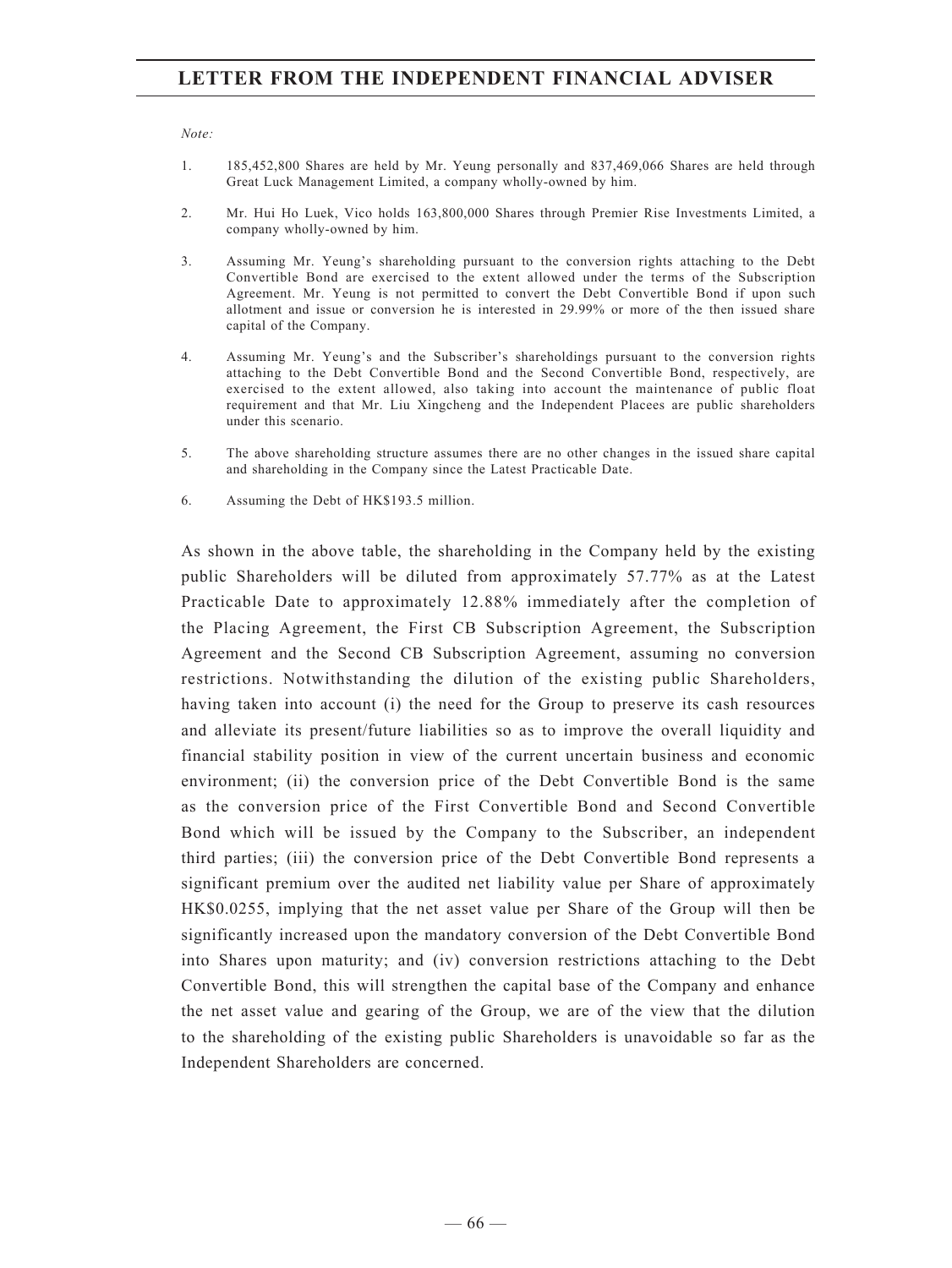#### **8. Alternative fund raising exercises**

Based on certain Company's emails and correspondences provided to us, we note that the Company has been actively searching for equity fund raising opportunities in view of the forthcoming capital requirements of the Group, particularly for its professional football operation businesses. However, the Company has been unable to secure any interest from financial institutions to provide immediate equity funding due to the long suspension of the trading in the Shares. Apart from equity financing, the Board has also considered other financing options such as debt financing and bank borrowings to finance the capital requirements of the Group. Having considered the interest expenses which would have imposed additional interest burden to the Group and increased the gearing level of the Group, the Board is of the view that such financing means may not be appropriate to the Group given its current financial position.

Based on the above, we consider that (i) the Deed of Novation, Debt Capitalisation Agreement and Subscription Agreement with Mr. Yeung represent the best available option for the Company to satisfy the Debt owed by the Company to Mr. Yeung in light of the Group's existing financial position, current market conditions and the long suspension of the trading in the Shares; and (ii) the Debt Capitalisation and Subscription Agreement represent the best way to settle the Debt due to Mr. Yeung.

Given the above, although the entering into the Deed of Novation, the Debt Capitalisation Agreement and the Subscription Agreement are not in the ordinary and usual course of business of the Company, we are of the opinion that the entering into the Deed of Novation, the Debt Capitalisation Agreement and the Subscription Agreement are in the interest of the Company and the Independent Shareholders as a whole.

#### **Recommendation**

Having taken into account the above principal factors and reasons, we consider that (i) the terms of the Deed of Novation, the Debt Capitalisation Agreement and the Subscription Agreement are on normal commercial terms and are fair and reasonable so far as the Independent Shareholders are concerned; and (ii) the entering into the Deed of Novation, the Debt Capitalisation Agreement and the Subscription Agreement are in the interests of the Company and the Shareholders as a whole. Accordingly, we recommend the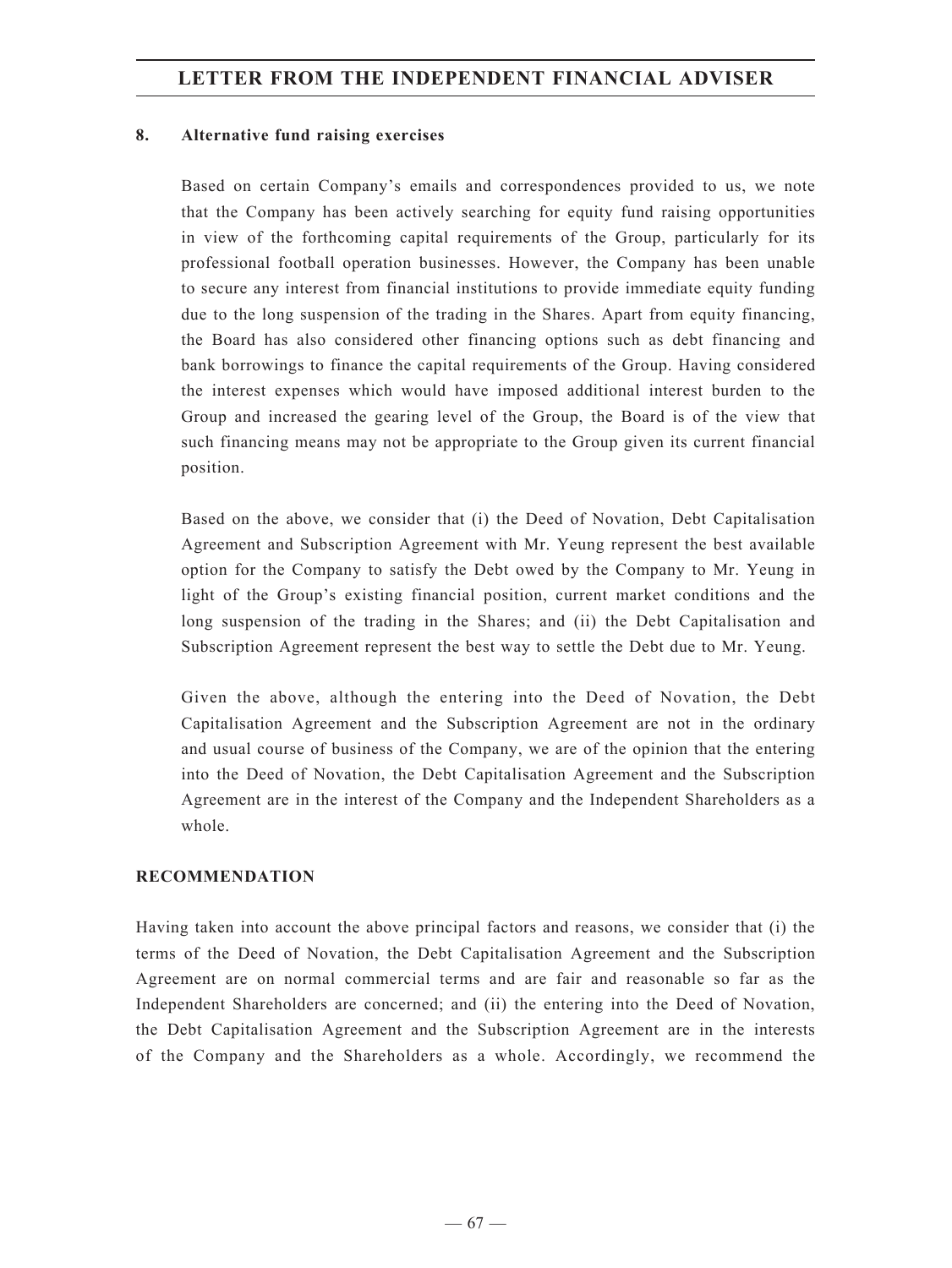Independent Board Committee to advise the Independent Shareholders to vote in favour of the relevant resolution(s) to be proposed at the EGM to approve the Deed of Novation, the Debt Capitalisation Agreement and the Subscription Agreement and the respective transactions contemplated thereunder and we recommend the Independent Shareholders to vote in favour of the resolution(s) in this regard.

> Yours faithfully, For and on behalf of **Amasse Capital Limited Michael Lam** *Managing Director*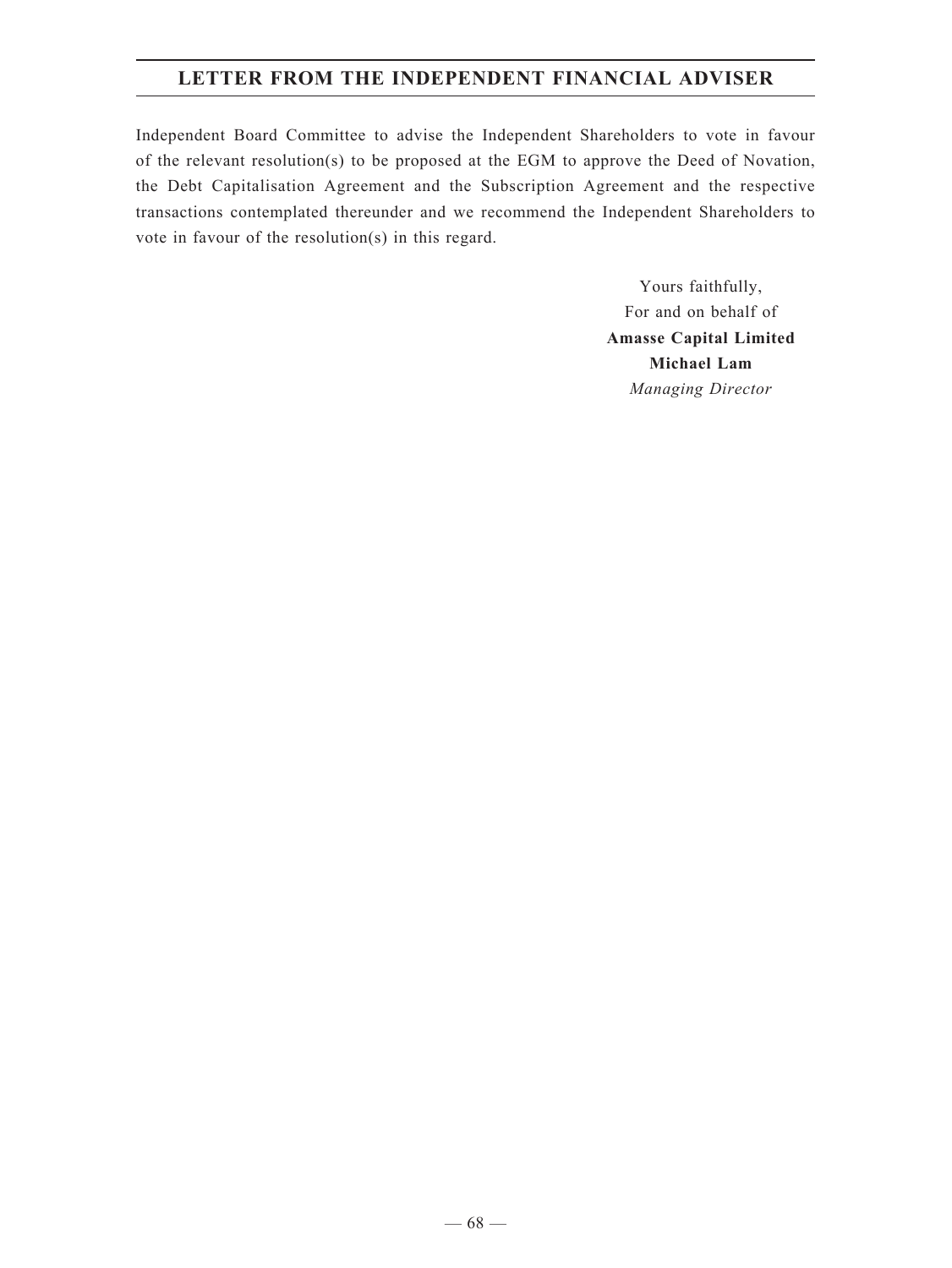#### **RESPONSIBILITY STATEMENT**

This circular, for which the Directors collectively and individually accept full responsibility, includes particulars given in compliance with the Listing Rules for the purpose of giving information with regard to the Company. The Directors, having made all reasonable enquiries, confirm that to the best of their knowledge and belief the information contained in this circular is accurate and complete in all material respects and not misleading or deceptive, and there are no other matters the omission of which would make any statement herein or this circular misleading.

#### **SHARE CAPITAL**

The authorised and issued share capital of the Company as at the Latest Practicable Date and immediately after completion of the Placing Agreement, the First Convertible Bond, the Second Convertible Bond and the Debt Convertible Bond and approval of the increase in authorised share capital, assuming the conversion rights attaching to the First Convertible Bond, the Second Convertible Bond and the Debt Convertible Bond are exercised in full is as follows:

| Authorised share capital:                                      | HK\$           |
|----------------------------------------------------------------|----------------|
| 10,000,000,000 Shares of HK \$0.01 each as at the              |                |
| Latest Practicable Date:                                       | 100,000,000.00 |
| Issued as fully paid:                                          |                |
| 3,887,753,400 Shares as at the Latest Practicable Date         | 38,877,534.00  |
| To be issued pursuant to the Placing Agreement:                |                |
| 1,260,000,000 Placing Shares                                   | 12,600,000.00  |
| To be issued pursuant to the First CB Subscription Agreement:  |                |
| 1,666,666,666 First Conversion Shares                          | 16,666,666.66  |
| To be issued pursuant to the Second CB Subscription Agreement: |                |
| 4,166,666,666 Second Conversion Shares                         | 41,666,666.66  |
| To be issued pursuant to the Debt Capitalisation Agreement:    |                |
| 6,450,000,000 Debt Conversion Shares                           | 64,500,000.00  |
|                                                                | 174,310,867.32 |

 $-69-$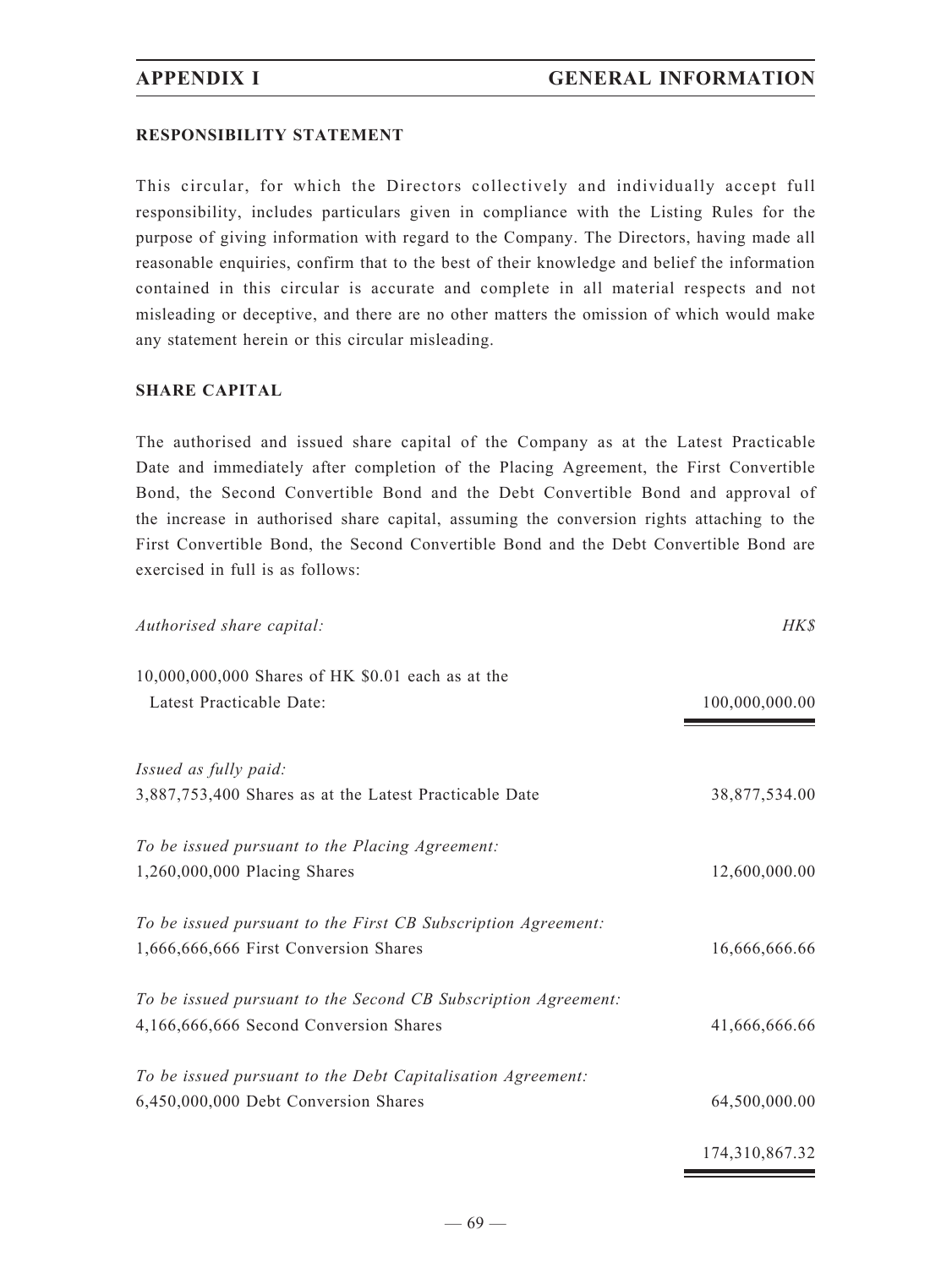## **APPENDIX I GENERAL INFORMATION**

All the Shares in issue and to be issued rank and will rank pari passu in all respects with each other including rights to dividends, voting and return of capital. As at the Latest Practicable Date, no share or loan capital of the Company will be issued or is proposed to be issued for cash or otherwise and no commissions, discounts, brokerages or other special terms have been granted in connection with the issue or sale of any such capital, except for the proposed issue of the Subscription Shares.

#### **DISCLOSURE OF INTERESTS**

As at the Latest Practicable Date, the interests or short positions of the Directors and chief executives of the Company in the shares and underlying shares and debentures of the Company or any of its associated corporations (within the meaning of Part XV of the SFO) which were notified to the Company and the Stock Exchange pursuant to Divisions 7 and 8 of Part XV of the SFO (including interests or short positions which they were taken or deemed to have under such provisions of the SFO); or which were required, pursuant to section 352 of the SFO, to be entered in the register referred to therein; or which were required, pursuant to the Model Code for Securities Transactions by Directors of Listed Companies, to be notified to the Company and the Stock Exchange, were as follows:

#### **Long position in the Shares**

|                         | Percentage<br>of the issued<br>share capital<br>of the<br><b>Number of issued Shares held</b> |                       |           |  |  |  |
|-------------------------|-----------------------------------------------------------------------------------------------|-----------------------|-----------|--|--|--|
| <b>Name of Director</b> | Personal                                                                                      | Corporate             | Company   |  |  |  |
| Mr. Yeung               | 185,452,800                                                                                   | 837,469,066<br>(Note) | $26.31\%$ |  |  |  |
| Mr. Peter Pannu         | 1,500,000                                                                                     |                       | $0.04\%$  |  |  |  |
| Mr. Cheung Kwai Nang    | 250,000                                                                                       |                       | $0.01\%$  |  |  |  |

*Note:*

Mr. Yeung Ka Sing, Carson held 837,469,066 Shares through Great Luck Management Limited, a company wholly-owned by him.

 $-70-$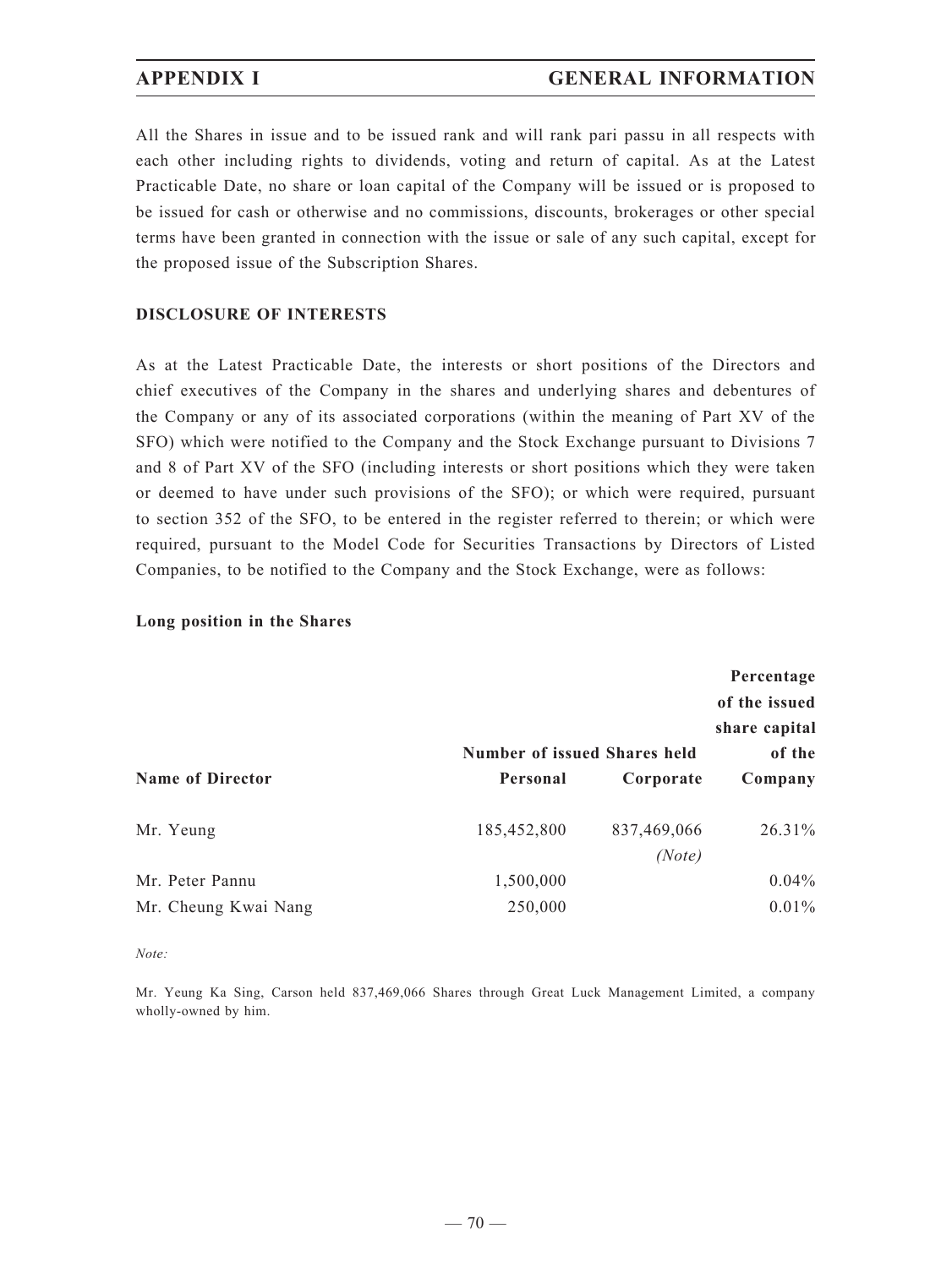# **APPENDIX I GENERAL INFORMATION**

Save as disclosed above, none of the Directors, chief executives of the Company and their associates had any interests or short positions in any Shares, underlying Shares or debentures of the Company or its associated corporations (within the meaning of Part XV of the SFO) which were required to be notified to the Company and the Stock Exchange pursuant to Divisions 7 and 8 of Part XV of the SFO (including interests and short positions which they were taken or deemed to have under such provisions of the SFO); or which were required, pursuant to Section 352 of the SFO, to be entered in the register referred to therein; or which were required, pursuant to the Model Code for Securities Transactions by Directors of Listed Companies, to be notified to the Company and the Stock Exchange as at the Latest Practicable Date.

Save as disclosed above, none of the Directors was a director or employee of a company which had an interest or short position in the Shares and underlying Shares of the Company which would fall to be disclosed to the Company under the provisions of Divisions 2 and 3 of Part XV of the SFO as at the Latest Practicable Date.

No contract, commitment or agreement of significance in relation to the Company's business, in which any of the Directors had a material interest, subsisted as at the Latest Practicable Date.

None of the Directors had any interest, direct or indirect, in any asset which, since 30 June 2013, the date to which the latest published audited financial statements of the Group were made up, have been acquired or disposed of by or leased to any member of the Group or are proposed to be acquired or disposed of by or leased to any member of the Group as at the Latest Practicable Date.

## **SERVICE AGREEMENTS**

As at the Latest Practicable Date, none of the Directors had entered or proposed to enter into a service contract with any member of the Group which is not terminable by the employer within one year without payment of compensation (other than statutory compensation).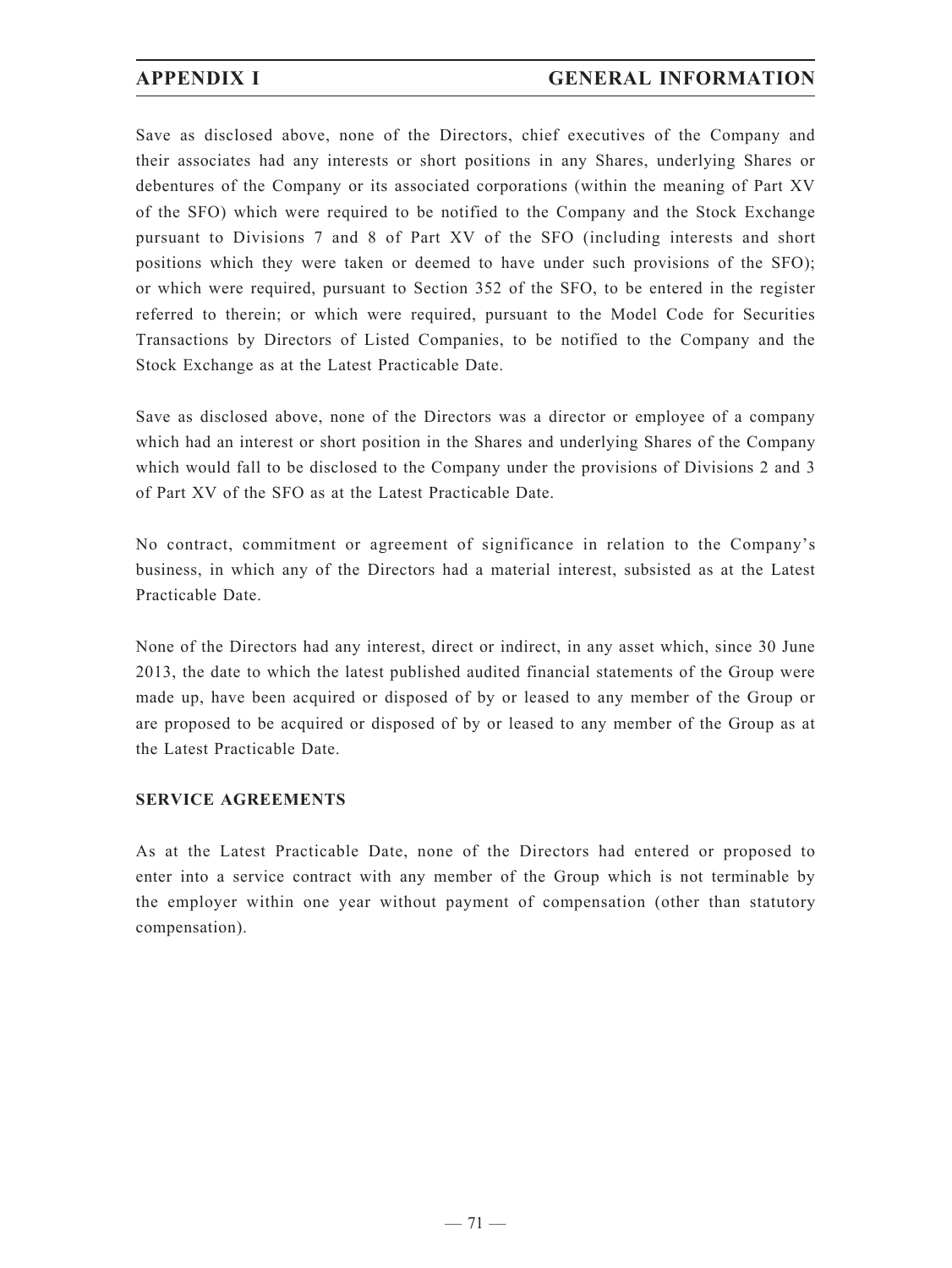## **EXPERT**

The following is the qualification of the expert who has given an opinion or advice contained in this circular:

| <b>Name</b>            | <b>Oualification</b>                                  |
|------------------------|-------------------------------------------------------|
| Amasse Capital Limited | a corporation licensed in Hong Kong to conduct type 6 |
|                        | regulated activities under the SFO                    |

As at the Latest Practicable Date, Amasse Capital Limited did not have any shareholding in any member of the Group or the right (whether legally enforceable or not) to subscribe for or to nominate persons to subscribe for shares in any member of the Group.

Amasse Capital Limited has given and has not withdrawn its written consent to the issue of this circular with the inclusion of its letter/statements/certification/reports/opinion (as the case may be) and references to its name in the form and context in which it appears.

As at the Latest Practicable Date, Amasse Capital Limited did not have any interest, direct or indirect, in any assets which since 30 June 2013, the date to which the latest published audited financial statements of the Group were made up, have been acquired or disposed of by or leased to any member of the Group, or are proposed to be acquired or disposed of by or leased to any member of the Group.

## **MATERIAL CONTRACTS**

The following contracts (not being contracts entered into in the ordinary course of business of the Group) were entered into by members of the Group within the two years immediately preceding the date of this circular and up to the Latest Practicable Date, which are or may be material:

- (a) the Placing Agreement;
- (b) the First CB Subscription Agreement;
- (c) the Second CB Subscription Agreement;
- (d) the First Deed of Variation;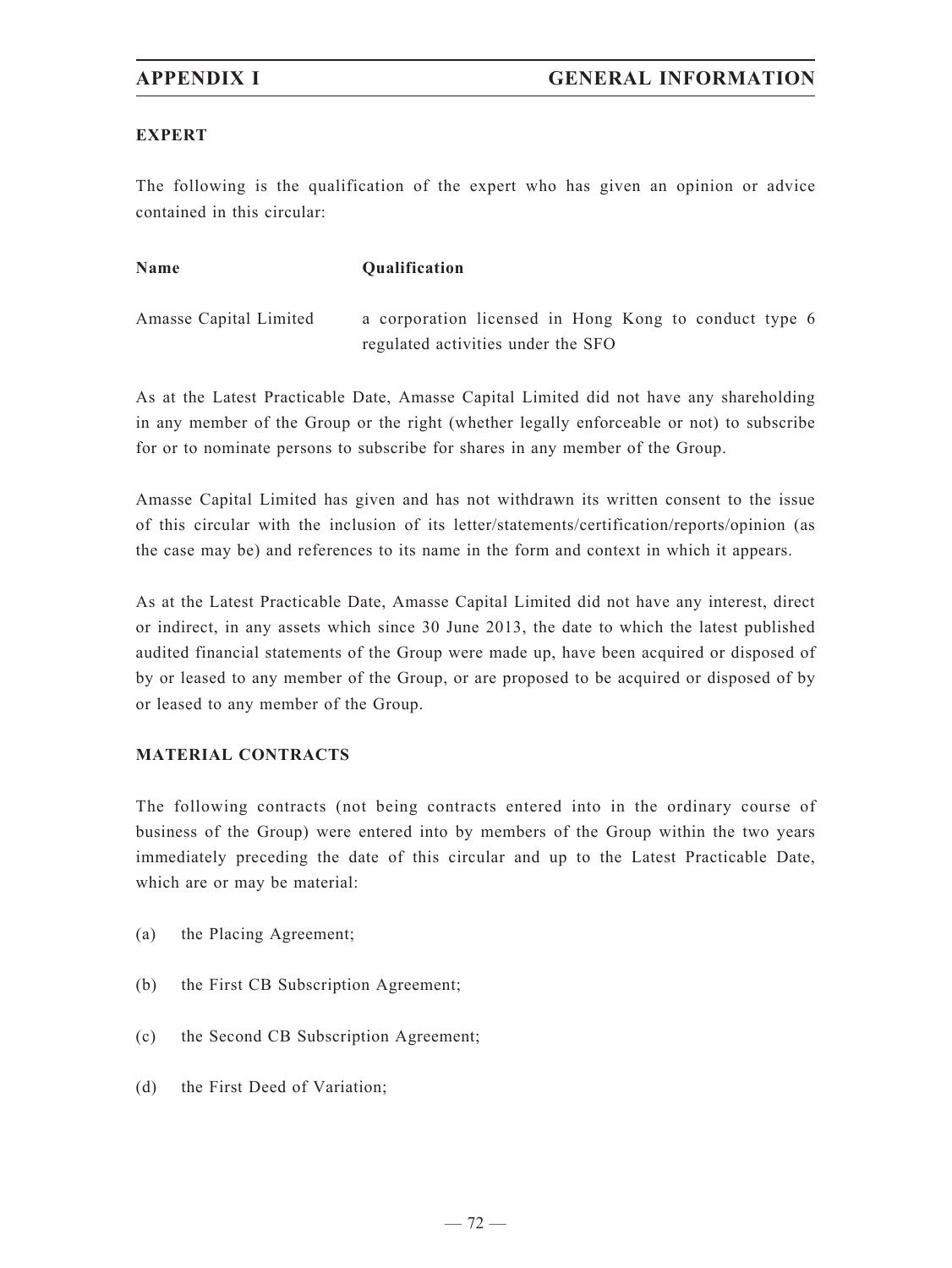- (e) the Second Deed of Variation;
- (f) the Third Deed of Variation;
- (g) the Deed of Novation;
- (h) the Debt Capitalisation Agreement; and
- (i) the Subscription Agreement.

## **COMPETING BUSINESS**

None of the Directors and his/her respective associates has an interest in a business which competes or may compete, either directly or indirectly, with the Company's business.

## **LITIGATION**

No member of the Group is engaged in any litigation or arbitration of material importance and no other litigation or claim of material importance is known to the Directors to be pending or threatened against any member of the Group as at the Latest Practicable Date.

## **WORKING CAPITAL**

Taking into account (i) the internal resources of the Group and (ii) the estimated net proceeds arising from the completion of the Placing Agreement, the First CB Subscription Agreement and the first tranche of the Second CB Subscription Agreement, the Directors, after due and careful consideration, are of the opinion that the Group has sufficient working capital for its present requirements, that is for at least the next 12 months from the expected date of resumption.

In arriving at their conclusion, the Directors have (i) reviewed the cash flow projections of the Group for the period up to 28 February 2015 which have been prepared by the Directors after due and careful enquiry, (ii) taken into account the business prospects, financial resources and fund raising activities of the Group relating to the application for resumption of trading in the Shares.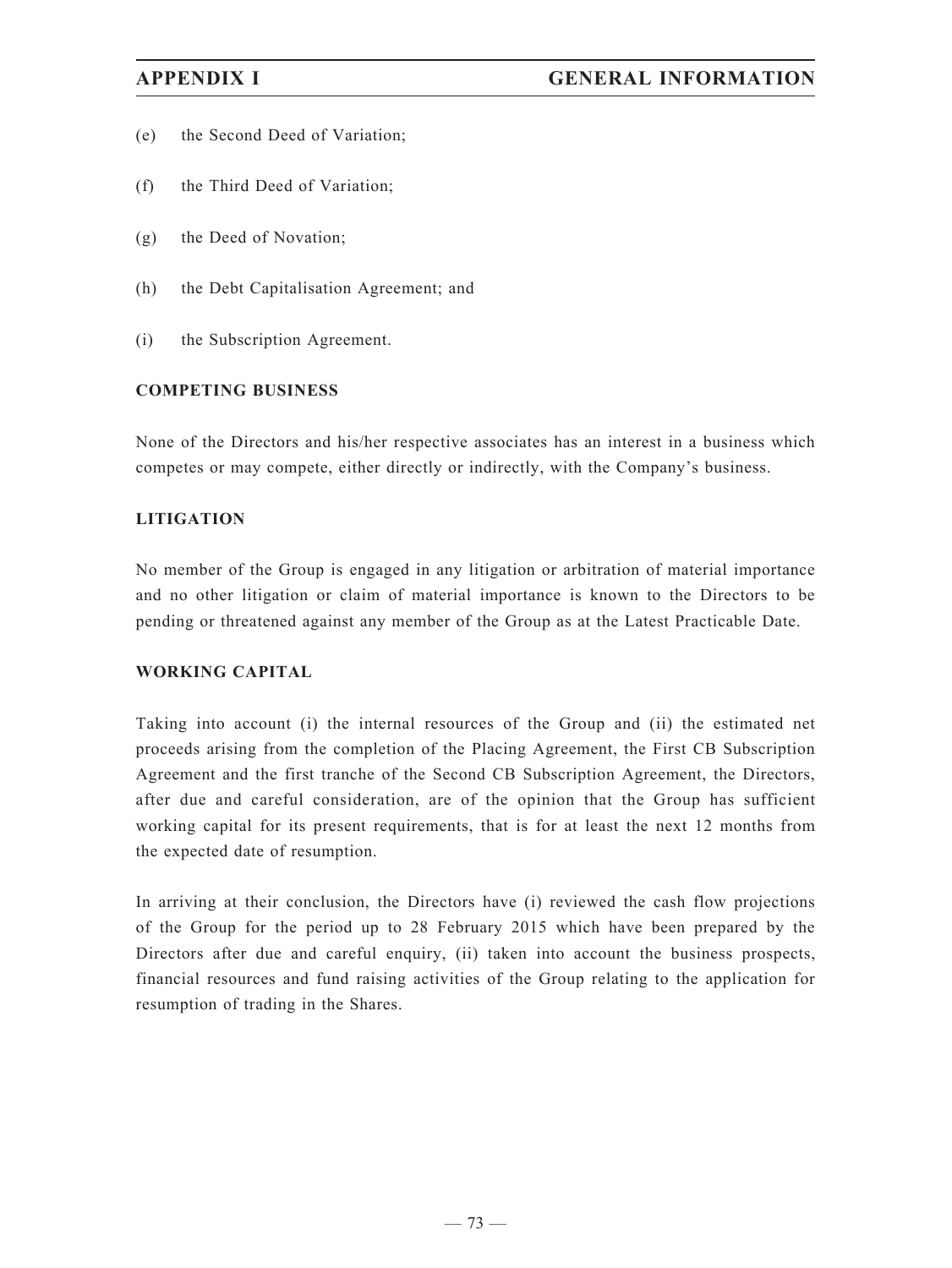## **MATERIAL ADVERSE CHANGE**

The Directors are not aware, as at the Latest Practicable Date, of any material adverse change in the financial or trading position or prospect of the Group since 30 June 2013, the date to which the latest published audited financial statements of the Group were made up.

## **DOCUMENTS AVAILABLE FOR INSPECTION**

Copies of the following documents will be available for inspection at the Company's principal office in Hong Kong at Units 1901 & 1910, Harbour Centre, 25 Harbour Road, Wanchai, Hong Kong from 9:30 a.m. to 5:00 p.m. during the period commencing from 17 January 2014 up to 5 February 2014 (both dates inclusive):

- (a) the letter from the Board, the text of which is set out on pages 6 to 50 of this circular;
- (b) the memorandum and Articles of Association of the Company;
- (c) the annual reports of the Company for the two financial years ended 30 June 2013;
- (d) the material contracts referred to in the section headed "Material Contracts" in this appendix;
- (e) the written consent referred to in the section headed "Expert" in this appendix;
- (f) the letter from the Independent Board Committee, the text of which is set out on pages 51 to 52 of this circular;
- (g) the letter from Amasse Capital Limited, the text of which is set out on pages 53 to 68 of this circular; and
- (h) this circular.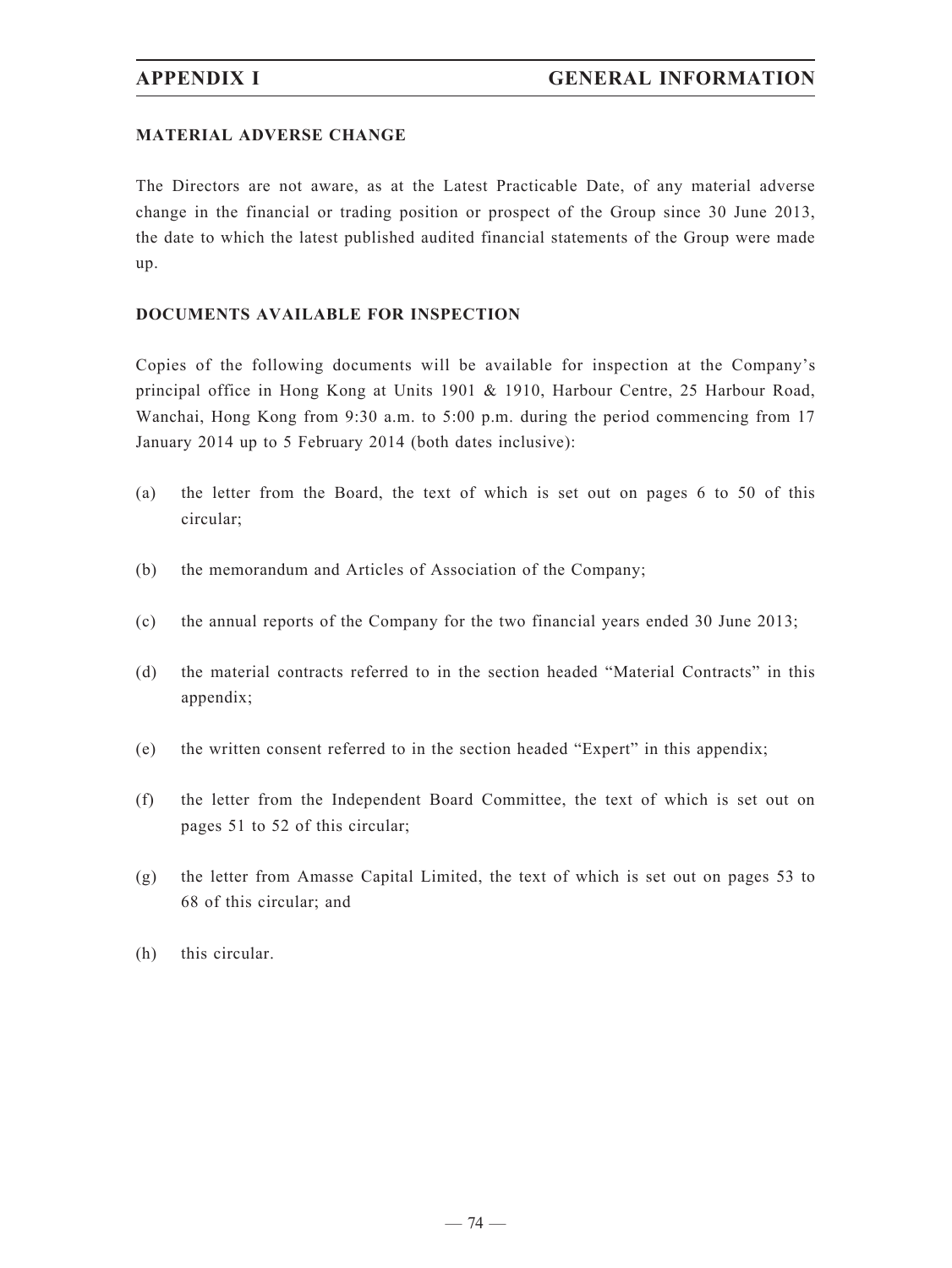## **MISCELLANEOUS**

- (a) The secretary of the Company is Chow, Hiu Tung Harry (member of ACCA and HKICPA).
- (b) The registered office of the Company is at Cricket Square, Hutchins Drive, P.O. Box 2681, Grand Cayman KY1-1111, Cayman Islands and the principal place of business in Hong Kong is at Units 1901 & 1910, Harbour Centre, 25 Harbour Road, Wanchai, Hong Kong.
- (c) The Hong Kong branch registrar and transfer office of the Company is Tricor Tengis Limited which is situated at 26/F., Tesbury Centre, 28 Queen's Road East, Wanchai, Hong Kong.
- (d) The English text of this circular will prevail over the Chinese text in the event of inconsistency.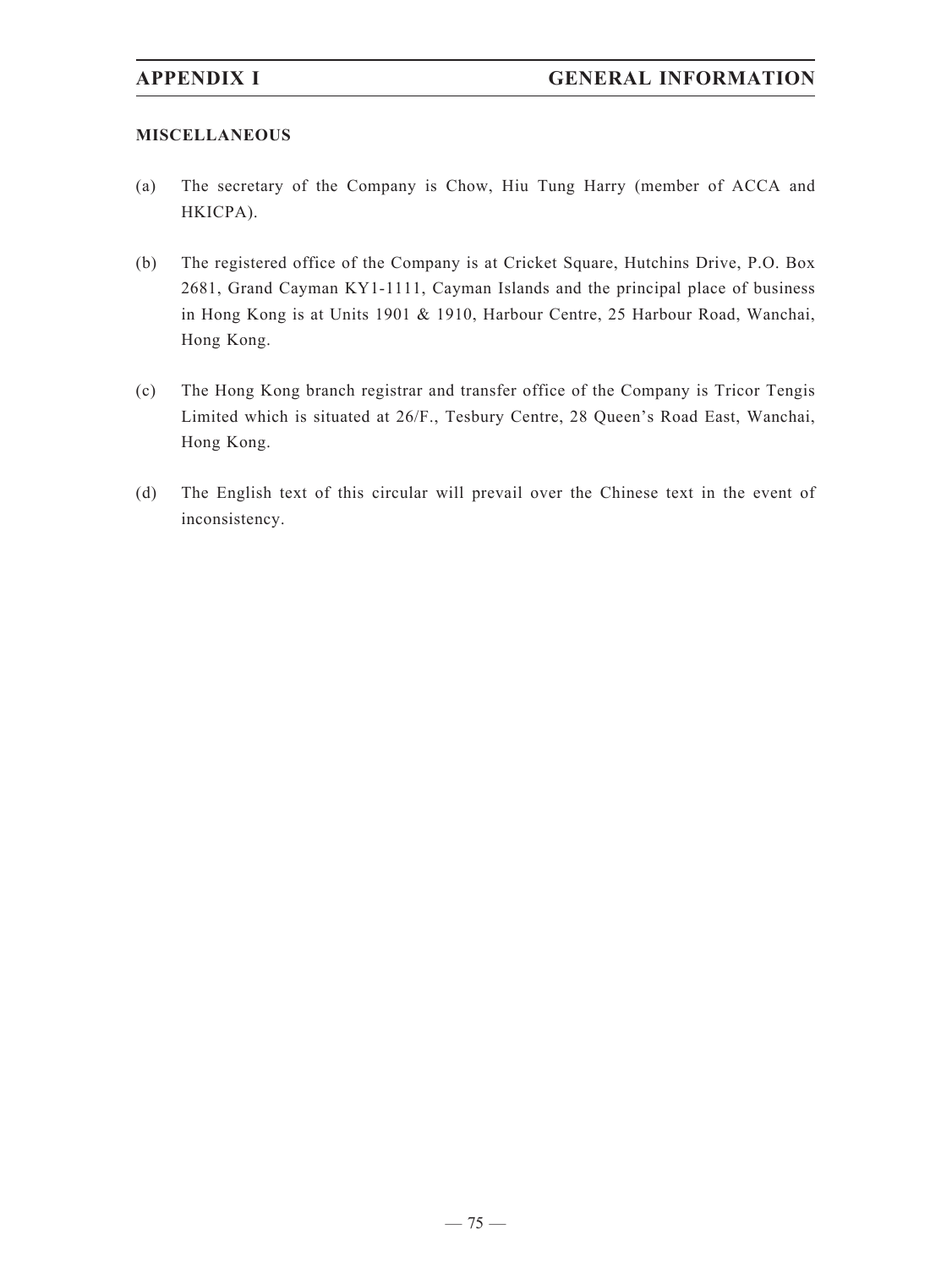

# **BIRMINGHAM INTERNATIONAL HOLDINGS LIMITED 伯 明 翰 環 球 控 股 有 限 公 司**

*(Incorporated in the Cayman Island with limited liability)* **(Stock Code: 2309)**

Website: http://www.irasia.com/listco/hk/birminghamint/index.htm

**NOTICE IS HEREBY GIVEN** that an Extraordinary General Meeting of Birmingham International Holdings Limited ("Company" together with its subsidiaries, the "Group") will be held at Kowloon Room, Kowloon Shangri-La, 64 Mody Road, Tsim Sha Tsui East, Kowloon, Hong Kong on Wednesday, 5 February 2014 at 2:00 p.m. for the purpose of considering and, if thought fit, passing, with or without modifications, the following resolutions which will be proposed as ordinary resolutions:

## **ORDINARY RESOLUTION**

## 1. "**THAT**:

- (i) the placing agreement dated 12 November 2013 ("Placing Agreement") entered into between the Company and Shenyin Wanguo Capital (H.K.) Limited ("Placing Agent") in respect of the placing ("Placing") of a total of 1,260,000,000 new shares of HK\$0.01 each in the share capital of the Company ("Placing Shares") at a placing price of HK\$0.05 per Placing Share ("Placing Price") (a copy of the Placing Agreement having been produced to the meeting and marked "A" and initialed by the chairman of the meeting for the purpose of identification) and the transactions contemplated thereunder be and are hereby approved, confirmed and ratified;
- (ii) conditional upon the Listing Committee of The Stock Exchange of Hong Kong Limited granting the listing of, and permission to deal in, the Placing Shares, the allotment and issue of the Placing Shares to the placees pursuant to the Placing Agreement be and is hereby approved and the grant of a specific mandate for the Directors to allot and issue the Placing Shares at the Placing Price pursuant to the Placing Agreement be and is hereby approved; and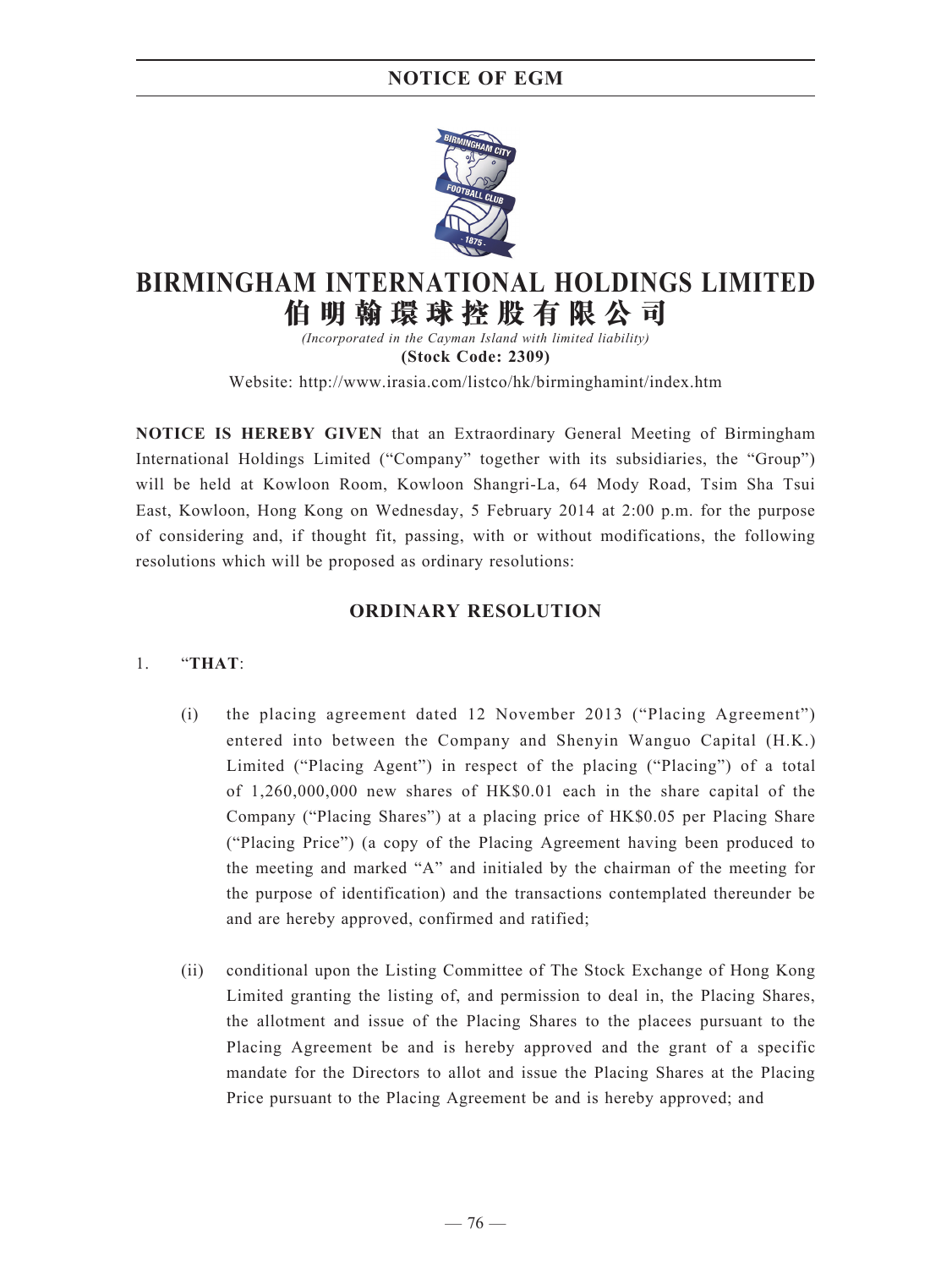(iii) any one or more of the Directors be and is/are hereby authorised to do all such acts and things and execute all such documents where he/they consider(s) necessary, desirable or expedient for the purpose of, or in connection with, the implementation of and giving effect to the Placing Agreement and the transactions contemplated thereunder."

## 2. "**THAT**

subject to the fulfilment of the terms and conditions set out in the convertible bond subscription agreement dated 12 November 2013, as amended from time to time, (the "First CB Subscription Agreement") entered into between U-Continent Holdings Limited (the "Subscriber") as the subscriber and the Company as the issuer (copies of the First CB Subscription Agreement and amendment agreement having been produced to the meeting and marked "B" and initialled by the chairman of the meeting for the purpose of identification) in relation to the subscription of the zero coupon convertible bonds (the "First Convertible Bond") in principal amount of HK\$50 million which can be converted into a maximum of 1,666,666,666 new ordinary shares of par value of HK\$0.01 each in the capital of the Company (the "Shares") or such number of Shares (as a result of any adjustment to the conversion price) which may fall to be allotted and issued upon exercising the conversion right attaching to the First Convertible Bond (the "First Conversion Shares") at the conversion price of HK\$0.03 (subject to adjustment) by the Subscriber:

- (i) the creation and issuance of the First Convertible Bond by the Company to the Subscriber in accordance with the terms and conditions of the First CB Subscription Agreement and the terms and conditions of the First Convertible Bond attached to the First CB Subscription Agreement and all transactions thereunder be and are hereby approved, ratified and confirmed;
- (ii) subject to the Listing Committee of The Stock Exchange of Hong Kong Limited granting the listing of, and permission to deal in, the First Conversion Shares to be allotted and issued, the unconditional specific mandate granted to the Directors to exercise the powers of the Company to allot, issue and deal with the First Conversion Shares to be allotted and issued upon conversion of the First Convertible Bond pursuant to the First CB Subscription Agreement be and is hereby approved; and
- (iii) the directors of the Company be and are hereby authorised for and on behalf of the Company to do all such acts and things and execute (under hand or under seal) all such documents which they consider necessary, desirable or expedient for the purpose of, or in connection with, the implementation of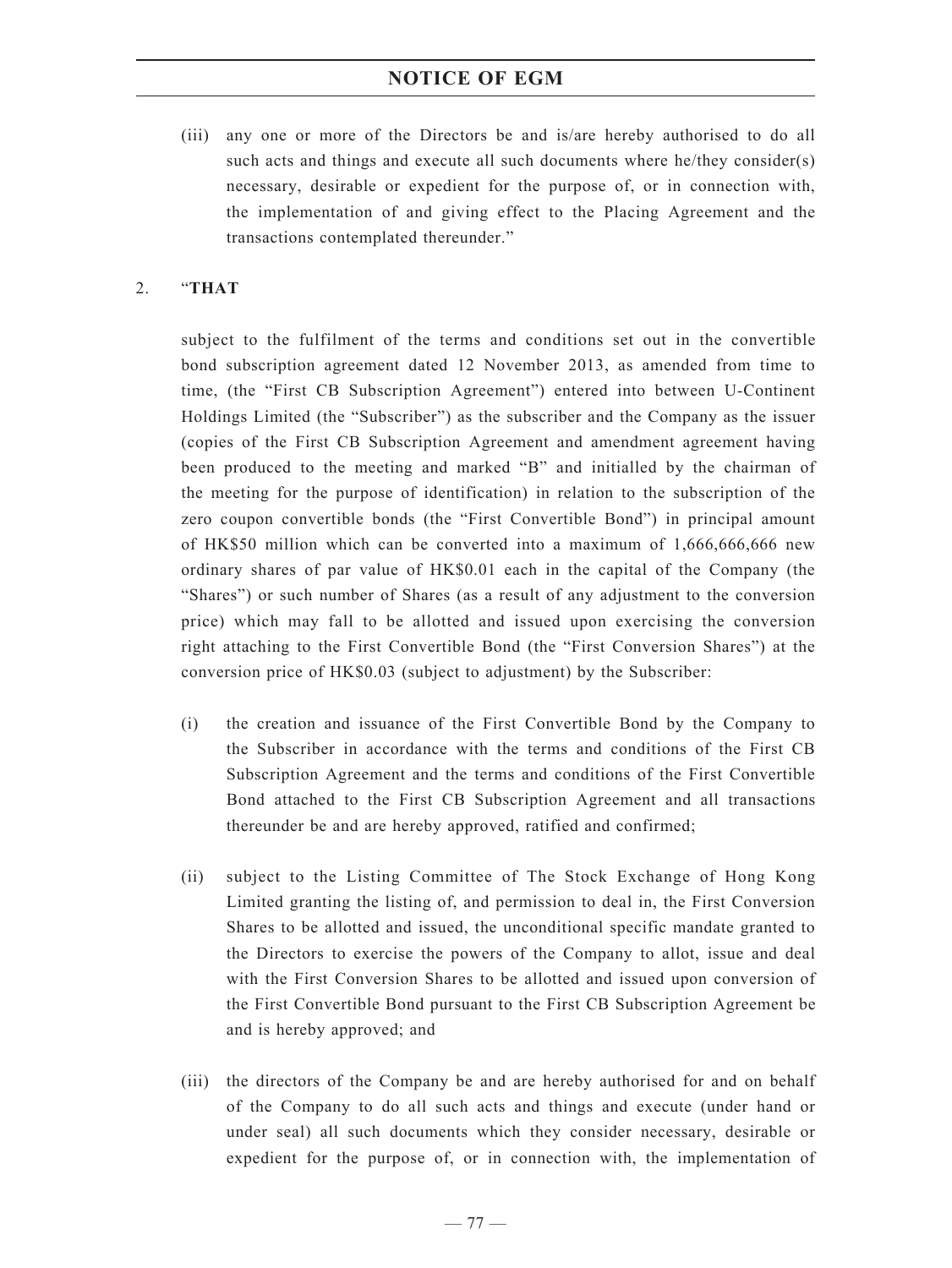and giving effect to the First CB Subscription Agreement and the transactions contemplated thereunder (including but not limited to the issuance of the First Convertible Bond, the issuance and allotment of the First Conversion Shares), and all other matters incidental thereto or in connection therewith and to agree to and make such variation, amendment and waiver of any of the matters relating thereto or in connection therewith that are in the opinion to the Directors, not material to the terms of the First CB Subscription Agreement and all transactions contemplated thereunder and are in the interests of the Company."

## 3. "**THAT**

subject to the fulfilment of the terms and conditions set out in the convertible bond subscription agreement dated 12 November 2013, as amended from time to time (the "Second CB Subscription Agreement") entered into between U-Continent Holdings Limited (the "Subscriber") as the subscriber and the Company as the issuer (copies of the Second CB Subscription Agreement and amendment agreements having been produced to the meeting and marked "C" and initialled by the chairman of the meeting for the purpose of identification) in relation to the subscription of the zero coupon convertible bond (the "Second Convertible Bond") in principal amount of HK\$125 million in two tranches which can be converted into a maximum of 4,166,666,666 new ordinary shares of par value of HK\$0.01 each in the capital of the Company (the "Shares") or such number of Shares (as a result of any adjustment to the conversion price) which may fall to be allotted and issued upon exercising the conversion right attaching to the Second Convertible Bond (the "Second Conversion Shares") at the conversion price of HK\$0.03 (subject to adjustment) by the Subscriber:

- (i) the creation and issuance of the Second Convertible Bond by the Company to the Subscriber in accordance with the terms and conditions of the Second CB Subscription Agreement and the terms and conditions of the Second Convertible Bond attached to the Second CB Subscription Agreement and all transactions thereunder be and are hereby approved, ratified and confirmed;
- (ii) subject to the Listing Committee of The Stock Exchange of Hong Kong Limited granting the listing of, and permission to deal in, the Second Conversion Shares to be allotted and issued, the unconditional specific mandate granted to the Directors to exercise the powers of the Company to allot, issue and deal with the Second Conversion Shares to be allotted and issued upon conversion of the Second Convertible Bond pursuant to the Second CB Subscription Agreement be and is hereby approved; and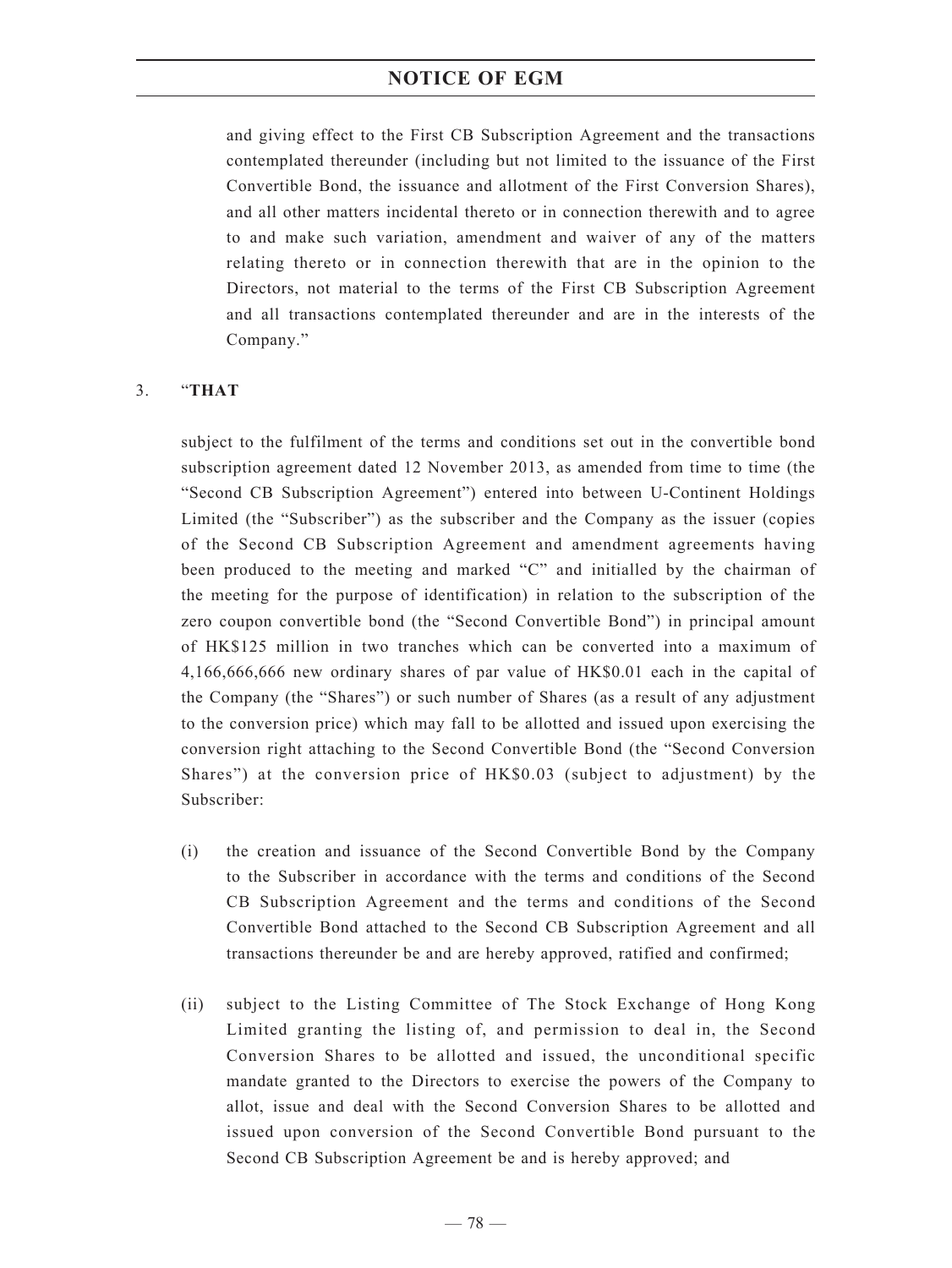(iii) the directors of the Company be and are hereby authorised for and on behalf of the Company to do all such acts and things and execute (under hand or under seal) all such documents which they consider necessary, desirable or expedient for the purpose of, or in connection with, the implementation of and giving effect to the Second CB Subscription Agreement and the transactions contemplated thereunder (including but not limited to the issuance of the Second Convertible Bond, the issuance and allotment of the Second Conversion Shares), and all other matters incidental thereto or in connection therewith and to agree to and make such variation, amendment and waiver of any of the matters relating thereto or in connection therewith that are in the opinion to the Directors, not material to the terms of the Second CB Subscription Agreement and all transactions contemplated thereunder and are in the interests of the Company."

## 4. "**THAT**:

- (i) the deed of novation dated 20 December 2013 (the "Deed of Novation") entered into between the Company, Birmingham City Football Club Plc and Mr. Yeung Ka Sing, Carson ("Mr. Yeung") (a copy of the Deed of Novation having been produced to the meeting and marked "D" and initialed by the chairman of the meeting for the purpose of identification) in respect of the novation of the entire debt owed by Birmingham City Football Club Plc to Mr. Yeung (being not in excess of HK\$193.5 million) be and is hereby approved, confirmed and ratified; and
- (ii) any one or more of the Directors be and is/are hereby authorised to do all such acts and things and execute all such documents where he/they consider(s) necessary, desirable or expedient for the purpose of, or in connection with, the implementation of and giving effect to the Deed of Novation and the transactions contemplated thereunder."

## 5. "**THAT**:

(i) the debt capitalisation agreement dated 20 December 2013 (the "Debt Capitalisation Agreement") entered into between the Company and Mr. Yeung Ka Sing, Carson (a copy of the debt capitalisation agreement having been produced to the meeting and marked "E" and initialed by the chairman of the meeting for the purpose of identification) in respect of the capitalisation of the entire debt to be owed by the Company to Mr. Yeung Ka Sing, Carson (being not in excess of HK\$193.5 million), be and is hereby approved, confirmed and ratified; and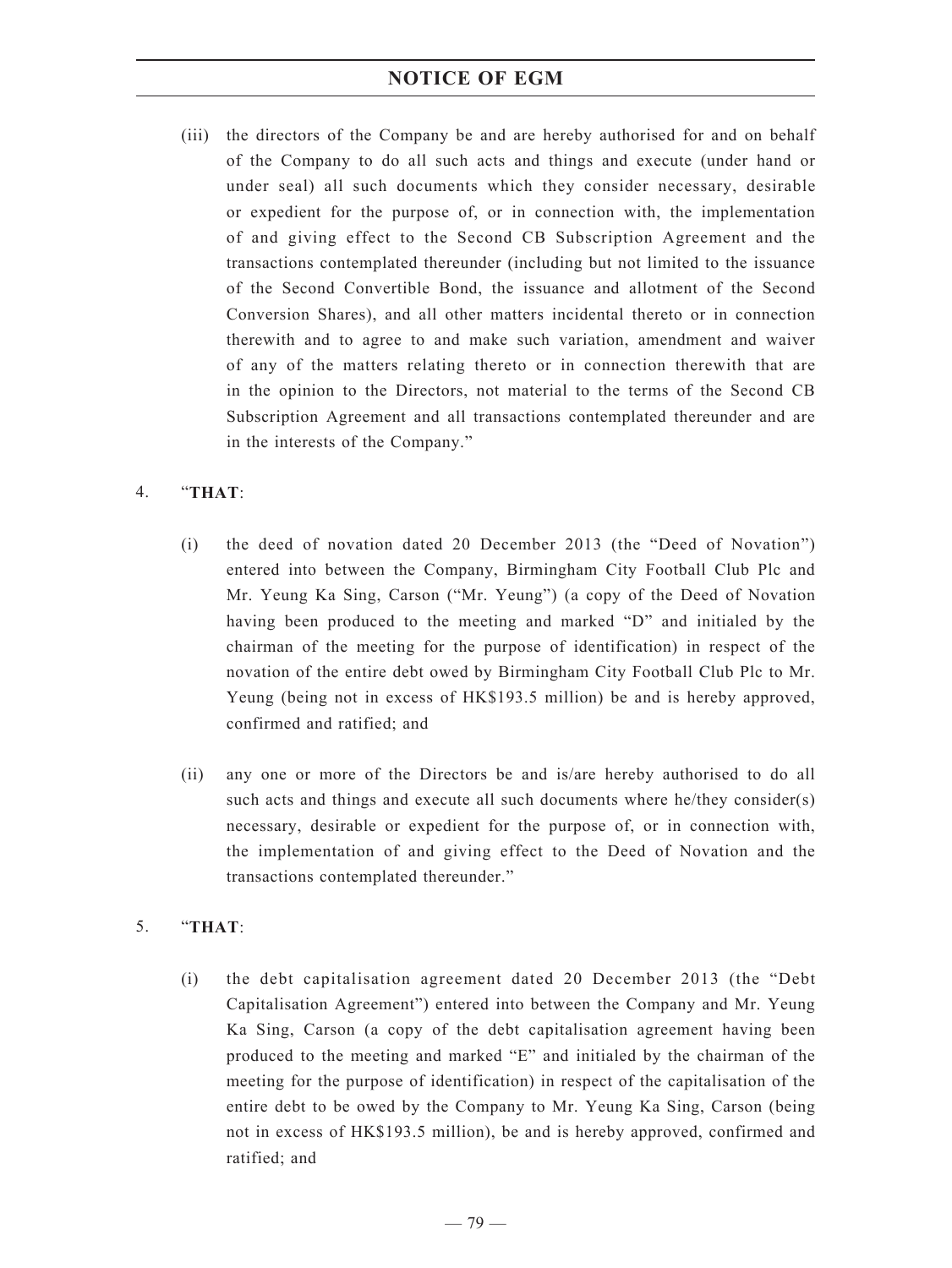(ii) any one or more of the Directors be and is/are hereby authorised to do all such acts and things including the issue of the Debt Conversion Shares and execute all such documents where he/they consider(s) necessary, desirable or expedient for the purpose of, or in connection with, the implementation of and giving effect to the Debt Capitalisation Agreement and the transactions contemplated thereunder."

## 6. "**THAT**

subject to the fulfilment of the terms and conditions set out in the convertible bond subscription agreement dated 20 December 2013 (the "Subscription Agreement") entered into between Mr. Yeung Ka Sing Carson (the "Subscriber") as the subscriber and the Company as the issuer (a copy of the Subscription Agreement having been produced to the meeting and marked "F" and initialled by the chairman of the meeting for the purpose of identification) in relation to the subscription of the zero coupon convertible bond (the "Debt Convertible Bond") in principal amount being not in excess of HK\$193.5 million which can be converted into a maximum of 6,450,000,000 new ordinary shares of par value of HK\$0.01 each in the capital of the Company (the "Shares") or such number of Shares (as a result of any adjustment to the conversion price) which may fall to be allotted and issued upon exercising the conversion right attaching to the Debt Convertible Bond (the "Debt Conversion Shares") at the conversion price of HK\$0.03 (subject to adjustment) by the Subscriber:

- (i) the connected transaction constituted by the entering into of the Subscription Agreement and the transactions contemplated thereunder be and are hereby approved, confirmed and ratified;
- (ii) the creation and issuance of the Debt Convertible Bond by the Company to the Subscriber in accordance with the terms and conditions of the Subscription Agreement and the terms and conditions of the Debt Convertible Bond attached to the Subscription Agreement and all transactions thereunder be and are hereby approved, ratified and confirmed;
- (iii) subject to the Listing Committee of The Stock Exchange of Hong Kong Limited granting the listing of, and permission to deal in, the Debt Conversion Shares to be allotted and issued, the unconditional specific mandate granted to the Directors to exercise the powers of the Company to allot, issue and deal with the Debt Conversion Shares to be allotted and issued upon conversion of the Debt Convertible Bond pursuant to the Subscription Agreement be and is hereby approved; and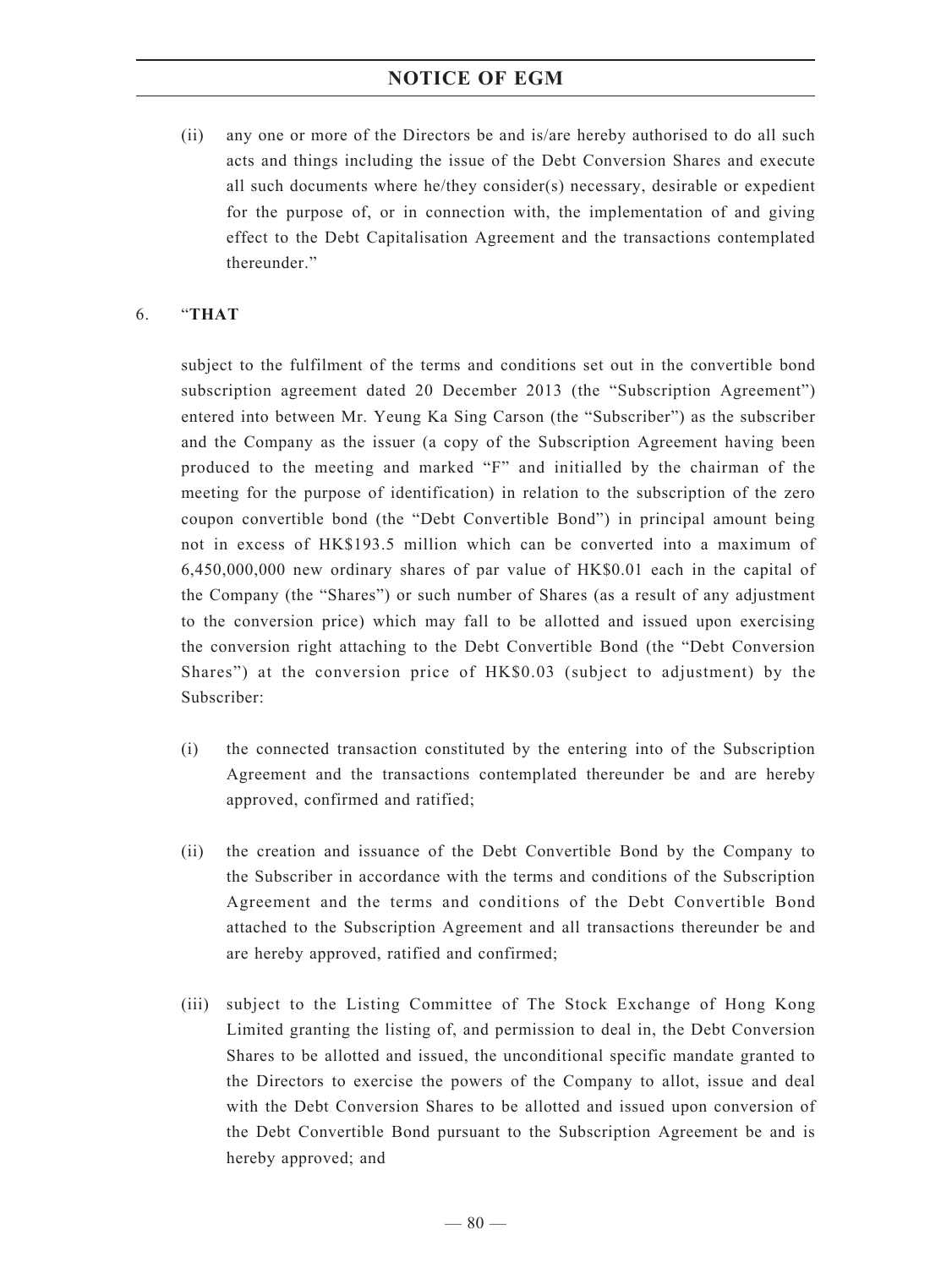- (iv) the directors of the Company be and are hereby authorised for and on behalf of the Company to do all such acts and things and execute (under hand or under seal) all such documents which they consider necessary, desirable or expedient for the purpose of, or in connection with, the implementation of and giving effect to the Subscription Agreement and the transactions contemplated thereunder (including but not limited to the issuance of the Debt Convertible Bond, the issuance and allotment of the Debt Conversion Shares), and all other matters incidental thereto or in connection therewith and to agree to and make such variation, amendment and waiver of any of the matters relating thereto or in connection therewith that are in the opinion to the Directors, not material to the terms of the Subscription Agreement and all transactions contemplated thereunder and are in the interests of the Company."
- 7. "**THAT** the authorised share capital of the Company be and is hereby increased from HK\$100,000,000 to HK\$500,000,000 and the creation of 40,000,000,000 new Shares, such that following such increase, the authorised share capital of the Company will be HK\$500,000,000 divided into 50,000,000,000 Shares and the Directors be and are hereby authorised to do all such acts and things and to sign and execute all such documents, instruments and agreements for and on behalf of the Company as they may consider necessary, appropriate, desirable or expedient to give effect to or in connection with this resolution no. 7."

By Order of the Board **Peter Pannu** *Executive Director, Chief Executive Officer and Managing Director*

Hong Kong, 17 January 2014

*Principal Office:* Units 1901 & 1910 Harbour Centre 25 Harbour Road Wanchai Hong Kong